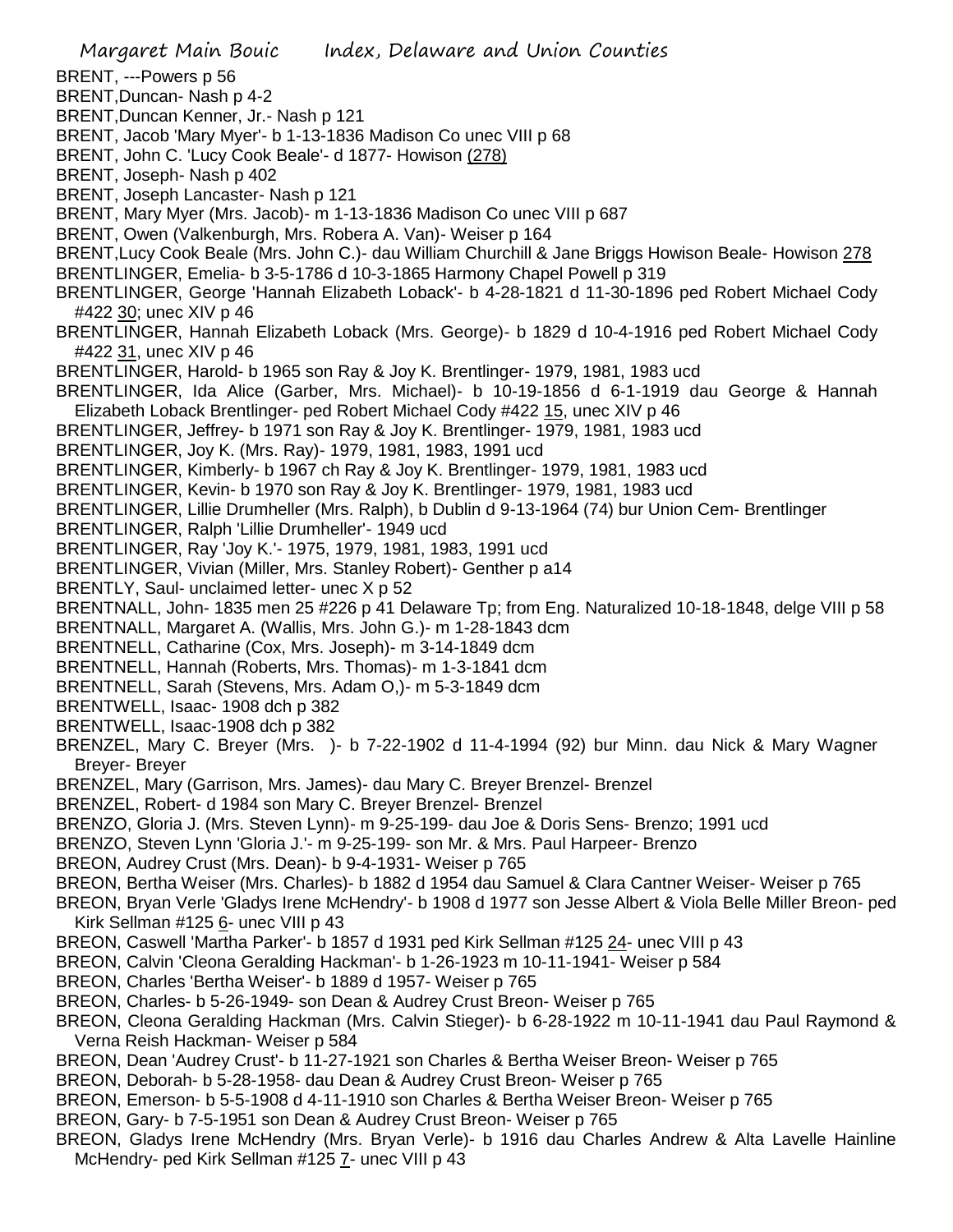BREON, James Ronald- b 6-16-1937 son Lynn & Kathryn Miranda Wert Breon- Weiser p 598

- BREON, Janet- b 12-1-1956 dau Dean & Audrey Crust Breon- Weiser p 765
- BREON, Jesse Albert 'Viola Belle Miller'- b 1878 d 1966 son Caswell & Martha Parker Breon- ped Kirk Sellman #126 12- unec VIII p 43
- BREON, Kathryn Miranda Wert (Mrs. Lynn)- b 5-4-1906 m 12-3-1935 dau Claude Edward & Lillian Pearl Frank Wert- Weiser p 598
- BREON, Lynn Donald- b 6-16-1937 son Lynn & Kathryn Miranda Wert Breon- Weiser p 598
- BREON, Lynn'Kathryn Miranda Wert'- b 7-8-1913 m 12-3-1935- Weiser p 598
- BREON, Martha Parker (Mrs. Caswell)- b 1858 d 1926 ped Kirk Sellman #125 25- unec VIII p 43
- BREON, Nancy- b 4-14-1947 dau Dean & Audrey Crust Breon- Weiser p 765
- BREON, Patricia Ann- b 4-30-1942 dau Calvin Stieger & Cleona Geralding Hackman Breon- Weiser p 584
- BREON, Patricia Joanne (Wellman, Mrs. Robert Troy)- b 1932 dau Bryan Verle & Gladys Irene McHendry Breon- ped Kirk Sellman #125 3- unec VIII p 43
- BREON, Viola Belle Miller (Mrs. Jesse Albert)- b 1877 d 1954 dau Robert Albert & Mary Ann Bragg Miller- ped Kirk Sellman #125 13- unec VIII p 43
- BRERTEN, Elmer A.- son S. & ROsetey Walters perhaps- 1880C Jackson Tp 10 223B (6,O,Pa,O)
- BRERTEN, Fandely- lived with S. & Rosetey Walters- 1880C Jackson Tp 10 p 233B (6,O,Pa,O)
- BRERTEN, Sariah- dau S. & ROsetey Walters perharps- 1880C Jackson Tp 10 p 223B (8,O,Pa,O)
- BRESHART, Anne- b 7-18-1879 Delaware Town dau T. & Mary O'Conner Breshwart- dcb
- BRESLEYHEN, --b 11-17-1867 dau Charles & Dulcina Bresleyhen- dcb
- BRESLIN, Katie- 1880C Delaware Town p 494C
- BRESNAHAN, Dennis P.- b 3-17-1876 Delaware Town son John & Catharine Ryan Bresnahan- dcb
- BRESNAHAN, Ellen- 1880C Delaware Town p 484C
- BRESNAHAN, James- Bresnahan
- BRESNAHAN, Karen (Mrs. Jim)- Bresnahan
- BRESNAHAN, Mary Murphy (Mrs. Thomas)- m 1-13-1862 dcm
- BRESNAHAN, Thomas 'Mary Murphy'- m 1-13-1862 dcm
- BRESNAHAN, Tim- 1880C Delaware Town p 546A
- BRESNAHAN, Tim- son James Bresnahan- Bresnahan
- BRESNAN, Mary- b 1839 d 1893 Oak Grove Cem Powell p 419
- BRESNAN, Timothy- 1908 Oak Grove Cem Weiser p 429
- BRESNCHAM, Patrick- 1880C Delaware Town p 528A
- BRESNEHAN, Patrick from Ireland, naturalization 10-6-1863; delge VIII p 58
- BRESSIE, Elizabeth (Blunt, Mrs. William)- m 1749 dau Hugh Bressie- Nash p 62
- BRESSIE, Hugh- Nash p 63
- BRESSLER, Douglas J. 'Kimbra Kae Harris'- m 6-27-1992 son Jim & Rosalind Bressler- Bressler
- BRESSLER, Jim 'Rosalind'- Bressler
- BRESSLER, Katherine (Herkness, Mrs. Walter Weaver, Jr.)- b 7-8-1901- Weiser p 134
- BRESSLER, Kimbra Kae Harris- dau Larry & Judy Park- Bressler
- BRESSLER, Loretta Stover (Mrs. Paul W.)- b 5-25-1908 m 12-25-1928 dau Monasses & Maggie E. Wohlfert Stover- Weiser p 622
- BRESSLER, Margaret (Longbrake, Mrs. Solomon)- m 4-5-1838 Fairfield Co d 5-20-1888 Fairfield Co-Longbrake p 27, 29, 33
- BRESSLER, Paul W. 'Loretta Stover'- m 12-25-1928- Weiser p 622
- BRESSLER, Rosalind (Mrs. Jim)- Bressler
- BRESSLER, Verna (Wolfe, Mrs. Wesley David)- Weiser p 529
- BRESTHAM, Timothy, from Ireland, Naturalization 4-1-1870, delge VIII p 58
- BRESTON, Flourence dau R. W. & Sulina Breston- 1880C Jackson Tp p 223A (10,O,Va,O) black
- BRESTON, Gerard- dau R. W. & Sulina Breston- 1880C Jackson Tp p 223A (3,O,Va,O)
- BRESTON, Jabell- son R. W. & Sulina Breston- 1880C Jackson Tp p 223A (9,O,Va,O)
- BRESTON, Jable- b 5-30-1870 Delaware Town son Robert & Dulania Williamson Breston- dcb black
- BRESTON, James R.- son R. W. & Sulina Breston- 1880C Jackson Tp p 223A (8,O,Va,O)
- BRESTON, Martha L.- dau R. W. & Sulina Breston- 1880C Jackson Tp p 223A (12,O,Va,O) black
- BRESTON, R. W. 'Sulina '- 1880C Jackson Tp p 0223 (34, Va,Va,Va)- black
- BRESTON, Sulina (Mrs. R. W.)- 1880C Jackson Tp p 0223 (40, Va,Va,Va) black
- BRESTON, Sulina- b 12-1879 dau R. W. & Sulina Breston- 1880C Jackson Tp p 223A (5/12,O,Va,O)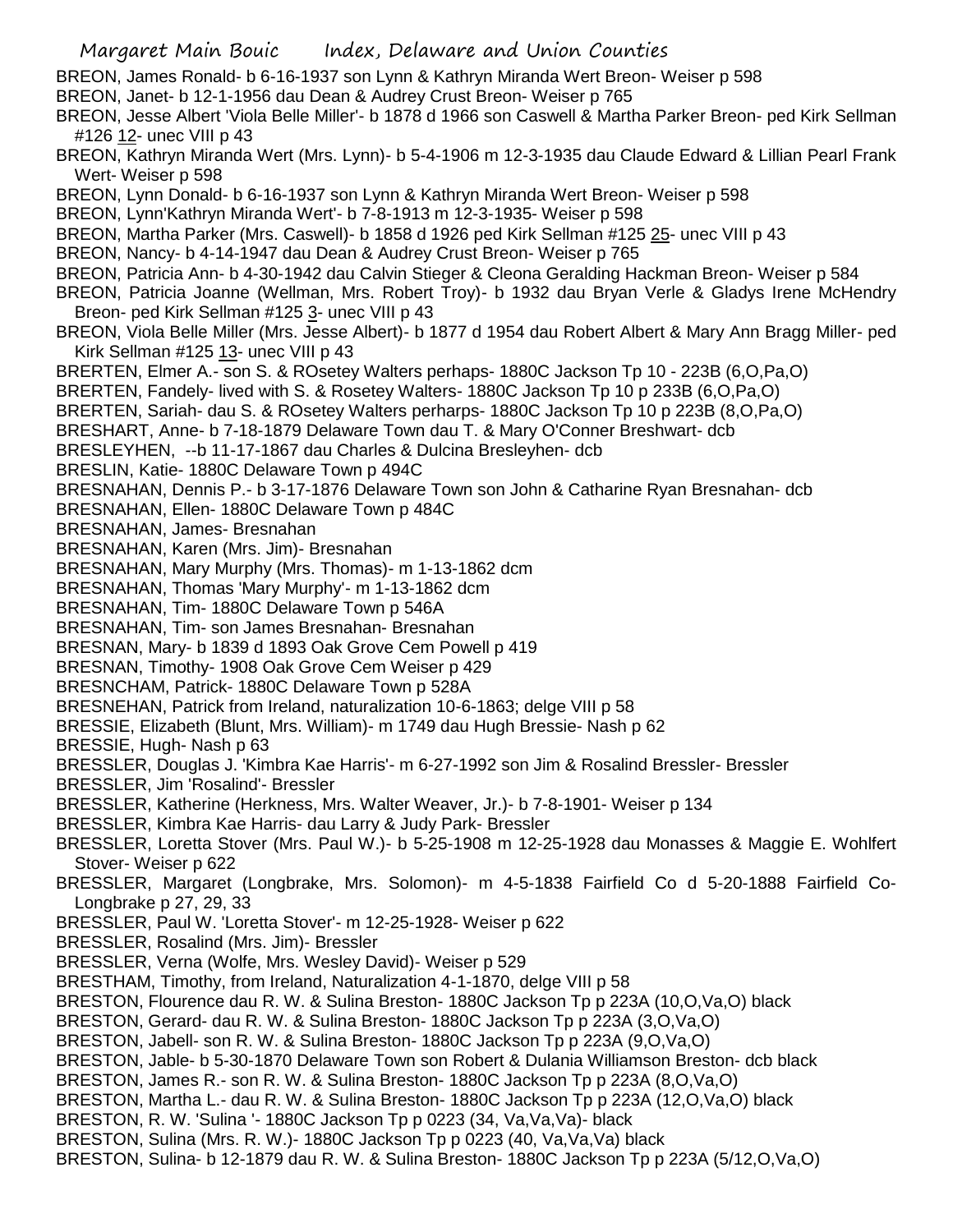BRESTON, Wane L.- son R. W. & Sulina Breston- 1880C Jackson Tp p 223A (4,O,Va,O)

BRESWAHAN, John- 1880C Delaware Town p 551A

- BRETFELL, Henry Tilden- b d 1875 Powell p 428 Oak Grove Cem
- BRETH, Connie- 1983 ucd
- BRETHOUR, Dora Main (Mrs. William W.)- b 8-15-1873- dau Orlando Williams & Marie Schermerhorn Main-Asp 1591
- BRETHOUR, William W.'Dora Main'- Asp (1591)
- BRETLINGER, Venus- b 7-9-1904 Delaware Town dau Jacob & Cora Poland Bretlinger- dcb
- BRETT, Elizabeth (Langstaff, Mrs. John)- m 2-13-1853- Maugans Anc p 226
- BRETT, Raymond- 1980 dcd

BRETTER, Zene O.- b 2-21-1886 Delaware Town dau Charles & Minnie Oldham Bretter- dcb

- BRETZ, Adam Frederick 'Sarh Brown Fee Debruler- b 1822 son Jacob & Anna Elizabeth Bretz- ped Charlotte Bretz Wiley #1298- unec VIII p 46
- BRETZ, Alice Louise- b 10-13-1945 dau Charles Wesley & Ethel Frances Pogue Bretz- Weiser p 300
- BRETZ, Amy Ellen (Schorr, Mrs. Blaine G.)- dau John Ammon & Catharine Lavina Cook Bretz- Weiser p 300
- BRETZ, Anna Elizabeth (Mrs. Jacob)- ped Charlotte Bretz Wiley #129 17 unec VIII p 46
- BRETZ, Barbary- b 10-1837 -1870C Claibourne Tp 265-261 p 34 (33,O); 1900C Claibourne Tp 238-254 p 10B (62,O,Penn,Penn)- sister-in-law of Walter Park
- BRETZ, Catharine Lavina Cook (Mrs. John Ammon)- b 5-21-1876 d 9-3-1954 dau John Franklin & Mary Ellen Koppenhaver Cook- Weiser p 300
- BRETZ, Charles Bryan 'Clara Belle Case'- b 3-7-1896 m 9-2-1919 son John Ammon & Catharine Lavina Cook Bretz- Weiser p 300
- BRETZ, Charles Thomas- b 5-6-1949 son Charles Wesley & Ethel Frances Pogue Bretz- Weiser p 300
- BRETZ, Charles Wesley 'Ethel Frances Pogue'- b 4-20-1921 m 12-2-1944 son Charles Bryan & Clara Belle Case Bretz- Weiser p 300
- BRETZ, Charlotte (Wiley, Mrs. )- dau Rev. Joseph Augustus & Mary Prudence Smith Bretz- Bretz; Wiley; unec VIII p 46 ped
- BRETZ, Clara Belle Case (Mrs. Charles Bryan)- b 9-9-1901- Weiser p 300
- BRETZ, Dorothy Helen (Landgren, Mrs. Robert Wunch)- b 11-11-1926 m 12-8-1950 dau Charles Bryan & Clara Belle Case Bretz- Weiser p 300
- BRETZ, Elizabeth Joanne Crumrine (Mrs. Gerald Case)- b 8-27-1934 m 8-12-1955- Weiser p 300
- BRETZ, Ethel Frances Pogue (Mrs. Charles Wesley)- b 3-30-1925 m 12-2-1944- Weiser p 300
- BRETZ, Eugene Lincoln- b 2-12-1909 son John Ammon & Catharine Lavina Cook Bretz- Weiser p 300
- BRETZ, Frederick- son Rev. Joseph A. & Mary P. Smith Bretz- Bretz
- BRETZ, George Frederick 'Nancy Ann Field'- b 1846 d 1915 son Adam Frederick & Sarah Brown Fee- ped Charlotte Bretz Wiley #129 4- unec VIII p 46
- BRETZ, Gerald Case'Elizabeth Joanne Crumrine'- b 10-6-1933 m 8-12-1955 son Charles Bryan & Clara Belle Case Bretz- Weiser p 300
- BRETZ, Jacob 'Anna Elizabeth'- b 1798 Ger- ped Charlotte Bretz Wiley #129 16- unec VIII p 46
- BRETZ, John Ammon 'Catharine Lavina Cook'- b 7-15-1869 d 2-20-1954- Weiser p 300
- BRETZ, Rev. Joseph Augustus 'Mary Prudence Smith'- b 3-18-1876 d 3-21-1958 Oakdale Cem II p 7 (B-R4-8); son George Frederick & Anancy Ann Field Bretz- ped Charlotte Bretz Wiley #1292- unec VIII p 46; Bretz; unvmec p 41
- BRETZ, Josephine (Brown, Mrs. )- dau rev. Joseph A. & Mary P. Smith Bretz- Bretz
- BRETZ, Lester Leroy- b 8-10-1900 d 2-26-1953 son John Ammon & Catharine Lavina Cook Bretz- Weiser p 300
- BRETZ, Lydia (Park, Mrs. Walter Scott)- b 4-1831 m 1860- 1883 uch V p 646; 1900C Claibourne Tp 238-254 p 10B (69,O,Penn,Penn) 6 ch 3 living
- BRETZ, Margaret (Woodworth, Mrs. )- dau Rev. Joseph A. & Mary P. Smith Bretz- Bretz
- BRETZ, Mary Prudence Smith (Mrs. Rev. Joseph A.)- b 4-5-1879 d 1-6-1966 Oakdale Cem II p 7 (BR4-8) dau Samuel & Prudence Forrest Smith- ped Charlotte Bretz Wiley #1293- Bretz; unec VIII p 46
- BRETZ, Maude Eva (Bolton, Mrs. John Arthur)- b 4-12-1903 m 2-28-1920 dau John Ammon & Catharine Lavina Cook Bretz- Weiser p 300
- BRETZ, Michael David- b 10-21-1957 son Charles Wesley & Ethel Frances Bretz- Weiser p 300
- BRETZ, Nancy Ann Field (Mrs. Geroge Frederick)- b 1840 d 1880 dau Alfred Field- ped Charlotte Bretz Wiley #129 5- unec VIII p 46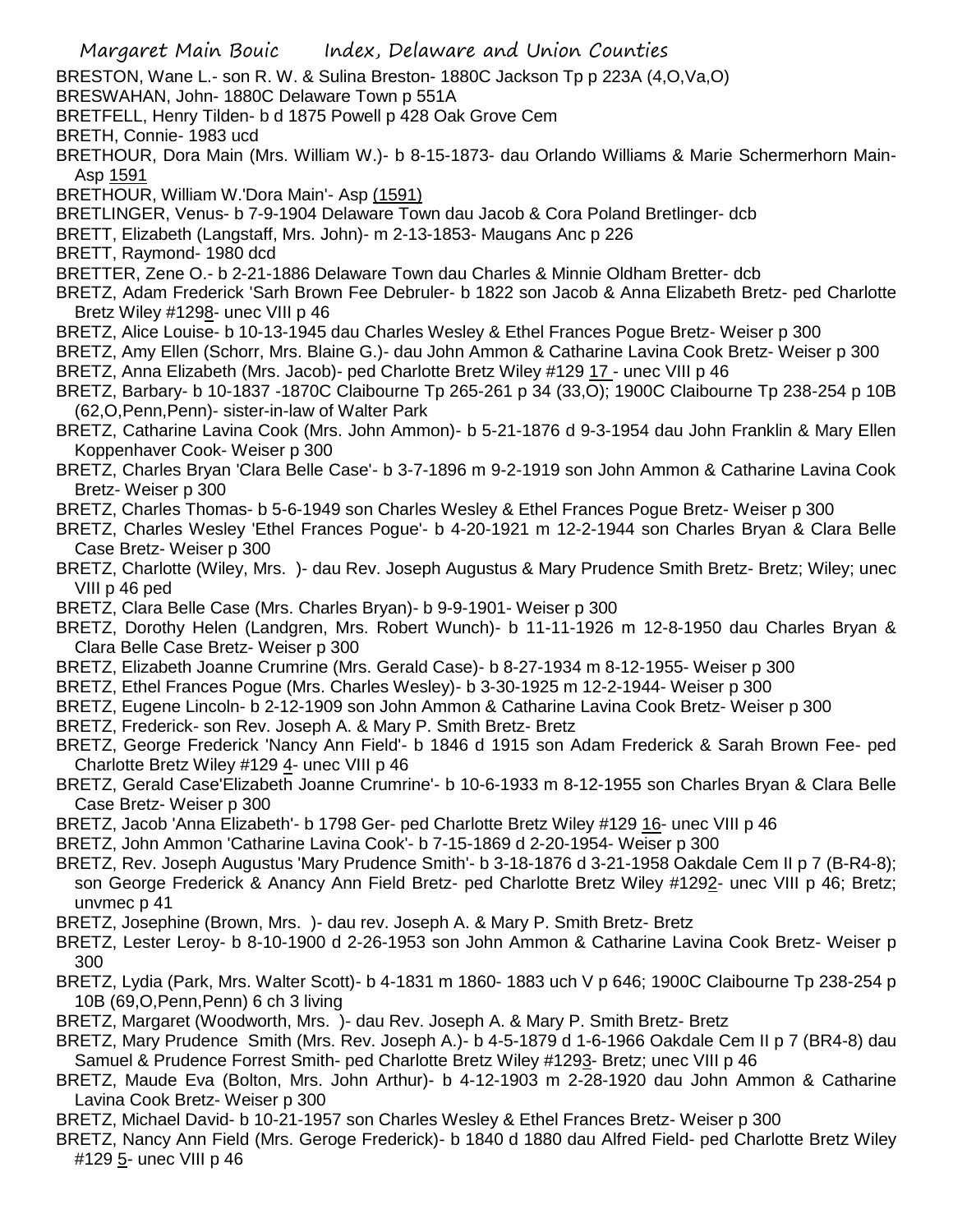BRETZ, Percival Cook- b 10-6-1898 d 10-14-1898 son John Ammon & Catharine Levina Cook Bretz- Weiser p 300

- BRETZ, Sarah Brown Fee (Mrs. Adam Frederick)- b 1815 d 1859 ped Charlotte Bretz Wiley #120 9- unec VIII p 46
- BRETZ, V. K.- 1980 dcd
- BRETZIUS, Harriet Lavinia Grimes (Mrs. John Isaac)- b 1863 d 1924 dau John & Ella Guthrie Grimes- dcc Judith Lilja Hill 13
- BRETZIUS, Jacob 'Sarah Leavengood'- b 1833 d 1896- dcc Judith Lilja Hill 24
- BRETZIUS, John Isaac 'Harriet Lavinia Grimes'- b 1861 d 1933 son Jacob & Sarah Leavengood Bretzius- dcc Judith Lilja Hill 12
- BRETZIUS, Mary Agnes Duffy (Mrs. Milo Ortello)- b 10-12-1894 m 8-23-1915 d 4-17-1973- dau John & Elizabeth Laughran Duffy- dcc Judith Lilja Hill 7
- BRETZIUS, Mary Marjorie (Lilja, Mrs. Oscar William)- b 8-21-1924 m 9-10-1943 dau Milo Ortello & Mary Agnes Duffy Bretzius- dcc Judith Lilja Hill 3
- BRETZIUS, Milo Ortello 'Mary Agnes Duffy'- b 8-24-1892 m 8-23-1915 son John Isaac & Harriet Lavinia Grimes Bretzius- dcc Judith Lilja Hill 6
- BRETZIUS, Sarah Leavengood (Mrs. Jacob)- b 1834 d 1899- dcc Judith Lilja Hill25
- BREUGLE---unec III p 24
- BREVARD, Benjamin- Nash p 97
- BREVARD, Dr. Ephraim 'Margaret Polk'- Powers p 3, 5, 7, 8, 10, 164
- BREVARD, Margaret Polk (Mrs. Dr. Ephraim)- Powers p 5
- BREVARD, Margaret Polk (Alexander, Mrs. Nathaniel)- dau Dr. Ephraim & Margaret Polk Brevard- Powers p 5
- BREVOORT, Dr. Dale M.- Sunbury p 60
- BREVOORT, Mabel Armstrong (Mrs. V. E.)- dau George & Emily Kimball Armstrong- 1908 dch p 738
- BREVOORT, V. E. 'Mabel Armstrong'- 1908 dch p 738
- BREWBAKER, Ann E. Redmond (Mrs. David N.)- m 1-22-1977 dau Rockford L. Redmond- 1980 dcd; Brewbaker
- BREWBAKER, Brenda Elaine Bean (Mrs. Daniel James)- m 6-5-1976 dau H. A. Bean- Brewbaker
- BREWBAKER, Rev. Charles N.- Brewbaker
- BREWBAKER, Daniel James 'Brenda Elaine Bean'- m 6-5-1976 son Rev. Charles N. Brewbaker- Brewbaker
- BREWBAKER, David N. 'Ann E. Redmond'- m 1-22-1977 son Rev. C. N. Vewqbkwe- 1980 dcd
- BREWBAKER, Leanna- b 1978 dau David N. & Ann E. Brewbaker- 1980 dcd
- BREWBAKER, Mary- dau Rev. Charles N. Brewbaker- Brewbaker
- BREWBECK, Elizabeth (Frederick, Mrs. Isaac)- unec VIII p 65
- BREWEN, Obedias- Powers Pat p 300
- BREWER, Anita Louise (Dollar, Mrs. Ned Wayburn)- b 7-12-1936 m 11-29-1957 dau Bernard Paul & Bernice Mae Freshwater Brewer- Freshwater p 221; Powell p 1744441
- BREWER, Archie 'Ruby'- b Ky d 2- 1980(55) bur W. Va- Brewer
- BREWER, Barbary E. (Davis, Mrs. Robert)- 1908 dch p 738
- BREWER, Berdina (Walden, Mrs. Glen Wayne)- m 6-16-1935- Weiser p 69
- BREWER, Bernadine (Davis, Mrs. Dale Emmett)- b 1-27-1938 m 11-29-1957 dau Bernard Paul & Bernice Mae Freshwater Brewer- Freshwater p 221; Graham 1744442
- BREWER, Bernard Diron- b 9-26-1966 son Bernard William & Carol Lynn Combs Brewer- Graham 17444432
- BREWER, Bernard Paul'Bernice Mae Freshwater'- b 10-16-1910 m 1-11-1936- Freshwater p 221; Graham  $(174444)$
- BREWER, Bernard William 'Billye Louise Stone''Carol Lynn Combs'- b 6-8-1939 m(1) 8-11-1959 div 1961 m(2) 4-12-1963 son Bernard Paul & Bernice Mae Freshwater Brewer- Freshwater p 221; Graham 1744443
- BREWER, Bernice Mae Freshwater (Mrs. Bernard Paul)- b 6-2-1918(9) m 1-11-1935(6) dau William Rex & Hazel Mae Godfrey Freshwater- Freshwater p 221; Graham 174444
- BREWER, Billye Louise Stone (Mrs. Bernard William)- b 1-30-1943 m 8-11-1959 div 1961- Graham (1744443) BREWER, Carol Lynn Combs (Mrs. Bernard William)- b 10-6-1945 m 4-12-1963- Graham (1744443)
- BREWER, Catharine Ann (Smith, Mrs. John)- b 12-1835 m 11-22-1855 dcm d 5-28-1903 ped Mildred Smith Labadie9delge III p 67, VI p 60
- BREWER, Catherine (Campbell, Mrs. )(Weiant, Mrs. Thomas)- dau Richard Brewer- 1908 dch p 875
- BREWER, Catherine Haas (Mrs. )- d 8-22-1960 (76)- Brewer
- BREWER, Charles- Brewer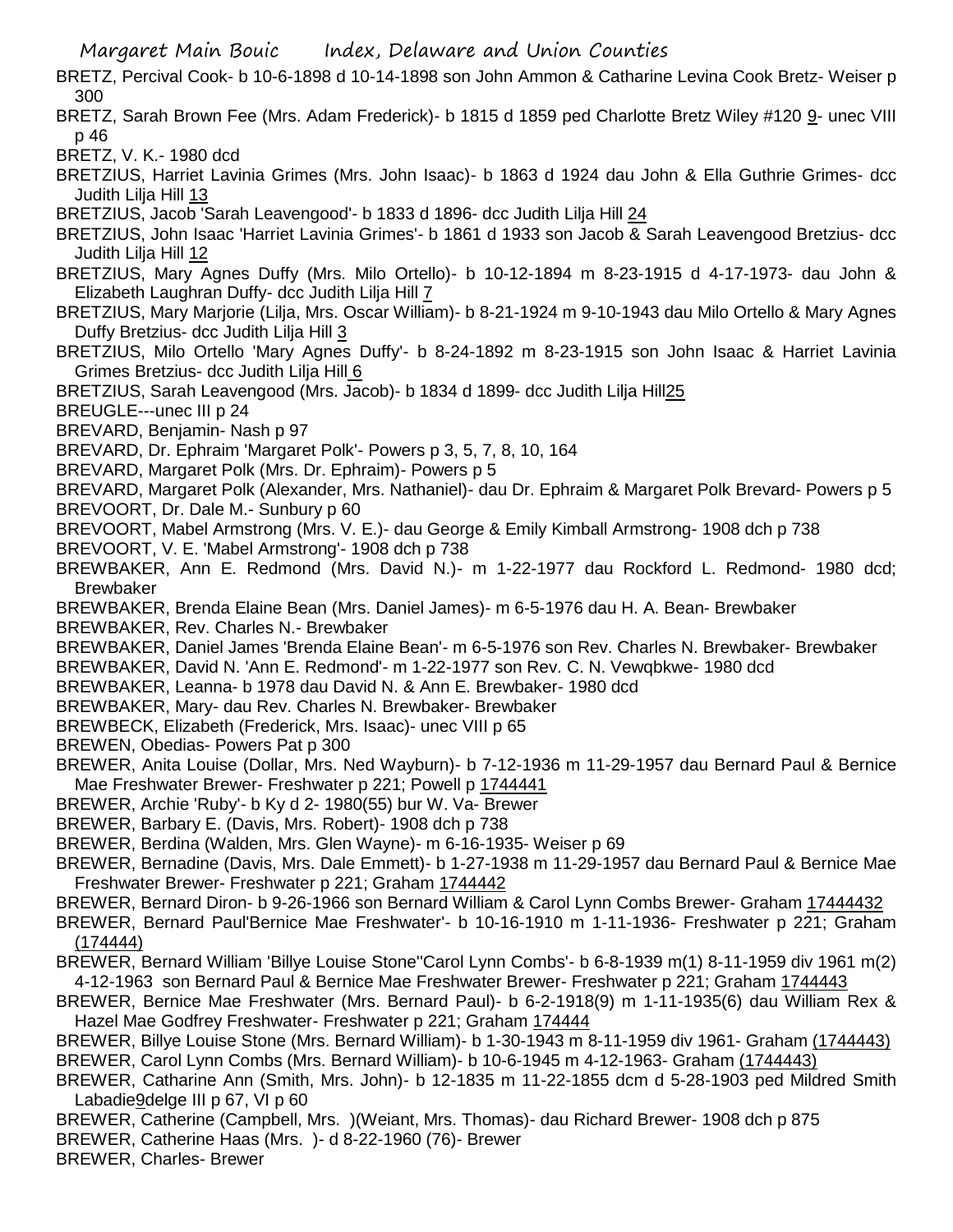BREWER, Rev. Charles F. 'Mary Keller'- Brewer

- BREWER, Charles Keith 'Rhoda Marie Hoover'- m 7-16-1983 son Charles Brewer- Brewer
- BREWER, Christine Louise (Hampton, Mrs. Hobert G.)- m 6-28-1986 dau Marvin F. & Phyllis J. Brewer-Brewer
- BREWER, Daniel Paul- b 2-8-1981 son Wayne & Vicki Swick Brewer- Brewer
- BREWER, David ' Hudson'- son Phyllis Brewer- Hudson
- BREWER, ---Hudson (Mrs. David)- dau Glenn Hudson- Hudson
- BREWER, Delos O.'Emily Crary Goodrich'- Asp (154)
- BREWER, Donna (Mrs. Eugene F.)- 1980 dcd
- BREWER, Dorina (Dorma)(Farnsworth, Mrs. Joseph Alroy)- b 8-27-1920 m 9-15-1943 dau Wilford Woodruff & Rowana Ellsworth Brewer- Nash p 267, 268
- BREWER, Dorothy E. (Derby, Mrs. Frank C.)- Brewer; Derby
- BREWER, Edith Loren Baughman (Mrs. William Wampler)- b 5-17-1902 dau Calvin & Orpha Grace Hause Baughman- Maugans Anc p 58
- BREWER, Edna M. Wakeman (Mrs. Robert D.)- d 1-12-1968 (75) bur Woodbury Cem Morrow Co- sister Grover Wakeman- Brewer
- BREWER, Electa (Maine, Mrs. George W.)- m 1836- Asp (699)
- BREWER, Elissa Kay- b 8-11-1962 dau Bernard William & Billye Louise Stone Brewer- Graham 17444433
- BREWER, Eloise Bibler (Mrs. Harry)- d 4-13-1973 (61) bur Marion- Brewer
- BREWER, E. M.- 1908 dch p 389
- BREWER, Emily Crary Goodrich (Mrs. Delos O.)- b 2-23-1832 d 12-18-1859 dau Jeremiah & Content Maine Goodrich- Asp 1154
- BREWER, Ernest L.- Brewer
- BREWER, Eugene- b 1971 son Eugene F. & Donna Brewer- 1980 dcd
- BREWER, Eugene F. 'Donna'- 1980 dcd
- BREWER, Frank- Pabst 8 p 108, 109, 110
- BREWER, Rev. George- Powers Pat p 203
- BREWER, George Rexford- d 2-20-1987 (26) son Rev. Charles F. & Mary Keller Brewer- Brewer
- BREWER, Glenn- son Harold E. & Nancy Brewer- Brewer
- BREWER, Grethel (Lawson, Mrs. )- dau Archie & Ruby Brewer- Brewer
- BREWER, Hannah (Maine, Mrs. Delos Leroy)- d 1886- Asp (702)
- BREWER, Harold E. 'Nancy'- Brewer
- BREWER, Harry 'Eloise Bibler'- Brewer
- BREWER, Howard- engaged to Jeanette Frances Morris- Brewer
- BREWER, Jacob- 1820C Darby Tp 292 (26-45)
- BREWER, James- son Richard Brewer- 1908 dch p 875
- BREWER, James W.- brother Archie Brewer- Brewer
- BREWER, Jerry 'Pamela J. Mitchell'- m 6-4-1983 son Howard & Bessie Brewer- Brewer
- BREWER, John C. 'Sarah A. Toops'- Madison Press 2-12-1879 marriage, unec XIV p 64
- BREWER, Josephine (Melton, Mrs. Fred)- Maugans Anc p 39, 95
- BREWER, Joyce Elaine- b 4-5-1936 dau William Wampler & edith Loren Baughman Brewer- Maugans Anc p 58
- BREWER, Justin- Pabst 4 p 1
- BREWER, Lewis 'Lucy Esther Williams'- Asp (166-1-3)
- BREWER, Lucy Esther Williams (Mrs. Lewis)- b 10-17-1836 dau Elias K. & Sarah Ann Cheesebrough Williams- Asp 166-1-3
- BREWER, Luella (Kirk, Mrs. )- sister Archie Brewer- Brewer
- BREWER, Martha Narcissus Latimer (Mrs. Newt)(Mechling, Mrs. Andrew)- b 2-7-1911 dau Charles & Hattie Belle Freshwater Latimer- Freshwater p 145
- BREWER, Martin- b 1796 d 1876 Oller Cem p 2
- BREWER, Marvin F. 'Phyllis'- Brewer
- BREWER, Mary E. (McClure, Mrs. Robert)- m 8-15-1865 dcm
- BREWER, Mary Frances (Polsgrove, Mrs. John)- Nash p 212
- BREWER, Mary Keller (Mrs. Rev. Charles F.)- dau Rexford Keller- Brewer
- BREWER, Max E.- son Harry & Eloise B. Brewer- Brewer; 1991 ucd
- BREWER, Nancy (Chafin, Mrs. )- dau Archie & Ruby Brewer- Brewer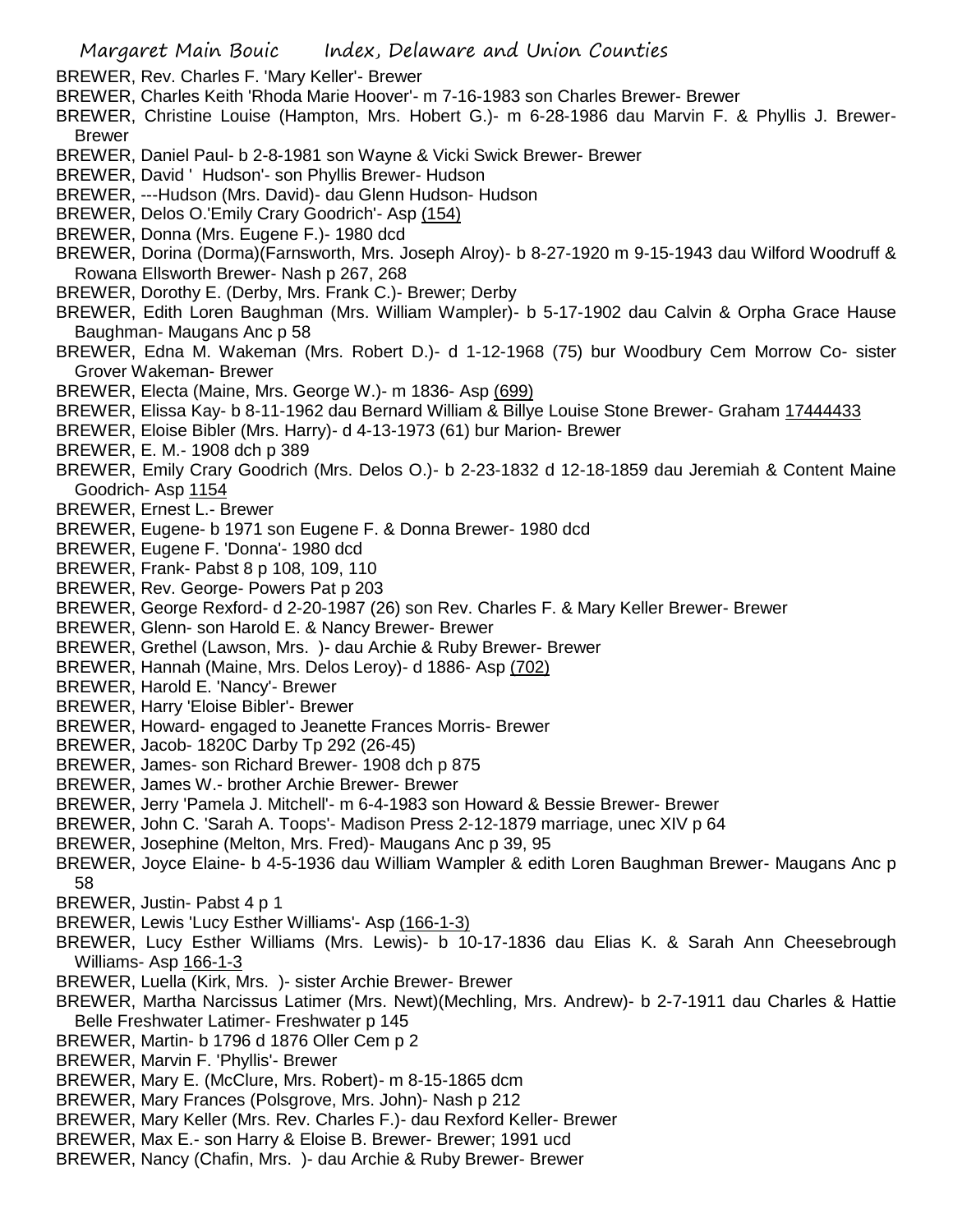- BREWER, Nancy (Mrs. Harold E.)- Brewer
- BREWER, Newt 'Martha Narcissus Latimer'- Freshwater p 145
- BREWER, Pamela J. Mitchell (Mrs. Jerry)- m 6-4-1983 dau John L. Mitchell & Mrs. James E. Halter- Brewer
- BREWER, Phyllis J.(Mrs. Marvin F.)- Brewer- 1969, 1980 dcd
- BREWER, Rhoda Marie Hoover (Mrs. Charles Keith'- m 7-16-1983 dau Herbert Hoover- Hoover
- BREWER, Richard- 1908 dch p 875
- BREWER, Rowana Ellsworth Brewer (Mrs. Wilford Woodruff)- Nash p 268
- BREWER, Ruby (Mrs. Archie)- Brewer
- BREWER, Sarah A. Toops (Mrs. John C.) married, Madison Press 2-12-1879, unec XIV p 64
- BREWER, Sarah M. (Beach, Mrs. Theron A.)- m 4-6-1865 dcm
- BREWER, Vicki Swick (Mrs. Wayne)- dau Paul Swick- Swick
- BREWER, Wayne 'Vivki Swick'- Brewer
- BREWER, Wilford Woodruff 'Rowana Ellsworth Brewer'- Nash p 268
- BREWER, William- 1908 dch p 389; 1880C Orange Tp p 350C
- BREWER, William Derek- b 11-2-1963 son Bernard William & Carol Lynn Combs Brewer- Graham 17444433
- BREWER, William Edward- b 9-25-1940 son William Wampler & Edith Loren Baughman Brewer- Maugans Anc p 58
- BREWER, William Wampler 'Edith Loren Baughman'- Maugans Anc p 58
- BREWSTER, Elder- Pabst 1 p 31
- BREWSTER, Benijah 'Lucy Potter'- Potter p 3 (171)
- BREWSTER, Calvin- 1973 ucd
- BREWSTER, Dr. Charles B.- son Johnson C. Brewster- 1908 dch p 361; Fowler p 89; 1976 dch p 295
- BREWSTER, Charles Miner 'Mary A. Bagley'- Bagley p 11
- BREWSTER, Rev. Edward B. 'Helen Page'- b 8-31-1900 m 6-16-1926 d 2-15- son Elizabeth Fisher Brewster-1985 uch p 116 Brewster
- BREWSTER, Elizabeth Fisher (Mrs. )- 1985 uch p 116
- BREWSTER, Harold- brother Rev. Edward B. Brewster- Brewster
- BREWSTER, Helen LorenzPage (Mrs. Rev. Edward B.)- b 5-2-1904 m 6-16-1926 Brewster; 1985 uch p 116
- BREWSTER, Rev. James- 1880 dch p 367; 1908 dch p 218
- BREWSTER, James- 1883 uch IV p 456, 457, 485
- BREWSTER, Jean Evelyn Lindsey Haruff (Mrs. Malcolm Edic)(Young, Mrs. Rev. La Furd Bernard)- b 4-13-1911 m(1) 2-17-1947 (2) 3-5-1983 dau Eugene W. Linsey & Hazel Mildred Smart Lindsey- adopted by Cecil Lory Harruff- Cowgill p 43
- BREWSTER, Johnson C.- Fowler p 89
- BREWSTER, Jonathan- Powers p 6, 127
- BREWSTER, Joyce Marie- dau Wilbur G. Brewster- engaged to Barry Sain- Brewster
- BREWSTER, Karis (Manton, Mrs. Frank)- sister Rev. Edward B. Brewster- Brewster
- BREWSTER, Lenora May (Weiser, Mrs. John Conrad)- b 6-3-1947 m 6-11-1947- Weiser p 795
- BREWER, Levi- mt 3 p 12
- BREWSTER, Lucy Potter (Mrs. Benijah)- dau John & Elizabeth Witter Potter- Potter p 3 171
- BREWSTER, Malcolm Edic 'Jean Evelyn Lindsey'- b 1-17-1910 d 4-7-1982 Cowgill p 43
- BREWSTER, Margaret Elizabeth(Rice, Mrs. Richard)- b 12-2-1929 dau Rev. Edward B. & Helen Page Brewster- Brewster; 1985 uch p 116
- BREWSTER, Mary A. Bagley (Mrs. Charles Miner)- b 5-24-1848 dau Washington & Lydia Morgan Williams Bagle- Bagley p 11
- BREWSTER, Mary (Hollister, Mrs. George)- sister Rev. Edward B. Brewster- Brewster
- BREWSTER, Mary Walker (Marshall, Mrs. Percival Howison)- Howison (615)
- BREWSTER, "Mother"- Powers p 6
- BREWSTER, Raymond- son Dr. W. N. Brewster- Brewster
- BREWSTER, Ronnie W.- 1973 ucd
- BREWSTER, Ruth (Morgan, Mrs. Joseph)- m 5-8-1735- Powers Pat p 129
- BREWSTER, Seabury- father of Levi Brewster (R. L. Broome)- mt 3 p 12
- BREWSTER, Sharon Lynn (Lewis, Mrs. Dr. Arthur Deane)- b 9-28-1948 m 4-11-1969 d 11-11-1973 dau Malcolm Edic & Jean Evelyn Lindsey Brewster- Cowgill p 43
- BREWSTER, Sonja- 1980 dcd; 1983, 1991 ucd
- BREWSTER, Wilbur G.- Brewster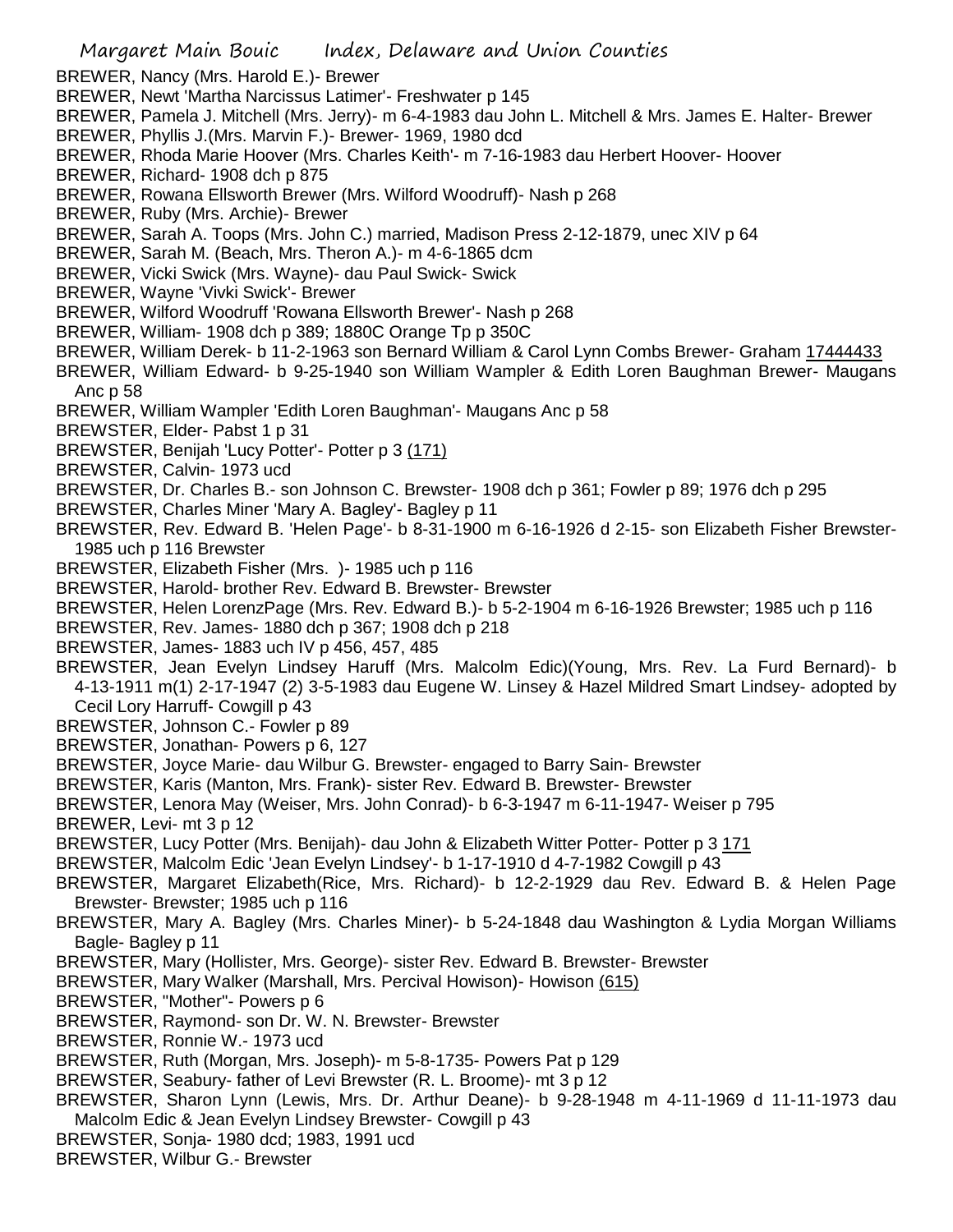- Margaret Main Bouic Index, Delaware and Union Counties BREWSTER, William- Fowler p 89 BREWSTER, Elder William- mt 3 p 12; delge VIII p 36 BREWSTER, Dr. W. N.- d 11-1916- Brewster BREY, Bobbi Marie- b 7-13-1981 dau Robert & Simpson Brey- Brey BREY, Carl 'Vivian'- son Frank P. & Mary L. Brey- Brey; 1961 dcd BREY, Carol- dau John B. Brey- Brey BREY, Charles- Brey; 1980 dcd BREY, Connie-b 1955- dau George Brey- 1961, 1969, 1971 dcd BREY, Cynthia Jean (Aleshire, Mrs. Ronald E.)- dau Dean C. Brey- Brey BREY, Darlene (Mrs. Dean)- 1961 dcd BREY, David- son John B. Brey- Brey BREY, Dean C.'Darlene'- son Frank P. & Mary L. Brey- Brey; 1961 dcd BREY, Donald- son Carl & Vivian Brey- 1961 dcd (6) BREY, Ethel (Howison, Mrs. Lucien Lee)- Howison (872) BREY, Frank E. 'Mary L.'- m 1-25-1919 d 7-18-1972 (86) Oak Grove Cem - Brey; 1961, 1971 dcd BREY, George E.- son Frank P.& Mary L. Brey- Brey; 1961, 1969, 1971, 1980 dcd BREY, Georgann- dau John B. Brey- Brey BREY, Harold- b 1956 dau George Brey- 1961, 1969, 1971 dcd; engaged to Laurel Ann Goodman BREY, Hazel (Mrs. John B.)- Brey BREY, Jake- son John B. Brey- Brey BREY, Jeramie Daniel 'Jill Marie Eirich'- m 8-1993 son Bob & Carleen Mackey Brey- Brey BREY, Jill Marie Eirich (Mrs. Jeramie Daniel)- m 8-1993 dau Ed & Becky Eirich- Brey BREY, Jimmy- son John B. Brey- Brey BREY, John B. 'Hazel'- d 1-13-1977 (55) son Frank P. & Mary L. Brey- Brey; 1961 dcd BREY, Karen- b 1953 dau George Brey- 1961, 1969 dcd BREY, Kyleah Savannah- b 12-27-1994 dau Jeramie Daniel & Jill Marie Eirich Brey- Brey BREY, Lillian (Battershell, Mrs. )- sister Frank P. Brey- Brey BREY, Linda- dau Carl & Vivian Brey- 1961 dcd (8) BREY, Mary L. (Mrs. Frank)- m 1-25-1919 d 7-9-1980 Oak Grove Cem - Brey; 1961, 1969, 1971 dcd BREY, Mary (Rinker, Mrs. )- sister Frank P. Brey- Brey BREY, Robert- d 1941 son Frank P. & Mary L. Brey- Brey BREY, Robert ' Simpson'- Brey BREY, Sammy- son John B. Brey- Brey BREY, Sandra- b 1954 dau George Brey- 1961, 1969, 1971 dcd BREY, Vivian (Mrs. Carl)- 1961 dcd BREYFOGLE, (BREIFOGLE, etc) BREYFOGLE & LANE- delge V p 71 BREYFOGLE, A. M.- Pabst 7 p 39 BREYFOGLE, Amanda (Johnson, Mrs. James R.)- m 6-17-1852 dcm dau Reuben & Rebecca Breyfogle-1850C Delaware Tp 1302 p 94 (17, Pa) BREYFOGLE, Amelia- dau Reuben & Rebecca Breyfogle- Pabst 7 p 40; 1850C Delaware Tp 1302 p 94 (3,O) BREYFOGLE, Amelia E.- d 3-17-1840 (7-5-17) dcg p 11 Powell p 95- dau Israel & Elizabeth Breyfogle-BREYFOGLE, Amelia Matilda (Freshwater, Mrs. Arkason Reuben)- dcq Richard Foreman 3 BREYFOGLE, Arthur R.- son Joshua D. & Mary Reynolds Breyfogle- 1850C Delaware Town 1199 p 89 (1O) BREYFOGLE, Callie May (Beecher, Mrs. L. William)- b 5-19-1873 d Aug 1943- dau Henry S. & Mary Littick Breyfogle- Beecher; Ruward Chart BREYFOGLE, Carolyn (Bumbacher, Mrs. )- dau Leroy H. & Mabel Breyfogle- Breyfogle BREYFOGLE, Charles D.- 1908 dch p 388 BREYFOGLE, Charles 'Elizabeth S. Cunningham'- m 8-31-1862 dcm BREYFOGLE, Charles R.- son Joshua D. & Mary Reynolds Breyfogle- 1850C Delaware Town 1040 p 89 (8,O) BREYFOGLE, Clara Low (Mrs. Dr. Herbert A.)- Fowler p 114 BREYFOGLE, Clinton- son George & Sarah Breyfogle- 1850C Delaware Town 1040 p 82 (10, Pa) BREYFOGLE, Donald- son Leroy H. & Mabel Breyfogle- Breyfogle
- BREYFOGLE, Donna Ellen (Ruward, Mrs. Ronald Kay)- b 7-14-1947 Ill m 9-18-1970 dau Ralph Harmon & Velma Johanna Early Breyfogle- ped Donna Breyfogle Ruward1
- BREYFOGLE, Elizabeth (Mrs. Israel)- Pabst 2 p 78; dbg p 11; 1850C Delaware Town 1064 p 83 (40, Pa)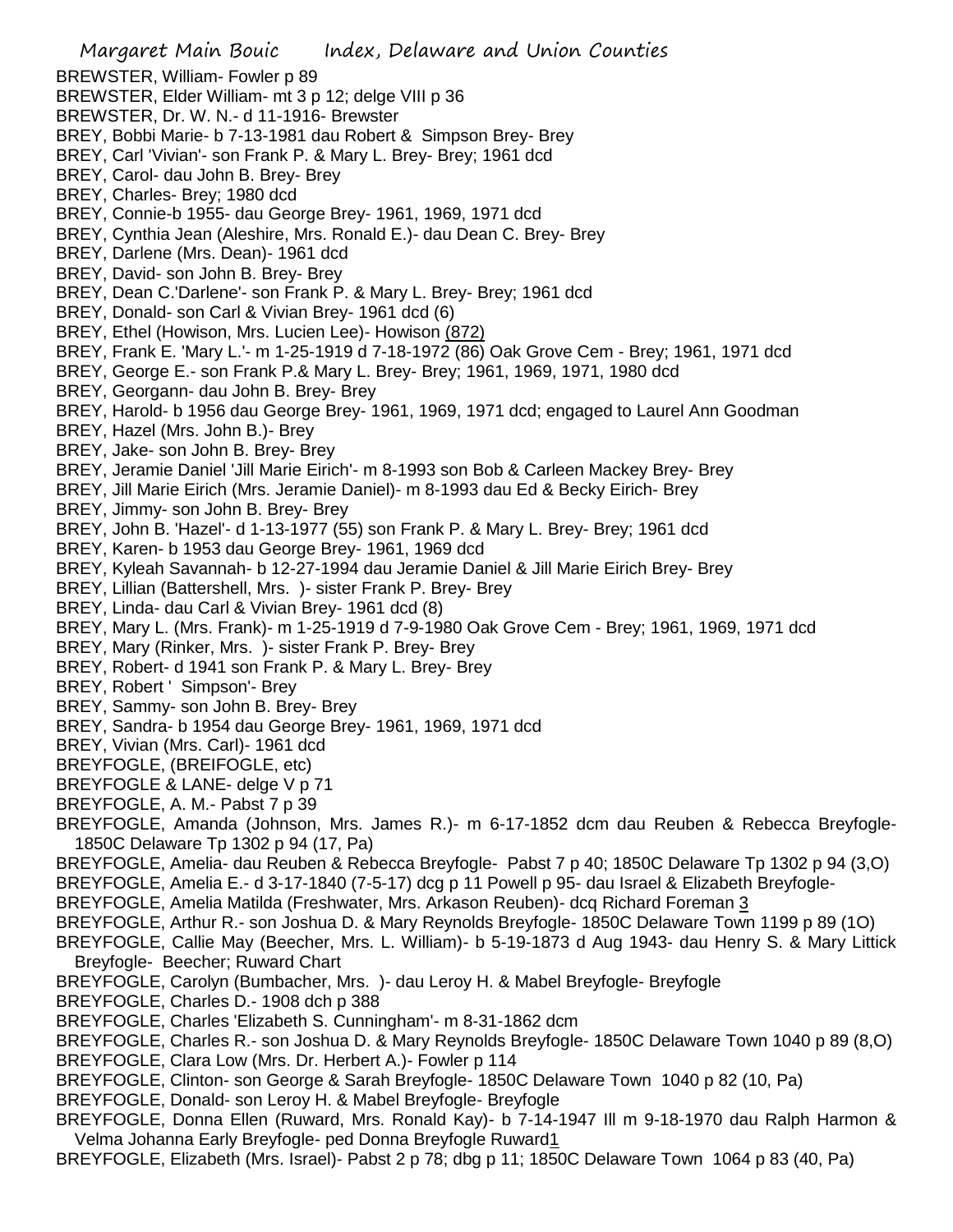- Margaret Main Bouic Index, Delaware and Union Counties BREYFOGLE, Elizabeth S. Cunningham (Mrs. Charles)- m 8-31-1862 dcm BREYFOGLE, Ella (Beecher, Mrs. H. W.)- b 8-26-1861 dau Henry S. & Mary Littick Breyfogle- Ruward Chart BREYFOGLE, Ellen- dau George & Sarah Breyfogle- 1850C Delaware Town 1040 p 82 (6, Pa) BREYFOGLE, Elmore- son Israel & Elizabeth Breyfogle- 1850C Delaware Town 1064 p 83 (5,O) BREYFOGLE, Emma Breece (Mrs. Leroy Harrison)- Ruward chart BREYFOGLE, Esther R.- dau Reuben & Rebecca Breyfogle- 1850C Delaware Tp 1302 p 94 (15,O) BREYFOGLE, Ethel (Newsbaum, Mrs. Leroy)- b 10-30-1904 dau Harmon & Sadie Ellen Havens Breyfogle-Breyfogle; Ruward chart BREYFOGLE, Evelyn Mae (Carrier, Mrs. Wendell- b 1-29-1932 Mich. m 11-15-1952 dau Howard McKinley & Hazel Marie Wildman Breyfogle- Ruward chart BREYFOGLE, Evelyn Schlinker (Mrs. Forrest D.)- , 1-29-1944- Ruward chart
	- BREYFOGLE, "Father"- Oak Grove Cem Powell p 428
	- BREYFOGLE, Flora Wright (Mrs. Louis H.)- Ruward chart
	- BREYFOGLE, Forrest D. 'Evelyn Schlinker'- b 6-21-1919 m 1-29-1944 d 6-30-1956 son Howard McKinley & Hazel Marie Wildman Breyfogle- Ruward chart
	- BREYFOGLE, Frances dau Reuben & Rebecca Breyfogle- 1850C Delaware Tp 1302 p 94 (7,O)
	- BREYFOGLE, G. E.- 1908 dch p 426
	- BREYFOGLE, George- 1908 dch p 430; 1880 dch p 412
	- BREYFOGLE, George R.- 1908 dch p 388
	- BREYFOGLE, George 'Sarah'- 1850C Delaware Town 1040 p 82 (45, Pa)
	- BREYFOGLE, George 'Sarah Ann Newhouse'- Newhouse 68 (1132),(1142)
	- BREYFOGLE, G. L.- Poe p 24
	- BREYFOGLE, G. P.- delge VII p 39
	- BREYFOGLE, Harmon 'Sarah Ellen Havens'- b 9-2-1865 m 10-26-1887 d 4-26-1945 son Henry S. & Mary Littick Breyfogle- ped Donna Ruward8; Breyfogle
	- BREYFOGLE, Harriet- Pabst 2 p 82
	- BREYFOGLE, Hazel Marie Wildman (Mrs. Howard McKinley)- b 4-4-1894 Del Co dau Theodore & Eva Rozilla Bruce Wildman- ped Donna Breyfogle Ruward 5
	- BREYFOGLE, Helen (Holmes, Mrs. )- dau Leroy H. & Mabel Breyfogle- Breyfogle
	- BREYFOGLE, Henry S. 'Mary Littick'- m 9-15-1859 dcm d 3- 1915- son Reuben & Rebecca Breyfogle- 1908 dch p 388, 452; Pabst 7 p 39; Fowler p 114; Breyfogle; ped Donna Breyfogle Ruward 16; 1850C Delaware Tp 1302 p 94 (11,O)
	- BREYFOGLE, Dr. Herbert A. 'Clara Low'- b 3-24-1878 son Henry S. & Mary Littick Breyfogle- Fowler p 114; Ruward chart
	- BREYFOGLE, Hester R. (Beedle, Mrs. William B.)- m 3-13-1856 dcm; dau George & Sarah Breyfogle- 1850C Delaware Town 1040 p 82 (8,Pa); Breyfogle
	- BREYFOGLE, Howard McKinley 'Hazel Marie Wildman'-b 2-12-1895 m 12-23-1916 d 12-13-1978 son Harmon & Sarah Ellen Havens Breyfogle- Breyfogle; ped Donna Breyfogle Ruward 4
	- BREYFOGLE, Imogen- Oak Grove Cem Powell p 428
	- BREYFOGLE, Israel- 1908 dch p 201, 249, 389; 1880 dch p 364, 401; Pabst 2 p 82, 84, 94
	- BREYFOGLE, Israel 'Elizabeth'- dcg p 11; 49er's p 2; 1850C Delaware Town 1064 p 83 (41, Pa); 1976 dch p 245; unec II p 24
	- BREYFOGLE, Israel II- son Israel & Elizabeth Breyfogle- 1850C Delaware Town 1064 (11,O)
	- BREYFOGLE, John- son Henry S. & Mary Littick Breyfogle- Ruward chart
	- BREYFOGLE, Joshua D.- son Joshua D. & Mary Reynolds Breyfogle- 1850C Delaware Town 1199 (3,O); delge VIII p 25
	- BREYFOGLE, Joshua D. 'Mary Reynolds'- m 7-22-1838 dcm- 1908 dch p 389; 49er's p 2; 1976 dch p 245 1850C Delaware Town 1199 p 89 (42, Pa)
	- BREYFOGLE, Leroy Harrison 'Mabel''Emma Breece'- b 8-7-1888 d 5-4-1972 (83) bur Alton, Ill- son Harmon & Sarah Ellen Havens Breyfogle- Ruward chart; Breyfogle
	- BREYFOGLE, Lewis- son Israel & Elizabeth Breyfogle- 1850C Delaware Town 1064 p 83 (13,O); Pabst 2 p 80 BREYFOGLE, Lewis Jr.- b 1865 d 1866 Oak Grove Cem Powell p 428
	- BREYFOGLE, Lewis/Louis H. 'Flora Wright'- b 2-21-1870 d 1956 brother Harmon Breyfogle- Breyfogle; Ruward chart
	- BREYFOGLE, ---(Freshwater, Mrs. D. B.)- sister Harmon Breyfogle- Breyfogle
	- BREYFOGLE, Lizzie M.- b 1839 d 1866 Oak Grove Cem Powell p 428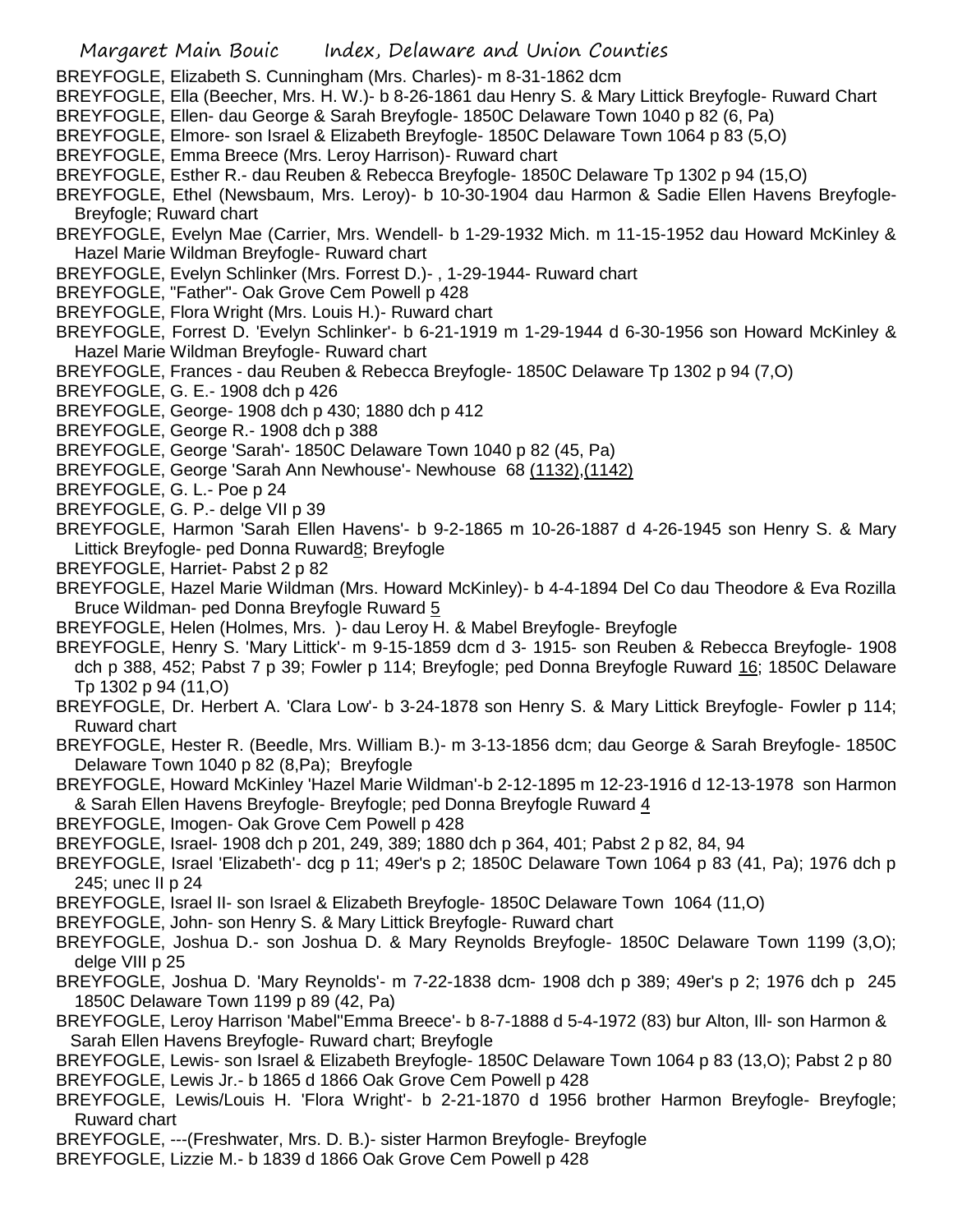- Margaret Main Bouic Index, Delaware and Union Counties
- BREYFOGLE, Lydia- dau Reuben & Rebecca Breyfogle- 1850C Delaware Town 1302 p 94 (4,O)
- BREYFOGLE, Mabel (Mrs. Leroy H.)- Breyfogle
- BREYFOGLE, Maggie (Freshwater, Mrs. David)- b 11-6-1875 dau Henry S. & Mary Littick Breyfogle- Ruward chart
- BREYFOGLE, Margaret- dau George & Sarah Breyfogle- 1850C Delaware Town 1040 p 82 (5,O)
- BREYFOGLE, Margaret Hagerman (Mrs. Solomon)- m 4-7-1842 dcm
- BREYFOGLE, Marian (Graves, Mrs. )- dau Leroy H. & Mabel Breyfogle- Breyfogle
- BREYFOGLE, Mary- 1880C Delaware Tp p 328C
- BREYFOGLE, Mary Littick (Mrs. Henry S.)- m 9-15-1859 dcm; Pabst 8 p 14, 24; 1869 wsc p 11; Fowler p 114; ped Donna Breyfogle Ruward 17
- BREYFOGLE, Mary (Long, Mrs. Willard)- b 3-26-1901 dcb dau Harmon & Sarah Ellen Havens Breyfogle-Ruward chart
- BREYFOGLE, Mary Reynolds (Mrs. Joshua D.)- m 7-22-1838 dcm; 1850C Delaware Town 1199 p 89 (34, Wales)
- BREYFOGLE, Matilda- see Amelia Matilda- btp p 12
- BREYFOGLE, Myrtle (Shuster, Mrs. James)- b 3/5-23-1890 dcb dau Harmon & Sarah Ellen Havens Breyfogle-Ruward chart
- BREYFOGLE, Paul- son Leroy H. & Mabel Breyfogle- Breyfogle
- BREYFOGLE, Ralph Harmon 'Velma Johanna Earley'- b 2-10-1921 Mich m 11-25-1942 son Howard McKinley & Hazel Marie Wildman Breyfogle- ped Donna Breyfogle Ruward 2
- BREYFOGLE, Rebecca (Mrs. Reuben)-b 1813 d 1873 Oak Grove Cem Powell p 428; Pabst 2 p 84; dbg p 11; 1850C Delaware Tp 1302 p 94 (36, Pa)
- BREYFOGLE, Reuben- son Henry S. & Mary Littick Breyfogle- Ruward chard
- BREYFOGLE, Reuben-d 10-14-1842 (1-7-6) dbg p 11; Powell p 95- son Reuben & Rebecca Breyfogle-
- BREYFOGLE, Reuben 'Rebecca'- b 1811 d 1886 Oak Grove Cem Powell p 428; Poe p 24; dbg p 11; 1850C
- Delaware Tp 1302 p 94 (32, Pa); 1880C Delaware Tp p 331A; hadc p 23; CCC Delaware Tp (1849) ; delge V p 34, 52, VIII p 25
- BREYFOGLE, Roger- son Leroy H. & Mabel Breyfogle- Breyfogle
- BREYFOGLE, Roland C.- 1880 dch p 303; 1908 dch p 389
- BREYFOGLE, Ronald- Oak Grove Cem Powell p 428
- BREYFOGLE, Roy- son Harmon & Sadie Breyfogle- Breyfogle
- BREYFOGLE, Rozilla M.- dau Joshua D. & Mary Reynolds Breyfogle- 1850C Delaware Town 1199 (11,O)
- BREYFOGLE, Sarah Ellen Havens (Mrs. Harmon)- b 6-20-1865 d 6-20-1946 dau Geroge William & Elizabeth Post Havens- ped Donna Breyfogle Ruward 9
- BREYFOGLE, Sarah (Mrs. George)- 1850C Delaware Town 1040 p 82 (45, Pa)
- BREYFOGLE, Sarah Ann Newhouse (Mrs. George)- dau John & Mary Newhouse- Newhouse p 68 1132, 1142
- BREYFOGLE, Sarah- dau George & Sarah Breyfogle- 1850C Delaware Town 1040 p 82 (2,O)
- BREYFOGLE, Solomon 'Margaret Hagerman'- m 4-7-1842 dcm; Pabst 2 p 78; 1835 men 25 #252 p 42 Delaware Tp; delge V p 34 S. P.- delge VII p 39
- BREYFOGLE, Teresa- Pabst 2 p 78, 84
- BREYFOGLE, Theadore- b 3-24-1878 Delaware Town son----dcb
- BREYFOGLE, Virginia M. (Ruine, Mrs. Robert I.)- b 11-19-1917 Mich. m 10-16-1942 dau Howard Mckinley & Hazel Marie Wildman Breyfogle- Ruward chart
- BREYFOGLE, Walter- son Leroy H. & Mabel Breyfogle- Breyfogle
- BREYFOGLE, Wilhelm- Pabst2 p 82
- BREYFOGLE, Wilhelm Louis- Pabst 2 p 82
- BREYFOGLE, William- son Henry S. & Mary Littick Breyfogle- Ruward chart
- BREYFOGLE, William- son Reuben & Rebecca Breyfogle- 1850C Delaware Tp 1302 p 94 (14,O)
- BREYFOGLE, William D.- son Joshua D. & Mary Reynolds Breyfogle- 1850C Delaware Town 1199 p 89 (5,O); 1908 dch p 389
- BREYFOGLE, William F.- 1908 dch p 389
- BREYFOGLE, Willie- Oak Grove Cem Powell p 428; delge VIII p 25
- BREYFORD, George P.- dcw Bk 4 p 30 (exec)
- BRIAN, Amelia Finckler (Mrs. Nicholas)- b 1856 d 1936 Lady of Lourdes Cem- lptw p 51; Brian
- BRIAN, Frank R.- b 1-15-1885 d 12-21-1971 (86) bur St. John's Catholice Cem lptw p 52 son Nicholas & Amelia Finckler Brian- Brian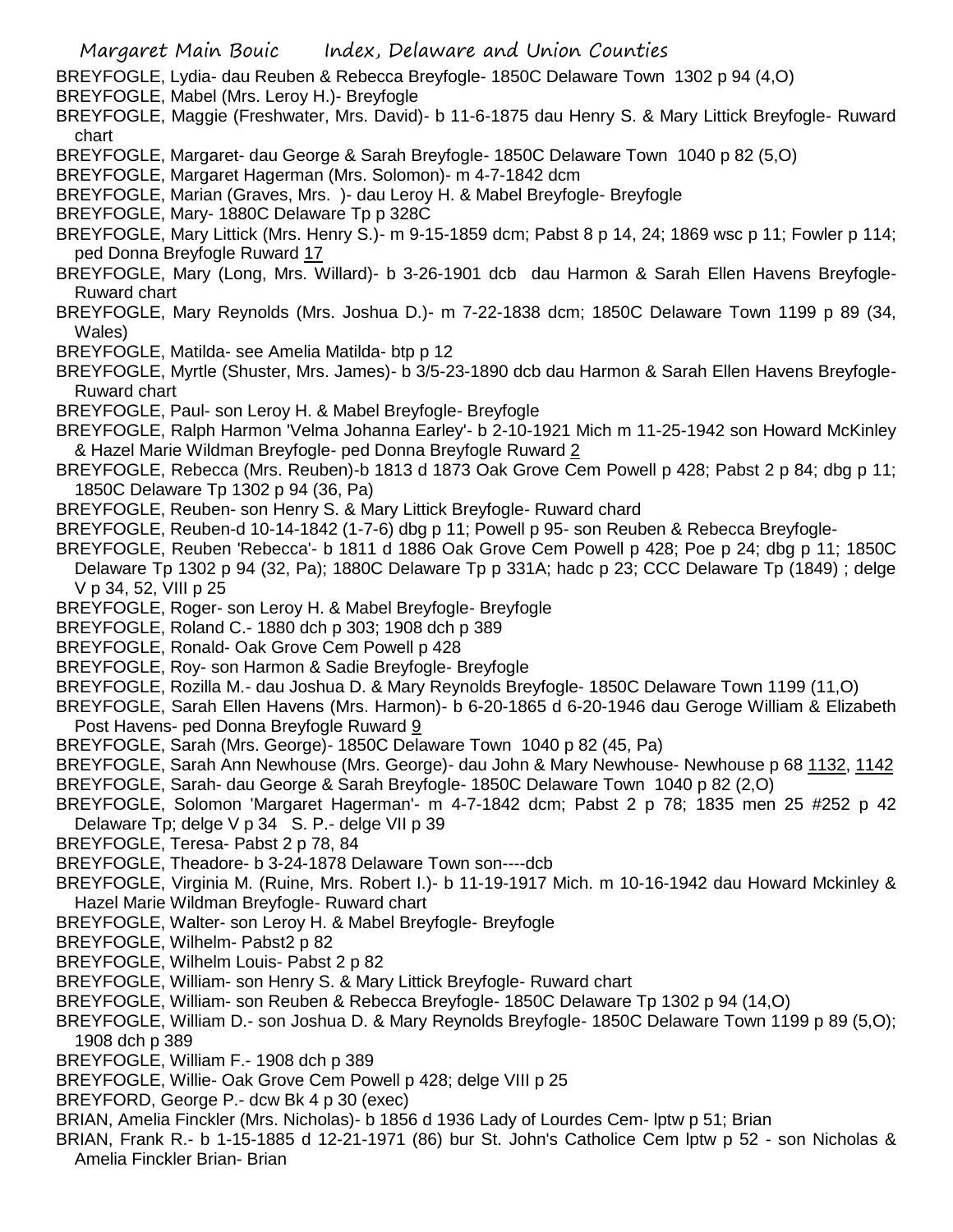- Margaret Main Bouic Index, Delaware and Union Counties BRIAN, Gertrude (Horan, Mrs. )- dau Nicholas & Amelia Finckler Brian- Brian BRIAN, Irene (Ell, Mrs. )- dau Nicholas & Amelia Finckler Brian- Brian BRIAN, Katherine (Horney, Mrs. )- dau Nicholas & Amelia Finckler Brian- Brian BRIAN, Mary (Markle, Mrs. Adam)- m 11-25-1838 Madison Co unec IX p 17 BRIAN, Nicholas 'Amelia Finckler'- b 1853 d 1892 Lady of Lourdes Cem lptw p 52; Brian BRIANT, Grandmother- d 9-1849 Mlb p 165,Powell p 286 BRIANT, Elizabeth Mantel (Mrs. Lorenzo)- m 1-30-1842 Madison Co unec IX p 56 BRIANT, Hannah Johnson (Mrs. Joseph)- m 10-14-1847 Madison Co unec IX p 63 BRIANT, Dr. Joseph- unec VIII p 29 BRIANT, Joseph 'Hannah Johnson'- m 10-14-1847 Madison Co unec X p 63 BRIATN, Lorenzo 'Elizabeth Mantel'- m 1-30-1842 Madison Co unec IX p 56 BRIBEWESIS, Pam- Bribeweser BRICE, Rev.- lpc p 19; hmp p 37 BRICE, Aaron Tobitha- 1850C Dover Tp 775-791 p 118 (45, Va) BRICE, Alice (Alis)(Craig, Mrs. )- b 8-1-1806 dau Rev. John & Jane Stockton Brice- Shipps p 5,6,7 BRICE, B. T.- son Nehemiah & Sarah Brice- 1860C Jerome Tp 163-164 p 24 (2,O) BRICE, Calvin- son Rev. William H. Brice- hmp p 82, 189 BRICE, Charlotte- dau Nehemiah & Sarah Brice- 1860C Jerome Tp 163-164 p 24 (2,O) BRICE, Eliza B. (Supler, Mrs. M. Edward) ) b 6-21-1804 dau Rev. John & Jane Stockton Brice- Shipps p 5,6,7 BRICE, Elizabeth- b 6-17-1802 dau Rev. John & Jane Stockton- Shipps p 5,6,7 BRICE, Elmira Amanda Robinson (Mrs. John Henry)- m 1857 Kenton- dau Sarah Robinson- unec XII p 3 BRICE, Fanny (Frances)(Blaney, Mrs. )- b 4-15-1808 dau Rev. John & Jane Stockton Brice- Shipps p 5,6,7 BRICE, Isaac- son Aaron & Tobitha Brice- 1850C Dover Tp 775-791 p 118 (18,O) BRICE, James- Powers p 115 BRICE, Rev. James- b 10-24-1790 son Rev. John & Rebecca Kerr Brice- Shipps p 6,7,8 BRICE, Jane Ann (Reed, Mrs. )- b 6-11-1810 dau Rev. John & Hane Stockton Brice- Shipps p 5,6,7 BRICE, Jane (McCoy, Mrs. )- b 4-4-1793 son Rev. John & Rebecca Kerr Brice- Shipps p 6,7 BRICE, Jane(Jean) Stockton (Mrs. Rev. John)- m 5-12-1795 dau Robert Stockton- Shipps p 5 BRICE, John Henry 'Elmira Amanda Robinson'- m 1859 Kenton- unec XII p 3 BRICE, Rev. John 'Rebecca Kerr''Jane Stockton'- m(1) 1779 (2) 5-12-1795- Shipps p 5,6,7,8 BRICE, John- b 3-19-1797 son Rev. John & Jane Stockton Brice- Shipps p 5,6,7 BRICE, John W.- son Nehemiah & Sarah Brice- 1860C Jerome Tp 163-164 p 24 (13,O) BRICE, Margaret- b 10-9-1800 dau Rev. John & Jane Stockton Brice- Shipps p 5,6,7 BRICE, Margaret (Kendal, Mrs. Sextus)- m 7-9-1840 ucm 646 unec V p 23 BRICE, Mary (Coulter (Polly Caulk)- b 2-14-1796 dau rev. John & Jane Stockton Brice- Shipps p 5,6,7 BRICE, Mary E.- dau Nehemiah & Sarah Brice- 1860C Jerome Tp 163-164 p 24 (16,O) BRICE, Nehemiah 'Sarah'- 1860C Jerome Tp 163-164 p 24 (49,O) BRICE, Nancy (Weidner, Mrs. Philip)- ped Gertrude Weidner Whetzel5delge III p 7 BRICE, N. G.- son Nehemiah & Sarah Brice- 1860C Jerome Tp 163-164 p 24 (17,O) BRICE, N. L.- dau Nehemiah & Sarah Brice- 1860C Jerome Tp 163-164 p 24 (10,O) BRICE, P.- 1840C Liberty Tp Un Co 493 BRICE, Rebecca (Frazier, Mrs. Samuel)- b 12-8-1798 m 2-11-1829 dau Rev. John & Jane Stockton Brice-Shipps p 1,2,5,6,7 BRICE, Rebecca Kerr (Mrs. Rev. John)- m 1779 d 6-1-1794- Shipps p 6,7 BRICE, Salomia E.- dau Aaron & Tobitha Brice- 1850C Dover Tp 775-791 p 118 (40,O) BRICE, Sarah (Mrs. Nehemiah)- 1860C Jerome Tp 163-164 p 24 (38, NY) BRICE, Sarah (Oldham, Mrs. )- b 6-17-1802 dau Rev. John & Jane Stockton Brice- Shipps p 5,6,7 BRICE, Tobitha (Mrs. Aaron)- 1850C Dover Tp 775-791 p 118 (40,O) BRICE, T. W.- son Nehemiah & Sarah Brice- 1860C Jerome Tp 163-164 p 24 (21,O) BRICE, Vivian- dau Aaron & Tobitha Brice- 1850C Dover Tp 775-791 p 118 (14,O) BRICE, Rev. William H.- hmp p 82, 89 BRICE, Rev. William K.- hmp p 110 BRICELAND, Patricia A.- 1969, 1971, 1980 dcd BRICHT, Albert F.- son Josiah & Margaret Bricht- 1850C Delaware Town 1123 p 86 (8,O) BRICHT, Emeline A.- dau Josiah & Margaret Bricht- 1850C Delaware Town 1123 p 86 (10,O)
- BRICHT, Josiah 'Margaret'- 1850C Delaware Town 1123 p 86 (40, Pa)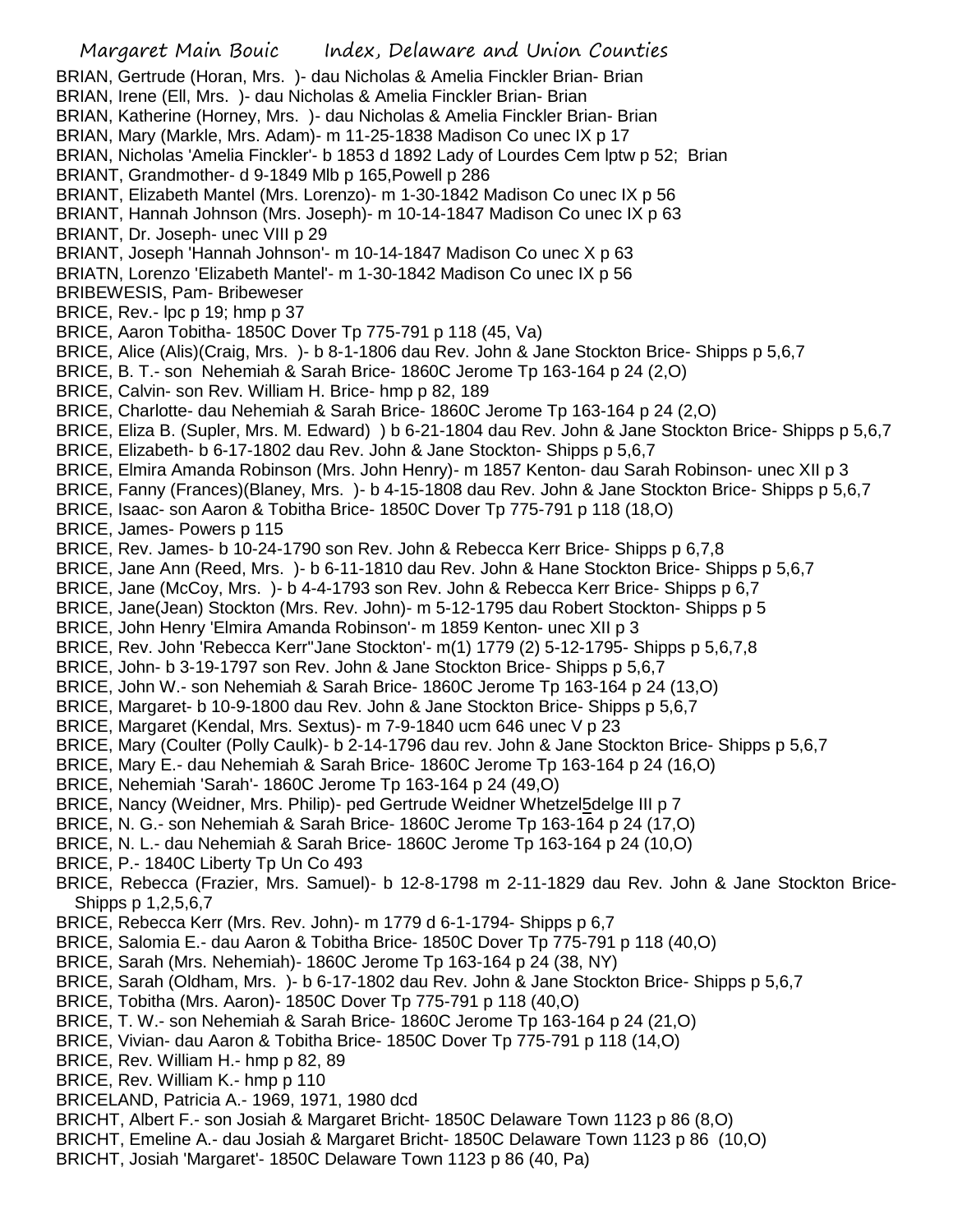- BRICHT, Margaret (Mrs. Josiah)- 1850C Delaware Town 1123 p 86 (32, Pa)
- BRICK, Daisey- b 10-18-1874 Oxford Tp son L. S. & Jennie Vansickle Brick- dcb
- BRICKEL, John 'Susannah Stokes'- m 4-5-1804 onwq I
- BRICKEL, Sarah A.- b 11-14-1877 Orange Tp dau Daniel & A. J. Lehinan Brickel- dcb
- BRICKEL, Susannah Stokes (Mrs. John)- m 4-5-1804 onwq I
- BRICKELL, Cyrus 'Marya'- Powell p 126
- BRICKELL, Marya (Mrs. Cyrus)- d 1-18-1846 (22y) Fancher Cem Powell p 126
- BRICKER, Amy- b 1970 dau Grace Bricker- 1980 dcd
- BRICKER, Barbara- b 1961 dau Roger W. & Donna L. Bricker- 1971 dcd
- BRICKER, Barbara (Mrs. Richard B.)- d 8-12-1992 (69) Blendon Cem- Bricker; 1969, 1971 dcd
- BRICKER, Beaver M. 'Lena Schaber''Ruth Gix'- b 1-27-1911 d 3-10-1990 (79) bur Green Camp- Bricker
- BRICKER, Carol Ruth Roberts (Mrs. James William)- m 8-22-1959 dau Charles Newton & Ruth Blache Pritchard Roberts- Bricker; 1985 uch p 118
- BRICKER, Cecil- b 12-4-1898 Porter Tp son H. H. & Daisy Wilcox Bricker- dcb
- BRICKER, Charles C. 'Doris Beatrice'- b 10-24-1886 Trenton Tp dcb d 6-12-1966(79) bur Galena- son David E. & Nora Waldron Bricker- Bricker; 1961 dcd
- BRICKER, Charles C.- son Charles C. & Doris Beatrice Bricker- Bricker; 1961 dcd
- BRICKER, --(Tschantz, Mrs. Dayna)- dau Charles C. & Doris Beatrice Bricker- Bricker
- BRICKER, Cheryl b 1957- dau Howard & Jane Bricker- Bricker; 1969, 1971, 1980 dcd
- BRICKER, Christopher C. 'Eliza Elliott'- b 8-9-1822 d 5-6-1872- son David E. & Indianna Cox Bricker- dcq Mary Rosecrans Reed 6; 1908 dch p 896; dcw Bk 4 p 83(10) (wit); delge V p 72
- BRICKER, Christopher- grandson of Philander Waldron- Waldron p 4
- BRICKER, D.- Kingston Tp Powell p 147
- BRICKER, David E. 'Indianna Cox'- b 1799 d 1889 dcq Mary Rosecrans Reed 12; 1908 dch p 896; Pabst 5 p 22
- BRICKER, David- son James & Carol Ruth Roberts Bricker- 1985 uch p 118
- BRICKER, David R. 'Robin Jeanne Doerner'- m 8-20- son Edna Bricker- Bricker
- BRICKER, Demos- dcw Bk 4 p 19 (wit)
- BRICKER, Donna L. (Mrs. Rodger W.)- 1971, 1980 dcd
- BRICKER, Doris Beatrice (Mrs. Charles C.)- d 5-14-1962 (65) bur Galena- Bricker; 1961 dcd
- BRICKER, Douglas- d 11-23-1860 (8 mos) Sunbury Cem Powell p 37 son G. G. & E.
- BRICKER, Douglas M.- 1980 dcd
- BRICKER, Duna (Perfect, Mrs. M. C.)- Pabst 2 p 38; 5 p 14
- BRICKER, Elisa- hadc p 105 (1900 Kingston Tp); 1880C Kingston Tp 431C
- BRICKER, Eliza (Mrs. G. G.)- d 3-15-1903 (75-11-8) Sunbury Cem Powell p 37
- BRICKER, Eliza Elliott (Mrs. Christopher C.)- b 1832 d 3-18-1908 dau Patrick & Catherine Harriman Elliott- dcq Mary Rosecrans Reed  $Z$ ; 1908 dch p 896
- BRICKER, Elizabeth- 1880C Brown Tp p 379A
- BRICKER, Elizabeth (Gross, Mrs. Michael)- m 1821 Powell p 299
- BRICKER, Elizabeth (Betsy) Ludy (Mrs. Henry)- m 5-29-1859 dau John & Susanna Maygans Ludy- Maugans Anc p 31
- BRICKER, Elliott Miller- b 6-1-1896 Porter Tp son Harry & Daisy May Wilcox Bricker- dcb
- BRICKER, Elmer 'Mabel Ida'- Bricker
- BRICKER, Elmer 'Emily Fry'- Bricker
- BRICKER, Emaline (Forry, Mrs. Frank R.)- Bricker; Forry
- BRICKER, Emily Fry (Mrs. Elmer)- Bricker
- BRICKER, Eric- b 1966 son Stephan H. J. & Rachelle Bricker- 1980 dcd
- BRICKER, Eula (Glosser, Mrs. David)- dau Elmer & Mabel Ida Bricker- Bricker
- BRICKER, Mrs. George- dau Joseph McKirahan- McKitrick p 64
- BRICKER, G. G.- d 3-6-1872 (49-11-6) Sunbury Cem Powell p 37
- BRICKER, Gilbert "Paul"- b 9-11-1912 d 1-16-1995 (82) Green Mound Cem- son Elmer & Emily Fry Bricker-**Bricker**
- BRICKER, Gladys (Lawrence, Mrs. Charles)- dau Elmer & Mabel Ida Bricker- Bricker
- BRICKER, Grace Barbara Taylor (Mrs. Ronald Keith)- m 3-29-1969 dau David Taylor- Bricker
- BRICKER, Harry N.- b 3-16-1876 d 10-19-1905 Sunbury Cem Powell p 37
- BRICKER, Heather- b 1969 dau Stephan H. J. & Rachelle Bricker- 1980 dcd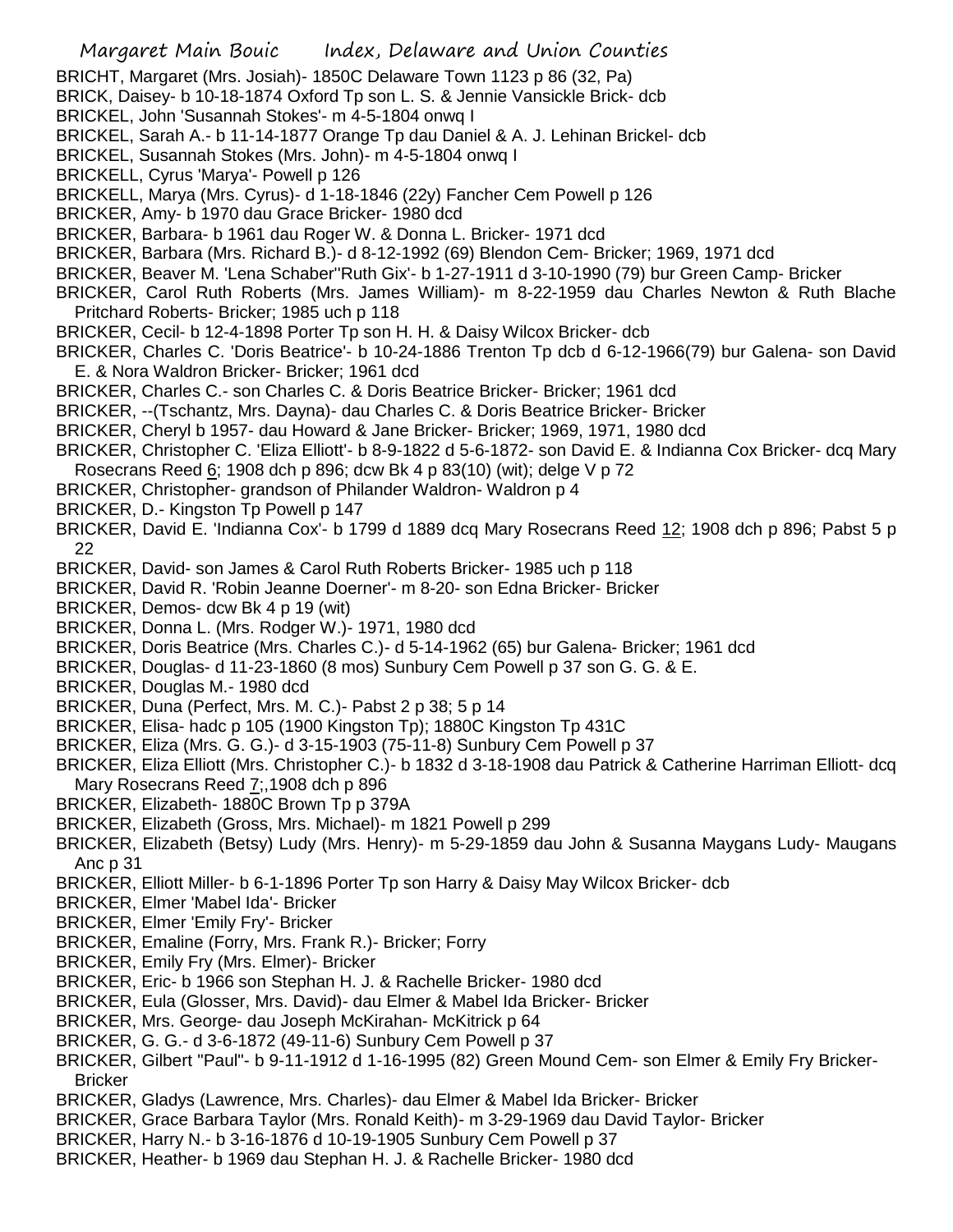- BRICKER, Henry 'Elizabeth (Betsy) Ludy'- m 5-29-1859- Maugans Anc p 31
- BRICKER, Holly L.- 1991 ucd
- BRICKER, Howard L.'Jane'- son Charles C. & Doris Beatrice Bricker- Bricker; 1969, 1980 dcd
- BRICKER, James 'Mary A. Thornton'- lic 11-12-1879 Madison Co Democrat- unec XIV p 41
- BRICKER, Gov. John- Marysville p 40, 47; 1976 dch p 51, 286
- BRICKER, Imogene Smith (Mrs. Robert E.)-b 5-27-1902 d 1-31-1984 bur Sunset Cem dau Denton & Myrta Bidwell Smith- Bricker; 1959 ucd
- BRICKER, Indianna Cox (Mrs. David)- b 3-8-1798- dcq Mary Rosecrans Reed 12; 1908 dch p 896; 1985 uch p 118
- BRICKER, James William 'Carol Ruth Roberts'- m 8-22-1959 son Lawrence Bricker- Bricker
- BRICKER, Jane (Mrs. Howard)- 1971 dcd
- BRICKER, Jean (Massini, Mrs. )- dau Beaver M. & Lena Schaber Bricker- Bricker
- BRICKER, J. Elma (Foos, Mrs. I. Scott)- b 11-2-1881 m 8-27-1908 d 1966- 1985 uch p 52, 72
- BRICKER, John- b 1965 son John W. & Shirley Bricker- 1969, 1971, 1980 dcd
- BRICKER, John W.'Shirley;- son Charles C. & Doris Beatrice Bricker- Bricker;1961, 1969, 1971, 1980 dcd
- BRICKER, John W. 'Mary C. King'- m 2-1879 dumch p 305; unec XIV p 64, Madison Press
- BRICKER, J. W. 'Rose'- 1975 ucd
- BRICKER, Lance- b 1971 son John W. & Shirley Bricker- 1971, 1980 dcd
- BRICKER, Laura King (Mrs. Lemuel)- dau John R. & Mary Ellen Timmons King- dumch p 305; 1915 uch p 702
- BRICKER, Lemuel 'Laura King'- dumch p 305
- BRICKER, Lena Schaber (Mrs. Beaver)- d 1980- Bricker
- BRICKER, Linda- dau G. G. & E.- d 5-6-1862 (7 mos)- Sunbury Cem Powell p 37
- BRICKER, Lizzy- dau G. G. & E.- d 2-12-1868 (1-2-10) Sunbury Cem Powell p 37
- BRICKER, Lucy (Rosecrans, Mrs. Samuel)- b 8-18-1857 d 4-23-1935 dau Christopher & Eliza Elliott Brickerdcq Mary Rosecrans Reed 3
- BRICKER, Lyn Ruth- dau Beaver M. & Lena Schaber Bricker- Bricker
- BRICKER, Mabel C.- 1980 dcd
- BRICKER, Mabel Ida (Mrs. Elmer)- d 3-29-1979 (91) bur Prospect- Bricker
- BRICKER, Marg- ch Henry & Elizabeth Ludy Bricker- Maugans Anc p 31
- BRICKER, Mary A. Thornton (Mrs. James)- lic 11-12-1879 Madison Co Democrat- unec XIV p 41
- BRICKER, Mary C. King (Mrs. John W.)- m 2-1879 Madison Press- dau John R. & Mary Ellen Timmons Kingdumch p 305; 1915 uch p 702; unec XIV p 64
- BRICKER, Maryette Johnson (Mrs. William M.)- dau Morgan & Eliza Potter Johnson- 1908 dch p 896
- BRICKER, Mathew- b 1975 son J. W. & Rose Bricker- 1975 ucd
- BRICKER, Nancy- dau G. G. & E.- d 3-18-1876 (25y5m) Sunbury Cem Powell p 37
- BRICKER, Nancy (Miller, Mrs. )- dau Richard B. & Barbara Bricker- Bricker
- BRICKER, Nellie Mae (Hoffman, Mrs. Jonathon Guy)- b 1886 d 1912- 1985 uch p 132
- BRICKER, Nora (Mrs. )- Pabst 5 p 21
- BRICKER, Norman W.- 1908 dch p 389
- BRICKER, Paul- 1961, 1969 dcd
- BRICKER, Rachelle (Mrs. Stephan H. J.)- 1980 dcd
- BRICKER, Randall- son Richard & Barbara Bricker- Bricker; 1969 dcd
- BRICKER, Richard B. 'Barbara'-Bricker
- BRICKER, Richard- son Richard B. & Barbara Bricker- Bricker
- BRICKER, Robert E. 'Imogene Smith'- d 7-7-1986 Columbus (80) bur Sunset Cem- Bricker; 1949 ucd
- BRICKER, Robin Jeanne Doerner (Mrs. David R.)- m 8-20- dau Robert G. Doerner- Bricker
- BRICKER, Rodger- b 1966 son Rodger W. & Donna L. Bricker- 1971, 1980 dcd
- BRICKER, Rodger W. 'Donna L.'- 1971, 1980 dcd
- BRICKER, Roger- son Richard B. & Barbara Bricker- Bricker
- BRICKER, Ronald Keith 'Grace Barbara Taylor'- m 3-29-1969 son Richard & Barbara Bricker- Bricker; 1969 dcd
- BRICKER, Rose (Mrs. J. W.)- 1975 ucd
- BRICKER, Ruth (Gix, Mrs. )(Beaver, Mrs. )- Bricker
- BRICKER, Stan- son Elmer & Mabel Ida Bricker- Bricker
- BRICKER, Stanley- b 10-4-1961 son James & Carol Roberts Bricker- 1985 uch p 118
- BRICKER, Stephan H. J. 'Rachelle'- 1980 dcd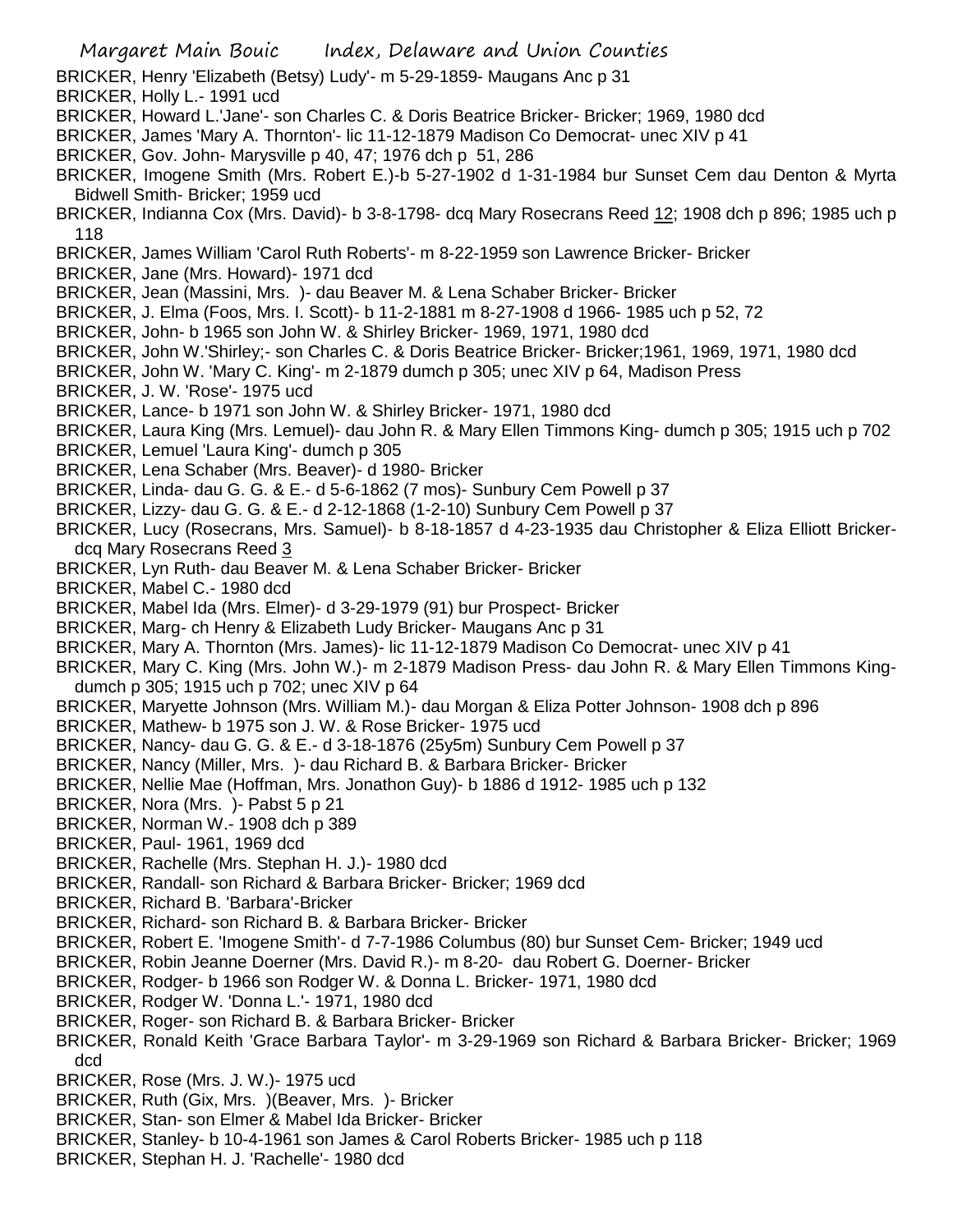- BRICKER, Steven- b 1965 son J. W. & Rose Bricker- 1975 ucd
- BRICKER, Walter- 1983 ucd
- BRICKER, William M. 'Maryette Johnson'- son Christopher C. & Eliza Elliott Bricker- 1908 dch p 896; hadc p 105 (1900 Kingston Tp)
- BRICKEY, Annie Guyer (Mrs. George)- Brickey
- BRICKEY, Barbara- dau Ellis & Rena M. Brickei- 1961 dcd (4)
- BRICKEY, David- son Ellis & Rena M. Brickie- 1961 dcd (10)
- BRICKEY(BRICKIE), Ellis 'Rena M.'- 1961, 1971 dcd
- BRICKEY, Ellis 'Thelma J.'- 1969 dcd
- BRICKEY, Deborah- b 1960 dau Ellis & Thelma J. Brickey- 1969, 1971 dcd
- BRICKEY, George 'Annie Guyer'- Brickey
- BRICKEY, Gladys (Scott, Mrs. )- dau George & Annie Guyer Brickey- Brickey
- BRICKEY, Marjorie (Kruse, Mrs. )- dau George & Annie Guyer Brickey- Brickey
- BRICKEY, Mary Ellen Sparks (Mrs. Robert)- Boggs; Brickey
- BRICKEY, Merle O. 'Minnie Daniels'- b 1-5-1897 d 5-8-1975 Oakdale Cem II p 37 (G-R4-14)- dau George & Annie Guyer Brickey
- BRICKEY, Minnie Daniels (Hall, Mrs. Ernest)(Mrs. Merle O.)- b 1-25-1898 m 1950 d 9-20-1976 Oakdale Cem dau Frank & Elvina Smith Daniels
- BRICKEY, Nancy C. (Boggs, Mrs. Estill)- b 2-6-1896 d 3-26-1986 bur Forest Grove- Boggs; Brickey
- BRICKEY, Rena M. (Mrs. Ellis)- 1961 dcd
- BRICKEY, Robert 'Mary Ellen Sparks'- Brickey
- BRICKEY, Sherry- dau Ellis & Rena M. Brickie- 1961 dcd (6)
- BRICKEY, Thelma J. (Mrs. Ellis)- 1969, 1971 dcd
- BRICKLE, Charles- from England Naturalization 10-6-1864, delge VIII p 58
- BRICKLEY, Chester Arthur 'Elizabeth Harkinson'- b 3-25-1908 m 9-24-1928 son Howard & Veva Pearl Winkleman Brickley- Weiser p 760
- BRICKLEY, Elizabeth Harkinson (Mrs. Chester Arthur)- m 9-24-1928- Weiser p 760
- BRICKLEY, George W.- 1850C Delaware Town 985 p 78 (15, NY)
- BRICKLEY, Helen Pearl (McAlarney, Mrs. Walter)- b 10-1-1909 dau Howard & Veva Pearl Winkleman Brickley- Weiser p 760
- BRICKLEY, Howard 'Veva Pearl Winkleman'- b 11-12-1883 m 4-1907 d 4-20-1958- Weiser p 760
- BRICKLEY, Mary- b 3-31-1875 Delaware Town son Michael & Hannah Farris Brickley- dcb
- BRICKLEY, Sarah- b 12-1-1873 Delaware Town dau Edmond & Hannah Ferris Brickley- dcb
- BRICKLEY, Veva Pearl Winkleman (Mrs. Howard)- b 12-25-1889 m 4- 1907 dau Horace Wise & Mary Mauck Winkleman- Weiser p 760
- BRICKNER, Beatrice (Strobel, Mrs. )- sister Louis Brickner-Brickner
- BRICKNER, Ellen Jean- b 2-11-1939 d 5-3-1940 dau Kenneth & Mary Ellen Mickey Brickner- Powers p 234
- BRICKNER, Kenneth 'Mary Ellen Mickey'- m 1-1-1938- Powers p 234
- BRICKNER, Louis A. 'Rosemary'- d 4-14-1961- Brickner
- BRICKNER, Mary Beth- b 10-15-1941 dau Kenneth & Mary Ellen Mickey Brickner- Powers p 234
- BRICKNER, Mary Ellen Mickey (Mrs. Kenneth)- b 9-17-1914 m 1-1-1938 dau Walter I. & Elizabeth Mary Johnson Mickey- Powers p 234
- BRICKNER, Rosemary (Mrs. Louis) (Keyser, Mrs. Donald F.)- m(2) 8-20-1962- Brickner; 1961,1969, 1971, 1980 dcd
- BRICKNER, Virginia (Beck, Mrs. )- dau Louis & Rosemary A. Brickner- Brickner BRIDAGUM, Paul William Jr. 'Willa Mae Koppenhaver'- b 7-27-1932 m 8-25-1953- Weiser p 331
- BRIDAGUM, Randall Kevin- b 7-20-1956 son Paul William Jr. & Willa Mae Koppenhaver Bridgaum- Weiser p 331
- BRIDAGUM, Robert Keith- b 2-12-1954 son Paul William Jr. & Willa Mae Koppenhaver Bridagum- Weiser p 331
- BRIDAGUM, Willa Mae Koppenhaver (Mrs. Paul William Jr)- b 11-9-1936 m 8-25-1953 dau Freeman Charles & Beatrice M. Renn Koppenhaver- Weiser p 331
- BRIDE, Jenry 'Jane C. Main'- Asp (746f)
- BRIDE, Jacob- 1820C Concord Tp
- BRIDE, Jane C. Main (Mrs. Henry)- b 11-29-1812 dau William & Sophia Briggs Main- Asp 746f
- BRIDEHAM, Christina (Ruehlen, Mrs. John) b 1810 d 11-5-1881- 1883 uch V p 325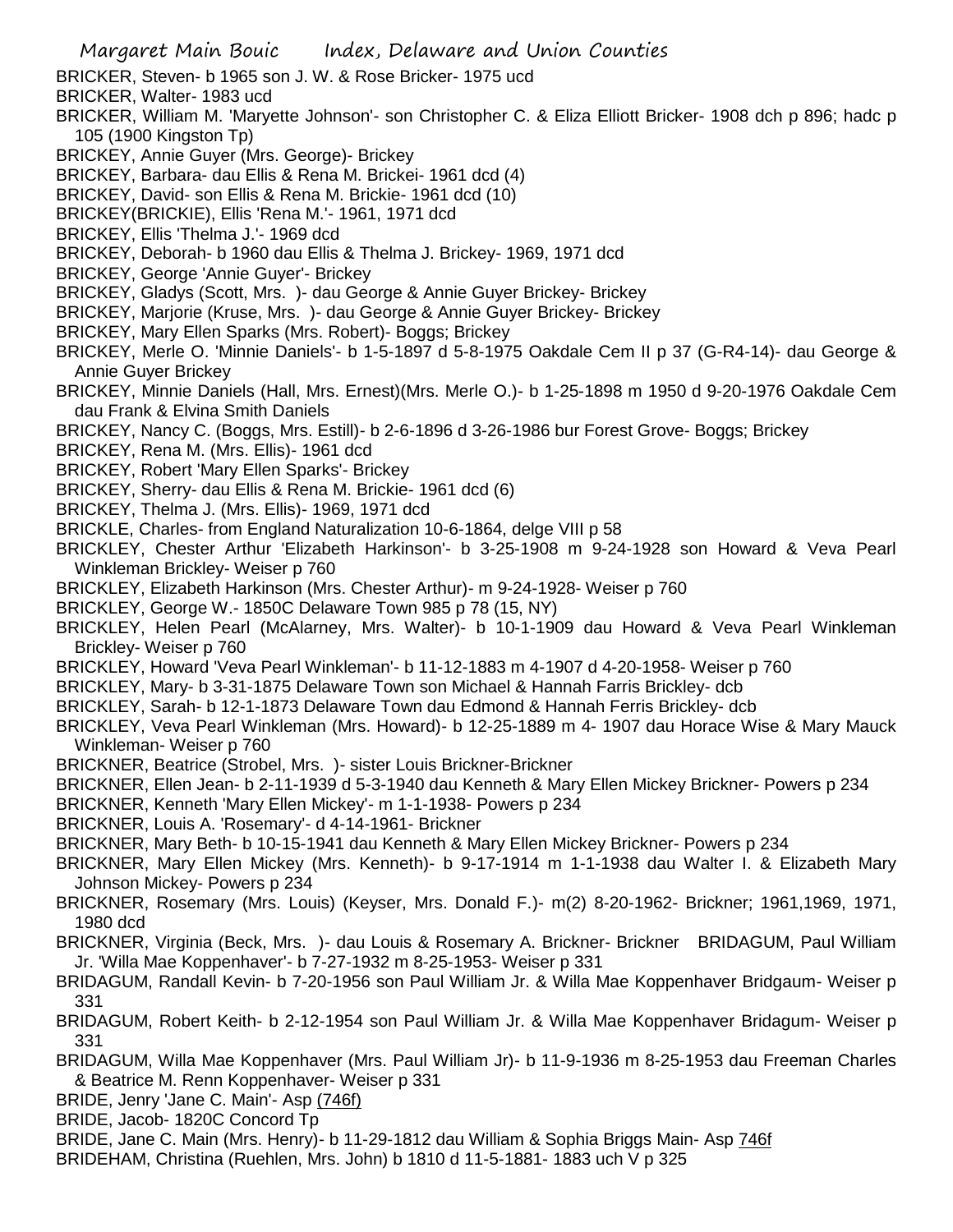BRIDENBAUGH, Anna (Anastatia)(Keckley, Mrs. Joseph L.)- m 12-10-1878 ucm 6384

BRIDENSTEIN, Samuel S. 1887 Oak Grove Cem Powell p 428

BRIDGE, family of Rosemay Romine #72 unec IX p 30; Marilyn Walsh #296. unec XI p 3, XII p 3

BRIDGE, Abigail Russell (Mrs. Matthew Jr.)- b 5-12-1668 m 1687 d 12-14-1722- dcc Ruth Gast Wolfinger 417 BRIDGE, Adeline Fisher (Mrs. Edward)- m 6-30-1844 ucm 972 unec VI p 15

BRIDGE, Almira- dau Thomas Warner & Nancy Price Bridge- 1850C Jackson Tp 23 p 4 (3,O)

BRIDGE, Almira- d 1-9-1846 (2-3-16) Shoup Cem Powell p 265 dau W. W. & R.

- BRICKER, Anne Danforth (Mrs. Matthew) bap 9-3-1662 m 1-19-1643 d 12-2-1704 dau Nicholas & Elizabeth Danforth- dcc Ruth Gast Wolfinger 833
- BRIDGE, Bazaleel, Jr.( Basil) (Bazael) 'Delia Almira Warner'- b 2-14-1795 m 8-30-1814 d 10-1-1860 Shoup Cem Powell p 265- 1915 uch p 490; 1883 uch V p 566; dcc Ruth Gast Wolfinger 26; delge VII p 61
- BRIDGE, Bazaleel, Sr. 'Theodia Walbrige'- b 11-21-1764 m 1793/4 d 3-23-1839 dau Samuel Sr. & Hannah Townsend Bridge- dcc Ruth Gast Wolfinger 53;1840C Claibourne Tp 36 p 3 (40-50); 1850C Claibourne Tp 120 p 19 (59, Conn); unec XII p 53
- BRIDGE, Benjamin- son William & Mary Bridge- 1850C Washington Tp 1159-1177 p 173 (20,O); unec XIV p 39
- BRIDGE, Catharine (Reed, Mrs. Jesse C.)- m 10-10(22)-1840 ucm 662; unec V p 37; 1850C Claibourne Tp 166 p 27 (27,O)
- BRIDGE, Charles 'Diana'- Bridge

BRIDGE, Clinton- 1850C Claibourne Tp 195 p 31 (8,O)

- BRIDGE, Delia Almira Warner (Mrs. Bazleel Jr.)- b 7-30-1795 d 9-24-1876- Shoup Cem (b 7-30-1794 d 9-24-1875 (81y24d) Powell p 265- 1883 uch V p 566, 581; 1840C Claibourne Tp 36 (40-50) 1850C Claibourne Tp 120 p 19 (58, Vt) dcc Ruth Gast Wolfinger 27
- BRIDGE, Diana (Mrs. Charles)- Bridge
- BRIDGE, Edmond 'Adaline Fisher'- m 6-31-1844 ucm 972
- BRIDGE, Edmund- mt 12-23-1857

BRIDGE, Edward 'Adeline Fisher'- m 6-30-1844 ucm 972 Edmond unec VI p 15

- BRIDGE, Edward 'Margaret Shrackelford'- m 4-12-1856 ucm 2410; unec VIII p 65
- BRIDGE, Eicele- sister James Wilbur Gridge- Bridge
- BRIDGE, Eli- son William & Mary Bridge- 1850C Washington Tp 1159-1177 p 173 (7,O)
- BRIDGE, Elizabeth- dau Bazael & Almira Warner Bridge- 1850C Claibourne Tp 120 p 19 (16,O)
- BRIDGE, Emily- dau William & Mary Bridge- 1850C Washington Tp 1159-1177 p 173 (5,O)
- BRIDGE, Hannah Townsend (Mrs. Samuel Jr.)- dcc Ruth Gast Wolfinger 105
- BRIDGE, James Wilbur 'Ruth Gammill'- d 3-8-1977 (77) bur Ill.- Bridge
- BRIDGE, Jim 'Ruth Haney'- ped Lloyd Jetter 30- delge IV p 14
- BRIDGE, John- Powers Pat p 47
- BRIDGE, John- b ca 1578 m 1658- dcc Ruth Gast Wolfinger 1664
- BRIDGE, John Edmun- d 9-16-1851 (3y 17d) Price Cem djlm p 31- son Thomas Warner & Nancy Price Bridge-1850C Jackson Tp 23 p 4 (2,O)
- BRIDGE, Jonathan- son William & Mary Bridge- 1850C Washington Tp 1159-1177 p 173 (7,O)
- BRIDGE, Judith (Hunter, Mrs. Robert)- dau James Wilbur & Ruth Gammill Bridge- Bridge
- BRIDGE, J. W.- unclaimed letter- unec VII p 30
- BRIDGE, Malissa- dau Thomas Warner & Nancy Price Bridge- 1850C Jackson Tp 23 p 4 (7,O)
- BRIDGE, Margaret (DeFlinney, Mrs. Daniel)- m 5-19-1860 ucm 3031
- BRIDGE, Margaret Shrockelford (Mrs. Edward)- m 4-12-1856 ucm 2410; unec VIII p 65
- BRIDGE, Marilla (Ban Norstrand, Mrs. William H.)- b 5-5-1832 m 1-6-1852 d 4-16-1913 dau Bazaleel & Delia Almira Warner Bridge- dcc Ruth Gast Wolfinger13
- BRIDGE, Marilyn (Vance, Mrs. Bennett)- dau James Wilbur & Ruth Gammill Bridge- Bridge
- BRIDGE, Mary C. Hall (Mrs. Thomas Warner)- b 4-11-1839 m 2-24-1876 ucm 5843; Price Cem djlm p 31mt 3
- p 23; 1880c Jackson Tp 2 p 236 (42,O,O,O); 1900C Jackson Tp 208-210 p 9B (62,O,O,O) m 24y 6 ch 3 living
- BRIDGE, Mary (Mrs. William)- 1850C Washington Tp 1159-1177 p 173 (43,O)
- BRIDGE, Mary Jane Groves (Mrs. William S.)- m 9-6-1857 ucm 2591
- BRIDGE, Matthew 'Anne Danforth'- b ca 1615 m 1-19-1643 d 4-28-1700- son John Bridge- dcc Ruth Gast Wolfinger 832
- BRIDGE, Matthew, Jr. 'Abigail Russell'- b 5-5-1650 m 1687 d 5-29-1738 son Matthew & Anne Danforth Bridge-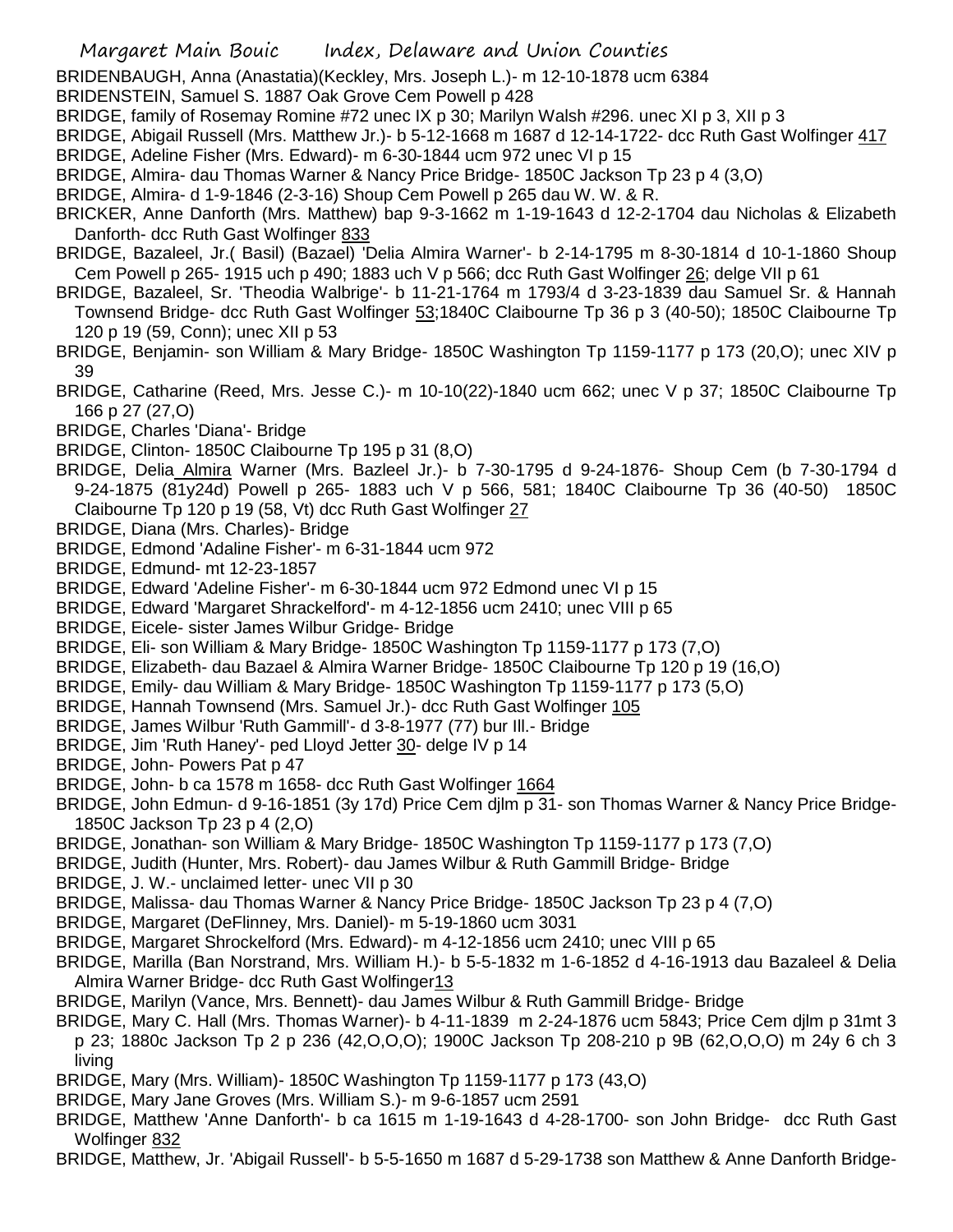dcc Ruth Gast Wolfinger 416

- BRIDGE, Nancy Price (Mrs. Thomas Warner)- m 6-15(25)-1840 ucm 639; 1850C Jackson Tp 23 p 4 (29,O); unec V p 23
- BRIDGE, Perly O.- son Thomas Warner & Mary C. Hall Bridge- 1880C Jackson Tp 2 p 236 (3,O,O,O)
- BRIDGE, Phebee Jane- d 8-18-1850 Price Cem djlm p 31 dau Thomas Warner & Nancy Price Bridge- 1850C Jackson Tp 23 p 4 (2/12,O)
- BRIDGE, Polly T.(Wright, Mrs. John S.)- m 10-28-1852- dau William & Mary Bridge- 1850C Washington Tp 1159-1177 p 173 (14,O);m slip unec VIII p 58
- BRIDGE, Rachel A.- Pabst O
- BRIDGE, Rachel (Mrs. Dr. W. W.)- d 12-26-1848 (15-1-13) Shoup Cem Powell p 265
- BRIDGE, Rachel Landon (Mrs. William)- m 7-17-1842 dcm
- BRIDGE, Ruth Gammill (Mrs. James Wilbur)- b 9-17-1902 Sunbury d 2-22-1990 bur Ill.- Bridge
- BRIDGE, Ruth Haney (Mr. Jim)- ped LLoyd Jetter 31- delge IV p 14
- BRIDGE, Sally Ann- dau James Wilbur & Ruth Gammill Bridge- Bridge
- BRIDGE, Sarah Catherine (Thompson, Mrs. Edward L.)- b 1848 d 2-23-1920 Idaho- ped Lloyd Jetter 15- delge IV p 14
- BRIDGE, Sarah Jane (Dilsaver, Mrs. John)- m 7-20(14)-1833/4 dau Basil & Almira Warner Bridge- 1883 uch V p 433 566, 581, 616; 1915 uch p 491
- BRIDGE, Samuel 'S. Page''Martha Bowman'- b 5-2-1705 d 6-7-1791 son Matthew Jr. & Abigail Russell Bridgedcc Ruth Gast Wolfinger 208
- BRIDGE, Samuel Jr. 'Hannah Townsend'- b 1-6-1734/5 m 8-19-1760 son Samuel Bridge- dcc Ruth Gast Wolfinger 104
- BRIDGE, Theodia Walbridge (Mrs. Bazaleel Sr.)- b 6-22-1768 m 1793/4 d 8-19-1821 dau Amos & Margaret Walbridge- dcc Ruth Gast Wolfinger 53
- BRIDGE, Theodosia (Cole, Mrs. William)- m 12-12-1844 ucm 1003 unec VI 16
- BRIDGE, Thomas Warner 'Nancy Price' 'Mary C. Hall'- b 8-20-1819 m(1) 6-15/25-1840 ucm 639 m(2) 2-24-1876 ucm 5843 d 7-27-1904 Price Cem djlm p 31; mt 3 p 23; 1883 uch V p 495, 497, 581; 1915 uch p 471; 1850C Jackson Tp 23 p 4 (31,O); 1880C Jackson Tp 2 p 236A (60,O,Mass,Vt); 1900C Jackson Tp 208-210 p 9B (80,O,Conn,Vt) m 24y -unec V p 23, XIV p 39
- BRIDGE, Thomas W.- son Thomas Warner & Nancy Price Bridge- 1880C Jackson Tp 2 p 236 (18,O,O,O)
- BRIDGE, William- son William & Mary Bridge- 1850C Washington Tp 1159-1177 p 173 (17,O)
- BRIDGE, William 'Mary'- 1850C Washington Tp 1159-1177 p 173 (53 L.Canada); unec VI p 26 unclaimed letter BRIDGE, William S. 'Mary Jane Groves'- m 4-12-1856 ucm 2410; unec XII p 11
- BRIDGE, William W.- son Thomas Warner & Nancy Price Bridge- 1850C Jackson Tp 23 p 4 (9,O)
- BRIDGEMAN, Rev. William- 1908 dch p 283; hmp p 78, 79
- BRIDGENS, Bettie Louise- dau Frazier & Sarah Frye Bridgens- Weiser p 611
- BRIDGENS, Clara Lauvan- b 10-6-1927 dau Frazier & Sarah Frye Bridgens- Weiser p 611
- BRIDGENS, Cora- dau James & Matilda Frazier Bridgens- Weiser p 611
- BRIDGENS, Edward 'Grace Killinger'- son James & Matilda Frazier Bridgens- Weiser p 611
- BRIDGENS, Edward- son Edward & Grace Killinger Bridgens- Weiser p 611
- BRIDGENS, Frazier 'Sarah Frye'- son James & Matilda Frazier Bridgens- Weiser p 611
- BRIDGENS, Grace Killinger (Mrs. Edward)- Weiser p 611
- BRIDGENS, Harry- son James & Matilda Frazier Bridgens- Weiser p 611
- BRIDGENS, James 'Matilda Frazier'- Weiser p 611
- BRIDGENS, Matilda Frazier (Mrs. James)- dau Levi & Emma Brungart Frazier- Weiser p 611
- BRIDGENS, Mildred- dau Edward & Grace Killinger Bridgens- Weiser p 611
- BRIDGENS, Sarah Frye (Mrs. Frazier)- Weiser p 611
- BRIDGENS, Shirley Marian- b 12-15-1926 dau Edward & Grace Killinger Bridgens- Weiser p 611
- BRIDGENS, Sidney- son James & Matilda Frazier Bridgens- Weiser p 611
- BRIDGENS, Trenna (Bowman, Mrs. Bruce)- dau James & Matilda Frazier Bridgens- Weiser p 611
- BRIDGES, Corlentia- dau Martha Bridges Jones- 1880C Jackson Tp p 231A (11,O,O,O)
- BRIDGES, Daisy L. (Bellville, Mrs. Stanley A.)- Oakdale Cem II p 117 (K-R5-7)- dau Granville & Phebe Cary Bridge- 1880C Marysville 157-161 p 15 (4,O,Ill,O)
- BRIDGES, Dudley- 1820C Darby Tp 276(26-45); 1915 uch p 406; 1883 uch V p 225; unec VI 41, XI p 4, 54
- BRIDGES, Elby M.- dau Martha Bridges Jones- 1880C Jackson Tp p 231A (5,O,O,O)
- BRIDGES, Elma- dau Granville & Phebe Cary Bridges- 1880C Paris Tp 157-161 (2,O,Ill,O)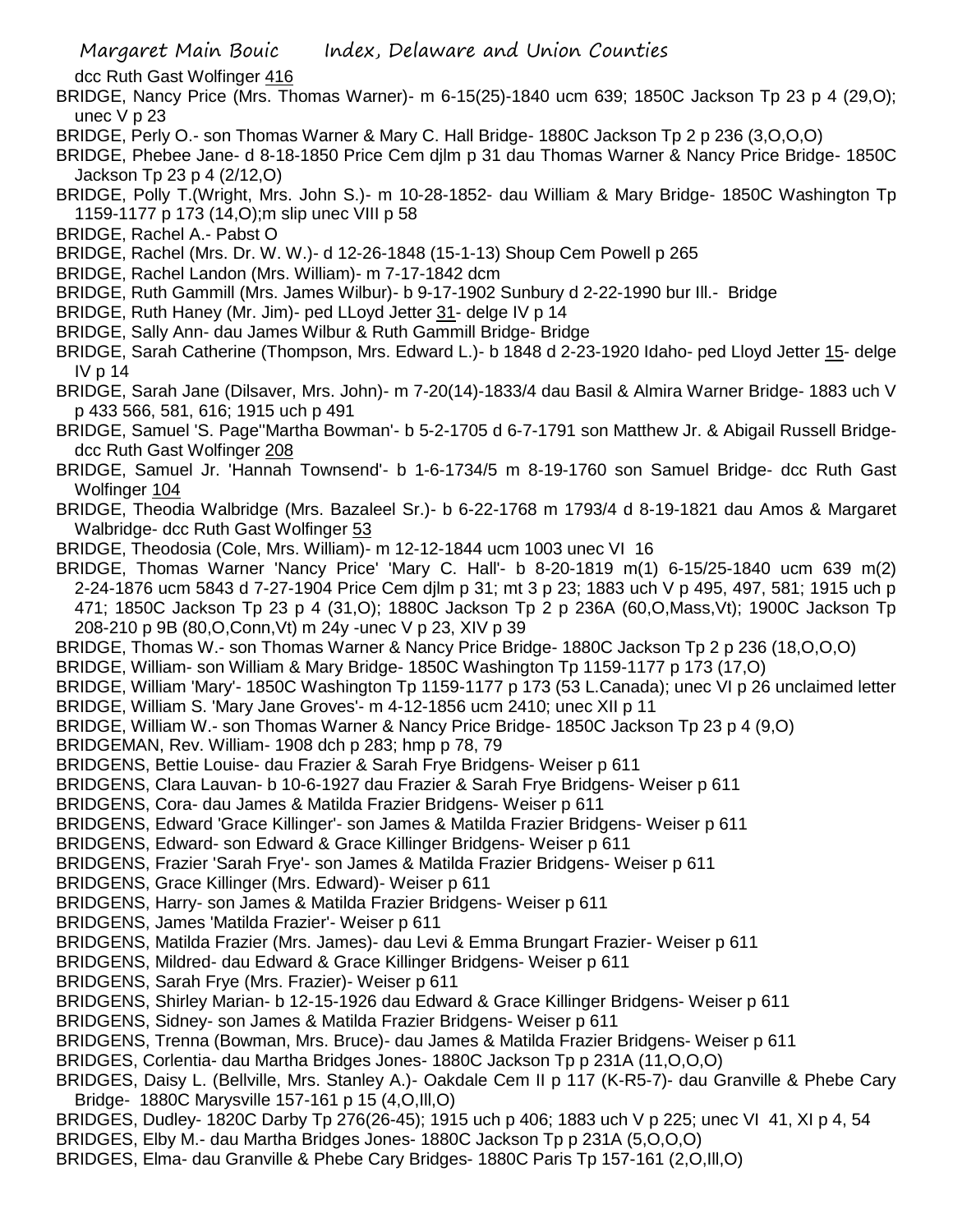- BRIDGES, Emery P.- son Martha Bridges Jones- 1880C Jackson Tp 231A (16,O,O,O); 1883 uch V p 497
- BRIDGES, Eugenia (Jones, Mrs. Phineas)- m 9-7-1880 ucm 6785- dau Martha Bridges Jones- 1880C Jakcson Tp 231A (14,O,O,O)
- BRIDGES, George 'Ida'- Maugans Anc p 100
- BRIDGES, Granville 'Phebe Caryl'- b 1846 Illinois m 10-10-1872 ucm 5150 d 8-2-1912 (64y10m) Oakdale Cem 2475 (25F) I p 108 (F-R2-8); 1880C Paris Tp 157-161 p 16 (32, Ill,Ill,O) p 121A; 1900C Dover Tp 8 p 1A (52,  $III, III, ILL)$
- BRIDGES, Ida (Mrs. George)- Maugans Anc p 100
- BRIDGES, John- d Sept. 1820 (69)- dcga p 13; Franklin Chron. 9-11-1820
- BRIDGES, Justice- dau Martha Bridges Jones- 1880C Jackson Tp p 231A (2,O,O,O)
- BRIDGES, Lois (Temple, Mrs. Wayne C.)- dau George & Ida Bridges- Maugans Anc p 100
- BRIDGES, Martha C. (Bridges, Mrs. )(Jones, Mrs. Timothy P) m 4-11-1880 ucm 6705; 1880C Jackson Tp p 231A (36,O,O,Va)
- BRIDGES, Mary Hannahs (Mrs. William)- m 8-19-1827 Madison Co unec V p 28
- BRIDGES, Mary- dau Martha Bridges Jones- 1880C Jackson Tp p 231A (10,O,O,O)
- BRIDGES, Phebe Caryl (Mrs. Granville)- b 1849 Un Co m 10-10-1872 ucm 5150 d 12-26-1924 Oakdale Cem I p 108 (F-R2-8); 1880C Marysville 157-161 p 16 (30,O,Vt,Conn)
- BRIDGES, Rebecca (Postle, Mrs. John)- dcc Mildred Baker Burrell 15
- BRIDGES, Robert- son Martha Bridges Jones- 1880C Jackson Tp p 231A (8,O,O,O)
- BRIDGES, Rose Maye (Starwalt, Mrs. Rex Oliver)- b 5-18-1927 m 3-15-1947- Weiser p 74
- BRIDGES, Timothy C. (or Jones) 'Martha C. Bridges'- m 4-11-1880 ucm 6705
- BRIDGES, William 'Mary Hannahs'- m 8-19-1827 Madison Co unec V p 28
- BRIDGMAN, Elizabeth Clark (Mrs. )- dau Fred & Add8ie Hay Clark- bur Wis.- Bridgman
- BRIDGMAN, Laura Wilson- dau Lida Dailey Wilson- Genther p 116
- BRIDGUM, Mary (Benedict, Mrs. Thomas)- 1908 dch p 721
- BRIDLE, Caroline Boyer Miller (Mrs. Herbert)- b 4-11-1860 m 3-26-1884 dau Rev. George Frederick & Emma Helena Weiser Miller- Weiser p 57
- BRIDLE, Herbert 'Caroline Boyer Miller'- m 3-26-1884- Weiser p 57
- BRIDLEMAN, Daniel- 1835 men 55 #51 p 101 Scioto Tp
- BRIDLEMAN, David- 1835 men 55 #43 p 101 Scioto Tp see Biddelman
- BRIDWELL, Matilda (Mckitrick, Mrs. James Pinkney)- McKitrick p 329
- BRIECE, Samuel- 1835 menn 23 #117 p 37 Delaware Tp see Breece
- BEIECE, Silvester- 1835 men 17 #90 p 26 Brown Tp see Breece
- BRIEDER, Christopher C.- Pabst 2 p 18, 33 see Bricker
- BRIEDER, Duna- Pabst 2 p 34
- BRIERLY, Clara Beatrice (Hart, Mrs. Deane Loes)- Newhouse p 42
- BRIFOGLE, Israel- 1840C Radnor Tp p 102 (20-30); delge IV p 4 see Breyfogle
- BRIFOGLE, Sarah- 1880C Delaware Town p 519A
- BRIGE, Charles 'Eliza'- 1870C Taylor Tp 238-228 (35, NY)
- BRIGE, Eliza (Mrs. Charles)- 1870C Taylor Tp 238-228 (42,O)
- BRIGE, Emily- dau Charles & Eliza Brige- 1870C Taylor Tp 238-228 (12,Iowa)
- BRIGE, Thomas- son Charles & ELiza Brige- 1870C Taylor Tp 238-228 (8,Iowa)
- BRIGE, Wesley- son Charles & Eliza Brige- 1870C Taylor Tp 238-22 (6,O)
- BRIGEHAM, Helen (Sriver, Mrs. Hiram)- m 1-18-1862 ucm 3282
- BRIGES, Sarah(?)- b Niagara Co NY 1821 d 11-5-1879 Radnor Cem Powell p 218
- BRIGGLE, Betty (Smythe, Mrs. George C.)- dau Cora Briggle- Briggle
- BRIGGLE, Cora B. (Mrs. Edgar F.)- d 4-12-1975 (77) bur Fredericktown- Briggle
- BRIGGLE, Edgar F. 'Cora B.'- Briggle
- BRIGGLE, Forrest G. 'Marie Moore'- b 1877 m 1917 d 1952 Claibourne Cem p 40; Briggle
- BRIGGLE, Maree/Marie Moore (Mrs. Forrest G.)- b 3-4-1887 m 1917 d 11-14-1961 Claibourne Cem p 40- dau Edward & Natalie Moore- Briggle
- BRIGGS, Miss- Downing Reunion- delge X p 48
- BRIGGS, Adelaide E. (Bennings, Mrs. Gottlieb)- m 1-26-1865 dcm; dcw Bk 4 p 87(21)
- BRIGGS, Adelia A. (Aspinwall, Mrs. David Irving)- b 4-3-1846 dau Philip & Delecta Hebmer Briggs- Asp (1900) BRIGGS, Clement- Powers Pat p 100
- BRIGGS, Deborah L.- dau William J. & Linda L. Pursely Briggs- Briggs; 1991 ucd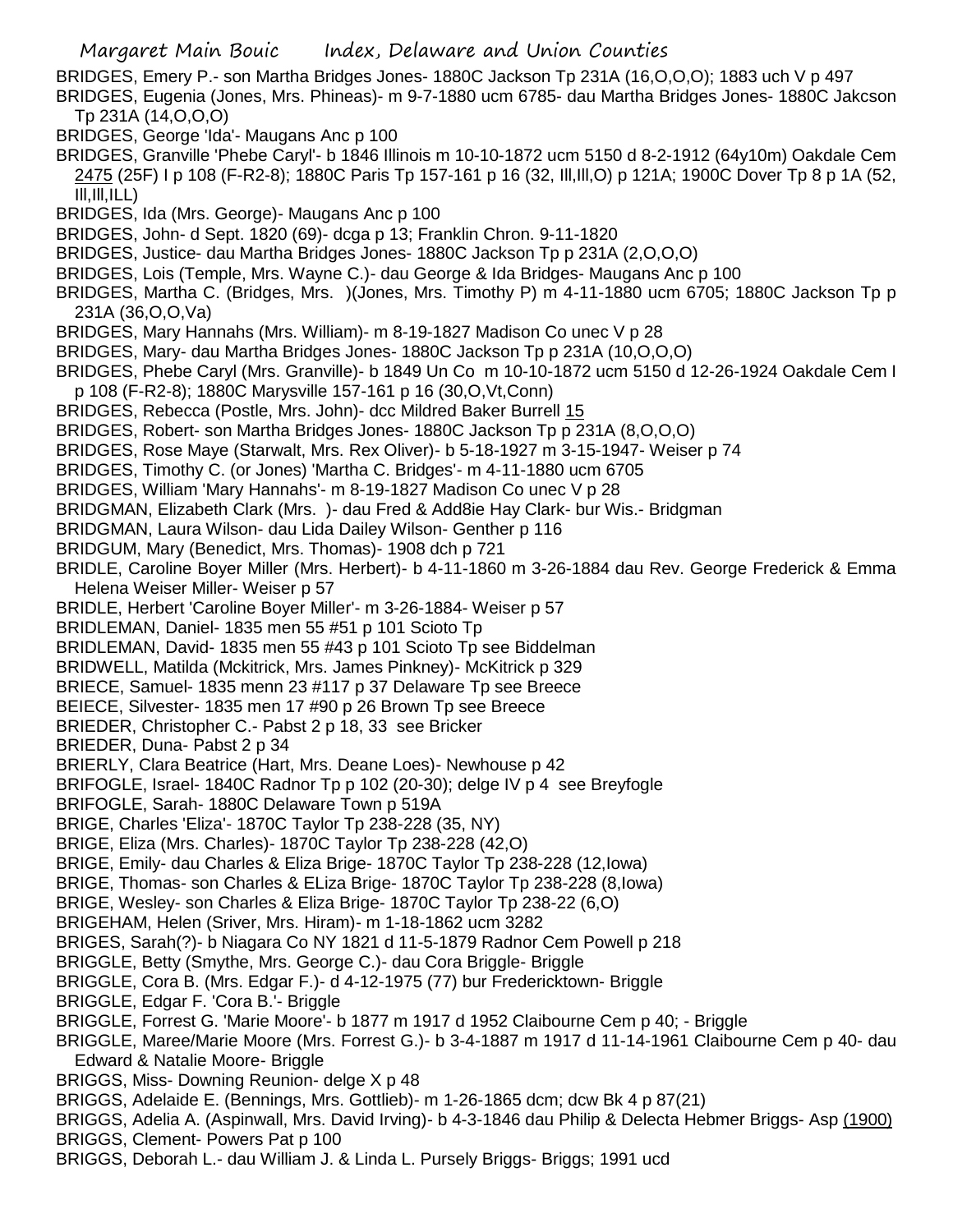BRIGGS, Delecta Hebmer (Mrs. Philip)- Asp see 1900

- BRIGGS, Dorothy Margaret (Park, Mrs. Paul)-dau Raymond David & Susan Viola Myers Briggs-Briggs; 1985 uch p 101, 123
- BRIGGS, Elias, Mrs. & Mrs. Downing Reunion- delge X p 29
- BRIGGS, BRIGGS, Eliza (Thomas, Mrs. William)- m 8-7-1867 ucm 4215
- BRIGGS, Elsie Kitchen (Mrs. Albert) -d 6-15-1972(57) bur Sringfield- dau Harry & Effie Conrad- Briggs
- BRIGGS, Frances Bell Ward (Mrs. )- b 4-23-1913/4 dau Frank & Marie Wyncoop Ward- Cowgill p 72
- BRIGGS, Ginevia- inf dau N. & A.- Prospect Tp Powell p 300 no dates
- BRIGGS, Hattie B.- d 1-4-1891 (1-3-25) Brown Graveyard- Prospect Tp Powell p 300
- BRIGGS, Hod 'Mary Ann Thiergartner'- b 2-5-1933 m 6-10-1955 St. Paul p 26, 154
- BRIGGS, Irene Lavon (Schmelzer, Mrs. Herman) b 10-14-1905 m 3-2-1927- dau Raymond David & Susan Viola Myers Briggs-Briggs; 1985 uch p 100, 101, 123
- BRIGGS, James-1883 uch IV p 449
- BRIGGS, Rev. James F.- hmp p 126
- BRIGGS, James M.- delge VIII p 63
- BRIGGS, Jeffrey William- b 2-2-1964 son Hod & Mary Ann Thiergartner Briggs- St. Paul p 26, 154
- BRIGGS, John (28-1888) Paris Tp uninf p 4
- BRIGGS, John- 1880C Darby Tp 136 p 15 (20,O,O,O); p 244A
- BRIGGS, Joseph H.- b 3-12-1883 Oxford Tp son -----dcb
- BRIGGS, Justin Anthony- b 11-28-1985 son Rhonda Lee Gatis Briggs- Cowgill p 5
- BRIGGS, Elder J. M.- 1908 dch p 293; Pabst 1 p 67
- BRIGGS, Dr. J. M.- 1908 dch p 269; hmp p 160, 163
- BRIGGS, Levinah C. (Brookens, Mrs. Henry)- b 1-2-1814 m 1-14-1833 d 2-12-1888- dcc Marjorie Brookens Humes 17
- BRIGGS, Linda L. Pursley (Mrs. William J.)- b 9-27-1947 m 3-26-1966 d 10-14-1990 (43) Oakdale Cem dau Arvie & Eileen Moore Pursley; 1991 ucd
- BRIGGS, Lora- b 1967 dau Richard O. & Patricia Briggs- 1980 dcd
- BRIGGS, Mary Ann Thiergartner (Mrs. Hod)- b 3-4-1933 m 6-10-1955 dau George & Bernetta Elizabeth Burns Thiergartner- St. Paul p 26, 154
- BRIGGS, Mary Caulkins (Storm, Mrs. John)(Mrs. )- d 10-15-1853 Oak Grove Cem Powell p 428- Powers Pat p 268, picture 294
- BRIGGS, Matthew 'Sarah Harrold'- Briggs
- BRIGGS, Michele (Peacock, Mrs. Alan M.)- dau William J. & Linda L. Pursley Briggs- Briggs
- BRIGGS, Nancy Louisa- descendant Roswell Calkins-Pabst Pion I p 56
- BRIGGS, Nettie- Downing Reunion- delge X p 29
- BRIGGS, Nicholas- b 1978 son William J. & Linda L. Pursley Briggs- Briggs; 1991 ucd
- BRIGGS, Patricia (Mrs. Richard O.)- 1980 dcd
- BRIGGS, Philip 'Delecta Hebmer'- Asp see 1900
- BRIGGS, Rachel (Crane, Mrs. James)- McKitrick p 325
- BRIGGS, Raymond David 'Susan Viola Myers'- b 4-29-1879 m 6-29-1903 d 7-29-1975 bur Kenton- son Matthew & Sarah Harrold Briggs- Briggs; 1985 uch p 123
- BRIGGS, Raymond Austin,Jr.- son Raymond David & Susan Viola Myers Briggs- Briggs; 1985 uch p 101, 123
- BRIGGS, Richard O. 'Patricia'- 1980 dcd
- BRIGGS, Sarah- sister Angeline Evans- dcw Bk 3 p 208; 1850C Delaware Town 1258 p 91 (25,NY)
- BRIGGS, Sarah Harrold (Mrs. Matthew)- Briggs
- BRIGGS, Sophia (Main, Mrs. William)- b 5-11-1788 m 7-7-1808- Asp (253f)
- BRIGGS, Stephen Christopher- b 10-20-1960 son Hod & Mary Ann Thiergartner Briggs- St. Paul p 26, 154
- BRIGGS, Susan Elizabeth- b 3-2-1962 dau Hod & Mary Ann Thiergartner Briggs- St. Paul p 26, 154
- BRIGGS, Susan Viola Myers (Mrs. Raymond David)- b 12-8-1884 m 6-29-1903 d 1-20-1972 bur Kenton- dau William & Mary Myers; 1985 uch p 101, 123
- BRIGGS, Thelma Glenadean (Collins, Mrs. Bain)-dau Raymond David & Susan Viola Myers Briggs-Briggs; 1985 uch p 101, 123
- BRIGGS, William J. 'Linda L. Pursley'- m 3-26-1966- Briggs; 1991 ucd
- BRIGGS, William- b 3-12-1878 Oxford Tp son John W. & Phebe McCreary Briggs- dcb
- BRIGGS, William M.- 1870C Liberty Tp 285 p 35 (8,O)
- BRIGHAM, Albert- son John & Lydia Brigham- 1850C Jerome Tp 1763-1783 p 259 (8,NY)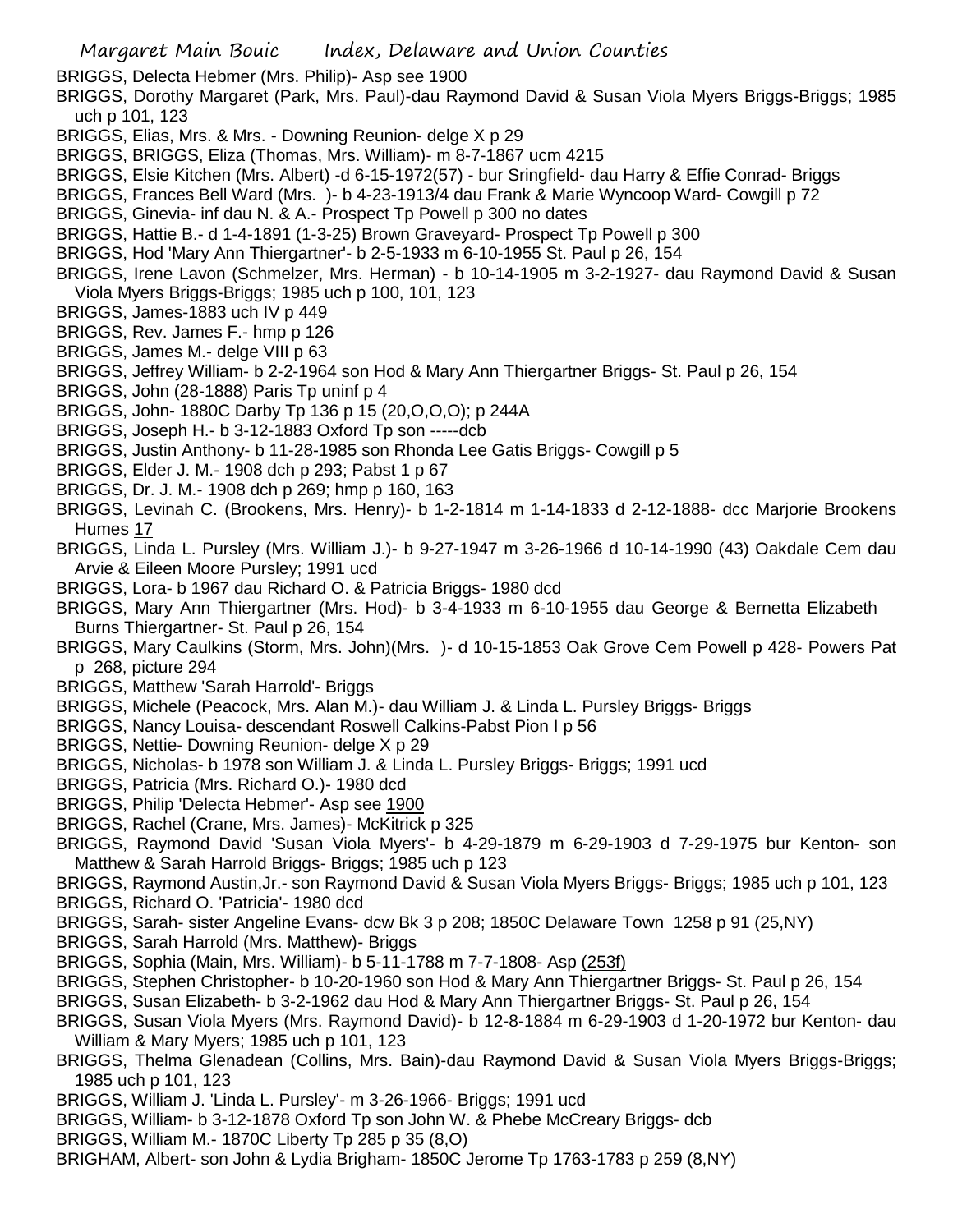- Margaret Main Bouic Index, Delaware and Union Counties BRIGHAM, Bobby- b 1975 son Jonn R. & Lynda G. Brigham- 1980 dcd BRIGHAM, Davy- b 1973- son John R. & Lynda G. Brigham- 1980 dcd BRIGHAM, D. S.- 1880 dch p 355; 1908 dch p 143 BRIGHAM, Eaton- 1883 uch IV p 449, BRIGHAM, George- son John & Lydia Brigham- 1850C Jerome Tp 1763-1783 p 259 (6,NY) BRIGHAM, John 'Lydia'- 1850C Jerome Tp 1763-1783 p 259 (32, NY) BRIGHAM, John R. 'Lynda G.'- 1980 dcd BRIGHAM, Katie- b 1971 dau John R. & Lynda G. Brigham- 1980 dcd BRIGHAM, Lawson 'Prudence York'- Asp (157b-6) BRIGHAM, Lisa- b 1969 dau John R. & Lynda G. Brigham- 1980 dcd BRIGHAM, Lydia (Mrs. John)- 1850C Jerome Tp 1763-1783 p 259 (25, NY) BRIGHAM, Lynda G. (Mrs. John R.)- 1980 dcd BRIGHAM, Nancy- b 1966 dau John R. & Lynda G. Brigham- 1980 dcd BRIGHAM, Prudence York (Mrs. Lawson)- b 3-27-1821 dau Yeomans York- Asp (157b-6) BRIGHAM, Putnam- 1883 uch IV p 512 BRIGHT, ----dcq TG 456 son Abraham & Martha Jacob Bright BRIGHT, --b 3-15-1887 Orange Tp dau J. A. & Claria Keplar Bright- dcb BRIGHT, Abraham 'Martha Jacobs'- dcq TG 912 BRIGHT, Agnes Madge- b 2-23-1896 Orange Tp du Frank & Etta Rogers Bright- dcb BRIGHT, Alice M. (Cox, Mrs. Gerald)- b 1-11-1906 Fairfield Co d 12-29-1986 dau Clarence & Lula Boesch Bright- Bright; Cox BRIGHT, Allison Anne- b 1-19-1980 dau Todd Bright- Bright BRIGHT, Alpo- son James R.,Sr. & Marjorie Bright- Bright BRIGHT, Alvin- son William P. & Carrie Ellen Eckard Bright- Bright; 1949 ucd BRIGHT, Alvin Lee 'Susan Simpson'- m 5-29-1971 son James Bright Sr.- Bright; 1980 dcd BRIGHT, Annabelle (Hays, Mrs. Harland)- dau John Isaac & Imogene Harper Bright - Bright BRIGHT, Anna Marie Hawkins (Mrs. Richard L.)- dau Emory Hawkins- 1967, 1971, 1973, 1975 ucd BRIGHT, Bertha- b 2-19-1881 Orange Tp dau J. A. & Clarissa Kepler Bright- dcb BRIGHT, Bessie (Hillis, Mrs. )- dau Warren Bright- Bright BRIGHT, Beth Leigh (Mortinger, Mrs. Paul William)- b 1968 m 10-5-1991 dau Vernon E. & Janice Bright-Bright; 1971, 1973, 1975, 1979, 1981, 1983, 1991 ucd BRIGHT, Betsy- b 1984 dau Rick L. & Connie S. Bright - 1991ucd BRIGHT, Betty Gene- dau Henry P. & Minnie Shoup Bright- Pounds 5 BRIGHT, Beverly (Mrs. Carl LeRoy)- Bright; 1973 ucd BRIGHT, Brooke Renee- b 3-22-1981 d 3-24-1981 Oakdale Cem I p 61 (O-1) dau Richard Jr. & Connie Sue Kandel Bright- Bright BRIGHT, Carlton LeRoy 'Beverly Bush'-b 1-1-1943 m 2-4-1967 d 7-16-1991 (48) bur Rio Grande -twin son George & Margaret Myers Bright - Bright ; 1973, 1975 ucd BRIGHT, Carleton E.- b 1-11-1943- Oakdale Cem II p 6 (B-R3-8) twin son George Sr. & Margaret Meyers Bright- Bright BRIGHT, Carol (Diehl, Mrs. Larry)- dau John & Norma Organ Bright- Bright; Diehl BRIGHT, Carolyn J.- b 1957 dau John I. & Norma Jean Organ Bright- Bright; 1971, 1973, 1975 ucd BRIGHT, Carrie Ellen Eckard (Mrs. William P.)- b 5-2-1904 m 11-13-1924 d 1-9-1986 bur Union Cem- dau Edgar Lee & Ida Mae Johnson Eckard- Bright; 1949 ucd
	- BRIGHT, Carrie- b 2-9-1877 Orange Tp twin dau John A. & Clarissa E. Keplaer Bright- dcb
	- BRIGHT, Catherine J. Gall (Mrs. John)- m 9-1-1984 dau Richard Gall- Bright; Gall
	- BRIGHT, Charles- son Harvey B. Bright- Bright; 1971, 1983 ucd
	- BRIGHT, Charles A. 'Rebecca A.Huffein'-b 4-12-1916 d 6-12-1986 Hopewell Cem djlm p 90- son John Isaac & Imogene Harper Bright - Bright ; 1959, 1967, 1971, 1973, 1975, 1979, 1983, 1991 ucd
	- BRIGHT, Charles Joseph- son Theodore Roosevelt & Margaret Mary Snyder Bright- Bright
	- BRIGHT, Charles L.- son James & Frances Du Brice McKean Bright- Bright
	- BRIGHT, Charles 'Ora Danner'- bright
	- BRIGHT, Christine E. Daum (Mrs. George W. Jr.)- m 7-5-19 dau Manuel Daum- 1967, 1979, 1981, 1983, 1991 ucd; Bright
	- BRIGHT, Clara (Fosnough, Mrs. )- dau Harvey B. Bright- Bright
	- BRIGHT, Clara (Ludwig, Mrs. )- sister James A. Bright Bright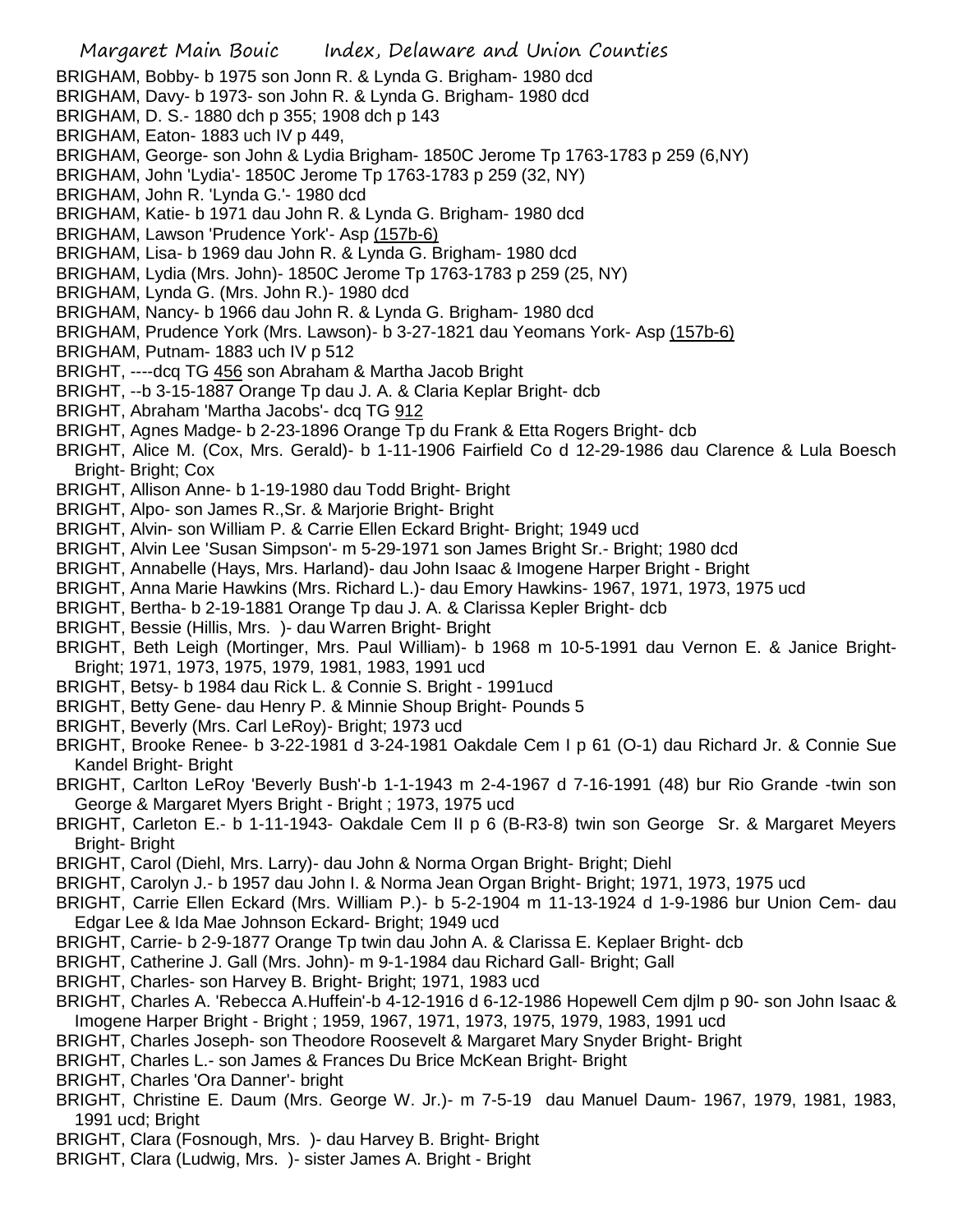- BRIGHT, Clarence 'Lula Boesch'- Bright
- BRIGHT, C. M.- (1928) unec III p 17
- BRIGHT, Connie S. (Mrs. Rick L.)- 1991 ucd
- BRIGHT, Connie (Setter, Mrs. Alvin)- dau James R.,Sr. & Marjorie M. Bright- Bright
- BRIGHT, Connie Sue- dau Walter & Edna Poole Bright Bright
- BRIGHT, Cora- g 2-8-1877 Orange Tp twin dau John A. & Clarissa E. kepler Bright- dcb
- BRIGHT, Darrell- b 1974 son Edward S. & Sue Ellen Hines Bright- 1979, 1981, 1983, 1991 ucd
- BRIGHT, Darrin/Darren- b 1974 son Edward S. & Sue Ellen Hines Bright- 1979, 1981, 1983, 1991 ucd
- BRIGHT, David- son Walter & Edna Poole Bright Bright
- BRIGHT, Debbie- dau Walter & Edna Poole Bright Bright
- BRIGHT, Debbie- b 1956 dau Edward & Margaret Bright- 1959, 1967,1971, 1973, 1979 ucd
- BRIGHT, Deborah S. Barat (Mrs. Wade A.) m fall 1986 dau Julius Barat- Bright
- BRIGHT, Delbert- son James A. & Frances Du Brice McKean Bright Bright
- BRIGHT, Don 'Patricia Ann Wornstaff'- Cowgill p 35
- BRIGHT, Doris (Mrs. Rev. Harry E. Jr.)- Bright
- BRIGHT, Drew- b 1964 son Jon R. & Lee Bright 1980 dcd
- BRIGHT, Edna Poole (Mrs. Walter)- d 5-20-1963- Bright
- BRIGHT, Edward S. 'Margaret Stidham'- b 8-23-1917 d 8-31-1966 Oakdale Cem II p 120 (K-R6-27) son Isaac

## Imogene Harper Bright- Bright; 1959, 1967 ucd BRIGHT, Edward S.- 'Sue Ellen Hines'- b 1953 m 7-2-1972

&

- son Edward & Margaret Stidham Bright- 1959, 1967, 1979, 1981, 1983, 1991 ucd
- BRIGHT, Emily Chester (Mrs. Samuel)- m 5-22-1851 dcm
- BRIGHT, Emma (Rush, Mrs. )(Berndsen, Mrs. )- dau James A.& Frances Du Brice McKean Bright Bright
- BRIGHT, Erica- b 1981 dau Todd W. & Tracey Bright- 1991 ucd
- BRIGHT, Eva H. (Sebring, Mrs. William H.)(Mrs. Rev. Harry E.)- d 6-7-1965 (89) bur Sebring- Bright
- BRIGHT, F. E.- Pabst 8 p 68
- BRIGHT, Floris (Roshon, Mrs. )- dau Clarence & Lula Boesch Bright- Bright
- BRIGHT, Flossie (Brice)(Beckhart, Mrs. )- sister Ralph C. Bright- Bright
- BRIGHT, Floyd- son Warren Bright- Bright
- BRIGHT, ---(Clutter, Mrs. Charles)- dau Warren Bright- Bright
- BRIGHT, Frances (Berry, Mrs. )(Sisher, Mrs. )- dau James A. & Frances Du Brice McKean Bright Bright
- BRIGHT, Frances Bright (Fisher, Mrs. Harold E.)- Bright; Fisher
- BRIGHT, Frances Du Brice McKean (Mrs. James)- b 3-27-1902 Pa d 10-19-1989 (87) Oak Grove Cem -Bright
- BRIGHT, Frank E. 'Laura Etta Rogers'- Howers p 32
- BRIGHT, Georganna- b 1974 dau George W. & Christine E. Bright- 1991 ucd
- BRIGHT, George 'Lucy Pyles'- Bright
- BRIGHT, George Oliver- b 2-1-1888 d 2-1-1981 Oakdale Cem II p 158 (M-R24-7)- son George & Lucinda Pyles Bright- Bright
- BRIGHT, George W.- 1908 dch p 159
- BRIGHT, George W. Jr. 'Christine E. Daum'- son George Bright Sr.- Bright; 1959, 1967,1971, 1979, 1981, 1983, 1991 ucd
- BRIGHT, George W. 'Margaret Myers- b 3-4-1915 d 12-8-1973 Oakdale Cem II p 6 (B-R3-8)- son John Isaac & Imogene Harper Bright
- BRIGHT, Gerald- son Henry P. & Minnie Shoup Bright- Pounds 5
- BRIGHT, Gladys V. (Bump, Mrs. Winters McK.)- b 8-26-1899/1900 Franklin Co m 6-26-1920 d 2-15-1989 (89) Oakdale Cem II p 119 (K-R6-6) dau Frank E. & Laura Etta Rogers Bright- Howers p 32
- BRIGHT, Hannah Clauer (Mrs. John Jr.)- dcc Mary Smeck Eagon 23
- BRIGHT, Harold C.- son William P. & Carrie Ellen Eckard Bright- Bright; 1949 ucd
- BRIGHT, Harry- son Harvey B. Bright- Bright
- BRIGHT, Rev. Harry E. 'Eva H.'- Bright
- BRIGHT, Rev. Harry E. Jr.- son Rev. Harry E. & Eva H. Bright- Bright
- BRIGHT, Harvey B.'Mary'- d age 88 Oak Grove Cem Bright
- BRIGHT, ---(Chaffin, Mrs. Guy)- dau Harvey B. Bright- Bright
- BRIGHT, ---(Bollinger, Mrs. Robert)- dau Harvey B. Bright- Bright
- BRIGHT, ---(Thompson, Mrs. J. Gerber)- dau Harvey B. Bright- Bright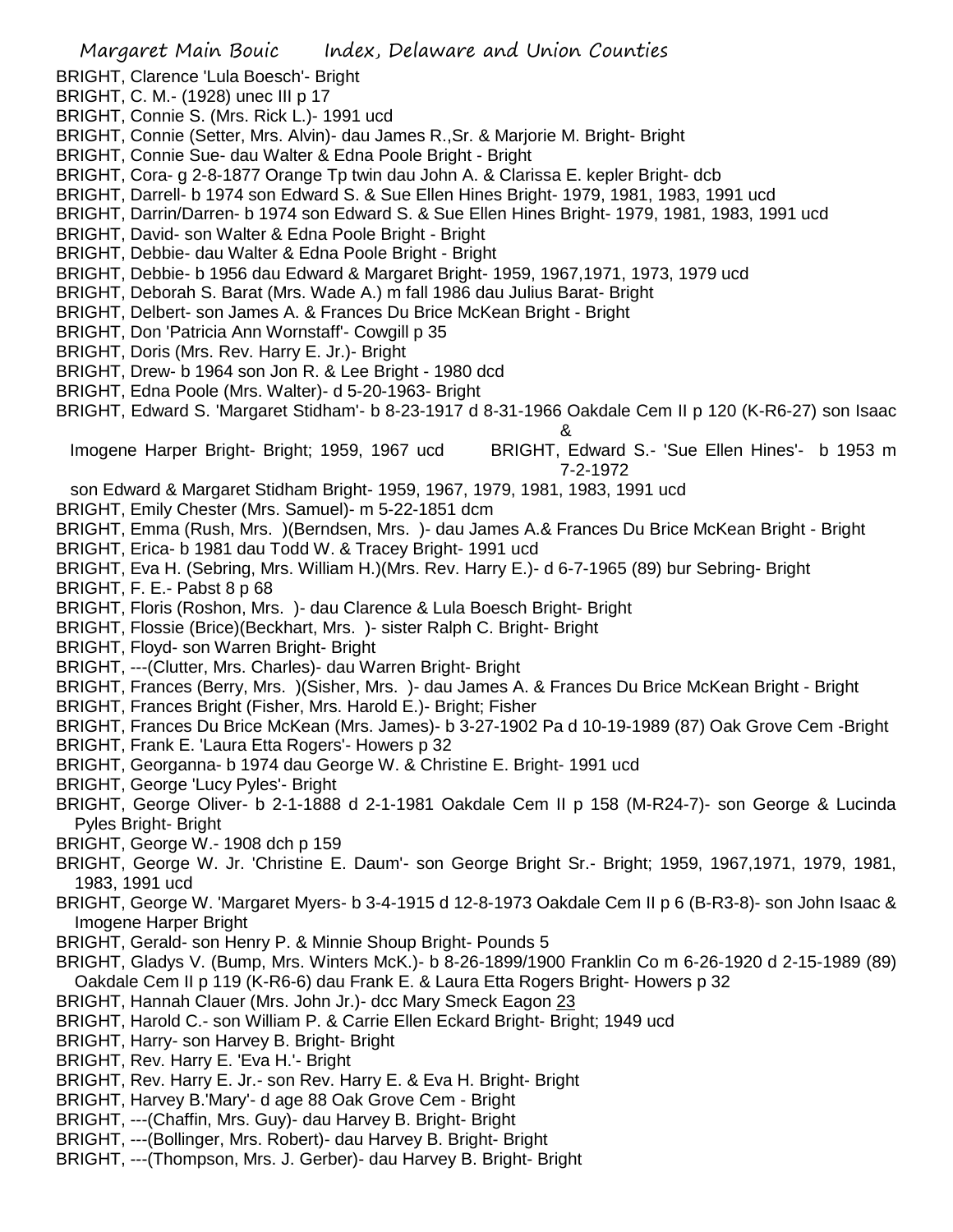- BRIGHT, ---(Fulton, Mrs. Wilmer)- dau Harvey B. Bright- Bright
- BRIGHT, Henrietta (Garretson, Mrs. John)- dau William & Rebecca Bright- dcq TG 57
- BRIGHT, Henry- brother James A. Bright Bright
- BRIGHT, Henry P. 'Minnie Shoup'- Pounds 4,5
- BRIGHT, Horace- son James A. Bright Bright
- BRIGHT, Howard G.- son James & Frances Du Brice McKean Bright- Bright
- BRIGHT, Howard L.- son William P. & Carrie Ellen Eckard Bright- Bright; 1949 ucd
- BRIGHT, Imogene Harper (Mrs. John Isaac)- b 1895 d 1959 Oakdale Cem II p 123 (K-R7-27)
- BRIGHT, Iva (Mrs. J. C.)- 1971 ucd
- BRIGHT, Jack- son Edward & Margaret Stidam Bright- Bright; 1959 ucd
- BRIGHT, Jacob 'Martha Lucas'- dcq TG 228
- BRIGHT, James- son John Isaac & Imogene Harper Bright Bright
- BRIGHT, James A. 'Frances'- d 5-30-1968 (71) Oak Grove Cem Bright
- BRIGHT, James,Jr.'Sherri'- son James R.,Sr. & Marjorie Bright- Bright
- BRIGHT, James R. Sr. 'Marjorie M.'- b 1-6-1922 m 5-20-1942 d 3-17-1993 Oakdale Cem II p 117 (K-R4-32) son John Isaac & Imogene Harper Bright- Bright
- BRIGHT, James- son Walter & Edna Poole Bright Bright
- BRIGHT, Janice (Mrs. Vernon E.)- m 4-29-1954 Bright; 1959, 1971,1973, 1975, 1979, 1981, 1983, 1991 ucd
- BRIGHT, Janie (Martindale, Mrs. Darrin)- b 1964 m 1-7-1984 dau Richard L. & Anna M. Bright- Bright; 1971, 1973, 1975 ucd
- BRIGHT, Jeffrey- b 1971 son Carl L. & Beverly Bush Bright- Bright; 1973, 1975 ucd
- BRIGHT, Jeffrey- son Melvin W. & Virginia Bright- Bright
- BRIGHT, Jerry- b 1955 son Edward & Margaret Bright- 1959, 1967,1971,1973, 1979 ucd
- BRIGHT, Rev. J. C.- Pabst 8 p 50, 53
- BRIGHT, J. C.- 'Iva'- 1971, 1973 ucd
- BRIGHT, Joe- son Paul G. & Karen Bright Bright
- BRIGHT, John- Pabst 8 p 67 John A.- 1880C Orange Tp p 352C
- BRIGHT, John Isaac 'Imogene Harper'- b 12-26-1889 m 1914 d 9-3-1975 Oakdale Cem IIp 123 (K-R7-27)son George & Lucy Pyles Bright- Bright; 1967 ucd
- BRIGHT, John Jr.- 'Hannah Clauer'- b 1-9-1787 d 1853- dcc Mary Smeck Eagon 22
- BRIGHT, John Morris- son James & Frances Bright- Bright
- BRIGHT, John 'Patricia Gavin'- m 8-21-1969 son George W. & Margaret Myers Bright- Bright
- BRIGHT, John- son James A. Bright- Bright
- BRIGHT, John I Jr. 'Norma Jean Organ'-b 2-11-1934 m 9-19-1953 d 3-23-1990 Bur Hopewell Cem djlm p 80 son John Isaac & Imogene Harper Bright-Bright; 1971,1973, 1975,1981, 1983 ucd
- BRIGHT, John W.'Catherine J. Gall'- 9-1-1984 son James Bright Bright
- BRIGHT, Jon R. 'Lee'- 1980 dcd
- BRIGHT, Joseph Matthew- b 1965 son Theodore Roosevelt & Margaret Mary Snyder Bright- Bright; 1971 dcd
- BRIGHT, Joshua A.- 1908 dch p 389
- BRIGHT, Joyce- dau Walter & Edna Poole Bright Bright
- BRIGHT, Judy (Cantrell, Mrs. Dick)- dau James R.,Sr. & Marjorie M. Bright- Bright
- BRIGHT, Junior- 1967 ucd
- BRIGHT, Karen (Mrs. Paul G.)- Bright
- BRIGHT, Kathryn Ann- dau Rev. Harry E. Jr. & Doris Bright- Bright
- BRIGHT, Kelly- b 1974 ch Carolyn Bright- 1975 ucd
- BRIGHT, Kenneth- 1959 ucd
- BRIGHT, Kerby Evan- b 5-5-1992 son Wade A. & Deborah S. Barst Bright- Bright
- BRIGHT, Laura Etta Rogers (Mrs. Frank E.)- Howers p 32
- BRIGHT, Laurie Beth- dau Rev. Harry E. Jr. & Doris Bright- Bright
- BRIGHT, Lawrence 'Lucille'- son John Isaac & Imogene Harper Bright Bright; 1975 ucd
- BRIGHT, Lee (Mrs. Jon R.)- 1980 dcd
- BRIGHT, Lenora (Ballinger, Mrs. )- sister Ralph C. Bright- Bright
- BRIGHT, Lizzie- 1850C Berlin Tp p 367C
- BRIGHT, Loretta (Moss, Mrs. Mike)- b 1968(9) dau John I. & Norma Jean Organ Bright- Bright; 1971,1973, 1975, 1979,1981, 1983 ucd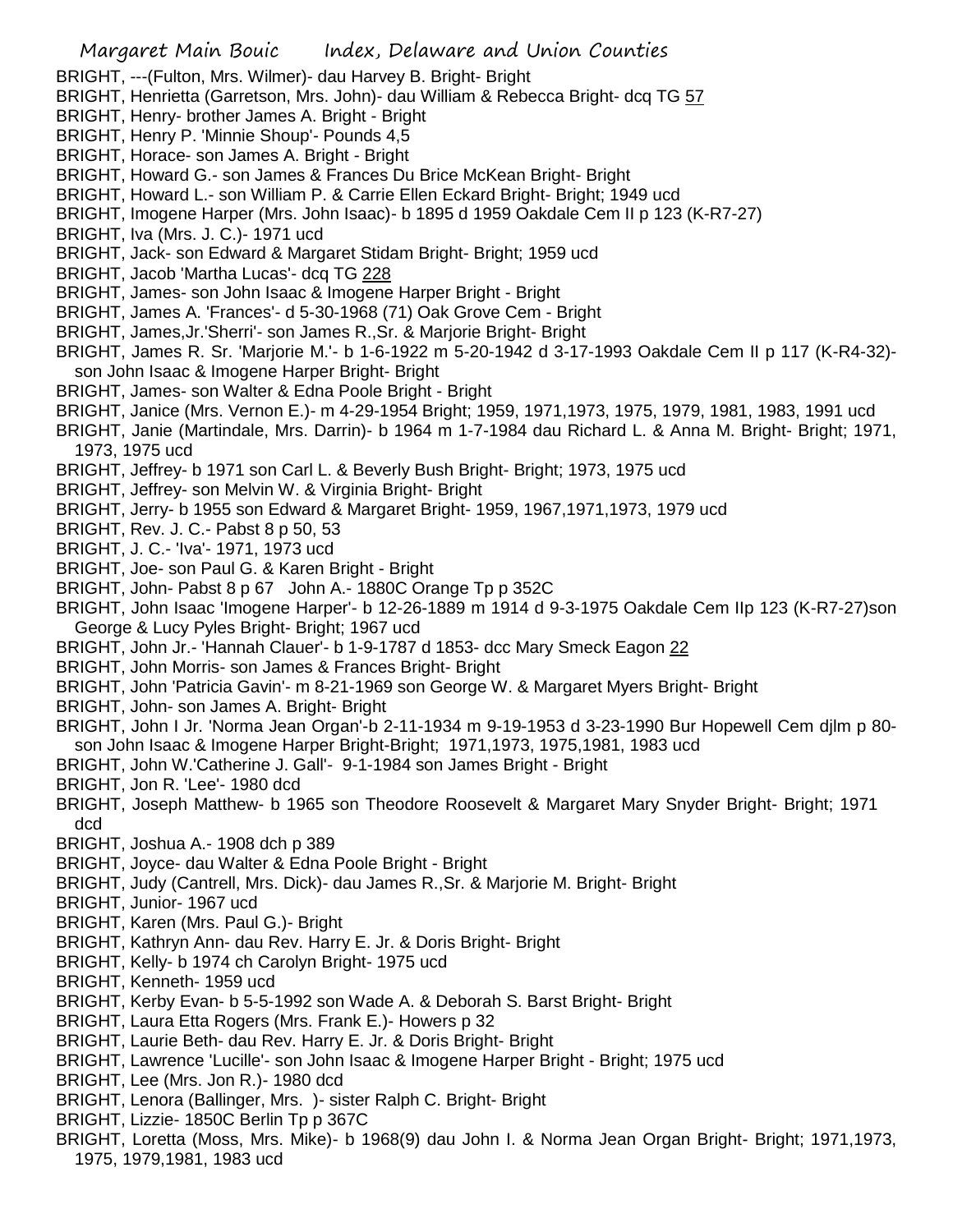- BRIGHT, Lucille (Mrs. Lawrence)- 1975 ucd
- BRIGHT, Lucy Pyles (Mrs. George)- Bright
- BRIGHT, Lula Boesch (Mrs. Clarence)- Bright
- BRIGHT, Mancy- b 1982 dau Rick L. & Connie S. Bright- 1991ucd
- BRIGHT, Marcella (Lilly, Mrs. Ermond Sherwood)- dau George W. & Margaret Myers Bright Sr.- Bright
- BRIGHT, Margaret Mary Snyder (Mrs. Theodore R.)- d 4-14-1995 (82) St. Joseph Cem, Columbus- 1971 dcd
- BRIGHT, Margaret Myers (Mrs. George W.)- b 1915 Oakdale Cem II p 6 (B-R3-8); -Bright
- BRIGHT, Margaret Stidam (Mrs. Edward)- 1959, 1967, 1971, 1973 ucd; Oakdale Cem II p 120; Bright
- BRIGHT, Marjorie M.(Mrs. James R. Sr.)- b 1923 m 5-20-1942 Oakdale Cem II p 117 (K-R4-32)
- BRIGHT, Mark A.- b 1963 son John I. & Norma Jean Organ Bright- 1971, 1973, 1975, 1979, 1981, 1983, 1991 ucd
- BRIGHT, Martha Jacobs (Mrs. Abraham)- dcq TG 913
- BRIGHT, Martha Lucas (Mrs. Jacob)- dcq TG 229
- BRIGHT, Martha (Maddox, Mrs. )- dau Ralph C. Bright- Bright
- BRIGHT, Martin- dau Warren Bright- Bright
- BRIGHT, --- (Wagner, Mrs. Ermil)- dau Warren Bright- Bright
- BRIGHT, Mary- dau Charles A. & Rebecca A. Bright- 1959 ucd (7)
- BRIGHT, Mary (Claar, Mrs. )- sister Rheodore Roosevelt Bright- Bright
- BRIGHT, Mary (Mrs. Harvey)- Bright
- BRIGHT, Mary (Walker, Mrs.John/Jack)- dau John Isaac & Imogene Harper Bright Bright
- BRIGHT, Maye (Palmer, Mrs. )- dau James A.& Frances Bright Bright
- BRIGHT, Melvin W. 'Virginia'-d 2-2-1974 (47) bur Waverly- Bright
- BRIGHT, Michael- b 1971 son John I. & Norma Bright -1973,1975, 1979,1981, 1983 ucd
- BRIGHT, Minnie Shoup (Mrs. Henry P.)- dau Henry Frasher & Amanda Daughtery Shoup- Pounds 4,5
- BRIGHT, Morris- son James A. Bright Bright
- BRIGHT, Nancy- dau George W. & Margaret Myers Bright- Bright
- BRIGHT, Norma Jean Organ (Mrs. John I.)- m 9-19-1953dau Clarence Organ- Bright; djlm p 80; 1971,1973, 1975, 1979, 1981, 1983 ucd
- BRIGHT, Oliver- son George & Lucy Piles Bright- Bright- 1959 ucd
- BRIGHT, Ora Danner (Mrs. Charles)- b 8-13-1928 d 12-30-1991 (63) bur Sunbury Mem Pk- dau John Wesley & Emma Keaton Danner- Bright
- BRIGHT, Pamela- dau Melvin W. & Virginia Bright- Bright
- BRIGHT, Patricia Ann Wornstaff (McLouglin, Mrs. Bernard Leroy)(Young, Mrs. John)(Mrs. Don)(Ebright, Mrs. Rodger)- b 8-3-1940 m(1) 5-7-1957 dau Wilbert Levi & Evelyn Mae Ayers Wornstaff- Cowgill p 35
- BRIGHT, Patricia Gavin (Mrs. John)- m 8-21-1969- Bright
- BRIGHT, Paul G. 'Karen'- d 3-3-1971 (26) son William P. Bright Bright; 1949 ucd
- BRIGHT, Peggy (Fulton, Mrs. )- sister Ralph C. Bright- Bright
- BRIGHT, Phillip son George & Lucy Pyles Bright- Bright
- BRIGHT, Priscilla Briggs (Mills, Mrs. Dr. George B.)- dau Rev. S. S. Briggs- dumch p 431; Bright
- BRIGHT, Ralph C. ' '- b 9-26-1913 d 8-3-1993 (79) Oak Grove Cem- son Harvey & Mary Bright- Bright
- BRIGHT, Rev. Ralph- son Ralph C. Bright- Bright
- BRIGHT, Rebecca A.- 1991 ucd
- BRIGHT, Rebecca A. Huffein (Mrs. Charles A.)- b 1916 d 1981 Hopewell Cem djlm p 93- 1959, 1967, 1971, 1973, 1975 1979 ucd
- BRIGHT, Rebecca (Mrs. Tom)- 1975, 1979 ucd
- BRIGHT, Rebecca (Mrs. William)- dcq TG 115
- BRIGHT, Richard L. 'Anna Marie Hawkins'- m 3-26-1955 son George Sr. & Margaret Myers Bright- Bright; 1967, 1971, 1973, 1975 ucd
- BRIGHT, Richard- b 1960 son Richard L. & Anna M. Bright- 1971, 1973, 1975 ucd
- BRIGHT, Rick L. 'Connie S.'- 1991 ucd
- BRIGHT, Robert- son Henry P. & Minnie Shoup Bright- dumch p 431
- BRIGHT, Dr. Robert H.- son Rev. Harry E. & Eva H. Bright- Bright
- BRIGHT, Ronnie- b 1959 ucd
- BRIGHT, Ronald- b 1968 son Carl L. & Beverly Bush Bright- Bright; 1973, 1975 ucd
- BRIGHT, Rose (Cumston, Mrs. )- sister James A. Bright Bright
- BRIGHT, Rosemary- b 1977 dau Tom & Rebecca Bright 1979 ucd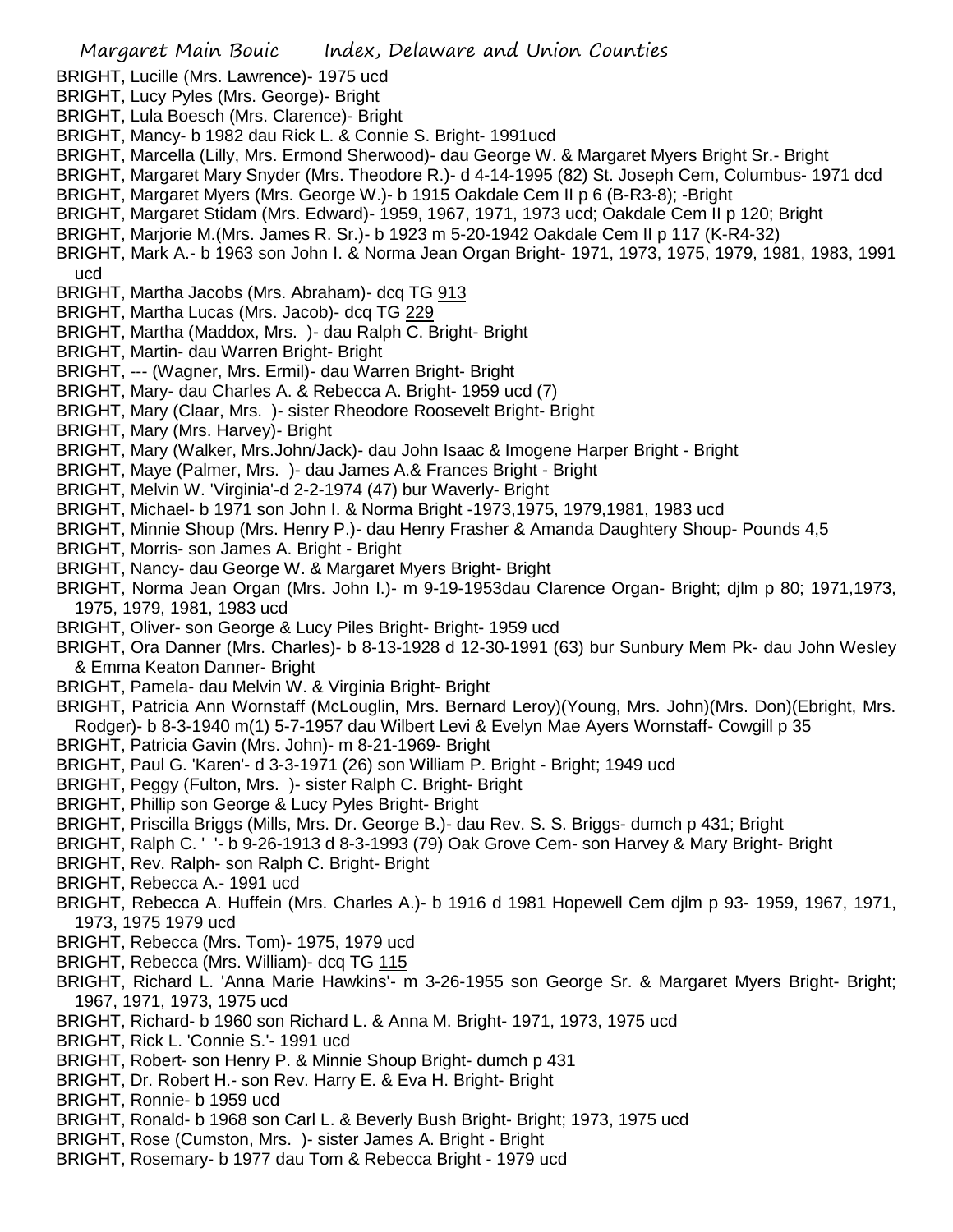- BRIGHT, Ruby Lee- dau James A. Bright Bright
- BRIGHT, Russell G.- b 1945 d 1966 Oakdale Cem II p 118 (K-R5-24)
- BRIGHT, Sadie (Bibler, Mrs. )- dau Warren Bright- Bright
- BRIGHT, Samuel 'Emily Chester'- m 5-22-1851 dcm
- BRIGHT, Samuel M.- 1908 dch p 389
- BRIGHT, Sandra Sue- b 5-7-1954 d 6-4-1970 bur Hopewell Cem djlm p 80- dau John I. & Norma Jean Organ Bright-Bright
- BRIGHT, Sara- b 1982 dau Todd W. & Tracey Bright- 1991 ucd
- BRIGHT, Seary A.- b 5-23-1876 Sec. Co.- dau Berry & Nancy Nisewarden Bright- dcb
- BRIGHT, Sharon- b 1951 dau Edward & Margaret Bright- 1959, 1967, 1979 ucd
- BRIGHT, Shaun- b 1972 ch Edward S. & Sue Ellen Hines Bright -1979, 1981, 1983, 1991 ucd
- BRIGHT, Sheioa (Brooks, Mrs. William)- dau James R.,Sr. & Marjorie Bright- Bright
- BRIGHT, Shelly- b 1974 ch John D. & Norma Bright Bright; 1983 ucd
- BRIGHT, Shelly- b 1974 ch Carolyn Bright- 1975 ucd
- BRIGHT, Sherri (Mrs. James,Jr.)- Bright
- BRIGHT, Rev. S. M.- Pmc p 2
- BRIGHT, Rev. S. S- dumch p 432
- BRIGHT, Sue Ellen Hines (Mrs. Edward S. Jr.)- m 7-2-1972 dau Ellis Hines- Bright; 1979, 1981, 1983, 1991 ucd
- BRIGHT, Susan Kaye Simpson (Mrs. Alvin Lee)- m 5-29-1971 dau Norman D. Simpson- Bright
- BRIGHT, Susannah (Langel, Mrs. Daniel)- b 6- 1821 m 5-19-1842 d 7-31-1900 dau John & Hannah Clauer Bright - dcc Mary Smeck Eagon 11
- BRIGHT, Tamela- b 1964 ch George W. & Christine E. Bright- 1967, 1971, 1979, 1981, 1983 ucd
- BRIGHT, Ted- son John Isaac & Imogene Harper Bright- Bright
- BRIGHT, Terry- son Charles & Ora Danner Bright- Bright
- BRIGHT, Theodore Roosevelt 'Margaret Mary Snyder'- b 5-20-1912 d 1-6-1994 (81) Bright; 1971, 1980 dcd
- BRIGHT, Thomas- b 1974 son Tom & Rebecca Bright- 1975, 1979 ucd
- BRIGHT, Todd W.'Tracey'- b 1960 son George W. & Christine E. Bright- 1967, 1971, 1979, 1981, 1991 ucd
- BRIGHT, Tom- b 1962 son Jon R. & Lee Bright 1980 dcd
- BRIGHT, Tom 'Rebecca'- 1975, 1979 ucd
- BRIGHT, Tracey (Mrs. Todd W.)- 1991 ucd
- BRIGHT, Trenea- b 1978 dau Wanda Bright- 1979 ucd
- BRIGHT, Twyla K. (Stillings, Mrs. Joshua T.R.)- b 1972 m 10-4-1993- dau George W. & Christine E. Bright 1979, 1981, 1991 ucd
- BRIGHT, Venier A.- b 10-12-1888 Orange Tp son J. A. & Clara Kepler Bright- dcb
- BRIGHT, Vernon E. 'Janice'- m 4-29-1954 son John Isaac & Imogene Harper Bright Bright; Marysville p 23; 1959, 1971,1973, 1975, 1979, 1981, 1983, 1991 ucd
- BRIGHT, Vickie (Fetty, mrs. )- dau James R.,Sr. & Marjorie M. Bright- Bright
- BRIGHT, Virginia- dau William & Carrie Bright- 1949 ucd
- BRIGHT, Virginia (Mrs. Melvin W.)- Bright
- BRIGHT, Wade A.'Deborah S. Barst- b 1956 m fall 1986- son Vernon Bright- Bright; 1971, 1973, 1975, 1979 ucd
- BRIGHT, Walter A. Jr.- son Walter & Edna Poole Bright Bright
- BRIGHT, Walter 'Edna Poole'- d 5-20-1963 bur Green Mound, Kilb. son James Bright- Bright
- BRIGHT, Wanda L.- b 1960(59) dau John I. & Norma Jean Organ Bright- 1971, 1973, 1975,1979, 1981, 1983, 1991 ucd
- BRIGHT, Wesley- b 1972 son Tom & Rebecca Bright 1975, 1979 ucd
- BRIGHT, Worthy- son William P. & Carrie Ellen Eckard Bright- Bright
- BRIGHT, William P. 'Carrie Ellen Eckard'- b 9-22-1924 m 11-13-1924 d 3-12-1986 bur Union Cem- son Phillip William & Matilda Duncan Lanier Bright- Bright; 1949 ucd

BRIGHT, William 'Rebecca'- son Jacob & Martha Lucas Bright- dcq TG 114

- BRIGHT, William- Bright
- BRIGHT, Worthy- son William P. & Carrie Ellen Eckard Bright- Bright
- BRIGHTBILL, Jestina Mader (Mrs. William)- dau Daniel & Anna Catharine Weiser mader- Weiser p 487 BRIGHTBILL, William 'Jestina Mader'- Weiser p 487
- BRIGHTMYER, James H.- b 12-30-1889 Delaware Town son James J. & Louise Hipp Brightmyer- dcb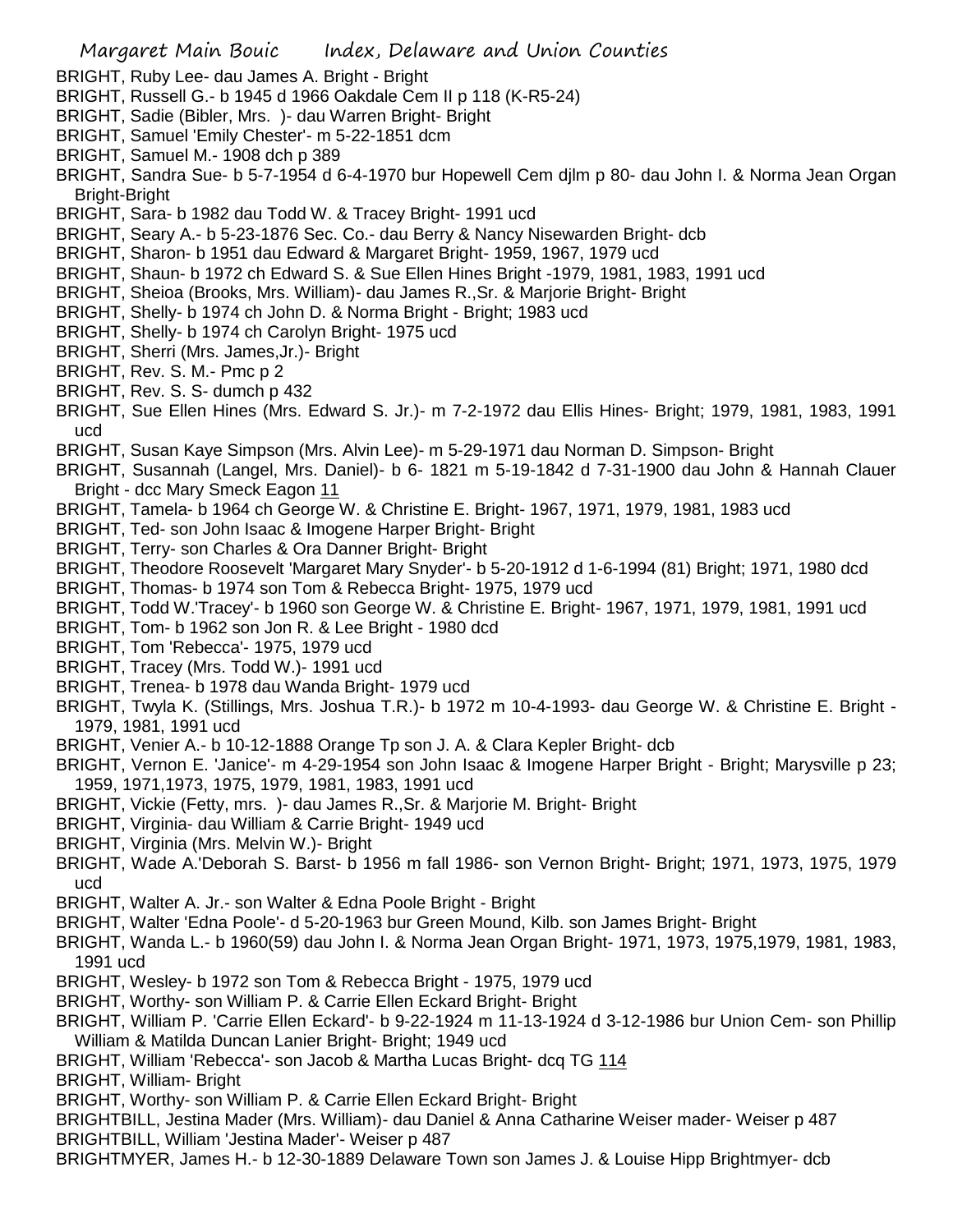Margaret Main Bouic Index, Delaware and Union Counties BRIGHTON, Abraham 'Hannah'- 1850C Harlem Tp 666 p 59 (43, Va) BRIGHTON, Hannah (Mrs. Abraham)- 1850C Harlem Tp 666 p 59 (50, Pa) BRIGHTON, James 'Rebecca McClara'- 1880 dch p 699 BRIGHTON, Martha Main (Mrs.)- dau George W. & Electa Brewer Main- Asp 1524b BRIGHTON, Martin- son Abraham & Hannah Brighton- 1850C Harlem Tp 666 p 59 (8,O) BRIGHTON, Rebecca McClara (Mrs. James)- 1880 dch p 699 BRIGHTON, Vinnie (Duckworth, Mrs. William H.)- dau James & Rebecca McClara Brighton- 1880 dch p 699 BRIGLER, Frank- 1915 uch p 398 BRIGNER, Flora Maxine Hummell (Mrs. Floyd)- b 12-3-1913 m 7-29-1934 dau Charles foster & Bertha Olive Heister Hummell- Weiser p 666 BRIGNER, Floyd 'Flora Maxine Hummell'- m 7-29-1934- Weiser p 666 BRIGNER, Jerry Eugene- b 1-31-1942 son Floyd & Flora Mxine Hummell Brigner- Weiser p 666 BRIGNER, Phyllis Jean- b 12-8-1934 dau Floyd & Flora Maxine Hummel Brigner- Weiser p 666 BRIGS, James- unclaimed letter- unec V p 19 BRIGS, Joseph 'Polly Vance'- m 12-25-1817 Madison Co unec IV p 30 BRIGS, Polly Ayres (Mrs. Tobias)- m 8-18-1814 Madison Co unec IV p 22 BRIGS, Polly Vance (Mrs. Joseph)- m 12-25-1817 Madison Co unec IV p 30 BRIGS, Tobias 'Polly Ayres'- m 8-18-1814 Madison Co unec IV p 22 BRILEY, Betty R.(Evans, Mrs. David S.)- b 8-29-1921 m 3-18-1940 d 9-3-1993 (72) Carbon Hill Cem- dau Oren L. & Gertrude L. Coe Briley- Evans; Briley BRILEY, Bob- son Oren L. & Gertrude L. Coe Briley- Briley BRILEY, Eleanor (McGrath, Mrs. )- dau Oren L. & Gertrude L. Coe Briley- Briley BRILEY, Elizabeth Benjamin (Mrs. Jonathan)- m 5-21-1820 Madison Co- unec IV p 51 BRILEY, Gertrude L. Coe (Mrs. Oren L.)- Briley BRILEY, Grace (Ritchason, Mrs. )- dau Oren L. & Gertrude L. Coe Briley- Briley BRILEY, Jonathan 'Elizabeth Benjamin'- m 5-21-1820 Madison Co- unec IV p 5 BRILEY, Oren L.'Gertrude L. Coe'- Briley BRILEY/BRILY, Rebecca M. (Bowen, Mrs. harman)- m 2-16-1847 Madison Co unec Xp 28 BRILEY, Wanda (Cavote, Mrs. )- dau Oren L. & Gertrude L. Coe Briley- Birley BRILHART, Abraham 'Elizabeth'- d 4-11-1868 (71-7-13) Broderick Cem Un Al p 86 BRILHART, Elizabeth (Mrs. Abraham)- d 11-17-1858 (57-7-8) Broderick Cem Un Al p 86 BRILL-- delge IV p 54 BRILL, Anita- b 1979 dau Dwight A. & Marilyn Jean Eastman Brill- 1979, 1981, 1983 ucd BRILL, Anna Laxell (Woodward, Mrs. Robert)- b 1915 m 1940- dau Leonard Osler & Mamie Hayes Brill- 1985 uch p 18 BRILL, Anna (Woodward, Mrs. Robert J.)- dau Leonard Osler & Mamie Hayes Brill- Brill BRILL, Beatrice (Mrs. Robert)- 1971 dcd BRILL, Betty Claflin (Forney, Mrs. John M.)(Mrs. Robert)- b 7-8-1908 d 10-29-1981 bur Fairview Mem.- dau Harry & Hattie Mae Johnson Claflin- Brill- l980 dcd BRILL, Brenda Kay- b 1952 dau William B. & Rose May Adams Brill- Brill; 1959, 1967, 1971 1973 1975 ucd BRILL, Brian Keith 'Jennifer Rummell'-b 1956 m 2-1-1980 son William B. & Rose Mary Adams Brill- Brill; 1985 uch p 18; 1959, 1967, 1975, 1981, 1983, 1991 ucd BRILL, Carol Jean- dau Don Brill- Brill BRILL, Carol S.- b 1955 dau Fred & Mary Virginia Brill- 1971, 1973 ucd BRILL, Cassie- b 1981 dau Marsha Brill- 1991 ucd BRILL, Cathy- b 1982 dau Dwight A. \* Marilyn Jean Eastman Brill- 1981, 1983 ucd BRILL, Charlotte (Mrs. Thomas)- 1979, 1983 ucd BRILL, Clarice Leora (Oberlee, Mrs. Fred)- b 1918 m 1941 d 1983 dau Leonard Osler & Mamie Hayes Brill-1985 uch p 18 BRILL, Danuall- b 1977 son Philip Lee & Marsha Ann Eastman Brill- Brill; 1975, 1991 ucd BRILL, Donna A. 'Ruth' 1959 ucd BRILL, Rev. Doug 'Kathie '- Brill BRILL, Dwight A. 'Marilyn Jean Eastman'- b 1956 m 6-10-1978- son Fred A. & Mary Virginia Brill; 1971, 1975, 1979, 1981, 1983, 1991 ucd

- BRILL, Elizabeth (Orndorff, Mrs. Joseph)- b 1795- delge IV p 36
- BRILL, Floyd 'Margery'- d 5-2-1984 (77) bur Africa Cem- Brill; l980 dcd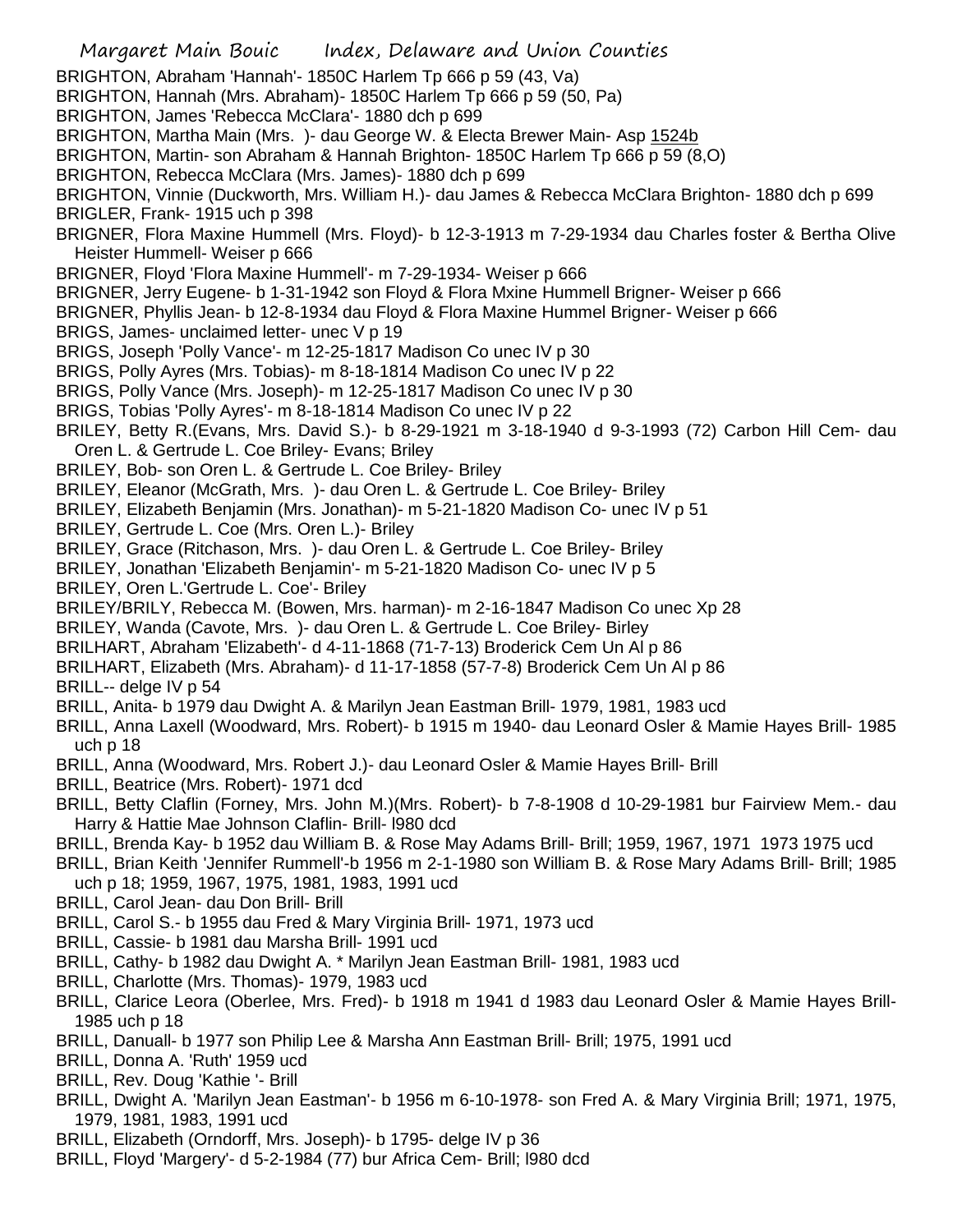- BRILL, Fred' Mary Virginia'- 1971, 1973, 1975, 1979, 1981, 1983, 1991 ucd
- BRILL, Gary- b 1962 son Fred A. & Mary Virginia Brill- 1971, 1973, 1975, 1979, 1981, 1983, 1991 ucd
- BRILL, Gini- b 1977 dau Marsha Brill- 1991 ucd
- BRILL, Henry R.(A)- hjt p 47, 95, 99, 185, 192, 200; 1915 uch p 357
- BRILL, James A.- b 1-16-1961 son Don Brill- Brill
- BRILL, Jeff- b 1958 son Fred A. & Mary V. Brill- 1971, 1973, 1975, 1979 ucd
- BRILL, Jennifer Rummell (Mrs. Brian Keith)- dau Joe Rummell- Brill; 1985 uch p 18; 1991 ucd
- BRILL, Jesica- dau Doug & Kathie Brill- Brill
- BRILL, Joseph- b 1979 son Thomas & Charlotte Brill- 1983 ucd
- BRILL, Joyce- b 1957 dau Fred A. & Mary Virginia Brill- 1971, 1973 ucd
- BRILL, Kathie (Mrs. Doug)- Brill
- BRILL, Lance- b 1981 son Thomas & Charlotte Brill- 1983 ucd
- BRILL, Leonard Osler 'Minnie/Mamie Hayes'- b 7-22-1895 m 1-1-1915-d 6-30-1978 Milford Cem Un Al p 72 son Beaniel & Lazell Osler Brill- Brill; 1985 uch p 18; 1971, 1973, 1975, 1979 ucd
- BRILL, Leora (Oberle, Mrs. Fred E.)- dau Leonard Osler & Mamie Hayes Brill- Brill
- BRILL, Lew 'Melanie'- Brill
- BRILL, Lewis- 1983 ucd
- BRILL, Lyle Eugene- b 10-31-1978 son Lew & Melanie Brill- Brill
- BRILL, Mamie Leora- Un Al p 72 Milford Cem
- BRILL, Margery (Marjoire)(Mrs. Floyd)- 1980 dcd; Brill
- BRILL, Marilyn Jean Eastman (Mrs. Dwight A.)- m 6-6-1978 dau Richard Eastman- 1979, 1981, 1983, 1991 ucd
- BRILL, Marsha Ann Eastman (Mrs. Philip Lee)- m 9-30-1970 dau David Eastman- Brill- 1973, 1975, 1991 ucd
- BRILL, Martin- son Floyd Brill- Brill
- BRILL, Mary Ann (Pemberton, Mrs. )- dau Floyd Brill- Brill
- BRILL, Melanie (Mrs. Lew)- Brill
- BRILL, Minnie/Mamie Hayes (Mrs. Leonard O.)- b 10-14-1895 m 1-1-1915 d 9-27-1967 bur Milford Center dau William & Ann Buntin Hayes- Brill; 1985 uch p 18
- BRILL, Philip Lee 'Marsha Ann Eastman'-b 1953 son Fred Brill- m 9-30-1970 1971, 1973, 1975, 1981 ucd
- BRILL, Rebecca- b 1981 dau Dwight A. & Marilyn Jane Eastman Brill- 1981, 1983 ucd
- BRILL, Richard- b 1964 son Fred A. & Mary V. Brill- 1971, 1973, 1975, 1979, 1983 ucd
- BRILL, Robert- b 1986 son Dwight A. & Marilyn Jean Eastman Brill- 1979, 1981, 1983 ucd
- BRILL, Robert 'Beatrice'- 1971 dcd
- BRILL, Robert 'Betty Claflin'- d 1979- Brill
- BRILL, Rose (Barrett, Mrs. )- dau Floyd Brill- Brill
- BRILL, Rose Mary Adams (Mrs. William B.)-b 8-31-1927 m 7-10-1949 d 8-15-1989 (61) bur Milford Cem- dau Charles & Lorna Carter Adams- 1985 uch p 18; 1959, 1967, 1971,1973, 1975, 1983 ucd; Adams; Brill
- BRILL, Roselynn Nicole- b 11-13-1990 dau Brian Keith & Jennifer Rummell Brill- Brill
- BRILL, Ruth (Mrs. Donn A.)- 1959 ucd
- BRILL, Thomas J. 'Charlotte'- b 1960 son Fred A. & Mary V. Brill- 1971,1973, 1975, 1979, 1983 ucd
- BRILL, Tina- b 1978 ch Thomas & Charlotte Brill- 1979, 1983 ucd
- BRILL, Mary Virginia (Mrs. Fred)- 1971, 1975, 1979, 1981, 1983, 1991 ucd
- BRILL, William Beaniel 'Rose Mary Adams'- b 8-6-1920 d 12-7-1984 bur Milford son Leonard O. & Mamie Hayes Brill- Brill; 1985 uch p 18; 1959, 1967, 1971, 1973, 1975, l983 ucd
- BRILLA, Connie Wilson (Mrs. )(Lodge, Mrs. Terry)- m 7-27-1974- Brilla
- BRILLEN, Edward 'Wanda Kay Livingston'- Cowgill p 70
- BRILLEN, Rebecca Lynn- b 7-7-1874 Ga. dau Edward & Wanda Kay Livingston Brillen- Cowgill p 70
- BRILLEN, Wanda Kay Livingston (Mrs. Edward)(Price, Mrs. James)- b 9-2-1956 dau Guy Victor, Jr., & Maralaine Lucille Hancock Livingston- Cowgill p 70
- BRILLHART, Abraham- 1883 uch IV p 512
- BRILLHART, Bessie Marie- d 4-6-1978 bur Sunbury Mem. Park- Brillhart
- BRILLHART, Elizabeth E. (Mrs. William M.)- d 3-14-1954 (27) bur Sunbury- Brillhart
- BRILLHART, Helen (Johnson, Mrs. James William)- m 5-20-1956- Freshwater p 216
- BRILLHART, Regina- dau William M. & Elizabeth E. Brillhart- Brillhart
- BRILLHART, William- son William M. & Elizabeth E. Brillhart- Brillhart
- BRILLHART, William M. 'Elizabeth E.'- son Bessie Marie Brillhart- Brillhart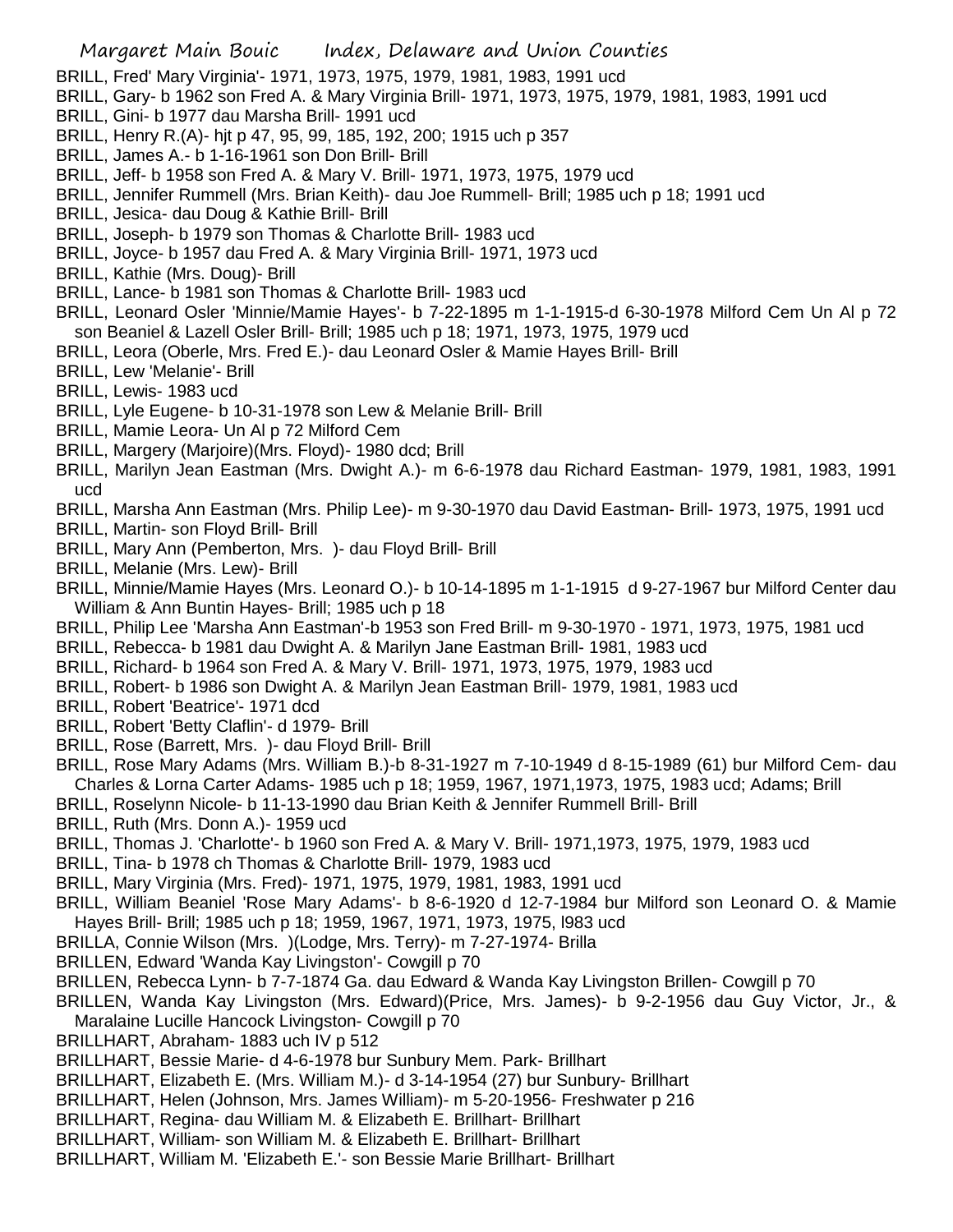Margaret Main Bouic Index, Delaware and Union Counties BRILLHEART, Elizabeth (Glasscock, Mrs. Thomas)- m 2-20-1857 ucm 2529; unec XII p 12 BRILLINGER, Edna C. (Weiser, Mrs. Ira Daniel)- b 3-1-1891 m 8-10-1918- Weiser p 789 BRILTY, Donuse (Mrs. Francs X)- Brilty BRILTY, Franics X.'Donuse' b 12-4-1907 m 1951 d 10-28-1964-Brilty BRILTY, Francis X- son Francis X & Danuse Brilty- Brilty BRIM, Eugene- son Hazel L. Brim- Brim BRIM, Hazel L. (Mrs. )- d 7-12-1967 (77) bur Walnut Grove, Worthington- Brim BRIMAHAN, Anna- b 1-4-1879 Delaware Town dau Timothy & Mary O'Connor Brimahan- dcb BRIMHALL, Donald- son George W.Brimhall- Brimhall BRIMHALL, Eva Sponsler (Mrs. George W.)- m 5-1916 d 10-3-1970 Oakdale Cem - Brimhall BRIMHALL, George W. 'Eva Sponsler'- m 5- 1916 d 10-24-1965 Oakdale Cem - Brimhall BRIMHALL, Mary (Tobin, Mrs. )- dau George W. Brimhall- Brimhall BRIMHALL, Paul- son George W. Brimhall- Brimhall BRIMHALL, Shirley Mae (Welsh, Mrs. David Harold)- dau Donald Brimhall- Brimhall BRIN, Harvey 'Sarah'- 1860C Marysville 1485-1477 p 195 (26,O) BRIN, Laura- 1860C Marysville 1485-1477 p 195 (20, Vt) BRIN, Sarah (Mrs. Harvey)- 1860C Marysville 1485-1477 p 195 (27,O) BRIN, William- son Harvey & Sarah Brin- 1860C Marysville 1485-1477 p 195 (9,O) BRINA, Ella- 1883 uch V p 398 BRINDELL, Lucinda (Chandler, Mrs. Orange S.)- unec IV p 27 BRINDIGLE, Benjamin- 1835 men 50 #14 p 91 Porter Tp BRINDIGLE, Daniel- 1835 men 50 #15 p 91 Porter Tp BRINDLE, Daniel- 1820C Sunbury Tp- Pabst 5 p 2 BRINDLE School- rec p 14 BRINE, Margaret (Walker, Mrs. Simon)- m 1-14-1836 dcm; delge IV p 74 BRINER, Charley- Grad Delaware HS 1889, delge VII p 20 BRINER, Harry S.- Grad Delaware HS 1885, delge VII p 6 BRINER, J. A.- Powers p 306 BRINEGAR, Beulah Streator (Mrs. John)- d 10-17-1945 (25) dau Henry Charles & Ocie Sawyer Streator-Sawyer (Lauck) BRINEGAR, Doris (Cicchi, Mrs. David)- dau John & Beulah Streator Brinegar- Sawyer BRINEGAR, Ginger- dau John Henry III & Joyce Brinegar- Sawyer BRINEGAR, Janice (McDonald, Mrs. Gary)- dau John & Beulah Streator Brinegar- Sawyer BRINEGAR, John 'Beulah Streator'- d 1968,Alaska- Sawyer BRINEGAR, John Henry III 'Joyce'- son John & Beulah Streator Brinegar- Sawyer BRINEGAR, Julie- dau John Henry III & Joyce Brinegar- Sawyer BRINEGAR, John Henry IV- son John Henry III & Joyce Brinegar- Sawyer BRINEGAR, Rhonda- dau John Henry III & Joyce Brinegar- Sawyer BRINEGAR, Shirley (Hickman, Mrs. Raymond)- dau John & beulah Streator Brinegar- Sawyer BRINEGAR, Susie (Weyer, Mrs. J. W.)- dau John & Beulah Streator Brinegar- Sawyer BRINER, ---unec VIII p 40 BRINER, Fred 'Marietta Pool'- 1880 dch p 778 BRINER, Mamie Warren (Brown, Mrs. )(Mrs. )- dau Mary Ann Elizabeth Arnold Warren- Weiser p 745 BRINER, Marietta Pool (Mrs. Fred)- dau Robert & Laura Daggett Pool-1880 dch p 778 BRINER, William- Sand p 3 BRINES, Catharine (Mrs. william)- 1880 dch p 786 BRINES, Elizabeth McCleary (Mrs. John)- dau John & Jane McCleary- 1880 dch p 786 BRINES, Elizabeth McCrary (Mrs. John)- m 4-2-1848 dcm BRINES, Frank P.- b 5-28-1893 Oxford Tp son Sabeers & Clara Shults Brines- dcb BRINES, George W.- b 7-3-1891 Oxford Tp son H. S. & Clara Shults Brines- dcb BRINES, John 'Elizabeth McCrary'- m 4-2-1848 dcm; 1880C Oxfrod Tp p 387A BRINES, John 'Elizabeth McCleary'- son William & Catharine Brines- 1880 dch p 786 BRINES, William 'Catharine'- 1880 dch p 786 BRINEY, Cathrine Stone (Mrs. Clifford)- d 11-7-1962 m 1908- Brining BRINEY, Clifford 'Cathrine Stone'- m 1908 d 1948- son Frank & Clara Belle Smith Briney- Briney BRINEY, Dewitt- son Frank & Clara Belle Smith Briney- Briney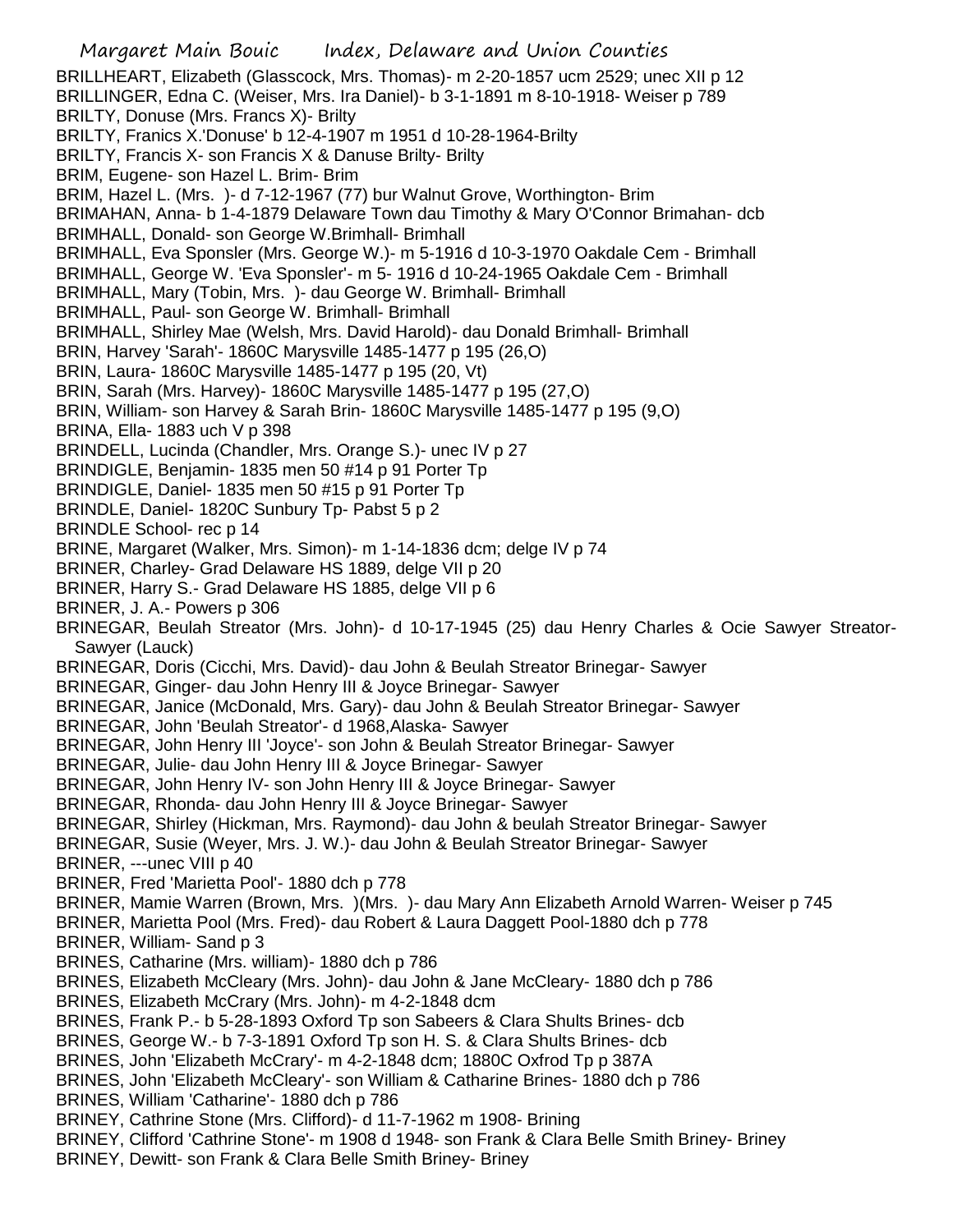BRINEY, Gilotte (Kilbourn, Mrs. Augustus0- m 10-10-1844 Madison Co unec X p 8

- BRINEY, LeRoy- son Frank & Clara Belle Smith Briney- Briney
- BRINEY, Mable C.- b 2-2-1886 d 6-10-1972 dau Frank & Clara Belle Smith Briney- Briney
- BRINEY, Elder- 1915 uch p 235
- BRINEY, Simon P.- 1908 dch p 389
- BRINGARDNER, Betty Ann Chapman (Schuette, Mrs. John Reugen)(Mrs. James E.)- b 6-7-1936 dau Russell William & Virginia Lynde Taite Chapman- Zimmerman p 422; 1980 dcd
- BRINGARDNER, Betty Baker (Mrs. Warren)- b 7-23-1923 dau Ralph & Clarabelle Ingle Baker- 1985 uch p 7
- BRINGARDNER, Bret 'Karen L.'- 1991 ucd
- BRINGARDNER, Donna Hornbeck (Mrs. Glen F.)- Bringardner
- BRINGARDNER, Earl James 'Betty Ann Chapman'- b 2-7-1945 N. Lexington m 11-15-1975- 1980 dcd; Bringardner
- BRINGARDNER, Glen F. 'Donna Hornbeck'- b 7-9-1917 d 3-7-1987 Oakdale Cem son Martin Jay & Emily Lanier Bringardner- Bringardner
- BRINGARDNER, James David- b 8-22-1978 son Earl James & Betty Ann Chapman Bringardner- 1980 dcd; Zimmerman p 422 4821117
- BRINGARDNER, Karen L. (Mrs. Bret)- 1991 ucd
- BRINGARDNER, Stephen 'Carol'- son Glen F. Bringardner- Bringardner
- BRINGARDNER, Warren 'Betty Baker'- 1985 uch p 7
- BRINGLE, Bret 'Tracey Blaney'- son Dave & Lyn Bringle- Bringle
- BRINGLE, Marie (Bell, Mrs. Leo Day)- 1915 uch p 810
- BRINGLE, Tracey Blaney (Mrs. Bret)- Bringle
- BRINGLE, Whitney Lyn- b 4-3-1993 dau bret & Tracey Blaney Bringle- Bringle
- BRINING, Caroline- 1850C Delaware Town 1063 p 83 (3,O)
- BRINING, Frederick- 1850C Delaware Town 1063 p 83 (12,O)
- BRINING, Frederick A.- 1850C Delaware Town 1063 p 83 (29, Ger)
- BRINING, John- 1850C Delaware Town 1063 p 83 (30, Ger)
- BRINING, Mary- 1850C Delaware Town 1063 p 83 (4/12,O)
- BRINK, Alfred W. 'Rilla Freshwater'- m 12-28-1878- Freshwater p 67,68
- BRINK, Evelyn Ruth Callender (Mrs. Karl Luther)(Miller, Mrs. Norwood E.)- b 9-19-1921 m 7-12-1959 dau William Landis & Faye Corrine Fulkroad Callender- Weiser p 316
- BRINK, George- (80-1950) d 2-3-1952 Paris Tp- uninf p 29
- BRINK, Karl Luther 'Evelyn Ruth Callender'- Weiser p 316
- BRINK, Karl Luther Jr.- b 8-12-1943- son Karl Luther & Evelyn Ruth Callender Brink- Weiser p 316
- BRINK, Kerry Lynn- b 9-29-1952 ch Karl Luther & Evelyn Ruth Callender Brink-Weiser p 316
- BRINK, Lucy(Lucile) Ruth- b 1961 dau Robert M. & Marion L. Brink- Brink; 1961, 1969, 1971, 1980 dcd
- BRINK, Manley E.'Ruth'- d 6-28-1986 (86) bur N.Y.-Brink
- BRINK, Margaret (Westbrook, Mrs. Leonard)- dcq Doris Whittier Pierce 63
- BRINK, Marion L. (Mrs. Robert M.)- 1961, 1969, 1971, 1980 dcd
- BRINK, Rilla Freshwater (Mrs. Alfred W.)- m 12-28-1878- Freshwater p 67, 68
- BRINK, Robert M. 'Marion L.'- b 7-25-1932 d 3-16-1989 Oak Grove Cem son Manley E. & Ruth Brink- Brink; 1961, 1969, 1971, 1980 dcd
- BRINK, Ruth (Mrs. Manley E.)- d 1979- Brink
- BRINK, Sally (Mrs. Tim)- Brink
- BRINK, Sharon Elaine- b 1963 dau Robert M. & Marion L. Brink- Brink; 1969, 1971, 1980 dcd
- BRINK, Tim 'Sally'- Brink
- BRINKELL, John- 1850C Delaware Tp 1423 p 99 (55, Eng)
- BRINKENHOFF, Roleif- 1880C Berkshire Tp p 425A
- BRINKER, Darlene Wilma Nutt (Mrs. William D.)- d 5-18-1979 (69) bur Fairview Mem. Park
- BRINKER, Gertrude (Wise, Mrs. )- sister William D. Brinker- Brinker
- BRINKER, John- 1835 men 48 #19 p 87 Peru Tp
- BRINKER, Lenace (Ambrose, Mrs. )- sister William D. Brinker- Brinker
- BRINKER, Peleg- 1835 men 48 #20 p 87 Peru Tp
- BRINKER, Wanda L.- b 11-19-1944 d 11-9-1990 Fairview Mem- dau William D. & Darlene Wilma Nutt Brinker-Brinker
- BRINKER, Weltha (Stout, Mrs. )- sister William D. Brinker- Brinker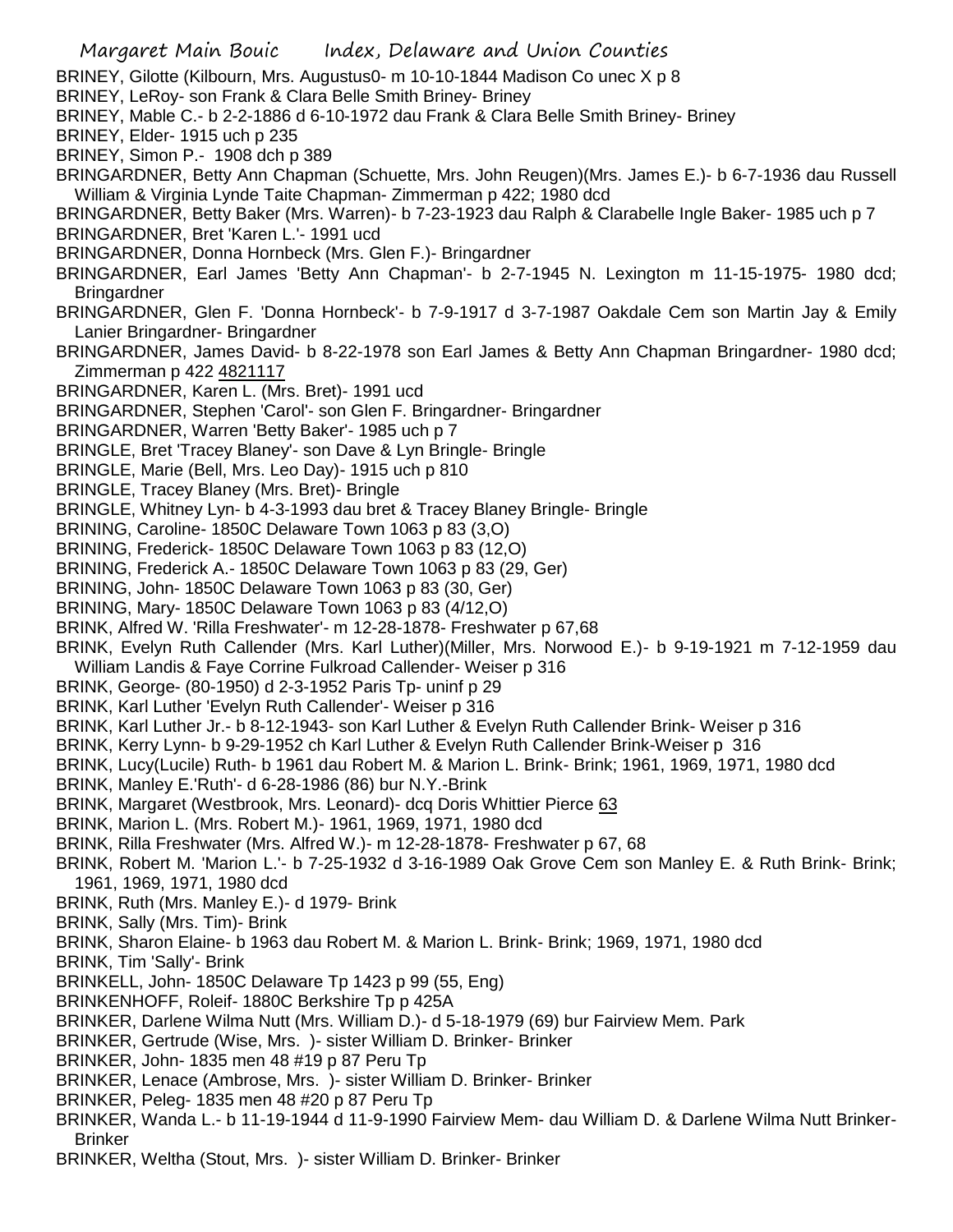Margaret Main Bouic Index, Delaware and Union Counties BRINKER, William D. 'Darlene Nutt'- Brinker BRINKERHOFF, ----hjt p 10, 46; 1915 uch p 414 BRINKERHOFF, Alice- dau P. J. & P.S. Coe Brinkerhoff- 1880 dch p 680 BRINKERHOFF, Alice M. Gregory (Mrs. R. C.)- dau E. G. Gregory- 1880 dch p 680 BRINKERHOFF, Elizabeth Temple (Mrs. Henry R.)- m 9-31-1860 ucm 3072 BRINKERHOFF, Henry- son P. J. & P. S. Coe Brinkerhoff- 1880 dch p 680 BRINKERHOFF, Henry R. 'Elizabeth Temple- m 9-31-1860 ucm 3072; 1877 uca p 96; 1883 uch IV p 467 BRINKERHOFF, Henry- son Rev. William H. & Maria Rowan Brinkerhoff- 1860C Jerome Tp 57-55 p 8 (22,O) BRINKERHOFF, Julia Vukelich (Mrs William)- Cowgill p 4 BRINKERHOFF, Maria Rowan (Mrs. Rev. William H.)- m 10-27-1835- 1883 uch V p 283; 1860C Jerome Tp 57-55 p 8 (60,Pa) BRINKERHOFF, Michael Scott 'Michele Claudette Norton'- b 7-12-1961 m 4-24- 1981 son William & Julia Vukelich Brinkerhoff- Cowgill p 4 BRINKERHOFF, Michele Claudette Norton (Mrs. Michael Scott)- adoted Munroe- b 6-8-1961 m 4-24-1981 dau Larry Thomas & Elaine Mae Nerlie Norton- adopted by Thomas Charlton Feller Munroe- Cowgill p 4 BRINKERHOFF, P. J. 'P. S.'- 1880 dch p 679 BRINKERHOFF, P. S. (Mrs. P. J.)- dau Barney Coe- 1880 dch p 680 BRINKERHOFF, R. C. 'Alice M. Gregory'- son P. J. & P. S. Coe Brinkerhoff- 1880 dch p 679, 680 BRINKERHOFF, Ryan Scott- b 12-30-1984 son Michael Scott & Michele Claudette Norton Brinkerhoff- Cowgill p 4 BRINKERHOFF, William B.- son Rev. William H. & Maria Rowan Brinkerhoff- hjt p 186, 193; 1883 uch V p 468; 1860C Jerome Tp 57-55 p 8 (16,O) BRINKERHOFF, Rev. William H. 'Maria Rowan' b 2-3-1803 m 10-27-1835- 1908 dch p 273, 279; hjt 43, 44, 47; 1915 uch p 206, 207, 226, 422; hmp p 158, 160, 161,; 1883 uch V p 283, 341; 1860C Jerome Tp 57-55 p 8 (57, Pa) BRINKERHOFF. William 'Julia Vukelich'- Cowgill p 4 BRINKERHOOF, C. W. 'Katy Hanks'- Newhouse p 28 BRINKERHOOF, Katy Hanks (Mrs. C. W.)(Wind, Mrs. Frank R.)- dau Peter & Anna Warren Hanks- Newhouse p 28 BRINKERHOOF, Nellie Grace- dau C. W. & Katy Hanks Brinkderhoof- Newhouse p 28 BRINKLEY, David A.- 1980 dcd BRINKLEY, Deloris M. (Mrs. Richard M.)- Brinkley; 1980 dcd BRINKLEY, Dennis J.'Lucia'- 1880C Dover Tp 59-62 p 25 (27, Va,Va,Va,) p 0167 BRINKLEY, Ione (Laws, Mrs. Stephen Howison)- m 11-27-1923- Howison (1363) BRINKLEY, Lucia (Mrs. Dennis J.)- 1880C Dover Tp 59-62 p 25 (25, Va,Va,Va) BRINKLEY, Melissa Ann (Stein, Mrs. Jerry Dale)- m 7-18-1986 dau Richard & Dee Brinkley- Brinkley BRINKLEY, Richard- 1980 dcd BRINKLEY, Richard M. 'Deloris M.'- Brinkley, 1980 dcd BRINKLINGER, Harold- b 1965 son Ray & Joy Brinklinger- 1971 ucd BRINKLINGER, Joy (Mrs. Ray)- 1971 ucd BRINKLINGER, Kevin- b 1970 son Ray & Joy Brinklinger- 1971 ucd BRINKLINGER, Kimerly- b 1967- ch Ray & Joy Brinklinger- 1971 ucd BRINKLINGER, Ray 'Joy'- 1971 ucd BRINKMAN, Abigail Kathleen- b9-20-1993 dau Dan & Julie Smith Brinkman- Brinkman BRINKMAN, Alexander Daniel- b 8-17-1990 son Daniel Joseph & Julia Kay Smith Brinkman- Brinkman BRINKMAN, Elma (Freshwater, Mrs. Harold Edmond)- m 8-9-1927- Freshwater p 114 BRINKMAN, Daniel Joseph 'Julia Kay Smith'- m 7-14-1984 son Lawrence Brinkman- Brinkman BRINKMAN, Joseph Mateo 'Tracey Suzann Foughty'- m 7-1-1989 son Mr. & Mrs. Anthony D. Hill- Brinkman BRINKMAN, Julia Kay Smith (Mrs. Daniel Joseph)- m 7-14-1984 dau Charles E.& Kathleen Smith- Brinkman BRINKMAN, Lawrence- Brinkman BRINKMAN, Tracey Suzann Foughty (Mrs. Joseph Mateo)- m 7-1-1989- dau Freeman Foughty,Jr.- Brinkman BRINKOETTER, Donna Jean Gruenbaum (Mrs. Keith)- m 6-1990 dau Donald Bruenbaum- Brinkoetter; Gruenbaum BRINKOETTER, Keith 'Donna Jean Gruenbaum'- m 6-1990 son Melvin & Norma Brinkoetter BRINKOETTER, Melvin 'Norma' - Brinkoetter BRINKOETTER, Norma (Mrs. Melvin)- Brinkoetter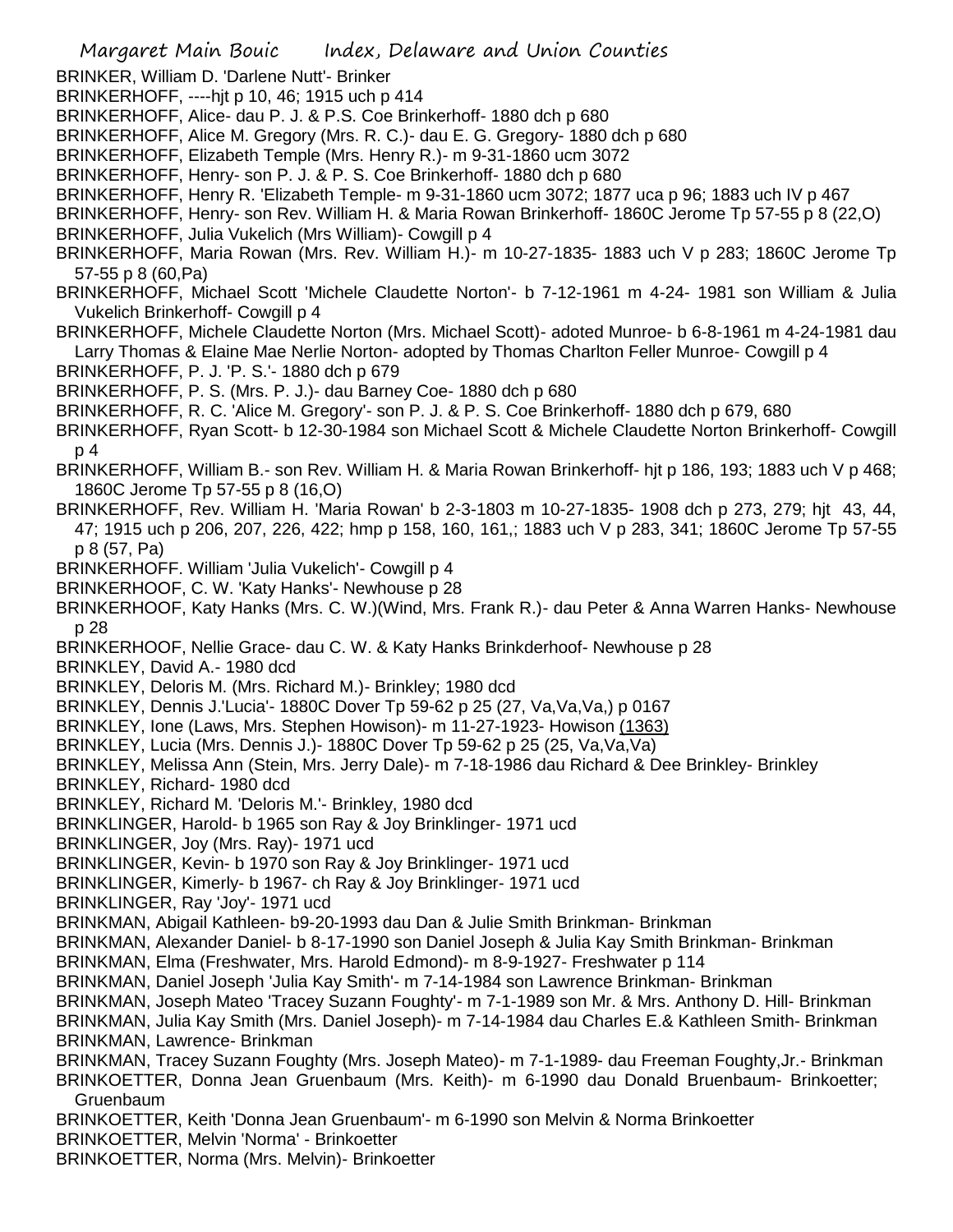BRINKWORTH, Virginia Marie Shoup (Mrs. )- b 2-10-1896 m 6-25-1920 dau Thomas J. & Lillie Dell Bean Sharp- Maugans Anc p 106

BRINNING, Brenda Lee Hancock (Mrs. James)- dau Robert Rowland & Rowena Sue Rivers Hancock- Cowgill p 69

BRINNING, James 'Brenda Lee Hancock'- Cowgill p 69

BRINNING, Michael Lee- son James & Brenda Lee Hancock Brinning- Cowgill p 69

BRINNON, Della (McCullough, Mrs. Frank)- dau William & Estella Middleton Brinnon- Brinnon

BRINNON, Estella Middleton (Mrs. William)- Britton

BRINNON, Fay Bratton (Mrs. Frank C.)- m 1915- 1949 ucd; Brinnon

- BRINNON, Frank C. 'Fay Bratton'- b 4-3-1870 m 1915 d 3-17-1969 Oakdale Cem son William & Estella Middleton Brinnon; 1949, 1959, 1967 ucd
- BRINNON, Frank Jr.- son Frank C. Sr. & Fay Bratton Brinnon- Brinnon
- BRINNON, Letitia M. Winkler (Mrs. C. Richard)- b 3-16-1936 d 9-12-1993 (57) Resurrection Cem- dau Porter K. & Monica E. LeDuc Winkler- Brinnon
- BRINNON, Mabel (Wilson, Mrs. Kenneth)- dau Frank C. Sr. & Fay Bratton Brinnon- Brinnon
- BRINNON, Nellie (Pickering, Mrs. Howard)- dau Frank C. Sr. & Fay Bratton Brinnon- Brinnon
- BRINNON, C. Richard 'Letitia m. Winkler'- Brinnon
- BRINNON, William 'Estella Middleton'- Brinnon
- BRINSER, Avinel (Sampson, Mrs. )- dau C. W. Brinser- Brinser
- BRINSER, Bill- son C. W.& Zeba Deardorff Brinser- Brinser
- BRINSER, Charles- son Charles W. & Zelia Deardorf Brinser- Brinser
- BRINSER, Charles W. (Brownie)'Zeba Deardorff'- b 10-21-1895 d 5-2-1967 bur New Salem- son William F. & Flora Elliott Brinser- Brinser
- BRINSER, Doris J. Kramer (Mrs. Chalres W.)- d 2-9-1984 bur Forest Grove- Brinser
- BRINSER, Elmira (Dunlap, Mrs. )- dau William F. & Flora Elliott Brinser- Brinser
- BRINSER, Flora Elliott (Mrs. William F.)- Brinser
- BRINSER, Frances (Kaufman, Mrs. )- dau William F. & Flora Elliott Brinser- Brinser
- BRINSER, Grace (LeVan, Mrs. )- dau William F. & Flora Elliott Brinser- Brinser
- BRINSER, Loma Dayle (Winslow, Mrs. )- dau C. W. & Zeba Deardorff Brinser Brinser
- BRINSER, William F. 'Flora Elliott'- Brinser
- BRINSER, Zeba Deardorff (Mrs. C. W.)- Brinser
- BRINSER, Zelia Deardorf (Mrs. Charles)- b 10-16-1890 d 3-30-`993 (94) bur New Salem- dau Charles & Henrietta Corwin Deardorf- Brinser
- BRINTLINGER, Doris (Berry, Mrs. )- dau Edward P. & Grace Brintlinger- Brintlinger
- BRINTLINGER, Edward P.'Grace'- d 1-30-1962 bur. Worthington- 1961 dcd; Brintlinger
- BRINTLINGER, Gladys Marie- d 7-10-1983 (75) bur Walnut Grove- dau Edward P. & Grace Brintlinger-**Brintlinger**
- BRINTLINGER, Grace (Mrs. Edward P.)- d 1-20-1962 bur Worthington- 1961 dcd; Brintlinger
- BRINTLINGER, Irene (Davies, Mrs. )- dau Edward P. & Grace Brintlinger- Brintlinger
- BRINTLINGER, Ralph 'Tessie May Seese'- 1908 dch p 654
- BRINTLINGER, Tessie May Sees (Mrs. Ralph)- dau George Henry & Almeda C. Burris Seese- 1908 dch p 654 BRINTLINGER, Thelma (Wagstaff, Mrs. )- dau Edward P. & Grace Brintlinger- Brintlinger
- BRINTLINGER, Verna A. (Mrs. )- d 8-10-1969(85) bur Greenlawn, Cols.- BrintlingerBRINTON, Julia Nadine (Bettilyon, Mrs. Verden E.)- b 3-24-1923 m 10-30-1942- Weiser p 415
- BRINTWELL, Isaac- 1880 dch p 283; delge X p 35
- BRIPUL, Daniel- 1835 men 22 #104 p 36 Delaware Tp
- BRIPUL, Isael- 1835 men 22 #106 p 36 Delaware Tp
- BRISBAND, Andrew- son John Brisband- 1915 uch p 1037
- BRISBAND, Eleanor (Irwin, Mrs. William)- 1883 uch V p 165
- BRISBAND, Emeline Foy- dau John Brisband- 1915 uch p 1037
- BRISBAND, Hannah (Cahill, Mrs. John R.)(Welch, Mrs. )- dau John Brisband- 1915 uch p 656, 1036, 1037 or Brisben; 1883 uch V p 614
- BRISBAND, John- son John Brisband- 1915 uch p 1037
- BRISBAND, John- 1915 uch p 1037
- BRISBAND, Margaret A. (Houston, Mrs. )- dau John Brisband- 1915 uch p 1037
- BRISBAND, Mary J. (Price, Mrs. )- dau John Brisband- 1915 uch p 1037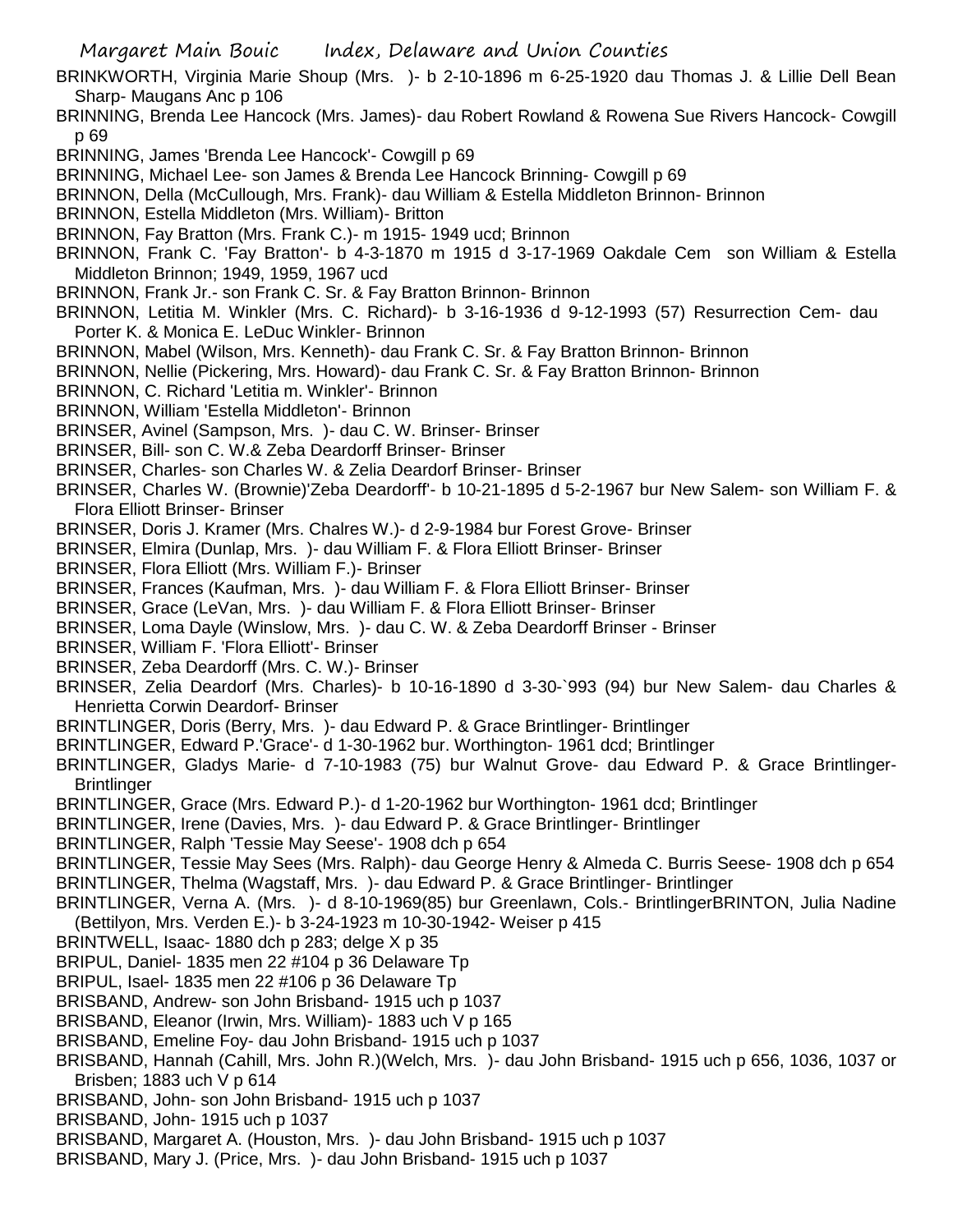BRISBAND, Sarah (Jones, Mrs. )- dau John Brisband- 1915 uch p 1037

BRISBANE, family of Hazel M. Stein #69- unec IX p 61

BRISBE, Andrew- unec XI p 10; York Tp

BRISBEN, Andrew 'Rebecca Price'- m 4-23-1837 ucm 415; unec III p 29. XI p 11, XII p 52, 553, XIV p 17

BRISBEN, Rebecca Price (Mrs. Andrew)- m 4-23-1837 ucm 415; unec III p 29

BRISBINS, Joan J. (Mrs. Robert L.)- 1980 dcd

BRISBINS, Joynne- b 1962 dau Robert L. & Joan J. Brisbins- 1980 dcd

BRISBINS, Robert L. 'Joan J.' 1980 dcd

BRISCOE, Frank 'Mary Corinne Patton'- Freshwater p 246

BRISCOE, Mary Corinne Patton (Mrs. Frank)- b 7-5-1903 dau Alson Currie & Mary Lou Brigance Patton-Freshwater p 246

BRISCOX, Sarah D.- uccp p 40

BRISKEN, David- Brisken

BRISKEN, Robert Arthur 'Sharon Ann Warner'- son David Brisken- Brisken

BRISKEN, Scott Robert- b 1-23-1976 son Robert Arthur & Sharon Ann Warner Brisken- Brisken

BRISKEN, Sharon Ann Warner (Mrs. Robert Arthur)- m 6-14-1969 dau Francis Warner- Brisken

BRISKER, Henry W. 'Mary Ault'- Brisker

BRISKER, Margaret E.- dau Henry W. & Mary Ault Brisker- Brisker; 1973, 1975, 1979, 1981, 1983 ucd

BRISKER, Martha Belle Treese (Sheets, Mrs.Harold E.)(Mrs. Robert H.)- b 6-5-1915 m(2) 11-28-1942 d 8-20-

1993 (78) Prospect Cem- dau William & Helen Reynolds Treese- Brisker; 1971, 1973, 1975, 1979, 1981, 1983 ucd

BRISKER, Mary Ault (Mrs. Henry W.)- Brisker

BRISKER, Robert H. 'Martha Belle Treese'- b 6=12=1909 d 6-6-1990 (80) Prospect Cem son Henry w. & Mary Ault Brisker- Brisker; 1971, 1973, 1975, 1979, 1981, 1983 ucd

BRISLEY, Charlott (Mrs. Henry)- b 1844 d 1917 Claibourne Cem p 52

BRISLEY, Henry 'Charlott'- b 1835 d 1912 Claibourne Cem p 52

BRISLOT, Mary- b 7-6-1882 Orange Tp dau Evra & Mertie E. Hardin Brislot- dcb

BRISON, see Bryson

BRISON, Isaac- 1835 men 33 #9 p 58 Kingston Tp

BRISON, William- Concord Tp, delge IX p 34

BRISSON, Heather Kinne (Mrs. Richard III)- dau Rev. R. Frederick Kinne- Brisson

BRISSON, Richard III 'Heather Kinne'- son Richard Jr. & Victoria Guisinger Brisson- Brisson

BRISSON, Richard,Jr. 'Victoria Guisinger'- Brisson

BRISSON, Trevor Alexadner- b 7-3-199- son Richard III 7 Heatheer Kinne Brisson- Brisson

BRISSOn, Victoria Guisinger (Mrs. Richard,Jr.)- Brisson

BRISTER, Charles William 'Kathryn'- d 10-10-1981 bur Fairview Mem. son Gladys Brister- Brister

BRISTER, John 'Bernadine'- son Charles William & Kathryn Brister- Brister

BRISTER, Kathryn (Mrs. Charles William)- Brister

BRISTER, Mary- dau Charles William & Kathryn Brister- Brister

BRISTER, Robert 'Connie'- son Charles William & Kathryn Brister- Brister

BRISTER, Shirley (May, Mrs. Arthur)- dau Charles William & Kathryn Brister- Brister

BRISTLE, Dan- Bristle

BRISTLE, Ed- delge VII p 15

BRISTLE, James- b 9-18-1880 Franklin Co son Ezra & Martha E. Harden Bristle- dcb

BRISTLEY, Calvin- son Harry W. & Hattie J. Forrider Bristley- Bristley

BRISTLEY, Charlotte (Thompson, Mrs. )(Mrs. Henry)- b 3-1844 m 9-20-1875 ucm 5741; mt 3 p 16- 1900C Claibourne Tp 23-26 p A1 (56,O,Eng,Penn) m 25y 6 ch,4 living

BRISTLEY, Harry W. 'Hattie J. Forrider'- b 9-5-1878 m 8-29-1905 d 8-2-1964 bur Price Cem djlm p 64- son Henry & Charlotte Right Bristley- Bristley; 1900C Claibourne Tp 23-26 p A2 (21,O,Ger,O); uninf p 32

BRISTLEY, Hattie J. Forrider (Mrs. Henry W.)- b 1890 Price Cem djlm p 64m 8-29-1905 d 1956- Bristley

BRISTLEY, Henry 'Mrs. Charlotte Thompson'- b 7-1835 m 9-20-1875 ucm 5741 mt 3 p 16; 1900C Claibourne Tp 23-26 p A2 (64, Ger,Ger,Ger)

BRISTLEY, Mary Ann (Foreman, Mrs. Coit Allen)- b 1-12-1869 m 1902- 1985 uch p 53; uninf p 8 (25-1894)

BRISTLEY, Maude (Diller, Mrs. )- dau Henry & Charlotte Right Bristley- Bristley

BRISTLEY, Ralph- son Harry W. & Hattie J. Forrider Bristley- Bristley

BRISTLEY, Vernon- son Harry W. & Hattie J. Forrider Bristley- Bristley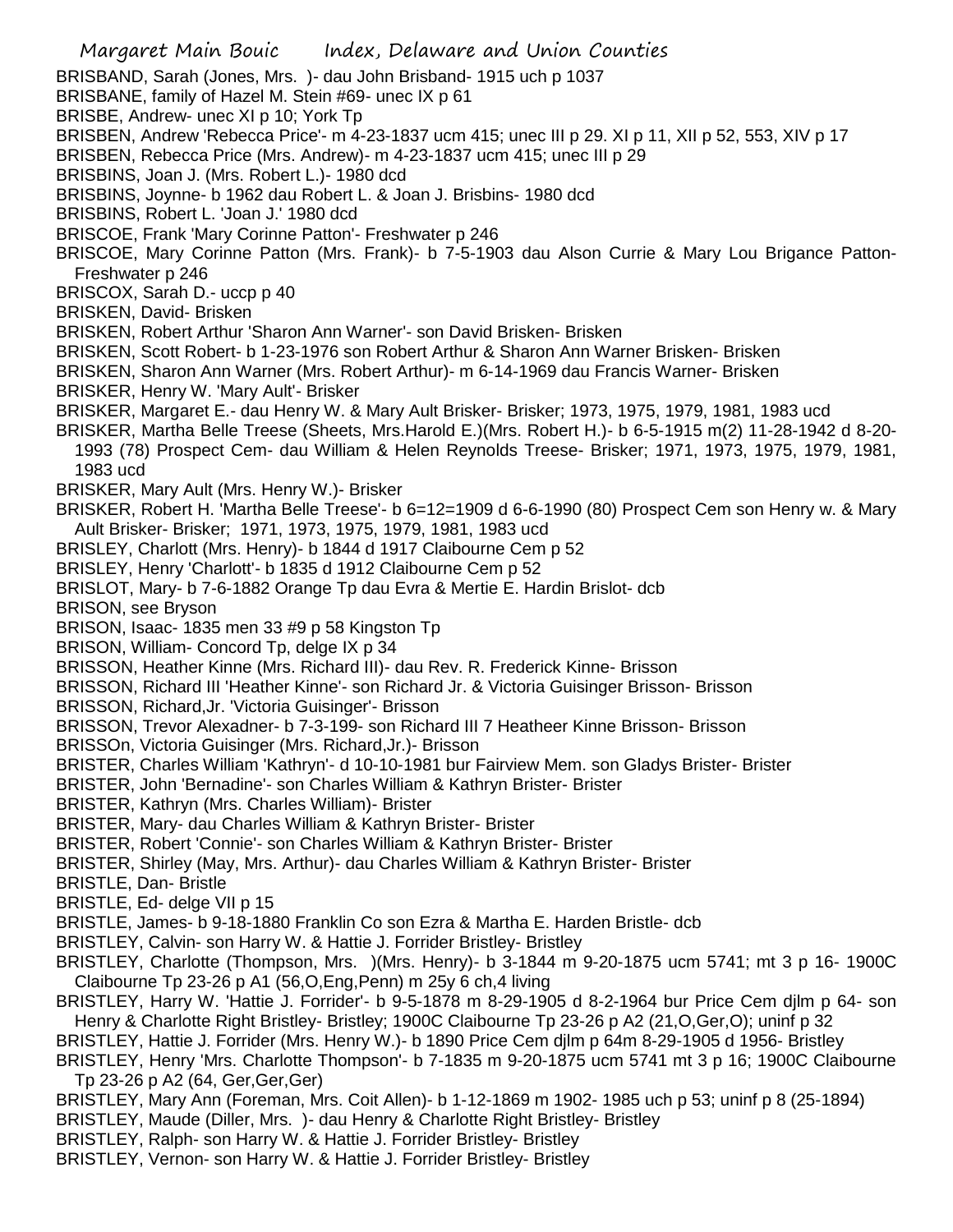- BRISTOL, Adam- delge IX p 10
- BRISTOL, Adna 'Lura Buttles'- m 12-25-1807 onwq I; dcga p 10
- BRISTOL, Alven- delge IX p 62, 1841
- BRISTOL, Amah (Mrs. Correl)- d 1-14-1870 (54) Old Liberty Churchyard- Powell p 148
- BRISTOL, Cavel?- delge IX p 62
- BRISTOL, Correl (?)- delge IX p 62
- BRISTOL, David- d Feb. 1820 dcga p 10 Frank Chron 2-21-1820; Pabst 1 p 8; delge II p 10, 11, III p 26
- BRISTOL, Edgar- 1880C Delaware Tp p 326A
- BRISTOL, Eliza C.- b 3-19-1884 Orange Tp dau Ezra & Martha E. Hardin Bristol- dcb
- BRISTOL, Evi- delge IX p 62 (1838)
- BRISTOL, Laura H.- 1880C Delaware Town p 522A
- BRISTOL, Lois (Woolcox, Mrs. Ira)- m 6-28-1804 onwq I
- BRISTOL, Lucy- unclaimed letter unec IV p 35
- BRISTOL, Lura Buttles (Mrs. Adna)- m 12-25-1807 onwq I dcga p 10
- BRISTOL, Margaret V. (Rogers, Mrs. Clarence Heber)- McKitrick p 146
- BRISTOL, Mary H. (Ingham, Mrs. Jordan)-Pabst 6 p 82; Poe p 26
- BRISTOL, Phebe- dau Correl & Amah Bristol- d 8-26-1868 (9-0-5) Old Liberty Churchyard Powell p 148
- BRISTOL, R. C.- de;ge OX [ 63
- BRISTOL, Sally- heir of Silas Smith- dcw Bk 2 p 108; delge IX p 65
- BRISTOL, Sarah- b 5-28-1780 d 1-25-1868 Arnold Bible, delge X p 18
- BRISTOLL, Ira 'Sarah'- Powell p 137
- BRISTOLL, Margeryann- d 12-14-1830 (5y11m) Harlem Cem Powell p 137 dau Ira & Sarah
- BRISTOLL, Sarah (Mrs. Ira)- Powell p 137
- BRISTON, Allen- unec XI p 4
- BRISTOR, Elizabeth- d 1-29-1877 (79-9-9) NM Cem Liberty Tp lptw p 16
- BRITCH, Betty (Bugh, Mrs. Charles)- dau John E. & Leslie May Compton Britch- Britch
- BRITCH, John E. 'Leslie May Compton'- b 1902 m 12-10-1921 d 1969 Oakdale Cem II p 116 (K-R4-14)
- BRITCH, Leslie May Compton (Mrs. John E.)- b 10-13-1903 m 12-10-1921 d 7-4-1975 bur Oakdale Cem II p 116 (K-R4-14)- dau George & Myrtle Parrish Compton- Britch
- BRITCHER, Anna Margaret (Frye, Mrs. Melvin Martin)- b 5-21-1913 m 5-30-1937-
- Weiser p 344
- BRITENBUCHER, Carl- see Rausch (15237)
- BRITENBUCHER, Janet Louise (Scheiderer, Mrs. Vernon C.)- m 4-5-1970 dau Carl Britenbucher- Rausch (15237)
- BRITENHAM, James 'Katharine'- 1880C Jerome Tp 273-284 (66,O,Pa,-)
- BRITENHAM, Katherine (Mrs. James)- 1880C Jerome Tp 273-284 (61,O,O,O)
- BRITENSTINE, Alexis Paige- b 112-20-1994 dau Eric & Kristina Britenstine- Britenstine
- BRITENSTINE, Amos Brock- b 9-17-1975 son Westley J. & Nancy J. Sidle Britenstine- Britenstine; 1975, 1979, 1981, 1983 ucd
- BRITENSTINE, Amy (Moore, Mrs. Don)- b 1968 dau Theodore W. & Joan Craig Britenstine- Britenstine; 1971, 1973, 1979, 1981, 1983 ucd
- BRITENSTINE, Anderia(Andria) -b 1972- (2-1975) dau Westley J. & Nancy J. Britenstine- Britenstine; 1973, 1975, 1979, 1981, 1983 ucd
- BRITENSTINE, Bonnie (Wygal, Mrs. Richard)- b 1961 dau Theodore W. & Joan Craig Britenstine- 1967, 1971, 1973, 1975 ucd; Britenstine; Wygal
- BRITENSTINE, Brandee(Valentine, Mrs. Berlin)- b 1974 ch Theodore W. & Joan Craig Britenstine- Britenstine; 1975, 1979, 1981, 1983 ucd
- BRITENSTINE, Bruno- b 1978- son Westley J. & Nancy J. Sidle Britenstine- 1979, 1981, 1983 ucd
- BRITENSTINE, Cameron- b 1990 ch Eric A. & Kristina L. Britenstine- 1991 ucd
- BRITENSTINE, David 'Vera Jean Kinneard'- b 8-29-1940 d 7-15-1993 (51) son Frank A. & Helen Smith Britenstine- Britenstine; 1959 ucd (17)
- BRITENSTINE, Dorothy (West, Mrs. )- dau George & Louella Abbott Britenstine- Britenstine
- BRITENSTINE, Edna- dau Helen L. Britenstine- 1975 ucd
- BRITENSTINE, Eric A. 'Kristina L.'- son David W. & Vera Jean Kinniard Britenstine- Britenstine; 1991 ucd
- BRITENSTINE, Frances (Speakman, Mrs. Jerry)- dau Frank A. & Helen Smith Britenstine- Britenstine
- BRITENSTINE, Frank A. 'Helen L. Smith'- b 6-16-1914 d 7-12-1974 son George & Louella Abbott Britenstine-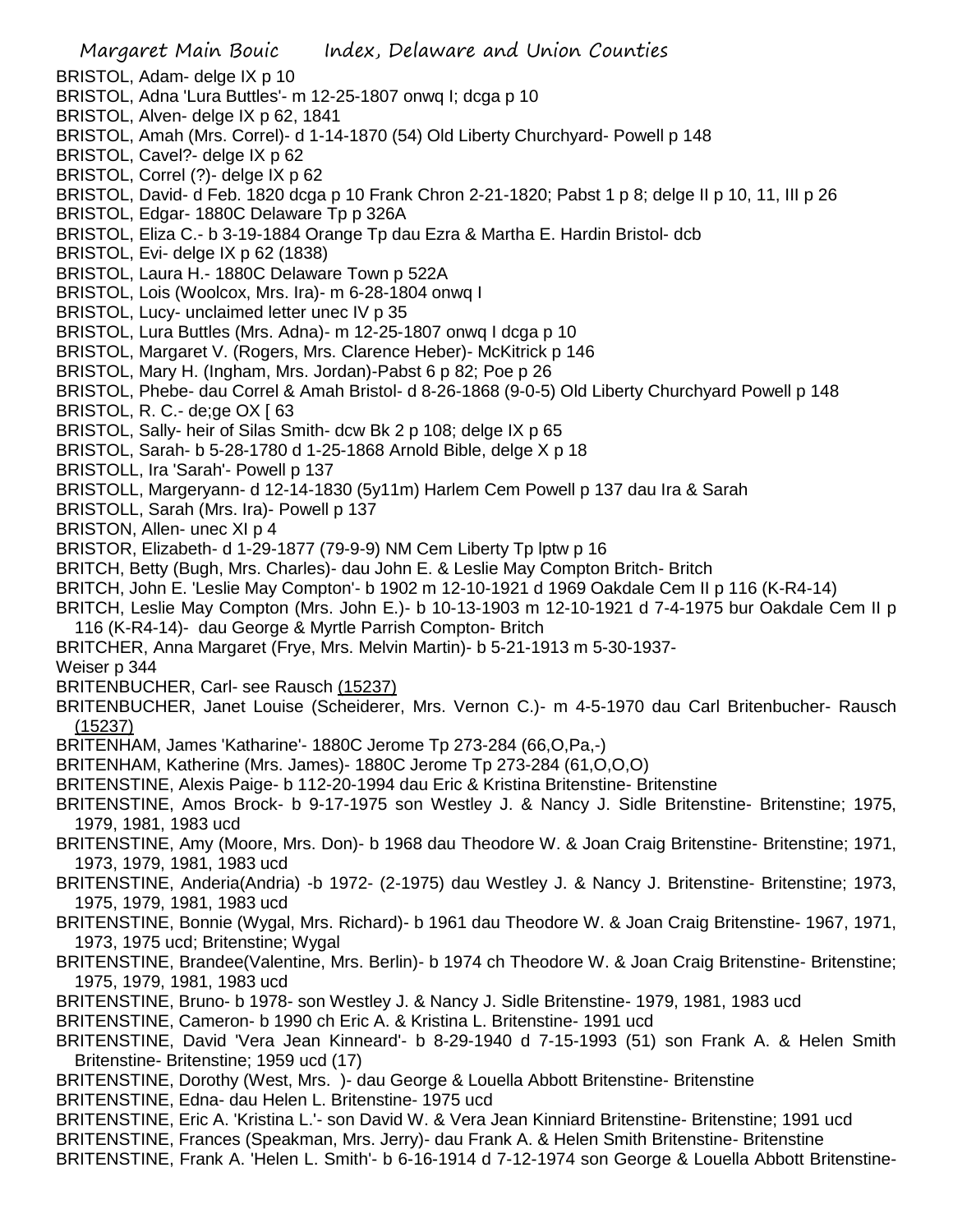1967, 1971, 1973, 1991 ucd

- BRITENSTINE, ---(Christie, Mrs. Virgil)- dau George & Louella Abbott Britenstine- Britenstine
- BRITENSTINE, ---(Murphy, Mrs. Cecil)- dau George & Louella Abbott Britenstine- Britenstine

BRITENSTINE, ---(Peterson, Mrs. Charles)- dau George & Louella Abbott Britenstine- Britenstine

- BRITENSTINE, George 'Louella Abbott'- Britenstine
- BRITENSTINE, Helen L.Smith (Mrs. Frank A.)- Britenstine- 1967, 1971,1973, 1975, 1979, 1981, 1983 ucd
- BRITENSTINE, Jason D.- son David W. & Vera Jean Kinniard Britenstine- Britenstine
- BRITENSTINE, Joan Craig (Mrs. Theodore W.)- b 7-8-1937 m 6-12-1954 d 5-25-1995 (57) cremated- dau Elsie & Minerva Hoover Craig- Britenstine; 1959, 1967, 1971, 1973, 1975, 1979, 1981, 1983 ucd
- BRITENSTINE, Kristina (Mrs. Eric A.)- Britenstine; 1991 ucd
- BRITENSTINE, Louella Abbott (Mrs. George)- Britenstine
- BRITENSTINE, Margaret (Monroe, Mrs. )- dau George & Louella Abbott Britenstine Britenstine
- BRITENSTINE, Nancy J. (Mrs. Westley J.)- 1973, 1975, 1979, 1981, 1983 ucd
- BRITENSTINE, Phillippi- son Helen L. Britenstine- 1975 ucd
- BRITENSTINE, Spencer A.- son David A. & Vera Jena Kinniard Britenstine- Britenstine
- BRITENSTINE, Susan (Foust, Mrs. Pat)- b 1959(7) dau Theodore W. & Joan Craig Britenstine- Britenstine; 1967, 1971, 1973, 1975 ucd
- BRITENSTINE, Theodore "Ted"W. 'Joan Craig'- m 6-12-1954 son Frank A. & Helen Smith Britenstine-Britenstine; 1959,1967, 1971, 1973,1975, 1979, 1981, 1983, 1991 ucd
- BRITENSTINE, Vera Jean Kinniard (Mrs. David W.)- Britenstine
- BRITENSTINE, Wesley 'Nancy Sidle'-b 1955 son Theodore W. & Joan Craig Britenstine- Britenstine; 1959 ucd (4);1967, 1971,1973, 1975,1979, 1981, 1983 ucd
- BRITHART, Lewis A.- 1908 dch p 382
- BRITON, John 'Letticia Housman'- m 5-4-1820 Madison Co unec IV p 52
- BRITON, Letticia Housman (Mrs. John)- m 5-4-1820 Madison Co unec IV p 52
- BRITONHAM, Enoch 'Mary Ann Henry'- m 2-18-1844 Madison Co unec X p 7
- BRITONHAM, Mary Ann Henry (Mrs. Enoch)- m 2-18-1844 Madison Co unec X p 7
- BRITT, Annie Wilson- dau George & Georgeanna Mitchell Britt- Howison 457
- BRITT, Carolyn- dau Charles H. & Margie Britt- 1961 dcd (18)
- BRITT, Charles H. 'Marjorie M.'- 1961, 1969, 1971, 1980 dcd
- BRITT, Charles M.- son Charles H. & Margie Britt- 1961 dcd (12), 1969 dcd
- BRITT, Dr. Clarence I. 'Mary E.- Britt
- BRITT, Donald- son Dr. Clarence I. & Mary E. Britt- Britt
- BRITT, Edgar-b 1912 son Lloyd Livingston & Ruth Hartje Britt- Howison 1744
- BRITT, Elizabeth- dau Charles H. & Margie Britt- 1961 dcd (16)
- BRITT, Fannie Frazier (Mrs. George S.)- Howison (455)
- BRITT, George 'Georgeanna Mitchell'- Howison (143)
- BRITT, George S. 'Fannie Frazier''Mary Frazier'- b 2-14-1856 son George & Georgeanna Mitchell Britt-Howison 455
- BRITT, Georgeanna Mitchell (Mrs. George)- b 1830 m 1852 d 1-25-1897- Howison143
- BRITT, Harriet (Pennington, Mrs. Levi)- dau George & Georgeanna Mitchell Britt- Howison 453
- BRITT, Kathy (Mrs. Mike)- 1980 dcd
- BRITT, Lloyd- b 1915- son Lloyd Livingston & Ruth Hartje Britt- Howison 1745
- BRITT, Lloyd Livingston 'Ruth Hartje'- son George S. & Fannie Frazier Britt- Howison 1122
- BRITT, Marjorie M. (Mrs. Charles H.)- 1961, 1969, 1971, 1980 dcd
- BRITT, Mary E. (Mrs. Dr. Clarence I.)- d 1-25-1960 bur Richmond, Ind.- Britt
- BRITT, Mary Frazier (Mrs. George S.) Howison (455)
- BRITT, Mike 'Kathy'- 1980 dcd
- BRITT, Mollie (Robinson, Mrs. Charles)- dau George & Georgeanna Mitchell Britt- Howison 456
- BRITT, Patrick- to US 4-17-1892 from Ireland Naturalized 2-24-1898, delge VIII p 58
- BRITT, Robert- b 1959 son Charles H. & Marjorie Britt- 1961 dcd (8); 1969, 1971 dcd
- BRITT, Robert Lukens- son George & georgeanna Mitchell Britt- Howison 458
- BRITT, Ruth Hartje (Mrs. Lloyd Livingston)- m 4-11-1911- Howison 1122
- BRITT, Sallie (Cross, Mrs. Jean)- dau George & Georgeanna Mitchell Britt- Howison 454
- BRITT, S. J.- Powers p 302
- BRITT, Vila (Ruder, Mrs. Capt. Gilbert)- b 9-3-1885 dau George S. & Fannie Frazier Britt-Howison 1121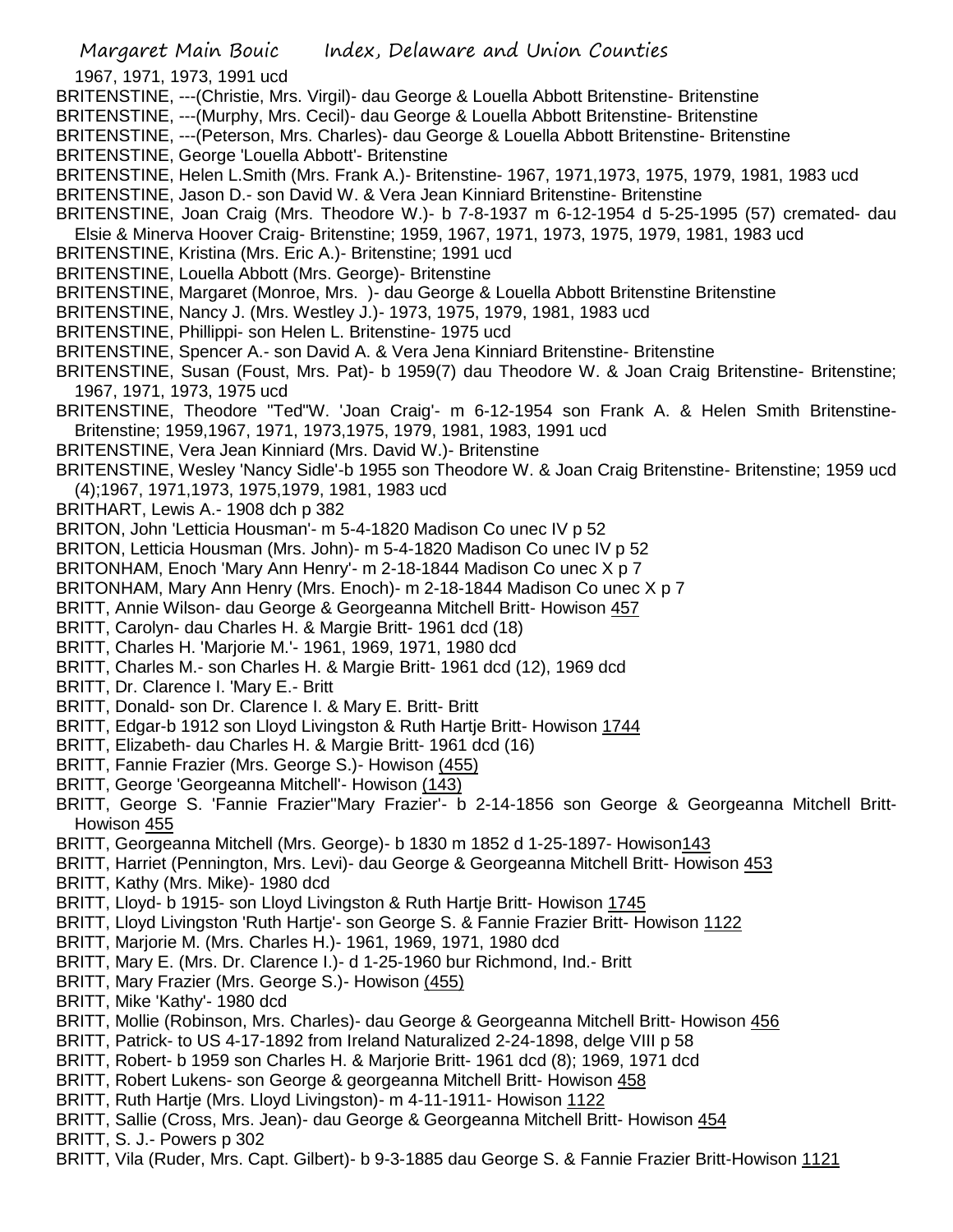- BRITT, William- 1915 uch p 471; 1883 uch V p 495
- BRITTAIN, ---delge X p 82
- BRITTAIN, P p 29, 30, 33
- BRITTAIN, Anna Olive Newhouse (Mrs. Harry S.)- b 11-12-1870 m 9-24-1890 d 4-22-1898 dau J. R. & Jane McClure Newhouse- Newhouse p 34 13145; 1908 dch p 729
- BRITTAIN, Caroline Mc b 1831 d 1887 Oak Grove Cem Powell p 427
- BRITTAIN, Corinne (Howland, Mrs. Lionel Beverly)- b 8-24-1891 Delaware Tp dcb m 11-1914 dau Harry S. & Anna Olive Newhouse Brittain- Newhouse p 34 131451; 1908 dch p 789; Brittain
- BRITTAIN, Dick- Graduate Delaware HS 1885, delge VII p 6
- BRITTAIN, Eliza Jane (Larimore, Mrs. Jonathan) b 1820 ped Berniece Ruby Swanson #150 21- unec IX p 21
- BRITTAIN, Emma (Mrs. Harry)- d 4-6-1964 bur Delaware- Brittain
- BRITTAIN, Flora R.- 1869 wsc p 10; Pabst 8 23
- BRITTAIN, Harry S. 'Anna Olive Newhouse'- Newhouse p 34 (13145); 1908 dch p 789
- BRITTAIN, Hildreth- b 1859 d 1885 Oak Grove Cem Powell p 427
- BRITTAIN, James Anthony- Pabst 3 p 27; Grad Del HS 1884, delge VII p 6
- BRITTAIN, James K.- 1908 dch p 556, 557; CCC Delaware Tp 1875
- BRITTAIN, James- b 11-10-1887 Delaware Town son L. D. & Maud Hammond Brittain- dcb
- BRITTAIN, James S.- 1908 dch p 233
- BRITTIAN, Lena (Mrs. )- cookbook- delge X p 37
- BRITTAIN, Mary C.- b 11-11/17-1884 d 7-23-1949 Oak Grove Cem dau L. D. M. & Maud Hammond Brittain-Brittain; dcb; Pabst files
- BRITTAIN, Nellie Norton- Pabst 3 p 25,26; delge VI p 72
- BRITTAIN, Nettie- 1880C Concord Tp p 276A
- BRITTAIN, Pauline (Johnson, Mrs. Carl)- dau Harry S. & Anna Olive Newhouse Brittain- Newhouse p 34 131452; 1908 dch p 789; Nash 292
- BRITTAIN, Willie- 1869 wsc p 13; Pabst 8 p 25
- BRITTAN, Henry S.- b 6-1-1870 Delaware Town son James E. & Caroline McClacken Brittan- dcb
- BRITTAN, ---b 8-25-1867 Delaware Tp son James R. & Caroline McCraken Brittan- dcb
- BRITTEN, Edmund- 1835 men 28 #122 p 48 Genoa Tp
- BRITTEN, James- b 5-21-1870 Delaware Town -son Anthony K. & Catherine Morris Britten- dcb
- BRITTENHAM, James- 1880C Jerome Tp p 153A
- BRITTENHAM, L. Merle 'Peg Thomas;- d 4-16-1974 Oak Grove Cem Brittenhouse
- BRITTENHAM, Peg Thomas (Mrs. Merle)- d 10-6-1975- Pabst 8 p 30
- BRITTENHAM, Thomas G.- Brittenham
- BRITTES, Nancy- 1880C Harlem Tp p 437C
- BRITTIAN, John- 1883 uch IV p 532
- BRITTIN, John- 1835 men 50 #55 p 92 Porter Tp
- BRITTINGHAM, Eathen A.- son J. & C. b 2-7-1838 d 3-5-1862 Plain City Cem unec VII p 64
- BRITTINGHAM, Catharine- b 7-6-1818 d 8-23-1888 Plain City Cem unec VII p 64
- BRITTINGHAM, Catharine Lane (Mrs. James)- m 1-12-1837 Madison Co unec VIII p 68
- BRITTINGHAM, Charles W.- b 8-7-1855 (2-2-15) son J. H. & C.- Plaine City Cem unec VII p 64
- BRITTINGHAM, Elizabeth (Kilberry, Mrs. Ira)- m 10-14-1839 Madison Co unec IX p 18
- BRITTINGHAM, Hester Ann-- b 4-11-1843 d 1-11-1878 dau J. & C.- Plain City Cem unec VII p 64
- BRITTINGHAM, James 'Catharine Lane'- m 1-12-1837 Madison Co unec VIII p 68
- BRITTINGHAM, James H.- b 7-22-1813 Plain City Cem unec VII p 64
- BRITTON, --Pabst 1 p 33; unec V p 59, VI p 2, VII p 2; family of Holly Howsmon #117 unec X p 2, XI p 37, XII p 25; Ethel Jensen #29
- BRITTON---b 8-27-1867 Delaware Tp son James R. & Caroline McCraken Britton- dcb
- BRITTON, Anna Lee (Bame, Mrs. Eugene/Edgar)- m 12-12-1965 dau Gene A. & Ruth Ann Perry Britton- 1949, 1959 ucd (15); Britton
- BRITTON, Ruth Ann Perry (Mrs. Gene A.)- m 7-1-1942; delge VIII p 5; 1983 ucd; Britton
- BRITTON, Anna M. Yealey (Mrs. Leander)- m 7-2-1879 ucm 6502
- BRITTON, Annora Paulson (Mrs. W. Forest)- Britton
- BRITTON, Anthony K.- 1880C Delaware Town p 523C
- BRITTON, Barbara (Craig, Mrs. )- dau W. Forest & Clara Jane Trumbo Britton- Britton
- BRITTON, Barbara (Moses, Mrs. )- dau Donald & Mary Heaton Britton- Britton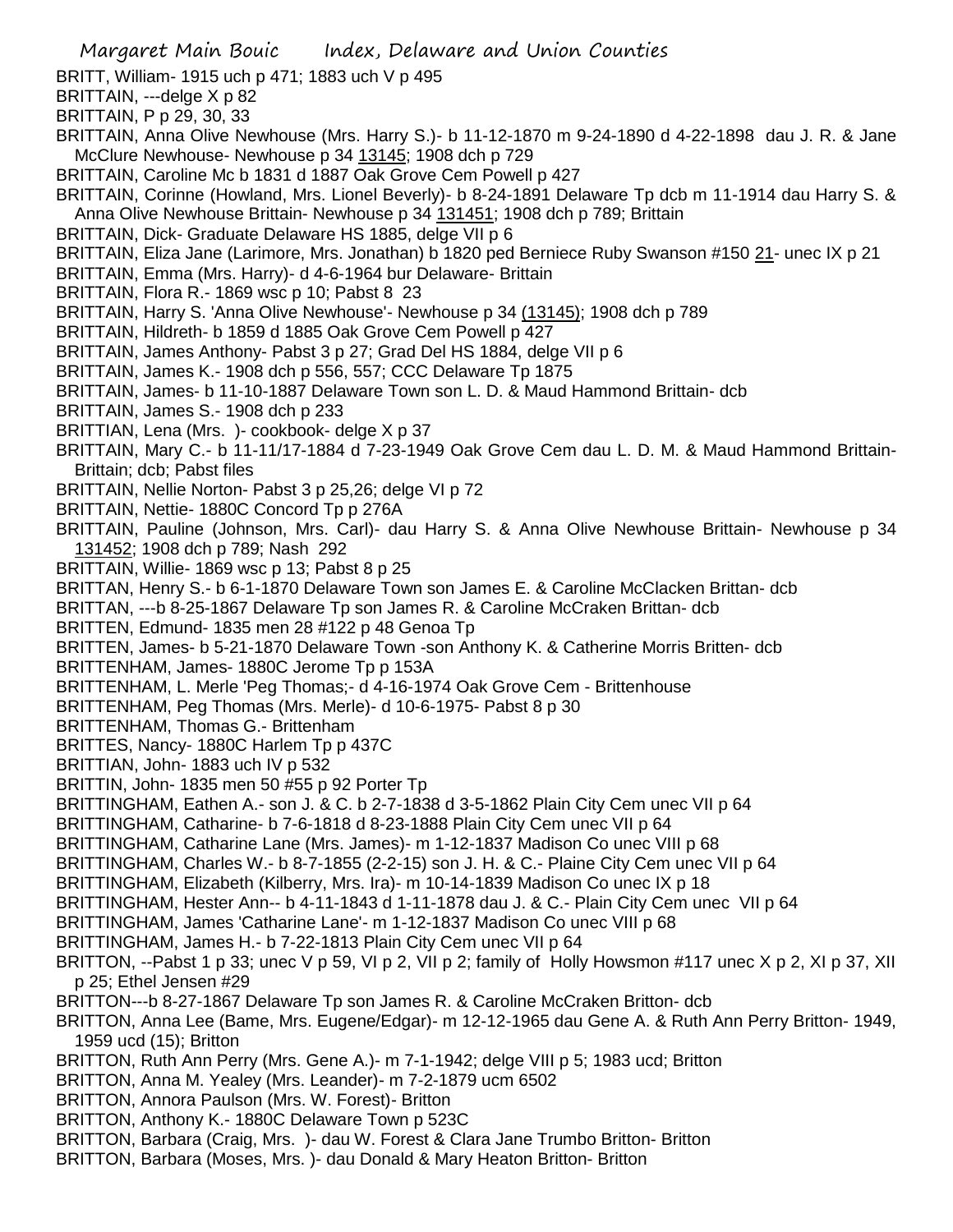- BRITTON, Benjamin- unec III p 21
- BRITTON, Cecil Hooper 'Mildred Futrell'- Genther p 61
- BRITTON, Celia Foster (Mrs. William)- m 8-25-1842 ucm 813; unec V p 60
- BRITTON, Charles V.- see W. Forest & Clara Jane Trumbo Britton- Britton
- BRITTON, Charlotte Lavonne Jerew (Mrs. Rickey Lee)- b 4-17-1950 m 9-25-1977 dau Marion & Edna Zeigler Jerew- Cowgill p 48
- BRITTON, Clara Jane Trumbo (Mrs. Clifford R.)- m 1-30-1942 Britton; 1949, 1959, 1967, 1971, 1973, 1975, 1979, 1981, 1983, 1991 ucd
- BRITTON, Clement A. 'Hazel B. Hall'- Britton; 1967 ucd
- BRITTON, Clement Richard 'Wilma Jane Schultz' -b 12-21-1932 m 4-12-1952 div 3-14-1963- Cowgill p 48
- BRITTON, Clifford Ray 'Clara Jane Trumbo'- b 1-26-1922 m 1-30-1942 d 8-20-1992 (70) bur La Rue- son W.
- Forest & Annora Paulson Britton- Britton; 1949, 1959, 1967, 1971, 1973, 1975, 1979, 1981, 1983 ucd[
- BRITTON, Cora (Mrs. Lewis E.)- 1961 dcd
- BRITTON, Darlene (Mrs. James R.)- 1971, 1973, 1975, 1981, 1983, 1991 ucd
- BRITTON, David- son Donald & Mary Heaton Britton- Britton
- BRITTON, Deborah (Hastings, Mrs. )- dau Donald & Mary Heaton Britton- Britton
- BRITTON, Deborah- b 1967 dau James R. & Darlene Britton- 1967,1971, 1973, 1975, 1979, 1981, 1983 ucd
- BRITTON, Dee (Mrs. Jim)- 1967 ucd Darlene- 1979 ucd
- BRITTON, Delbert- b 1965 son Jack D. & Lora E. Britton- 1967, 1971 ucd
- BRITTON, Donald- son Donald & Mary Heaton Britton- Britton
- BRITTON, Donald 'Mary Heaton'- m 11-28-1942- Britton
- BRITTON, Donovan Lee- b 10-25-1977 son Ricky Lee & Charlotte Lavonne Jerew Britton- Cowgill p 48
- BRITTON, Edith- dau Lewis E. & Cora Britton- 1961 dcd (14)
- BRITTON, Elijah 'Margaret'- 1850C Darby Tp 1679-1699 p 248 (39,O); 1860C Darby Tp 479-483 p 67 (50,O); unec VI p 10
- BRITTON, Eliza A.- dau Elijah & Margaret Britton- 1860C Darby Tp 479-482 p 68 (6,O)
- BRITTON, Elizabeth (Renner, Mrs. Lee Owen)- b 3-12-1959 m 3-26-1983- St. Paul p 139
- BRITTON, Evan E. 'Polly England'- m 9-15-1818 Madison Co unec IV p 51
- BRITTON, Florence (Baker, Mrs. Raymond)- Baker
- BRITTON, W. Forest 'Annora Paulson'- Britton
- BRITTON, Frank- son Lewis E. & Cora Britton- 1961 dcd (12)
- BRITTON, Gene A. 'Ruth Ann Perry'-b 8-13-1923 m 1-7-1942 d 1-3-1994 (70) Raymond Cem- son Clement & Hazel Hall Britton- Britton; 1949, 1959, 1967, 1971, 1973, 1975, 1979, 1981, 1983 ucd
- BRITTON, Gene Jr.'Judy'- son Gene A. & Ruth Ann Perry Britton- Britton; 1949, 1959 ucd (13)
- BRITTON, Hazel B. (Mrs. Clement A.)- 1967 ucd
- BRITTON, Jack- son Clement & Hazel Hall Britton- Britton
- BRITTON, Jack D. 'Lora E.'- 1967, 1971 ucd
- BRITTON, James K.- 1880C Delaware Tp p 326A
- BRITTON, James R. 'Darlene'- son Clifford R. & Clara Britton- 1949, 1959, 1967, 1971, 1973, 1975, 1979, 1981, 1991 ucd
- BRITTON, Jane (Hendricks, Mrs. John)- m 12-23-1813 Genther p 132
- BRITTON, Jane (Temple, Mrs. Thomas)- b 1797 d 1862 unec II p 7; ped Ethel Temple Jensen17; 1985 uch p 137; delge III p 27, 51
- BRITTON, Jeffery Todd- b 2-20-1965 son Robert Eugene & Judith Jean Anderson Britton- Genther p 61
- BRITTON, Jeffrey- son Donald & Mary Heaton Britton- Britton
- BRITTON, Jeffrey 'Stacey Lynn Herd'- b 1964 m 4-5-1986 son Jim & Dee Britton- 1967, 1971, 1973, 1975, 1979, 1981, 1983, 1991 ucd
- BRITTON, John- son Elijah & Margaret Britton- 1850C Darby Tp 1679-1699 p 248 (10, Ills.); 1860C Darby Tp 479-483 p 67 (20, Ill); unec VI p 10
- BRITTON, John- b 1969 lived with John & Linda Fraley- 1971 ucd
- BRITTON, Judith Jean Anderson (Mrs. Robert Eugene)- b 5-20-1946 m 7-11-1964 dau Harold Edmund & Ermajean Wade Anderson- Genther p 61
- BRITTON, Leander'Anna M. Yealey'- m 7-2-1879 ucm 6501; 1860C Darby Tp 479-480 p 69 (9,O)
- BRITTON, Lewis E. 'Cora'- 1961 dcd
- BRITTON, L. O.- Pabst 1 p 69 L. D.- 1880C Delaware Tp p 326A
- BRITTON, Lora E. (Mrs. Jack D.)- 1967, 1971 ucd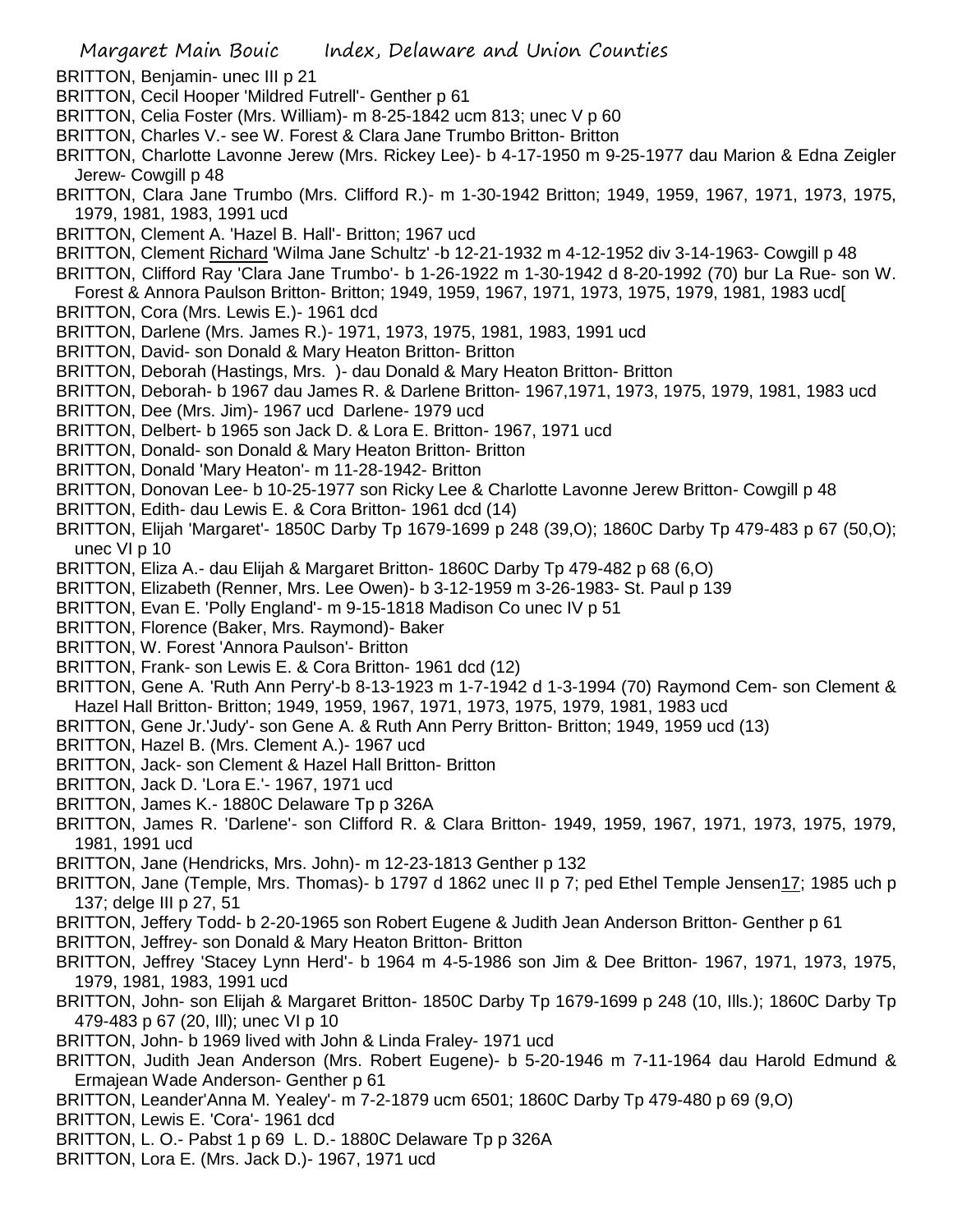- BRITTON, Lora Jane- b 11-6-1979 dau Ricky Lee & Charlotte Lavonne Jerew Britton- Cowgill p 48
- BRITTON, Mae (Mrs. )- d 12-10-1973 (84) bur Forest Grove- Britton
- BRITTON, Maranda- dau Elijah & Margaret Britton- 1850C Darby Tp 1679-1699 p 248 (2,O); 1860C Darby Tp 479-483 p 67 (11,O); unec VI p 10
- BRITTON, Margaret (Anthony, Mrs. )- dau W. Forest & Annora Paulson Britton- Britton
- BRITTON, Margaret (Mrs. Elijah)- 1850C Darby Tp 1679-1699 p 248 (35,O); 1860C Darby Tp 479-483 p 67 (46,O); unec VI p 10
- BRITTON, Mark Eugene- b 6-1-1968 son Robert Eugene & Judith Jean Anderson Britton- Genther p 61
- BRITTON, Mary- Pabst 1 p 69
- BRITTON, Mary Heaton (Mrs. Donald)- m 11-28-1942- Britton
- BRITTON, Maxine (Detamore, Mrs. )- dau Clement & Hazel Hall Britton- Britton
- BRITTON, Melvan- son Clement & Hazel Hall Britton- Britton
- BRITTON, Micky (Terrill, Mrs. )- dau Clement & Hazel Hall Britton- Britton
- BRITTON, Mildred Futrell (Mrs. Cecil Hooper)- Genther p 61
- BRITTON, Misty Jo- b 6-2-1967 dau Robert Eugene & Judith Jean Anderson Britton- Genther p 61
- BRITTON, Nancy J. (Farrington, Mrs. Robert)- dau Clifford R. & Clara Britton- Britton; 1949, 1959, 1967, 1971, 1975, 1981 ucd
- BRITTON, Pauline (Noland, Mrs. )- dau Mae Britton- Britton
- BRITTON, Polly England (Mrs. Evan E.)- m 9-15-1818 Madison Co unec IV p 51
- BRITTON, Richard- Marysville p 23
- BRITTON, Richard- son Clement & Hazel Hall Britton- Britton
- BRITTON, Ricky Lee 'Charlotte Lavonne Jerew' -b 1-20-1953 m 9-25-1977 son Clement Richard & Wilma Jane Schultz Britton- Cowgill p 48; 1971, 1973, 1975 ucd; l980 dcd
- BRITTON, Robert Eugene 'Judith Jean Anderson'- b 9-17-1945 m 7-11-1964 son Cecil Hooper & Mildred Futrell Britoon- Genther p 61
- BRITTON, Robert- son Gene Britton Jr.- Britton
- BRITTON, Ruth Ann Perry(Mrs. Gene A.)- Britton; 1949, 1959, 1967, 1971, 1973, 1975, 1979, 1981 ucd
- BRITTON, Sarah- dau Elijah & Margaret Britton- 1850C Darby Tp 1679-1699 p 248 (8,Ills); 1860C Darby Tp 479-483 p 67 (l8, Ill); unec VI p 10
- BRITTON, Sarah P. (Case, Mrs. Titus)- m 12-2-1861 ucm 3256
- BRITTON, Stacey Lynn Herd (Mrs. Jeffrey)- m 4-5-1986 dau Gary R. Herd- Britton; 1991 ucd
- BRITTON, Virginia (Burdette, Mrs. )- dau Clement & Hazel Hall Britton- Britton
- BRITTON, Warren- son Elijah & Margaret Britton- 1850C Darby Tp 1679-1699 p 248 (5,O); 1860C Darby T 479-483 p 67 (15,O); 1883 uch IV p 513; unec VI p 10
- BRITTON, William 'Celia Foster'- m 8-25-1842 ucm 813; unec V p 60
- BRITTON, Wilma Jane Schultz (Mrs. Clement Richard)- b 12-24-1933 Del Co m 4-12-1952 dau Myron & Leah Evaline Fryman Schuyltz- Cowgill p 48; 1971, 1973, 1975, 1979 ucd
- BRITTON, ---(Renner, Mrs. Lee)- dau Rev. William Britton- Britton; Renner
- BRITTON, Mrs. W. S.- unec III p 57
- BRITTONHAM, Nancy (Eastman, Mrs. Thom)- m 2-21-1833 Madison Co unec VII p 9
- BRIVITT, Dewey 'Joann'- 1971, 1973 ucd
- BRIVITT, Joann (Mrs. Dewey)- 1971
- BROAD, Ann (Mrs. James E.)- 1980 dcd
- BROAD, George 'Mary'- 1850C Porter Tp 3181 p 170 (79, NJ); 1835 men 50 #13 p 91 Porter Tp; 1826 Kingston Tp delge VI p 39
- BROAD, James E. 'Ann'- 1980 dcd
- BROAD, Joshua- son James E. & Ann Broad- 1980 dcd
- BROAD, Mary (Mrs. George)- 1850C Porter Tp 3181 p 170 (72, NJ)
- BROADERS, James- delge II p 11
- BROADERS, William- delge II p 38
- BROADFOOT, John (carpenter)- Powers p 221
- BROADRICK, Julia- b 4-25-1870 Delaware Town dau Patrick & Hannah Collins Broadrick- dcb
- BROADSTONE, Alice Ethel Byer(s) (Mrs. Wilford O.)- b 8-16-1898 m 11-11-1916 d 2-13-1973 bur Urbanadau Sarvel & Rebecca Zigler Byer- Broadstone; 1971 ucd
- BROADSTONE, Betty (Hemphill, Mrs. Paul)- dau Wilford O. & Alice Ethel Byer Broadstone- Broadstone BROADSTONE, Nelva (House, Mrs. John)- dau Wilford O. & Alice Ethel Byer Broadstone- Broadstone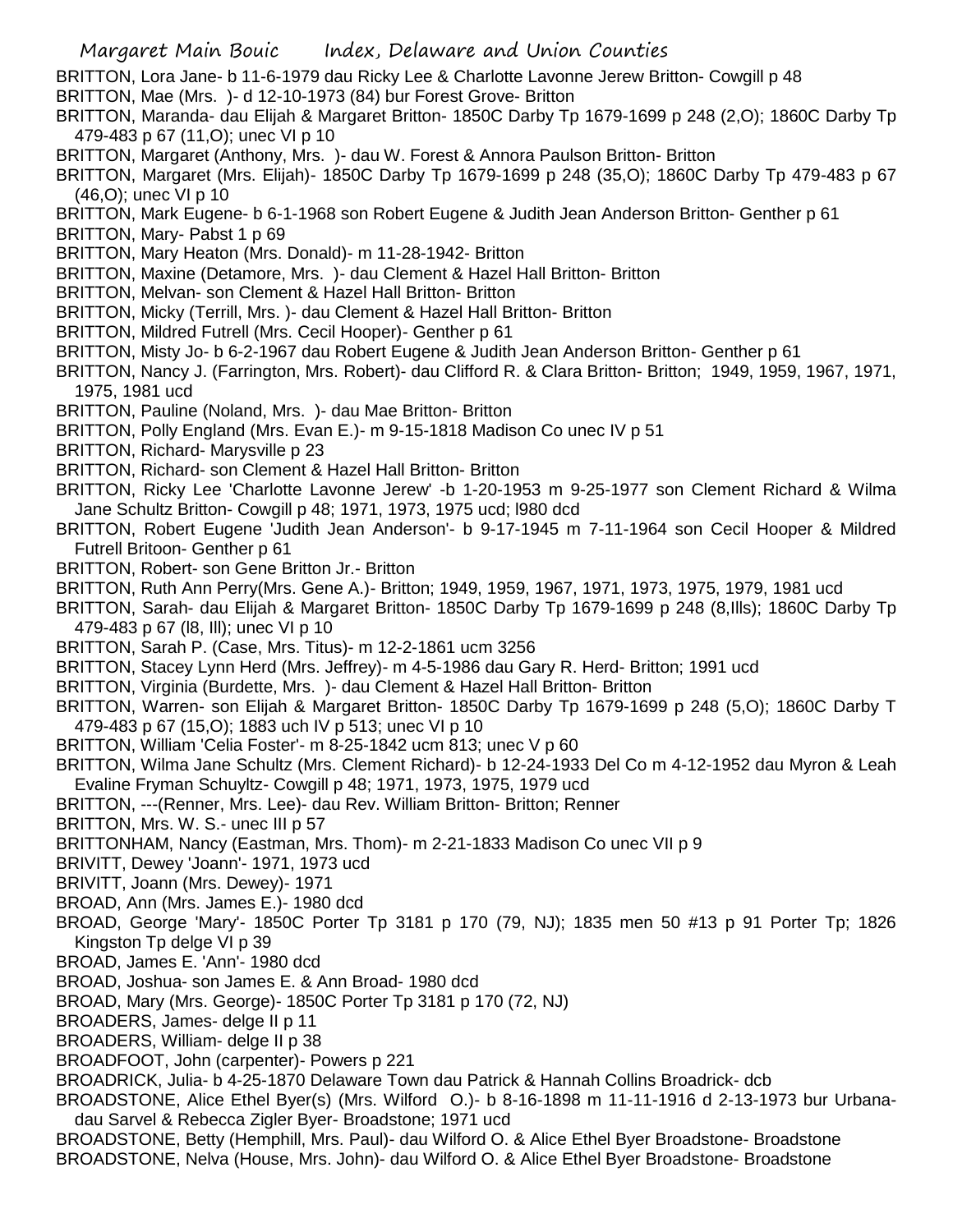- Margaret Main Bouic Index, Delaware and Union Counties BROADSTONE, Peter O.- son Wilford O. & Alice Ethel Byer Broadstone- Broadstone BROADSTONE, Shirley A. (Mrs. Wilford L.)- 1967 ucd BROADSTONE, J. Steven- b 1957 d 1960 Claibourne Cem p 93 BROADSTONE, Wilford L.'Shirley A.'- b 7-4-1929 d 11-19-1980 Oakdale Cem son Wilford O. & Alice Ethel Byer Broadstone-1967, 1971 ucd BROADSTONE, Wilford O. 'Alice Ethel Byer'- b 10-3-1895 m 11-11-1916 d 5-22-1973 bur Urbana- son Peter & Nora Clark Broadstone- Broadstone; 1971 ucd BROADSTREET, Sally Johns (Mrs. )- dau Joseph & Daisy M. Kinnard Johns- Maugans Anc p 43 BROADWATER, Ernest- son Ernest H. & Olga E. Broadwater- Broadwater BROADWATER, Ernest H. 'Olga E.'- d 1951- Broadwater BROADWATER, Olga E. (Mrs. Ernest H.)- d 12-8-1987 (84) Delaware bur Philadelphia- Broadwater BROADWATER, Olga 9Hough, Mrs. )- dau Ernest H. & Olga E. Broadwater- Broadwater BROADWATER, Virginia (Dukinfield, Mrs. )- dau Ernest H. & Olga E. Broadwater- Broadwater BROADWELL, James L.- 1850C Delaware Town 1160 p 92 (17, Pa) BROADWELL, John- 1850C Delaware Town 1121 p 86 (19,O) BROADWILL, Anna Pierce (Mrs. )- dau Arzel Pierce- dcw Bk 4 p 29 BROAKINS, John F.- 1883 uch V p 360 BROBECK,---hjt p 46; 1883 uch V p 278; family of Eddy Arnold- unec VI p 25, X p 1 BROBECK, Abraham 'Sarah Neill'-b 9-18-1841 m 5-14-1863 ucm 3441 d 12-27-1894 Jerome Cem D J p 101, 103- son Henry & Mahala Hottle Brobeck- 1883 uch V p 284, 292; 1860C Jerome Tp 115 p 16 (18, Va); 1880C Jerome Tp p 0148 BROBECK, Amanda (Wagner, Mrs. James W.)- m 3-20-1873 ucm 5238 BROBECK, Amanda- dau Henry & Julia A. Morrey Brobeck- 1860C Jerome Tp 115 p 16 (7,O); 1870C Jerome Tp 123 (11,O) BROBECK, Ann Jane Turl or Terril (Cossett, Mrs. Milo)(Mrs. Israel)- m(2) 1887 d 10-2-1896 Paulding Co- 1985 uch p 145 BROBECK, Barbara Kay (Woodrow, Mrs. Robert O.)- m 7-16-196 dau John I. & Frances Allgower Brobeck-**Brobeck** BROBECK, Beth Elayne (Heflin, Mrs. Roy)- dau Charles E. & Donna Belle Ruth Brobeck- Brobeck BROBECK, Bradley 'Patrice'- son Charles E. & Donna Belle Ruth Brobeck- Brobeck BROBECK, Brian Edward- b 2-17-1986 son Bradley & PatriceBrobeck- Brobeck BROBECK, Catharine Cooper (Mrs. Jacob)- 1883 uch V p 292 BROBECK, Charles E. 'Donna Belle Ruth'- b 1-28-1923 d 9-2-1968 bur Price Cem djlm p 69- son Ivan & Lettie McDaniel Brobeck- Brobeck BROBECK, Chloe (Mrs. Joseph)- dumch p 354 BROBECK, Clarinda Fox (Mrs. Joseph)- b 7-20-1854 m 9-4-1873 ucm 5317 dau Henry & Sarah Kent Fox-1883 uch V p 292, 311; 1880C Jerome Tp 181-191 p 21 (25,O,O,O) BROBECK, Cora (Kent, Mrs. Darwin)- Genther p 110 BROBECK, David W.- d 12-13-1879 (7m18d) son A. & S. Brobeck- Jerome Cem D J p 101 BROBECK, Donna Belle Ruth (Mrs. Charles E.)- b 9-7-1923 f 9-7-1993 (69) dau Oscar & Goldie Hensel Ruthdjlm p 69; Brobeck BROBECK, Elias J.- 1877 uca p 96 BROBECK, Elizabeth (Frederick, Mrs. Isaac)- dau Henry & Mahala Hottle Brobeck- 1883 uch V p 292 BROBECK, Elva Wita- b 7-24-1880 dau Joseph & Clarinda Fox Brobeck- 1883 uch V p 292; 1880c Jerome Tp 181-196 p 21 (11/12,O,O,O) BROBECK, Etherlinda (Nunemaker, Mrs. Samuel)- dau Henry & Julia A. Morrey Brobeck- 1883 uch V p 292; 1860C Jerome Tpp 115 p 16 (11,O); 1870C Jerome Tp 122 p 17 (20.O) BROBECK, Florence- 1971 ucd BROBECK, Florence Allgower (Mrs. John I.)- b 1904 m 5-12-1928 Claibourne Cem p 89- dau Carl & Anna Schlegel Allgower- 1915 uch p 925 BROBECK, Grant- D J p 119 BROBECK, H.- 1877 uca p 31 BROBECK, Henry 'Mahala Hottle'- b 7-5-1808 m 7-20-1830 son John & Catharine Cooper Brobeck- 1883 uch V p 284, 292; hjt p 60; 1860C Jerome Tp 115 p 16 (52, Va); 1870C Jerome Tp 122 p 7 (62, Va); 1880C Jerome Tp 258-267 (71,O,O,O) p 0153; uca p 43
	- BROBECK, Henry 'Mary Anne Hager'- Genther p 210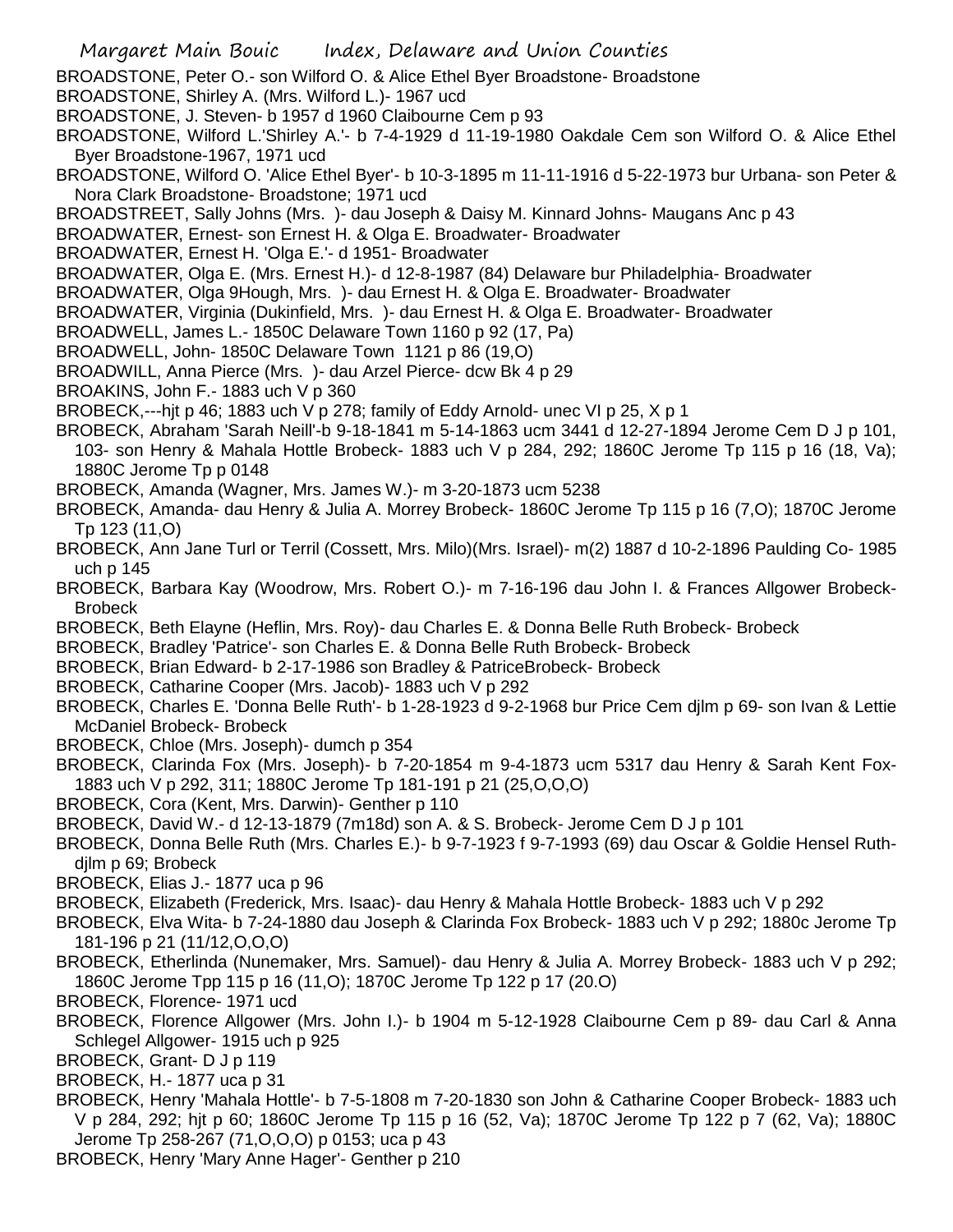BROBECK, Henry- d 8-4-1860 (3-10-2) Price Cem djlm p 30 son Israel & Minerva Brobeck

BROBECK, Henry W.- b 1866 d 1943 Jerome Tp Cem D J p 103 son John & Sarah Brobeck; 1985 uch p 48; 1870C Jerome Tp 119 p 16 (3,O)

- BROBECK, Israel 'Ann Jane Turl'- m 1887- 1985 uch p 145
- BROBECK, Israel 'Jane Wooley'- son Henry & Mahala Hottle Brobeck- 1883 uch V p 292

BROBECK, Israel 'Minerva Wooley'- m 11-6-1856 ucm 2477; 1877 uca p 96; unec IV p 53; djlm 30

BROBECK, Dr. Ivan J. 'Lettie McDaniel'-b 2-9-1879/1881 d 1931 Price Cem djlm p 63 son Joseph & Clorinda Fox Brobeck- 1883 uch V p 292 Brobeck

BROBECK, Jacob 'Catharine Cooper'- 1883 uch V p 292

BROBECK, James- d 8-10-1864- son Henry Brobeck- hjt p 192, 203; 1883 uch IV p 468; 1860C Jerome Tp 115 p 16 (15,O)

- BROBECK, Jane Wooley (Mrs. Israel)- 1883 uch V p 292
- BROBECK, John H.- son Henry & Mahala Hottle Brobeck- 1883 uch V p 292; uca p 96

BROBECK, John I. 'Florence Allgower'- b 1-8-1906 m 5-12-1928 d 9-20-1962 Claibourne Cem p 89- son Ivan J. & Letta McDaniel Brobeck- Brobeck

- BROBECK, John 'Sarah'- 1880c Jerome Tp 161-175 p 19 (37,O,O,O)
- BROBECK, John 'Sarah'- 1870C Jerome Tp 119 p 16 (28,O)
- BROBECK, Joseph 'Chloe'- dumch p 354

BROBECK, Joseph 'Clarinda Fox'- b 3-16-1848 m 9-4-1873 ucm 5317 son Henry & Julia A. Morrey Brobeck-1883 uch V p 278, 292 hjt p 45; 1915 uch p 354; 1883 uch V p 311 1860C Jerome Tp 115 p 16 (12,O); 1880c Jerome Tp 181-191 p 21 (31,O,Va,O) p0149

- BROBECK, Josephine- dau John I. & Florence Allgower Brobeck- Brobeck
- BROBECK, Julia A. Morrey (Mrs. Henry)- m 6-17-1847 d 10-2-1880 Jerome Cem D J p 103; 1883 uch V p 292; 1860C Jerome Tp 115 p 16 (38,Pa); 1870C Jerome Tp 122 p 16 (48, Pa); 1880c Jerome Tp 258-267 (62, Pa,Pa,Pa)
- BROBECK, Lavinia (McCloud, Mrs. Jerry B.)- m 11-24-1875 dau Joseph & Chloe Brobeck- dumch p 354
- BROBECK, Lettie McDaniel (Mrs. Dr. Ivan J.)- b 1880 d 1945 Price Cem djlm p 63
- BROBECK, Line (Nonemaker, Mrs. Samuel S.)- lic m 9-5-1871 ucm 4968
- BROBECK, Lizzie IOOF Jerome Cem p 12, 123
- BROBECK, Mahala Hottle (Mrs. Henry)- b 3-12-1810 m 7-20-1830- dau David Hottle- 1883 uch V p 292
- BROBECK, Margaret E.- b 1868 d 1929 Jerome IOOF R7 DJ p 112 dau John & Sarah Brobeck- 1870C Jerome Tp 119 p 16 (2,O)
- BROBECK, Mary Ann- d 9-17-1865(1-3-15) Jerome Cem R18 DJ p 101 dau A. & S.
- BROBECK, Mary Anne Hager (Gilbert, Mrs. Henry B.)(Mrs. Henry)- b 7-19-1830 NH m(1) 10-6-1848 d 12-5-1905 Pl. City dau James Elliot & Matilda Stone Hager- Genther p 201
- BROBECK, Mary (Arnold, Mrs. John Jackson)- dau Henry & Mahala Hottle Brobeck- 1883 uch V p 292; ped Kirk Sellman #125 21- unec VIII p 43
- BROBECK, Mary (Jewett, Mrs. William)- 1908 dch p 825
- BROBECK, Minerva Wooley (Mrs. Israel)- m 11-6-1856 ucm 2477 d 4-12-1874 (34-1-8) dau W. N. Woolley-Price Cem djlm p 30; unec VIII p 43
- BROBECK, Patrice (Mrs. Bradley)- Brobeck
- BROBECK, Rebecca (Mitchell, Mrs. John)- m 10-26-1858 ucm 2787 dau Henry & Mahala Hottle Brobeck-1883 uch V p 292; unec XII p 30
- BROBECK, Rose- dau John & Sarah Brobeck- 1880C Jerome Tp 161-175 p 19 (,10,O,O,O)
- BROBECK, Sam- lot 180 Jerome IOOF DJ p 101
- BROBECK, Samuel- son John & Sarah Brobeck- 1880C Jerome Tp 161-175 p 19 (8,O,O,O)
- BROBECK, Sarah A. (Bishop, Mrs. Hamilton)- m 12-9-1866 ucm 4100 dau Henry & Mahala Hottle Brobeck-1883 uch V p 292; 1860C Jerome Tp 115 p 16 (13,O)
- BROBECK, Sarah (Mrs. John)- 1870C Jerome Tp 119 p 16 (26, Penn); 1880C Jerome Tp 161-175 p 19 (36,O,Pa,Pa)
- BROBECK, Sarah Neill (Mrs. Abraham)-b 1842 m 5-14-1863 ucm 3441 d 1924 Jerome Cem D J p 101, 103 Row 23
- BROBECK, Susan Catherine (Arnold, Mrs. George W.)- m 7-31-1851 d 1-9-1917 dau Henry & Mahala Hottle Britton- 1883 uch V p 292; Arnold Bible unec IV p 40; ped Eddy Arnold17- unec VII p 41
- BROBOCK, Cora (Kent, Mrs. Dorwin E.)- m 11-29-1903 dau Abraham & Sarah Neil Brobeck- dcm Vol 10-6 BROBOCK, R. J.- 1915 uch p 500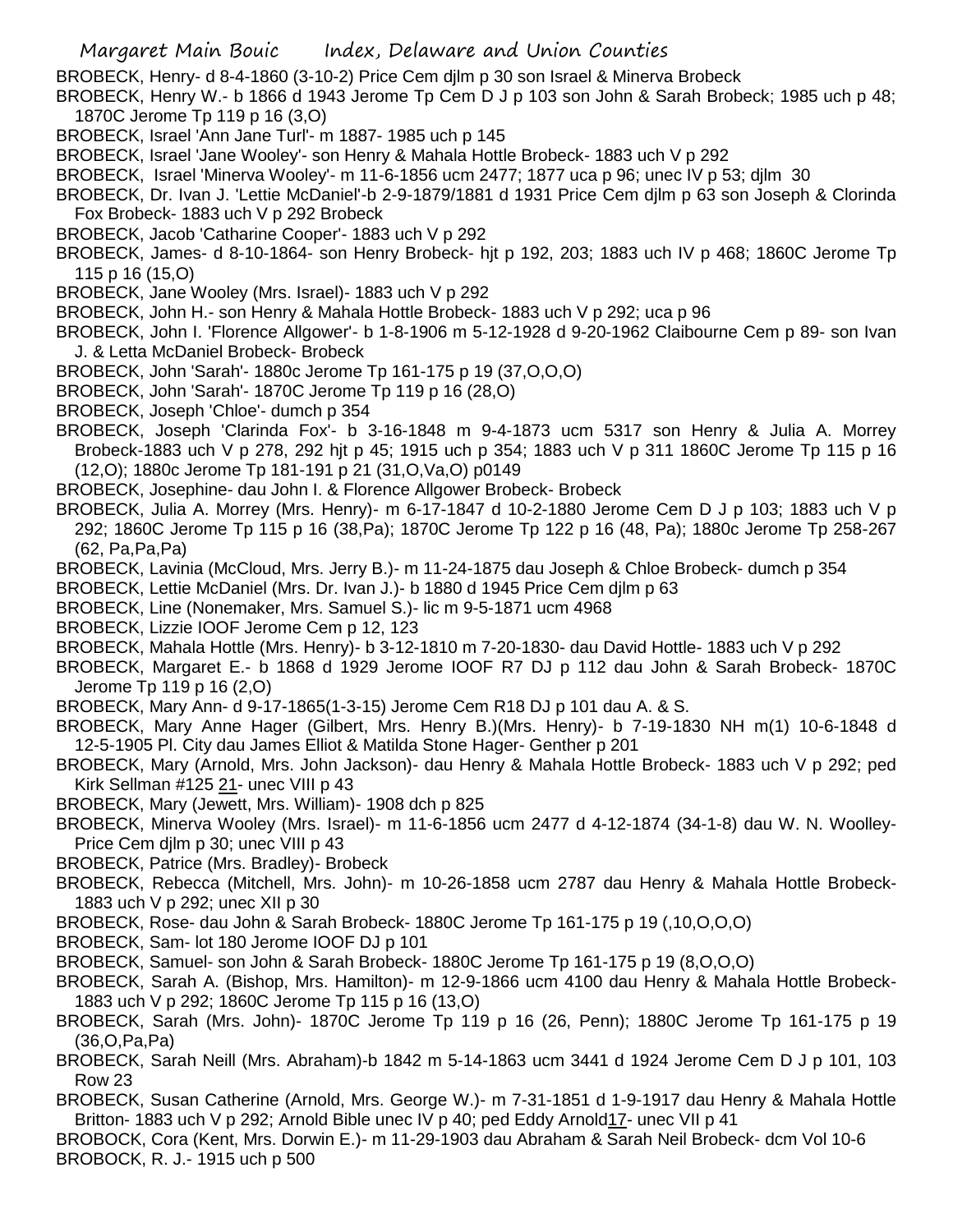BROBST, Carol Ann- b 11-26-1956 dau Paul Luke & Virginia ann Hess Brobst- Weiser p 778

BROBST, Dorwin V. Jr. 'Mary Lou DeWitt'- 1985 uch p 41

BROBST, Earl W. 'Sue'- 1980 dcd

BROBST, Ethel (Denune, Mrs. )- descendant Roswell Caulkins- Pabst Pion I p 56

BROBST, Ethal Agness- b 7-19-1891 Berkshire Tp dau E. a. & Orrell Carpenter Brobst- dcb

BROBST, Mary Lou DeWitt (Mrs. Dorwin V. Jr.)- dau Bacile G. & R. Louise Reeb DeWitt- 1985 uch p 41

BROBST, Mrs. Orrell- descendant Roswell Caulkins- Pabst Pion I p 56

BROBST, Paul Luke 'Virginia Ann Hess'- m 11-25-1954- Weiser p 778

BROBST, Sarah- b 1963 dau Earl W. & Sue Brobst- 1980 dcd

BROBST, Sue (Mrs. Earl W.)- 1980 dcd

BROBST, Virginia Ann Hess (Mrs. Paul Luke)- b 7-11-1932 m 11-25-1954- Weiser p 778

BROCAS, William- Nash p 109

BROCH, Betsey Allington (Mrs. Elias) m 3-16-1812 Madison Co- unec IV p 21

BROCH, Elias 'Betsey Allington'- m 3-16-1812 Madison Co- unec IV p 21

BROCHETTIE, Kathryn Margaret Smith (Codrick, Mrs. William H.)(Mrs. Louis Va.)- b 1-6-1913 m 6-4-1930 m 10-16-1948 dau Paul James & Irene Beatrice Rusk Smith- Weiser p 693

BROCHETTIE, Louis Va. 'Kathryn Margaret Smith'- m 10-16-1948- Weiser p 693

BROCK, Adam Barrett- b 5-11-1985 son Ohlen Ray & Margaret Elaine Markley Brock- Brock; 1985 uch p 95

BROCK, Arthur 'Myrtle A. Bracey'-Brock

BROCK, Brenda (Cooper, Mrs. Ron)-dau Forrest Brock,Sr.-Brock

- BROCK, Breta Bell Ward (Mrs. Oliver) -b 6-23-1909 dau Samuel M. & Octa Maugans Ward- Maugans Anc p 38, 94
- BROCK, Bruce son Forrest Brock,Sr.-Brock
- BROCK, Carroll- inf son 1902 Jerome IOOF Row 3 D J Cem p 107
- BROCK, Charles 'Linda'- Brock

BROCK, Cynthia (Mackin, Mrs. )- dau Evan C. Jr. & Julianne Brock- Brock

BROCK, Evan C. Jr. 'Julianne'- Brock

BROCK, Forrest, Sr.- Brock

- BROCK, Forrest 'Donetta'- son Forrest Brock,Sr.-Brock
- BROCK, Grant- b 1869 d 1945 Jerome IOOF D J p 107 Row 3
- BROCK, Herbert E. 'Mary Ruth Kirby'- m 1965 d 3-25-1969 Oakdale Cem II p 83 (H-R18-3)- son Arthur & Myrtle A. Bracey Brock
- BROCK, Hiram 'Mary Stroup'- m 1-14-1819 Madison Co unec IV p 51
- BROCK, H. R.- unec XII p 14

BROCK, Ira A. 'Shawna Leah Cain'- m 12-4-1992 son Charles & Linda Brock- Brock

- BROCK, Jackson- 1883 uch IV p 492
- BROCK, Josephus 'Delila Baldwin'- m 3-26-1843 Madison County- unec IX p 66

BROCK, Julianne (Mrs. Evan C. Jr.)(Daily, Mrs. Bruce)- Brock

BROCK, Kay (Allen, Mrs. Rockford Leon)- 1985 uch p 6

BROCK, Linda (Mrs. Charles)- Brock

BROCK, Margaret Elaine Markley (Mrs. Ohlen Ray)-m 7-31-1982 dau David R. & Margaret Evelyn McFadden Markley- Brock; 1985 uch p 95

BROCK, Mariah Tressie Liggett (Mrs. Todd Marshall)- m 8-3-1991 dau Luther L. & Kathryn Obravac Liggett-Brock; Carr 11441113

BROCK, Mary Cooper (Mrs. Richard)- m 11-12-1846 Madison Co unec X p 28

BROCK, Mary Ruth Kirby (Mrs. Herbert)- b 1-16-1892 d 11-20-1967 Oakdale Cem dau George & Mary Easton Kirby- Brock; Easton

BROCK, Mary Stroup (Mrs. Hiram)- m 1-14-1819 Madison Co unec IV p 51

BROCK, Myrtle A. Bracey (Mrs. Arthur)- Brock

BROCK, Nathan, David- b 11-10-1987 son Ohlen R. & Margaret Elaine Markley Brock- Brock

BROCK, Ohlen Ray 'Margaret Elaine Markley'- m 7-31-1982 son Roy E Brock- 1985 uch p 95

- BROCK, Olive b 1869 d 1943 Jerome IOOF D J p 107 row 3
- BROCK, Oliver 'Breta Bell Ward' -Maugans Anc p 38,94
- BROCK, Polly (Maine, Mrs. Clark)- Asp 535f

BROCK, Roy E. - Brock

BROCK, Sally Ann- d 2-3-1987 (36) bur St. Joseph's Cem- dau Evan C. Jr. & Julianne Brock- Brock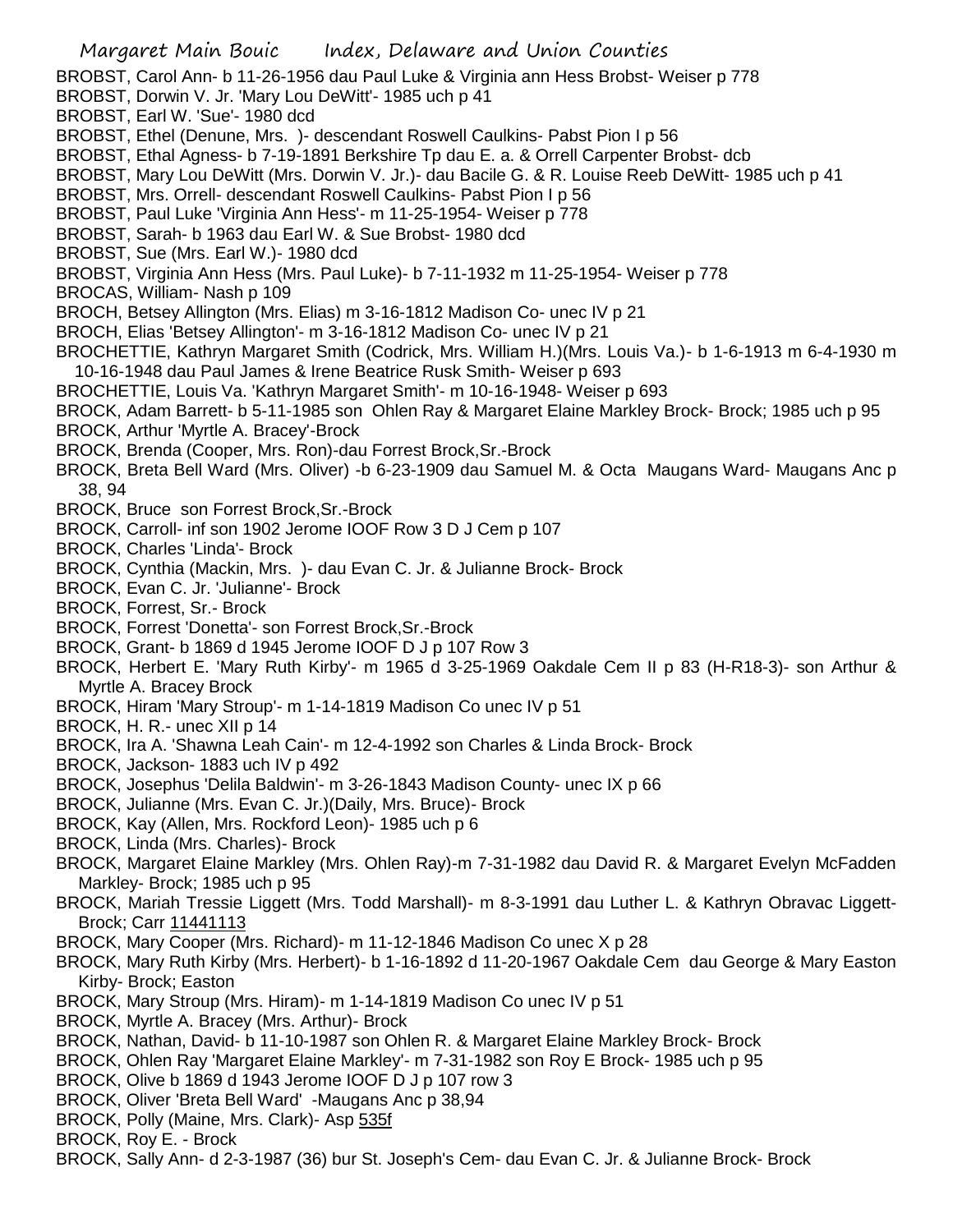Margaret Main Bouic Index, Delaware and Union Counties BROCK, Sharon (Rausch, Mrs. William Harold)- b 7-5-1952 m 7-7-1970 St. Paul p 78 BROCK, Shawna Leah Cain (Mrs. Ira)- m 12-4-1992 dau E. Brent & Lindsey Cain- Brock BROCK, Susan Hanna(Fankhauser, Mrs. Scott)-m 4-26-1980 dau Evan C. & Julianne Brock,Jr-. Brock BROCK, Suzi (Yates, Mrs. Roger L)-m 7-22-1967-Maugans Anc p 154 BROCK, Thelma (Richardson, Mrs. Don)-dau Oliver & Breta Bell Ward Brock- Maugans Anc p 38,94 BROCK, Todd Marshall 'Mariah Tressie Liggett'- m 8-3-1991 son Bige & Phyllis Patridge Brock- Carr 11441113 BROCKELHURST, Charles- son John & Maria Brockelhurst- 1850C Orange Tp 1797 p 114 (15, Eng) BROCKELHURST, John 'Mariah'- 1850C Orange Tp 1797 p 114 (68, England); delge V p 53; Brockelhurst BROCKELHURST, Mariah (Mrs. John)- 1850C Orangfe Tp 1797 p 114 (34,O) BROCKELHURST, William - son John & Mariah Brockelhurst- 1850C Orange Tp 1797 p 114 (19,O) BROCKELSBY, Anna Mary- dau William & Laura Alice Newson Brockelsby- dumch p 165 BROCKELSBY, Avanell (Asbury, Mrs. )- sister LeRoy Brockelsby- Brockelsby BROCKELSBY, Frances Eileen Ward (Mrs. )- d 7-2-1976 (56) Oak Grove Cem -Brockelsby BROCKELSBY, Frances (McCall, Mrs. )- sister LeRoy Brockelsby- Brockelsby BROCKELSBY, Jane McPherson (Mrs. William)- m 9-23-1847 dcm; delge VI p 73 BROCKELSBY, Kenneth- son LeRoy Brockelsby-s BROCKELSBY, Laura Alice Newson (Mrs. William)- dau Abraham B. & Phebe Ann Hull Newson- dumch p 165 BROCKELSBY, LeRoy- d 7-12-1978 (62) bur Radnor- Brockelsby BROCKELSBY, Maggie Ellen- dau William & Laura Alice Newson Brockelsby- dumch p 165 BROCKELSBY, Robert Abraham- son William & Laura Alice Newson Brockelsby- dumch p 165 BROCKELSBY, Ronnie- son LeRoy Brockelsby- Brockelsby BROCKELSBY, William 'Laura Alice Newson'- dumch p 165 BROCKELSBY, William Faris- son William & Laura Alice Newson Brockelsby- dumch p 165 BROCKELSBY, William 'Jane McPherson'- m 9-23-1847 dcm; delge VI p 73 BROCKENS, George E.- b 12-18-1878 Kingston Tp son Samuel & Mary E. Johnson Brockens- dcb BROCKETT, Cheryl (Mrs. David)- Brockett; 1969 dcd BROCKETT, David 'Cheryl'- Brockett; 1969 dcd BROCKETT, Michael- son David & Cheryl Brockett- Brockett BROCKETT, Pearl (Hamblin, Mrs. Jasper T.)- 1985 uch p 96 BROCKETT, Samuel- Nash p 387 BROCKETT, Tim- son David & Cheryl Brockett- Brockett BROCKEY, Maria (Mrs. William)- 1880 morch p 837 BROCKEY, Mary A. (Kester, Mrs. Samuel)- b 1826 m 1851 dau William & Maira Borckey- 1880 morch p 837 BROCKEY, William 'Maria- 1880 morch p 837 BROCKLESBY, Charles Elliott- b 11-20-1850 son William & Jane Brocklesby- delge VI p 73 BROCKLESBY, Clarence L. 'Goldie'- b 1889 d 1954 Byhalia Cem lptw p 130 BROCKLESBY, Goldie (Mrs. Clarence)- b 1893 d 1919 Byhalia Cem lptw p 130 BROCKLESBY- Mary A.- delge VI p 73 BROCKMAN, Anna- dau William & Anna Wilbracht Brockman- Brockman BROCKMAN, Arthur- son William & Anna Wilbracht Brockman- Brockman BROCKMAN, Barbara- b 10-26-1882 Delaware Town dau John & Barbara Whitman Brockman- dcb BROCKMAN, Benjamin Joseph- b 2-29- d 3-1-1972 infant son Steven & Bonnie Gross Brockman Hopewell Cem djlm p 90- Brockman BROCKMAN, Bonnie Gross (Mrs. Jon Steven)- dau Paul Gross- Brockman; 1971 ucd BROCKMAN, Edward H.'Lydia Magwitz' 'Emma Jordan'- b 9-6-1900 d 5-8-1983 (82) bur St. John's- son William & Anna Wiebracht Brockman- 1959, 1971, 1973 ucd; Brockman; D J p 72 BROCKMAN, Elmer- son William & Anna Wilbracht Brockman- Brockman BROCKMAN, Emma (Jordan, Mrs. )(Mrs. Edward)- d 12-24-1971 bur St. John's Lutheran- Brockman; 1971, 1973 ucd BROCKMAN, Helen Lydia (Troesch, Mrs. Carl Frederick)- b 11-25-1925 m 6-30-1950- dau Edward H. & Lydia Magwitz Brockman- Brockman Rausch (13823) II p 266 BROCKMAN, Jon Steven 'Bonnie Gross'- 1971 ucd; Brockman BROCKMAN, Lydia C. Magwitz (Mrs. Edward)- b 7-4-1897 d 4-3-1965 St. John's Lutheran dau Julius Magwitz- Brockman; D J p 72 BROCKMAN, Tamara Sue- dau Jon Steven & Bonnie Gross Brockman- Brockman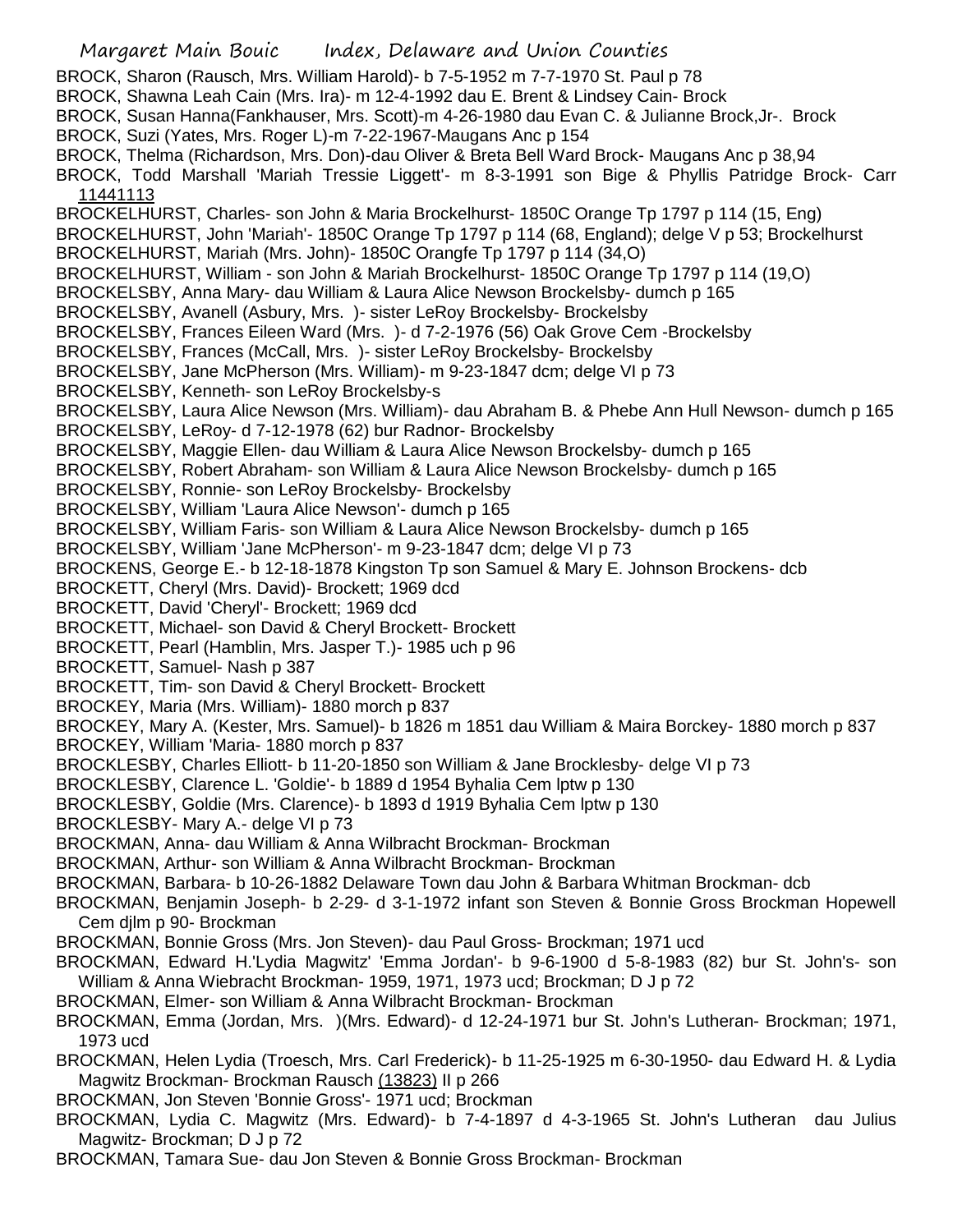Margaret Main Bouic Index, Delaware and Union Counties BROCKMAN, Thekla (Finke, Mrs. Ben)- dau William & Anna Wilbracht Brockman- Brockman BROCKMEYER, Jennifer Lee Boehm (Mrs. Mark Shannon)- m 2-16-1985 dau Harold F. & Geneva M. Boehm-Boehm BROCKMEYER, Mark Shannon 'Jennifer Lee Boehm'- m 2-16-1985 son Robert L. Brockmeyer- Boehm BROCKSMITH, Gayle Ann Pettit (Mrs. Michael)- b 11-19-1960 m 11-23-1990 dau Robert E. & Yula Schmidt Pettit- St. Paul p 48, 97 BROCKSMITH, Michael 'Gayle Ann Pettit'- b 1-15-1959 , 11-23-1990 St. Paul p 48, 97 BROCKWAY, Abby (Kinney, Mrs. Dr. S. F.)- 1915 uch p 745 BROCKWAY, Alice (Skinner, Mrs. )- d 8-19-1851 dau Rev. Thomas Brockway- mt 9-2-1851 BROCKWAY, Alse Gardner (Mrs. Justus)- see Asp 172 BROCKWAY, Carl 'Esther E. Collings'- Brockway BROCKWAY, Celinda (Grandy, Mrs. William)- dumch p 310; Powell p 345 BROCKWAY, Earl 'Sarah A. Beman'- son Harvey N. & Sarah Mitchell Brockway- Mitchell 112413421 BROCKWAY, Esther E. Collins (Rambo, Mrs. Glen E.)(Mrs. Carl)- b 4-16-1931 d 5-31-1990 (59) bur Logandau Ralph & Loma Swingle Collins- Brockway BROCKWAY, Gordon B. 'Leona M. Drake'- son Earl & Sarah A. Beman Brockway- Mitchell 11241342 BROCKWAY, Harvey N. 'Sarah Mitchell'- Mitchell (112413) BROCKWAY, Iris (Warburton, Mrs. Stanton)- dau Harvey N. & Sarah Mitchell Brockway- Mitchell 1124131 BROCKWAY, Justus 'Alse Gardner'- see Asp 172 BROCKWAY, Lathrop- unec XII p 66, 68; Paris Tp BROCKWAY, Leona M. Drake (Mrs. Gordon B.)- Mitchell (11241342) BROCKWAY, Louise (Funderburgh, Mrs. Roger)- Funderburgh; Brockway BROCKWAY, Lucy Gardner (Mrs. Curtis)(Main, Mrs. Stephen)- dau Justus & Alse Gardner- Asp (172) BROCKWAY, Marie (Witcraft, Mrs. Ralph Carlton)- Graham 5,6 BROCKWAY, Mary- Pabst 8 p 5 BROCKWAY (Mrs. )(McIlvain, Mrs. Robert)- m 7-12-1832- dcga p 58 Ohio State Gazette BROCKWAY, Merle Ann- b 11-6-1929 dau Gordon B. & Leona M. Drake Brockway- Mitchell 112413421 BROCKWAY, Mitchell- d inf son Harvey N. & Sarah Mitchell Brockway- Mitchell 1124133 BROCKWAY, Myrtle (Sprole, Mrs. John Nelson)- dau Harvey N. & Sarah Mitchell Brockway- Mitchell 1124132 BROCKWAY, Sarah A. Beman (Mrs. Earl)- Mitchell (1124134) BROCKWAY, Sarah Mitchell (Mrs. Harvey N.)- dau David & Nancy Graham Mitchell- MMitchell 112413 BROCKWAY, Susan A. (Mrs. )- 1880 dch p 377; 1880C Delaware Town p 490C BROCKWAY, Rev. Thomas- mt 9-2-1851 BROCKWAY, Valeda- b 4-18-1901 dau Earl & Sarah A. Beman Brockway- Mitchell 11241341 BROCKWITH, M. F.- Freshwater p 20 BRODBECK, Adam- delge VI p 34 BRODBECK, Linda (Mrs. Steve P.)- 1979 ucd BRODBECK, Steve P. 'Linda'- 1979 ucd BRODDERS, Ann (Mrs. William J.)- Pabst 1 p 8 BRODDERS, James- Pabst 1 p 8; delge II p 11 (Brodders) BRODDERS, William J. 'Ann'- Pabst 1 p 8; delge II p 11 BRODER, John- from Ireland Natur. 2-28-1855, delge VIII p 58 BRODERICK, BRODRICK, BRADRICK BRODERIC, ---b 11-15-1867 Delaware Town son Patrick & Hannah Broderic- dcb BRODERICK, Adda (Southard, Mrs. Ivan)- b 3-23-1887 dau John M. & Narcissa Benton Broderick- Benton 4; Newhouse p 25; dumch p 62; 1915 uch p 561; MR-DAR p 8 BRODERICK, Alpha- son Samuel J. & Nancy Irvine Brodrick- dumch p 117; 1880 C Allen Tp 135-145 p 14 (20,O,O,O) BRODERICK, Anah Bales (Mrs. Charles W.)- m 11-28-1878 ucm 6371 BRODERICK, Angie (Mrs. Frank\_- 1900C Allen Tp 81-84 p 4B (-,O,O,O) BRODERICK, Anna R.- b 6-1865- dau Isaac Jr. & Sarah Hoff Brodrick- dumch p 92; 1883 uch V p 472; 1870C Allen Tp 157-150 p 10 (4,O); 1900C Allen Tp 81-85 p 4B (37,O,O,O) BRODERICK, Benjamin Franklin 'Maria Inskeep'- son Isaac Jr. & Sarah Hoff Brodrick- dumch p 92; 1883 uch V p 472; 1870C Allen Tp 157-150 p 10 (7,O); 1880C Allen Tp 134-144 p 14 (17, O,O,Va) BRODERICK, Bertha Conley (Mrs. Charles H.)- m 11-22-1974- Broderick

BRODERICK, Beulah Engle (Mrs. Isaac)- b 12-29-1772 m 8-10-1799 d 1-3-1858 dau Abraham & Taichens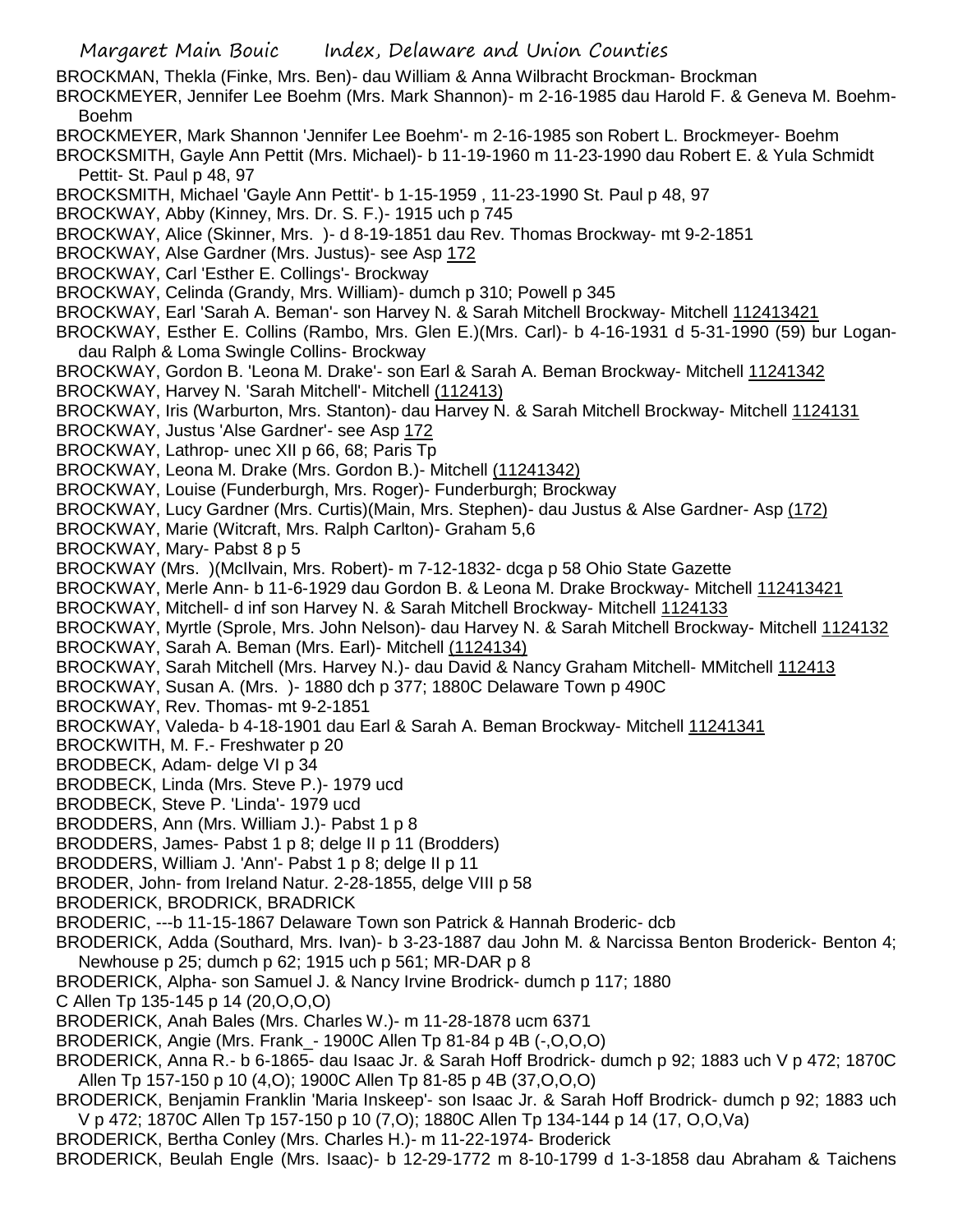Engle- dumch p 90; 1883 uch V p 472

BRODERICK, Catherine (Swank, Mrs. Paul)- (13-1933)-dau Nick & Marie Mullin Broderick- Broderick; uninf p 21

BRODERICK, Charles H. 'Lily ''Bertha Conley'- b 4-25-1914 d 3-19-1987 bur Mechanicksburg- son Nicholas & Marie Broderick- Broderick

BRODERICK, Charles- son Nick & Marie Mullin Broderick- Broderick

BRODERICK, Charles W.- 'Sarah Anah Bales'- m 11-28-1878 ucm 6371-son Isaac Jr. & Sarah Hoff Brodrickdumch p 91; 1883 uch V p 472; 1860C Allen Tp 720-728 p 99 (8,O); 1880C Allen Tp 255-270 p 26 (28,O,O,O) p 062A

BRODERICK, Clara O. Mayes )Rothgeb, Mrs. )(Mrs. Raymond L.)- b 5-1-1913 m(2) 5-23-1948 d 7-31-1991 (78) bur Maple Grove- dau Russell & Fannie Harmon Mayees- Broderick; 1967,1971, 1975 ucd

BRODERICK, C. M.- 1880 dch p 353

BRODERICK, C. W.- dumch p 195

BRODERICK, Danielle Nicole- dau Gary & Della Easterday Broderick- Broderick

BRODERICK, David J.- Powers Pat p 170

BRODERICK, Della Easterday (Mrs. Gary)- Broderick

BRODERICK, Donna (Collins, Mrs. )- b 1953 dau Raymond L.& Opal Broderick- Broderick; 1967 ucd

BRODERICK, Edith (Dague, Mrs. )- b 1884 Milford Cem Un Al p 28

BRODERICK, Ellen- b 8-31-1895 Delaware Town dau John & Anna Mackavoy Broderick- dcb

BRODERICK, Emma L.(Emeline) (McCullough, Mrs. Oliver)- m 7-31-1881 ucm 6996- dau Isaac Jr. & Sarah Hoff Brodrick- 1883 uch V p 472; dumch p 92; 1870C Allen Tp 157-150 p 10 (10,O); 1880C Allen Tp-134-144 p 14 (20,O,O,Va)

BRODERICK, Eva L. (Benton, Mrs. Jay R.)- b 5-19-1860 m 4-15-1880 ucm 6707 d 1-21-1939- dau Isaac Jr. & Sarah Hoff Brodrick- dumch p 92; Benton 3,4; Newhouse Cem p 3; opc 454; Newhouse p 24 (13114); 1908 dch p 529; 1870C Allen Tp 157-150 p 10 (10,O)

BRODERICK, Evon (Mrs. Pat W.)- 1980 dcd

BRODERICK, Ferne (Stephens, Mrs. Harry)- b 8-31-1882 dau John M. & Narcissa M. Benton Broderick-Benton 4; Newhouse p 25; dumch p 62; 1915 uch p 561; Marysville p 31, 69

BRODERICK, Floyd 'Lillian Buffington'- m 1903 d 1928- Broderick

BRODERICK, Frank 'Angie M.'- b 2-1863 m 8 y- 1900C Allen Tp 81-84 p 4B (37,O,O,Va)

BRODERICK, Gary 'Della Easterday'-b 1956 son Raymond L. & Opal Mayes Broderick- Broderick; 1959, 1967,1973, 1979, 1981 ucd

BRODERICK, Hanna- 1880C Delaware Town p 546A

BRODERICK, Hannah Collins (Mrs. Patrick)- b 1843 m 11-22-1863 dcm d 1880 Oak Grove Cem Powell p 428

BRODERICK, Hannah Jane (Van Wye, Mrs. Charles)- b 4-9-1831 m 10-2-1853 ucm 2005; d 3-30-1880 dau Isaac Sr. & Hannah Wood Brodrick- dumch p 91; 1915 uch p 463; 1883 uch V p 457, 472; 1850C Allen Tp 1408-1426 p 210 (19,O); mt 10-26-1853 ; unec VIII p 10

BRODERICK, Hannah Wood (Mrs. Isaac, Sr.)- b 10-15-1804 m 12-2-1822 d 4-3-1877 dau Aquilla & Hannah Jane Shepard Wood-dumch p 90; 1915 uch p 462; 1840C Allen Tp 735 (30-40); 1850C Allen Tp 1408-1426 p 210 (45,O); 1860C Allen Tp 720-727 p 99 (56, Pa); 1870C Allen Tp 158-151 p 10 (66,O)

BRODERICK, Helen (James, Mrs. Kenneth)- (15-1933)- dau Nick & Marie Mullin Broderick- Broderick; uninf p 21

BRODERICK, I.- 1877 uca p 58

BRODERICK, Isaac I.'Beulah Engle'- b 7-29-1772 m 8-10-1799 d 4-1837- son Capt. Thomas Brodrick; 1883 uch V p 472; dumch p 90

BRODERICK, Isaac Sr. 'Hannah Wood'- b 10-1-1802 m 12-12-1822 son Isaac & Beulah Engle Brodrick- 1883 uch V p 472, 456, 457, 466, 468, 471; 1915 uch p 462; dumch p 60, 90; 1840C Allen Tp 735 (30-40); 1850C Allen Tp 1405-1426 p 210 (47, NJ); 1880C Allen Tp 720-728 p 99 (77, NJ,NJ,NJ) p 0057

BRODERICK, Isaac, Jr. 'Sarah Hoff(Huff)'- b 6-23-1825(6) Warren Co m 4-10-1851 ucm 1657 d 3-5-1901 Oakdale Cem II p 17 (B-R9-14)- son Isaac & Hannah Wood Brodrick- 1883 uch V p 83 457, 471, 172 dumch p 90, 91, 116; 1915 uch p 463, 560; 1850C Allen Tp 1408-1426 p 210 (24,O); 1860C Allen Tp 720-728 p 99 (31,O); 1870C Allen Tp 157-150 p 10 (44,O); 1880C Allen Tp p 056A; 1900C Allen Tp 81-85 p 4B (74,O,NJ,O); Marysville p 30; unec XIV p 47

BRODERICK, Isaac Walter- son Isaac Jr. & Sarah Hoff Brodrick- dumch p 92; 1883 uch V p 472; d age 37-7- 15, mt 10-31-1895

BRODERICK, James- son Isaac Sr. & Hannah Wood Broderick- dumch p 91; 1915 uch p 463; 1883 uch V p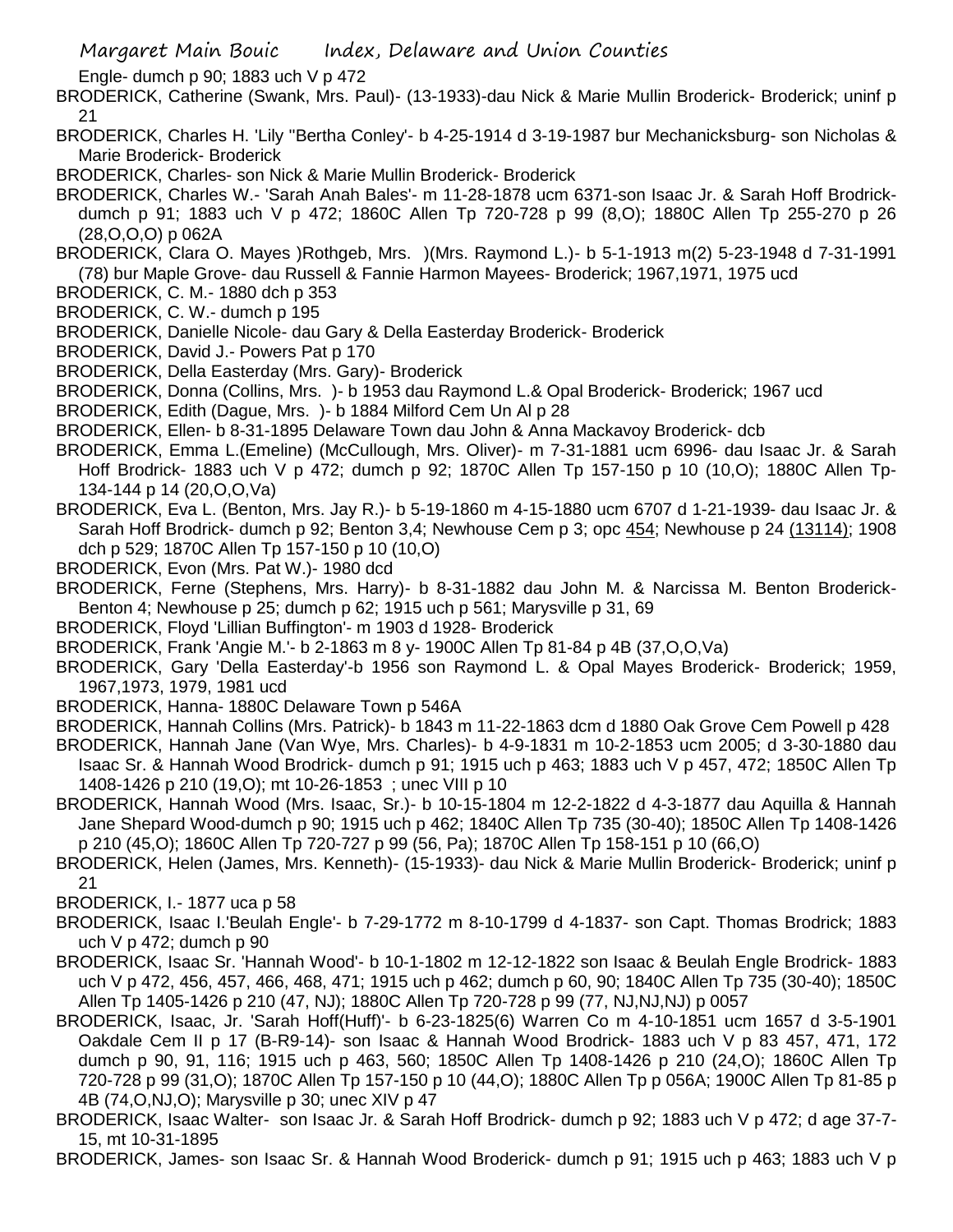472; 1840C Allen Tp 735 (10-15)

BRODERICK, James M.- b 2-3-1925 Unionville d 12-11-1977 son Nick & Marie Mullin Broderick- Broderick; unec IV p 32; 1915 uch p 190

BRODERICK, John Michael- son Michael J. Broderick- Broderick

BRODERICK, John Jr.- son Michael J. Broderick- Broderick

BRODERICK, John Morral 'Narcissa M. Benton'- b 5-19-1854 Un Co m 4-16-1878 d 1-29-1922 Oakdale Cem II p 17 (B-R9-14) son Isaac Jr. & Sarah Hoff Brodrick- Benton 3,4; Newhouse p 25(13115); 1915 uch p 136, 197, 198, 317, 560 picture, 561; 1883 uch III p 391, 392 IV 557 V p 83, 472; Marysville p 30,31, 39, 57; dumch p 60, 91; 1880C Marysville 360-398 p 26 (26,O,O,O) p 098A; attorney

BRODERICK, Judge John W.- son Isaac Sr. & Hannah Wood Brodrick- 1915 uch p 135, 259, 463; 1883 uch III p 373; 1860C Allen Tp 720-728 p 99 (6,O); 1870C Allen Tp 157-150 p 10 (16,O)

BRODERICK, Judy (Rosebrook, Mrs. )- b 1951 dau Raymond L. & Opal Mayes Broderick- 1959, 1967 ucd BRODERICK, Junie (9-1933) to Children's Home- uninf p 22

- BRODERICK, Kathryn (Swank, Mrs. Paul)- dau Nicholas & Marie Broderick- Broderick
- BRODERICK, Leafy Stinhefer (Mrs. William)- b 8-3-1902 d 8-1-1991 (88) Oak Grove Cem dau David & Matilda Gwiner Stinhefer- Broderick
- BRODERICK, Lillian Buffington (Mrs. Floyd)- b 3-15-1889 m 1903 d 6-11-1976 (87) Oakdale Cem dau Thomas Buffington- Broderick
- BRODERICK, Lily (Mrs. Charles H.)- d 1973- Broderici

BRODERICK, Maria Inskeep (Mrs. Benjamin Franklin)- Broderick

BRODERICK, Marie Mulline (Mrs. Nicholas)- b 7-19-1893 (45-1933) Broderick; uninf p 21, 24, 30

- BRODERICK, Mary Ann (Wells, Mrs. Richard)- b 11-8-1823 lic 8-6-1854 ucm 2151 d 4-12-1880- dau Isaac Sr. & Hannah Wood Brodrick- dumch p 91; 1915 uch p 463; 1883 uch V p 457, 472; 1840C Allen Tp 735 (15-20); 1850C Allen Tp 1408-1426 (25,O)
- BRODERICK, Mary E. (Bates, Mrs. Edward)- b 5-14-1901 m 2-29-1932dau Benjamin Franklin & Maria Inskeep Broderick- Bates, Broderick
- BRODERICK, Mary M.- b 5-1899 dau Frank & Angie M. Broderick- 1900C Allen Tp 81-84 p 4B (1,O,O,O)

BRODERICK, Mary (Ryan, Mrs. Thomas James)- b 1841 d 1900 ped Susan Townsend Downey #165 19

BRODERICK, M. C.- 1908 dch p 120

BRODERICK, Michael J. 'Rosemarie'- d 12-28-1962- Broderick; 1976 dch p 268

- BRODERICK, Myrta- 1880C Delaware Town p 490C
- BRODERICK, Myrtie E.- dau Samuel J. & Nancy Irvine Brodrick- dumch p 117; 1880C Allen tp 135-145 p 14 (1,O,O,O)
- BRODERICK, Nancy Irvine (Mrs. Samuel J.)- dau Leckey & Nancy Maxwell Irvine- dumch p 117; 1880C Allen Tp 135-145 p 14 (22,O, Ireland, Can)
- BRODERICK, Narcissa M. G. Benton (Mrs. John Morral) b 1853 Un Co -m 4-16-1878 d 1-17-1927 (64) Oakdale Cem 3887(B24) II p 17 (B-R9-14)- dau Benjamin Thomas & Mary Kane Newhouse Benton- Benton 3,4; Newhouse p 25 13115; 1908 dch p 529; dumch p 62; 1915 uch p 561; 1883 uch V p 83; 1880C Marysville 360-398 p 26 (22,O,O,O)

BRODERICK, Nicholas 'Marie Mullin'- Broderick

- BRODERICK, Nick- Liberty Tp uninf p 22
- BRODERICK, Olive E.- dau Isaac Jr. & Sarah Hoff Brodrick- dumch p 92; 1883 uch V p 472; 1880C Allen Tp 134-144 p 14 (5,O,O,Va)
- BRODERICK, Opal- see Clara O.- 1979, 1981 ucd
- BRODERICK, Patrick 'Hannah Collins'- b 1840 m 11-22-1863 dcm d 1876 Oak Grove Cem Powell p 428; dcw Bk 4 p 401(42)
- BRODERICK, Pat- son Leafy Stinhefer Broderick- Brodercik
- BRODERICK, Pat W. 'Evon'- 1980 dcd
- BRODERICK, Raymond L. 'Clara Opal Mayes'- 1959,1967,1971,1973,1975,1979, 1981 ucd
- BRODERICK, Rev.- 1883 uch V p 281

BRODERICK, Richard- son Michael J. Broderick- Broderick

BRODERICK, Richard L. 'Donna M.'- b 1949 son Raymond L. & Opal Broderick- 1959, 1967,, 1973, 1983 ucd BRODERICK, Rosemarie (Mrs. Michael J.)- Broderick

BRODERICK, Ruby M.- b 2-1893 son Frank & Angie A. Broderick- 1900C Allen Tp 81-84 p 4B (7,O,O,O)

BRODERICK, S.- Pabst 1 p 6

BRODERICK, Samuel- 1880 dch p 196, 545; 1908 dch p 490; Powell p 269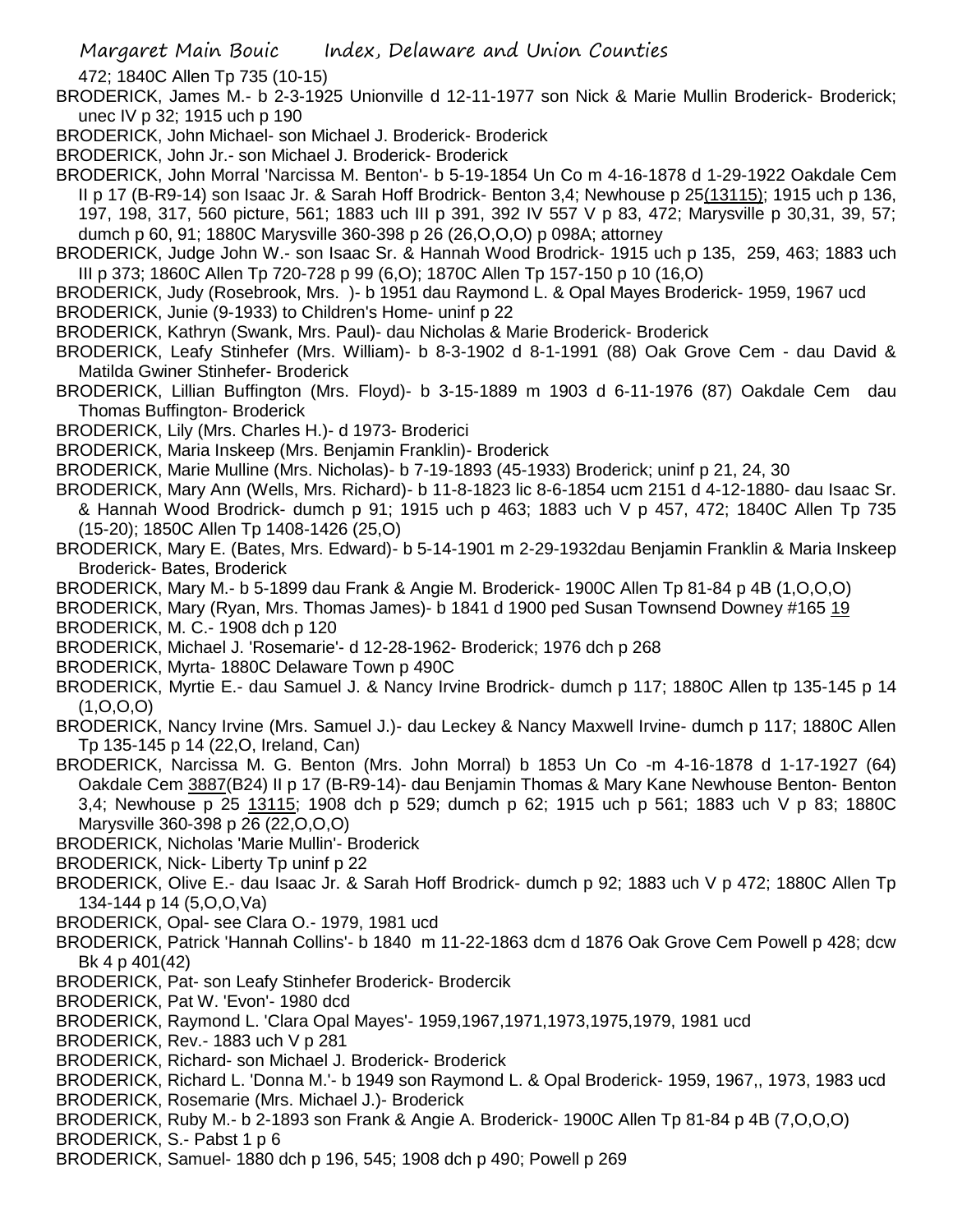BRODERICK, Samuel J. 'Nancy Irvine'- b 4-22-1856 m 2-8-1877 son Isaac Jr. & Sarah Hoff Brodrick- dumch p 91, 116, 117; 1883 uch V p 472; 1860C Allen Tp 720-728 p 99 (4,O); 1870C Allen Tp 157-150 p 10 (14,O); 1880C Allen Tp 135-145 p 14 (24,O,O,Va) p 056A

- BRODERICK, Sarah A. Bales (Mrs. Charles W.)- dau William & Sarah Cavender Bales- dumch p 195; 1883 uch V p 472; 1880C Allen Tp 255-270 p 26 (23,O,NH,NH)
- BRODERICK, Sarah Poling Hoff(Huff) (Mrs. Isaac Jr.)-b 3-14-1834 Pa m 4-10-1851 ucm 1657 d 2-20-1907 Oakdale Cem II p 17 (B-R9-14) 2010 (24B)- dau Anthony & Elizabeth Poling Hoff- 1908 dch p 529; dumch p 91, 116; 1915 uch p 463, 560; 1883 uch V p 83, 457, 472; 1860C Allen Tp 720-728 (26, Va); 1870C Allen Tp 157-150 p 10 (36, Va); 1880C Allen Tp 134-144 p 14 (47, Va, Va,Va); 1900C Allen Tp 81-85 p 4B (66, Va,Va,Va,) 10 ch 7 living; Marysville p 30; unec XIV p 47
- BRODERICK, S. M.- 1877 uca p 24

BRODERICK, Solomon- Pabst 1 p 6; 1880 dch p 210 delge II p 9, 22, 23; III p 24, 27

- BRODERICK, Sylvia May- b d 11-28-1977 Claibourne Cem p 88- dau Gary & Della Easterday Broderick-**Broderick**
- BRODERICK, Capt. Thomas- dumch p 90; 1883 uch V p 472
- BRODERICK, Walter A.- b 1896 d 1936 Raymond Cem lptw p 45
- BRODERICK, Walter- son Isaac Jr. & Sarah Hoff Brodrick- 1870C Allen Tp 157-150 p 10 (12,O); 1880C Allen Tp 134-144 p 14 (22, O,O,Va)
- BRODERICK, W. F.- 1915 uch p 540
- BRODERICK, Whitson- son Isaac Jr. & Sarah Hoff Broderick- 1870C Allen Tp 157-150 p 10 (18,O)
- BRODERICK, William A. 'Leafy'- 1961,1969, 1971 dcd
- BRODERICK, William- son Capt. Thomas Broderick- dumch p 90; 1883 uch V p 472
- BRODERICK, William Floyd- b 5-7-1879 Un Co d 11-15-1928 Oakdale Cem 4083(B24) II p 17 (B-R9-14son John Morral & Narcissa M. Benton Broderick- Benton 4; Newhouse p 25 131151; dumch p 62; 1915 uch p 265, 560; 1883 uch V p 83; Marysville p 31, 37, 48; 1880C Marysville 360-398 p 26 (1,O,O,O)
- BRODERICK, William- b 6-21-1872 Delaware Town- son Pat & Hannah Broderick- dcb
- BRODERICK, William S.- b 2-3-1925 d 1-15-1945 Oakdale Cem II p 90 (H-R20-7) son Isaac Jr. & Sarah Hoff Brodrick- dumch p 92; 1883 uch V p 472; 1870C Allen Tp 157-150 p 10 (3,O)
- BRODERICK, Willie (8-1933) Children's Home- uninf p 22
- BRODESS, George 'Inez M. Adams'- d 10-17-1974 (71) bur Buffalo, W. V.- Brodess; 1961, 1969, 1971 dcd
- BRODESS, Inez M. Adams (Mrs. George)(Summers, Mrs. )- 1961, 1969, 1971 dcd
- BRODFIELD, James- 1880C Kingston Tp p 431C
- BRODFIELD, T. C. 'T. C. Elliott'- m 9-15-1863 ucm 3470
- BRODFIELD, T. C. Elliott (Mrs. T. C.)- m 9-15-1863 ucm 3470
- BRODIE, Rev. C. M.- 1908 dch p 258
- BRODING, Clark- 1883 uch III p 283; unec II p 13
- BRODLEY, Florence- 1880C Thompson Tp p 295A
- BRODMAN. Ruthann L.- 1991 ucd
- BRODNAX, Corinne (Lovelacy, Mrs. )- dau Lillian Marguerite Brodnax- Brodnaz
- BRODNAX, Jack L.- son Lillian Marguerite Brodnax- Brodnax
- BRODNAX, Jack,Jr. 'Shirley'- son Lillian Judith Heathcock Brodnax- Brodnax
- BRODNAX, Jeanne (Steele, Mrs. )- dau Jesse W. & Ruby Brodnax- Brodnax
- BRODNAX, Jesse W. 'Ruby'- d 11-9-1972 (57) Oak Grove Cem-son Lillian Marguerite Brodnax- Brodnax
- BRODNAX, Kathryn (Franks, Mrs. )- dau Lillian Marguerite Brodnax- Brodnax
- BRODNAX, Lillian Judith Heathcock (Mrs. )- b 4-20-1923 d 4-20-1923 (71) Calif. Oak Grove Cem- dau Alfred & Carrie Bell Heathcock- Brodnax
- BRODNAX, Lillian Marguerite (Mrs. )- d 5-12-1962- Brodnax
- BRODNAX, Marie- sister Jesse W. Brodnax- Brodnax
- BRODNAX, Mary (Mrs. Thomas)- Nash p 158
- BRODNAX, Ramon T.- son Lillian Marguerite Brodnax- Brodnax
- BRODNAX, Robert- son Lillian Marguerite Brodnax- Brodnax
- BRODNAX, Royal L.- son Lillian Marguerite Brodnax- Brodnax
- BRODNAX, Ruby (Mrs. Jesse W.)- Brodnax
- BRODNAX, Shirley (Mrs. Jack,Jr.)- Brodnax
- BRODNAX, Thomas 'Mary'- Nash p 158
- BRODNICK, Rev. J. B.- pmc p 2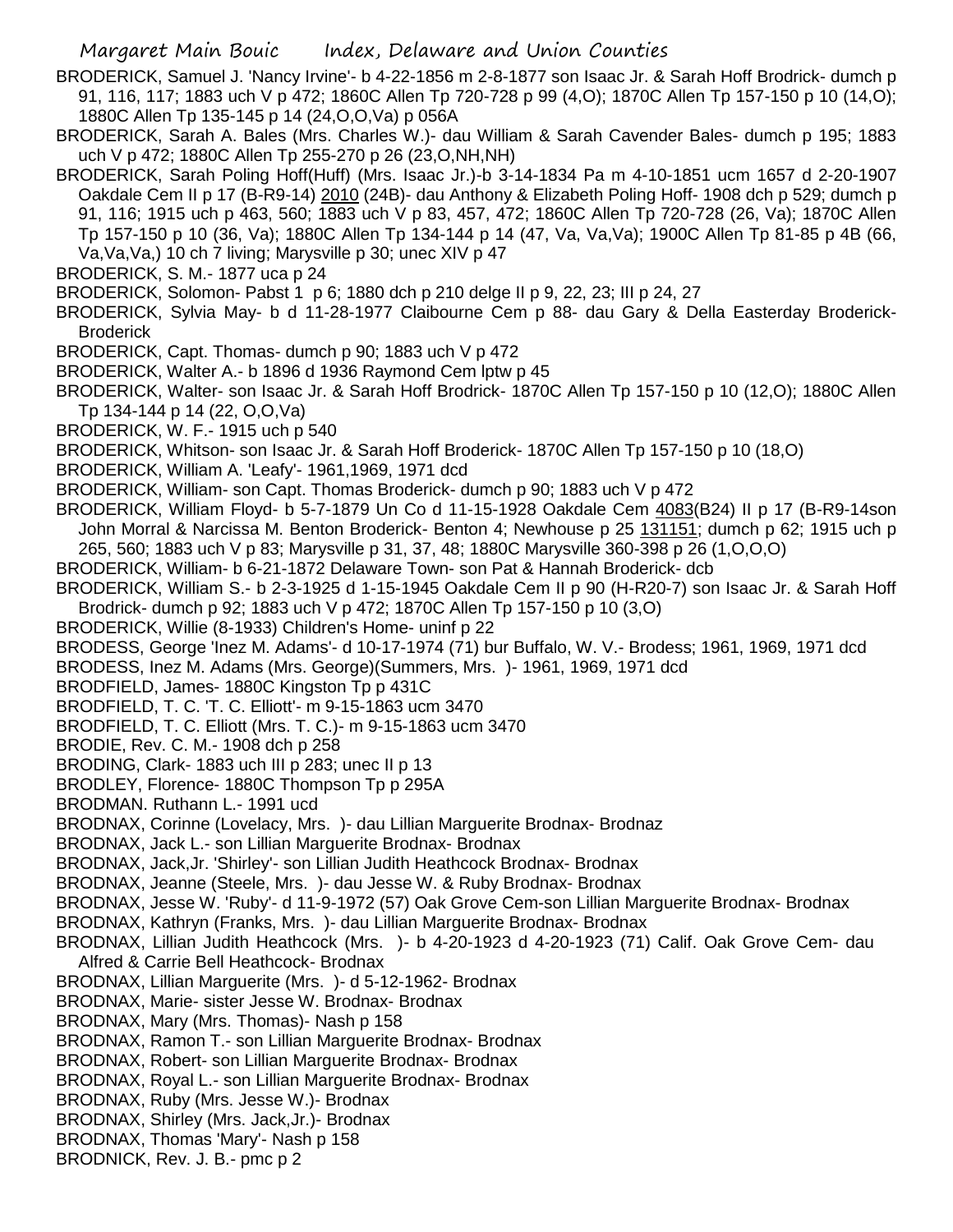Margaret Main Bouic Index, Delaware and Union Counties BRODNICK, Rev. L. B.- nephew of Rev. J. B. Brodnick- Pmc p 2 BRODRECK, Hannorah- 1880C Delaware Town p 533A BRODRICK- see Broderick BRODRICK, ---family of Daniel Marra #364, unec XII p 13 BRODRICK, Daisey C. Ruder (Mrs. Robert M.)- d 8-1-1966- Brodrick BRODRICK, Donna M. (Mrs. Richard L.)- 1983 ucd BRODRICK, Jeremy- b 1976 son Richard L. & Donna M. Brodrick- 1983 ucd BRODRICK, Jerett- b 1978 ch Richard L. & Donna M. Brodrick- 1983 ucd BRODRICK, Joshua- b 1978 son Richard L. & Donna M. Brodrick- 1983 ucd BRODRICK, Richard L. 'Donna M.'- 1983 ucd BRODRICK, Robert M.'Daisey C. Ruder- d 8-15-1968 (75) bur Oak Grove Cem -Brodrick BRODRICK, Tammy- b 1968 ch Richard L. & Donna M. Brodrick- 1983 ucd BRODT, Emmaline (Kincaid, Mrs. Quincey Adams)- Brodt; Kincaid BRODUS, James- Concord Tp- delge V p 54, X p 74 BROERMAN, Constance Jean (DeVries, Mrs. Garry P.)- m 2-2-1979- Broerman BROFF, Adam- Powers p 44 BROFFORD, Alfred- brother Brofford- Brofford BROFFORD, Arthur- brother Brody Brofford- Brofford BROFFORD, Brenda- b 1955 dau Walter & Frances Brofford- 1959, 1967, 1971, 1973 ucd BROFFORD, Brody 'Isabelle'- d 2-16-1981 (81) bur Mifflin- Brofford BROFFORD, Burdell- sister Brody Brofford- Brofford BROFFORD, Donald E.'Hazel'- son Brody & Isabelle Brofford- Brofford; 1967, 1971, 1973, 1975, 1979, 1981, 1983, 1991 ucd BROFFORD, Elizabeth Ann Holycross (Mrs. Mark)- m 4-15-1978 dau Donald Holycross- Brofford BROFFORD, Frances (Mrs. Walter)- 1967, 1971, 1973, 1975, 1979, 1981, 1983, 1991 ucd BROFFORD, Harold- brother Brody Brofford- Brofford BROFFORD, Hazel (Arnold, Mrs. )- sister Brody Brofford- Brofford BROFFORD, Hazel (Mrs. Donald)- 1967, 1971, 1973, 1979, 1981, 1983, 1991 ucd BROFFORD, Isabelle (Mrs. Brody)- Brofford BROFFORD, Joel- b 1954 son Richard & Patricia Brofford- 1967, 1971 ucd BROFFORD, Kimberley- b 1960 ch Walter & Frances Brofford- 1967, 1971, 1973, 1975,1979 ucd BROFFORD, Lori Miller (Mrs. Scott)- m 1-13-1990 dau Clarence & Judith Miller- Brofford; 1991 ucd BROFFORD, Mark 'Elizabeth Ann Holycross'- b 1956 m 4-15-1978 son Richard & Patricia Brofford- Brofford; 1967, 1971 ucd BROFFORD, Nellie (Curtis, Mrs. )- dau Brody & Isabelle Brofford- Brofford BROFFORD, Patricia (Mrs. Richard)- 1967, 1971, 1973 ucd BROFFORD, Pearl (Clark, Mrs. )- sister Brody Brofford- Brofford BROFFORD, Rebecca Ann- b 4-18-1980 dau Mark & Elizabeth Ann Holycross Brofford- Brofford BROFFORD, Richard 'Patricia'- 1967, 1971, 1973 ucd BROFFORD, Scott 'Lori Miller'- b 1968 m 1-13-1990 son Walter L. & Frances E. Brofford- Brofford; 1971, 1975, 1979, 1981, 1983 ucd BROFFORD, Shelby- b 1960 ch Richard & Patricia Brofford- 1967, 1971 ucd BROFFORD, Steven- b 1957- son Walter & Frances Brofford- 1967, 1971, 1973,1975 ucd BROFFORD, Tina- b 1958 ch Richard & Patricia Brofford- 1967, 1971 ucd BROFFORD, Walter L. 'Frances'- 1959, 1967, 1971, 1973, 1975, 1979, 1981, 1983, 1991 ucd- son Brody & Isabelle Brofford- Brofford BROFFT, Ada L. (Mrs. Carl M.)- 1969, 1971, 1980 dcd BROFFT, Carl M. 'Ada L.'- 1969, 1971, 1980 dcd BROFFT, Danny L. 'Shirley M.'- 1980 dcd BROFFT, Duane Alan- b 1958 son Carl M. & Ada L. Brofft- 1969, 1971 dcd BROFFT, Janet- b 1952 dau Carl M. & Ada L. Brofft- 1969, 1971 dcd BROFFT, Shirley M. (Mrs. Danny L.)- 1980 dcd BROFFT, Teri- b 1967 ch Danny L. & Shirley M. Brofft- 1980 dcd BROFY, Patrick 'Sarah Jane Kirk'- m 12-9-1852 dcm BROFY, Sarah Jane Kirk (Mrs. Patrick)- m 12-9-1852 dcm BROGAN, Christian- 1850C Brown Tp 2912 p 160 (-, Switzerland)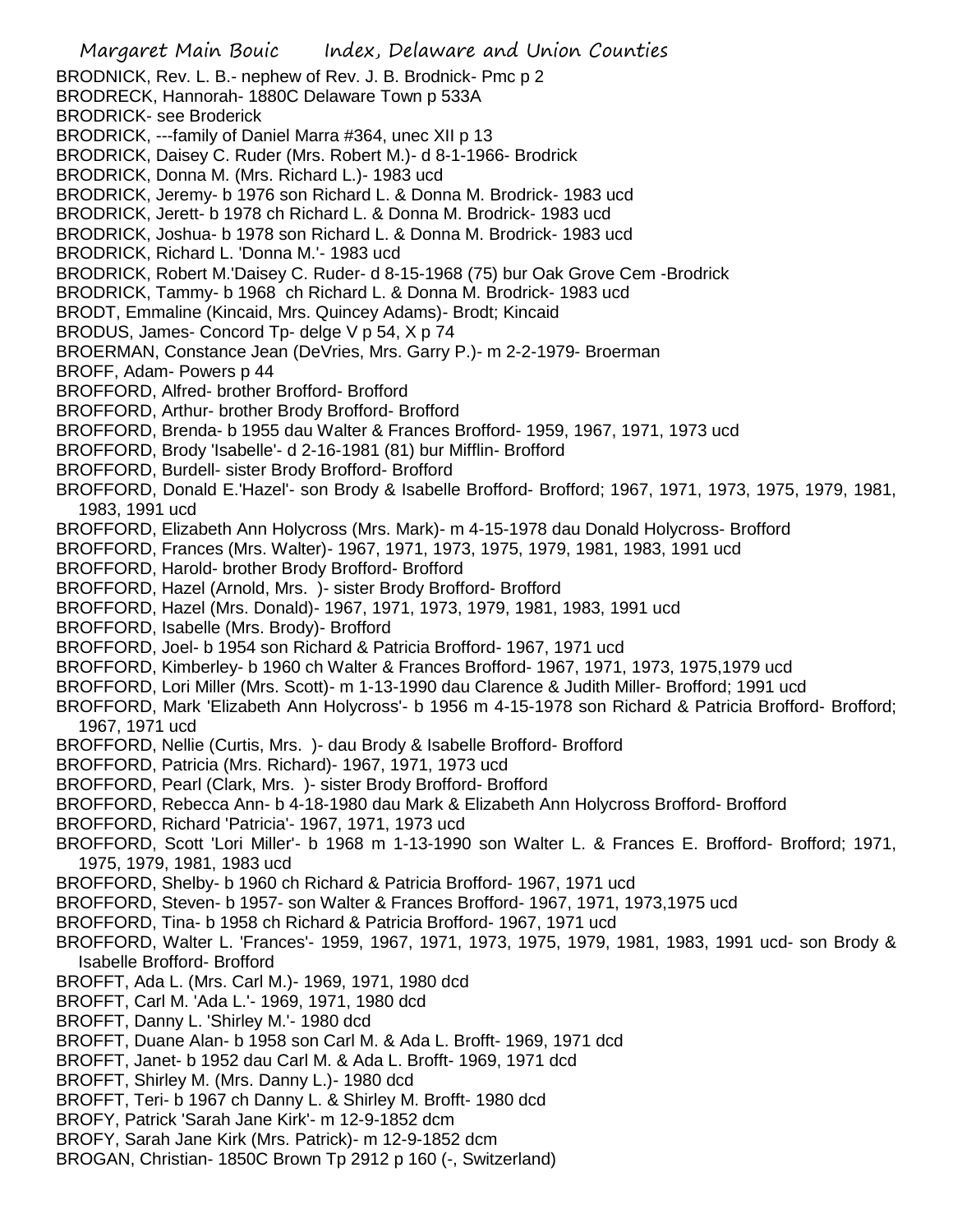- BROGAN, Jolene A. (Mrs. Joseph P.)- 1991 ucd
- BROGAN, Joseph P 'Jolene A.'- 1991 ucd
- BROGE, Arthur Charles 'Jeannette Burch'- b 12-5-1892 m 4-28-1914 d 4-21-1964 son Frederick & Wilhelmine Tietz Broge- dcc Linda Congrove Lasley 6; 1985 uch p 30
- BROGE, Eleanor (Congrove, Mrs. Otis R.)- b 12-16-1915 m 4-5-1946/5- dau Arthur Charles & Jeannette Burch Broge- dcc Linda Congrove Lasley 3; 1985 uch p 30
- BROGE, Frederick 'Louisa Turk'- dcc Linda Congrove Lasley 24
- BROGE, Frederick 'Wilhelmine Tietz'- b 8-17-1869 m 4-30-1892 d 7-4-1909 son Frederick & Louisa Turk Broge- dcc Linda Congrove Lasley 12
- BROGE, Jeannette Burch ((Mrs. Arthur Charles)- b 1-14-1898 m 4-28-1914 dau Cassius E. & Susie M. Kennedy Burch- dcc Linda Congrove Lasley 7; 1985 uch p 30
- BROGE, Louisa Turk (Mrs. Frederick)- dcc Linda Congrove Lasley 25
- BROGE, Wilhelmine Tietz (Mrs. Frederick)- b 10-20-1866 m 4-30-1892 d 11-8-1948 dau Martin Tietz- dcc Linda Congrove Lasley 13
- BROGHER?, Gideon- 1840C Jerome Tp 1132 p 50 (20-30)
- BROHARD, Dorothy (Remy, Mrs. )- sister Glenn Louis Brohard- Brohard
- BROHARD, Faye C.- Sunbury p 147
- BROHARD, Glenn Louis 'Louise'- b 10-27-1919 d 1-27-1989 bur Fairview Mem Park- 1961, 1969, 1971, 1980 dcd; Brohard
- BROHARD, Helen (Goodrich, Mrs. )- sister Glenn Louis Brohard- Brohard
- BROHARD, John- brother Glenn Louis Brohard- Brohard
- BROHARD, Louise (Mrs. Glenn Louis)- 1961, 1969, 1971, 1980 dcd
- BROHARD, Malcolm- brother Glenn Louis Brohard- Brohard
- BROHARD, Marinda- twin dau Glenn Louis & Louise Brohard- Brohard; 1961 dcd (15)
- BROHARD, Mary Ann- twin dau Glenn Louis & Louise Brohard- Brohard;1961 dcd (15)
- BROHARD, Mike- son Glenn Brohard- Brohard
- BROHARD, Norman- brother Glenn Louis Brohard- Brohard
- BROHARD, Paul Eugene- brother Glenn Louis Brohard- Brohard
- BROHARD, Sheryl Jean (Nixon, Mrs. )- dau Glenn Louis & Louise Brohard- 1961 dcd (14); Brohard
- BROHARD, Wilma (Wortman, Mrs. )- sister Glenn Louis Brohard- Brohard
- BROHIER, Bonnie (Mrs. Harry F.)- 1961 dcd
- BROHIER, Harry- son Harry F. & Bonnie Broihier- 1961 dcd (8)
- BROHIER, Harry F. 'Bonnie'- 1961 dcd
- BROHIER, Kim- dau Harry F. & Bonnie Broihier- 1961 dcd (7)
- BROHIER, Nancy- dau Harry F. & Bonnie Broihier- 1961 dcd (10)
- BROHOUS, Mamie (Perry, Mrs. Donald Fay)- m 7-27-1937- Genther p 176
- BROKAN, (84-1880) dg 7-22-1880, delge VIII p 52
- BROKANS, John- 1880C Porter Tp p 448A
- BROKAU, Patricia A. (Mrs. William G.)- 1980 dcd
- BROKAU, William G. 'Patricia A.'- 1980 dcd
- BROKAW, Andrew- son John H. Brokaw- Brokaw
- BROKAW, Beverley- dau Samuel & Maxine Brokaw- Brokaw; 1961 dcd (1)
- BROKAW, Candace Sue (Neville, Mrs. Jeffery Edmond)- m 8-15-1987 dau Mary Irene Brokaw- Brokaw
- BROKAW, Catherine (Mrs. Aron)- Cline p 3
- BROKAW, Christa (Flynn, Mrs. )- dau William R. & Lenna Zimmer Brokaw- Brokaw
- BROKAW, Constance- b 1959 dau Paul M. & Mary Brokaw- 1969, 1971 dcd
- BROKAW, Crista- b 1958 dau William R. & Lenna Brokaw- 1967, 1971, 1973 ucd
- BROKAW, C. W.- dpc p 56, 57
- BROKAW, Cynthia Ann (Ward, Mrs. Jack Jr.)- m 10-17-1983 dau John H. & Mary I. Brokaw- Brokaw
- BROKAW, Daniel- son John H. Brokaw- brokaw
- BROKAW, Dawn Renee- b 7-19-1975 dau Michael Allen & Sheila Jeanne Lindsay Brokaw- Brokaw BROKAW, Debbi S. (Mrs. J. Gregory)- 1979, 1981, 1983, 1991 ucd
- BROKAW, Debra Ann (Buckingham, Mrs. Gene)- m 10-8-1977 dau Paul F. Brokaw- Brokaw
- BROKAW, Donna (Butts, Mrs. Verne)- dau William R. & Lenna Zimmer Brokaw- Brokaw
- BROKAW, Douglas- b 1980 son J. Gregory & Debbi S. Brokaw- 1981, 1983 ucd
- BROKAW, Edgar- son William M/B. & Viola Fisher Brokaw- 1880C Claibourne T 110-116 p 11 (6,O,O,O)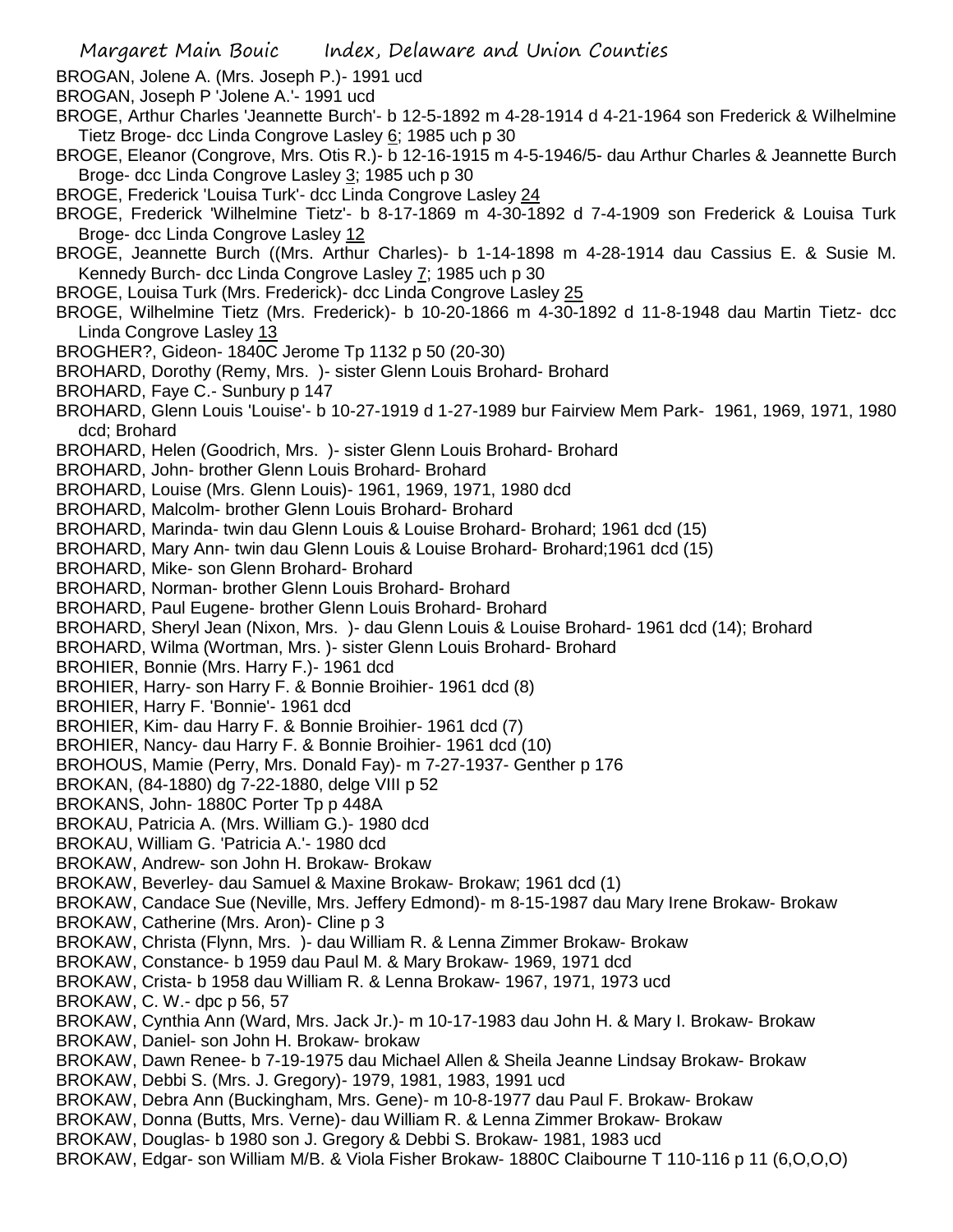- BROKAW, Ernest- son William M/B. & Viola Fisher Brokaw- 1880C Claibourne Tp 110-116 p 11 (1,O,O,O)
- BROKAW, George 'Maggie Kindig'- Brokaw
- BROKAW, Geraldine (Pipher, Mrs. Carl)- dau William R. & Lenna Zimmer Brokaw- Brokaw
- BROKAW, Jacqueline J. (Garrabrandt, Mrs. Ivan D.)- m 5-22-1982 dau Samuel & Maxine Brokaw- Brokaw; 1961 dcd (13)
- BROKAW, Jerri (Hathway, Mrs. James)- Brokaw
- BROKAW, Jon Gregory 'Debbi S.'- 1971, 1979, 1981, 1983, 1991 ucd
- BROKAW, John H. 'Mary I.' -b 8-13-1940 d 9-29-1990 son Paul & Mary Jane Christin Brokaw- Brokaw
- BROKAW, John- son Paul H. & Mary Brokaw- Brokaw
- BROKAW, Judy (Smith, Mrs. )- dau William R. & Lenna Zimmer Brokaw- Brokaw
- BROKAW, Larry 'Colleen Styers'-son William R.& Lenna Zimmer Brokaw- Brokaw
- BROKAW, Larry Lewis II--d 3-9-1966 son Larry L. & Colleen Styers Brokaw- Brokaw
- BROKAW, Lenna Zimmer (Mrs. William R.)- 1967, 1971, 1973 ucd
- BROKAW, Magdalena- b 1796 d 1887 Powell p 238 Bk p 51; 1880C Sc Tp 51 (84,NJ)
- BROKAW, Maggie Kindig (Mrs. George)- Brokaw
- BROKAW, Maria (DeGood, Mrs. Benjamin)- b 1822 d 1901 Bokescreek Cem Powell p 238
- BROKAW, Mary (Bennett, Mrs. )- dau Paul H. & Mary Brokaw- Brokaw
- BROKAW, Mary I. (Mrs. John H.)- Brokaw
- BROKAW, Mary R. (Mrs. Paul M(H))- 1969, 1971 dcd; Brokaw
- BROKAW, Matthew Reed- b 4-3-1969 son Dr. William Charles & Sonia Phipps Brokaw- Brokaw
- BROKAW, Maud E. b 9-1871- dau William M/B. & Viola Fisher Brokaw- 1880C Claibourne Tp 110-116 p 11 (8,O,O,O); 1900C Richwood 98-105 p 4B (28,O,O,O)
- BROKAW, Maxine (Mrs. Samuel)- Brokaw; 1961 dcd
- BROKAW, Michael Allen 'Sheila Jeanne Lindsay'- m 7-12-1974 son William Brokaw- Brokaw; engaged to Jill Colleen Simpson
- BROKAW, Mildred S.- b 1-26-1876 d 12-9-1889 Claibourne Cem p 37- dau William M/B. & Viola Fisher Brokaw- 1880C Claibourne Tp 110-116 p 11 94,O,O,O)
- BROKAW, Molly (Wilson, Mrs. )- dau Paul H. & Mary Brokaw- Brokaw
- BROKAW, Nettie Hoge (Mrs. )- d 7-24-1967 bur Belmont Co- Brokaw
- BROKAW, Nicole- b 1977 dau J. Gregory & Debbi S. Brokaw- 1979, 1981, 1983 ucd
- BROKAW, Pat (Mrs. William)- Brokaw
- BROKAW, Paul F.- Brokaw
- BROKAW, Paul- son George & Maggie kindig Brokaw- d before 7-1993
- BROKAW, Paul H/M. 'Mary R.'- d 1-2-1970 (72) bur Fairview Mem. Park- 1969, 1971 dcd; Brokaw
- BROKAW, Rhonda- dau Samuel & Maxine Brokaw- Brokaw
- BROKAW, Robert L.- 1969 dcd
- BROKAW, Samuel 'Maxine'- son Paul H.& Mary Brokaw- Brokaw; 1961 dcd
- BROKAW, Sharon (Phillips, Mrs. )- dau William R. & Lenna Zimmer Brokaw- Brokaw
- BROKAW, Sheila Jeanne Lindsay (Mrs. Michael Allen)- m 7-12-1974 dau John C. Lindsay Brokaw- Brokaw
- BROKAW, Sonia Phipps (Mrs. William Charles)- m 8-29-1964 dau Dr. Ray A. Phipps- Brokaw
- BROKAW, Tammy S. (Woods, Mrs. Robert W.)- m 6-26-1976 dau William Brokaw- Brokaw; engagegd to Rick A. Salmon
- BROKAW, Thomas- 1969, 1971 dcd
- BROKAW, Ula (Swint, Mrs. )- dau Paul H. & Mary Brokaw- Brokaw
- BROKAW, Una Fay (Pierce, Mrs. Stephen Clark, III)- m 2-14-1871 ucm 4908
- BROKAW, Viola Fisher (Mrs. William W.)- b 5-16-1852 m 4-3-1871 d 9-15-1932 Claibourne Cem p 37 dau Benjamin S. & Catherine Cramer Fisher- 1883 uch V p 617; 1880C Claibourne Tp 110-116 p 11 (28, O,Penn,O); 1900C Richwood 98-105 p 4B (48,O,Penn,O) div 4 ch 3 living
- BROKAW, Willa (Tennar, Mrs. )- dau Paul H. & Mary Brokaw- Brokaw
- BROKAW, William B.- 1880C Claibourne Tp p 0196
- BROKAW, Dr. William Charles 'Sonia Phipps'- m 8-29-1964- Brokaw son Dr. C. O. Brokaw
- BROKAW, William'Pat'- Brokaw
- BROKAW, William- son Paul H. & Mary Brokaw- Brokaw
- BROKAW, William R. 'Lenna Zimmer'- b 7-19-1906 d 7-27-1993 (87) bur Pataka- son George & Maggie Kindig Brokaw- Brokaw; 1967, 1971, 1973 ucd
- BROKAW, William W. 'Viola Fisher'- m 4-3-1871 ucm 4908- 1883 uch V p 617; 1877 uca p 92 (Brocaw);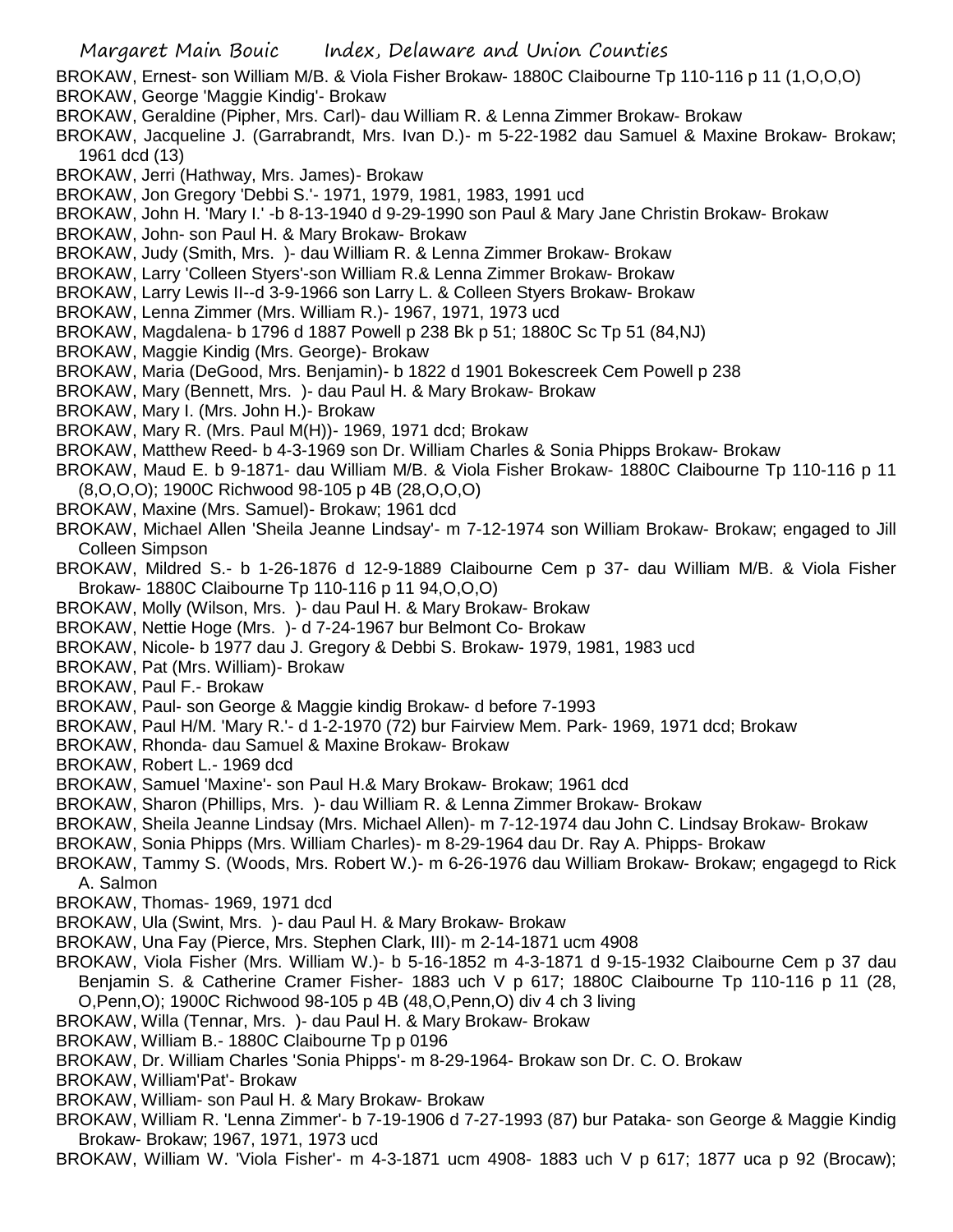- 1880C Claibourne Tp 110-116 p 11 (31,O,NJ.NJ)
- BROKER, Edwin 'Mary Wilber'- m 8-5-1849 dcm
- BROKER, Mary Wilber (Mrs. Edwin)- m 8-5-1849 dcm
- BROKS, Mary- d 1896 (66y) lptw p 58
- BROLER, Elsie- b 7-21-1877 Porter Tp dau Alfred & Mary Myers Broler- dcb
- BROLLIER, Arthur 'Blanch Russell'- dumch p 407
- BROLLIER, Blanch Russell (Mrs. Arthur)- dau B. S. & Melinda Ackerman Russell- dumch p 407
- BROLLIER, La Vina Taylor (Mrs. Raymond)- d 7-6-1970 (87) bur Ashley Un. Cem Brollier; 1971 dcd
- BROLLIER, Raymond 'La Vina Taylor'- Brollier
- BROMLEY, Abby Calista Thompson (Mrs. Dwight)-b 2-20-1830 dau Thomas & Abigail Main Thompson- Asp 825f
- BROMLEY, Content (Main, Mrs. Jonas)-m 4-14-1760 d 8-1825 (89 yrs) dau William & Elizabeth Dewey Bromley- Asp (44)
- BROMLEY, Dwight 'Abby Calista'- Asp (825f)
- BROMLEY, Elizabeth Dewey (Mrs. William)- b 1697 m 11-6-1714 dau Israel & Lydia Dewey- Asp p 13
- BROMLEY, Luke 'Tamsen Packer'- Asp p 13
- BROMLEY, Mary Jane (Winkle, Mrs. Paul Van)- m 12-17-1860 dcm
- BROMLEY, Morilla (Benjamin, Mrs. Hiram)- Powers Pat p 35
- BROMLEY, Tamson Packer (Mrs. Luke)- Asp p 13
- BROMLEY, William 'Elizabeth Dewey'- b 4-12-1693 m 11-6-1714 son Luke & Tamson Packer Bromley- Asp p 13
- BROMLING, David- delge II p 5
- BROMMON, Joseph- uccp p 21 (April 1840)
- BRONAN, George F.- d 1-11-1903 (40y) b NY Oakdale Cem 1598 (68C)
- BRONDISH(BRONDIG), John d 1697- dcc Jane Brundige Stein128
- BRONER, Dan 'Sharon Kay Boerger'- m 11-1/2-1975 son James & Dorothy Jean Burger Broner- Boerger (196131), (148231)
- BRONER, Kristen Renee- b 5-21-1976 dau dan & Sharon Kay Boerger Broner- St. Paul p 28, 107
- BRONER, James- see Boerger148231
- BRONER, Sharon Boerger (Mrs. Dan)- b 3-13-1954 adopted 8-17-1954 m 11-1-1975 dau Arthur Boerger-Boerger; Rausch 148231111 p 289,196131 III p 310; St. Paul p 28, 107
- BRONG, Albert R. 'Jane A.'- 1971, 1980 dcd
- BRONG, Fred b 1960 son Albert R. & Jane A. Brong- 1971 dcd
- BRONG, Kathy- b 1958 dau Albert R. & Jane A. Brong- 1971 dcd
- BRONG, Jane A. (Mrs. Albert R.)- 1971, 1980 dcd
- BRONG, Vicky- b 1957 dau Albert R. & Jane A. Brong- 1971 dcd
- BRONN, John- from Germany, Natur. 11-8-1869, delge VIII p 58
- BRONNER, Betty (Rabold, Mrs. Robert Henry)- b 8-29-1904 m 12-31-1925- Weiser p 716
- BRONNNG, Frank- 1880C Delaware Town p 498A
- BRONS, Grace (Main, Mrs. Robert A.)- dch Frances Stevenson Main 1; Murray Main 1; Asp (1397ae-2)
- BRONSON, --Powers p 225
- BRONSON, A.- 1883 uch V p 197
- BRONSON, Adalaide;Ada Keys/Keip (White, Mrs. Jess Weaver)- b 4-26-1880 m 11-12-1913- dau John Phillips & Helen Lee Bronson- Loranger Bibile- unec X p 19,20
- BRONSON, Alison 'Emily Poland'- m 8-28-1855 ucm 2323; unec VIII p 34; 1870C Milford 39 (41, NY); 1880C Milford 24 p 31 (52,NY,VT,VT) p 0080
- BRONSON, Bradley 'Rhoda Brundige'- m 8-16-1853 dcm
- BRONSON, Brenda S. (Mrs. Ted L.)- 1980 dcd
- BRONSON, Catherine (Mrs. Ted L.)- 1969, 1971 dcd
- BRONSON, Clark- 1840C Berkhisre Tp p 182 (20-30)
- BRONSON, Diana- b 1961 dau Ted L. & Catherine Bronson- 1969, 1971 dcd
- BRONSON, Dorothy Huntington- b 9-16-1892 dau John Phillips & Helen Lee Bronson- Loranger Bible- unec X p 19,20
- BRONSON, Edith (Callaway, Mrs. Andrew)- b 1-22-1890 , 11-4-1915 d 7-3-1992 (102) Oakdale Cem II p 57 (G-R13-5)- dau John & Sadie Bronson- Callaway; Bronson
- BRONSON, Emily Poland (Mrs. Alison)- m 8-28-1855 ucm 2323; 1870C Milford 39 (34,o); 1880C Milford 24 p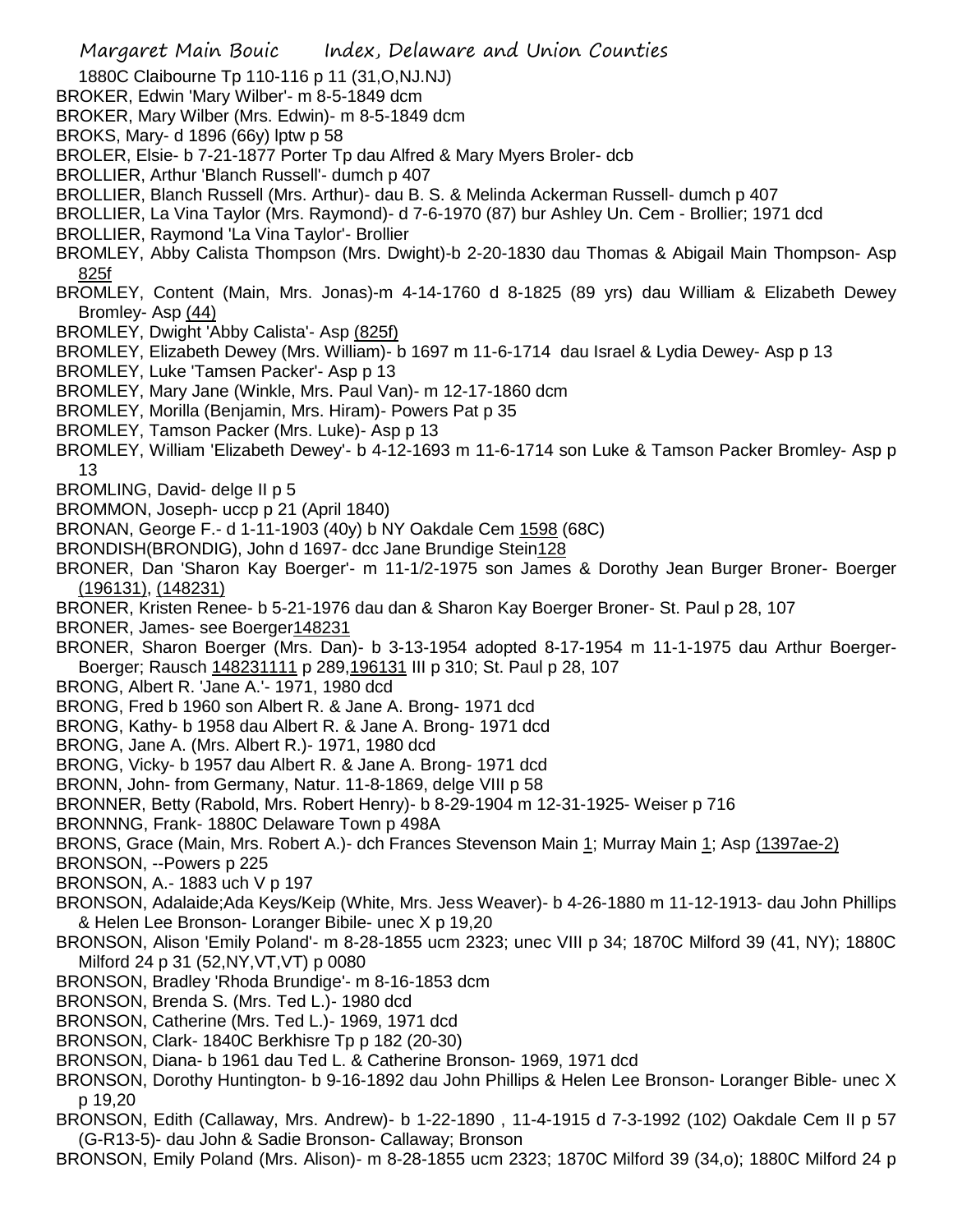31 (45, O,Va,Va); unec VIII p 34

- BRONSON, Eunice Janette/Jeannette- b 1-31-1888 dau John Phillips & Helen Lee Bronson- Loranger Bibleunec X p 19,20
- BRONSON, Evelyn- dau Mrs. James L. Honaker- Honaker
- BRONSON, Fred A.- son Alison & Emily Bronson- 1870C Milford 39 (5,o)1880C Milford 24 p 31 (15,O,NY,O)

BRONSON, George Lewis- b 11-14-1894 son John Phillips & Helen Lee Bronson- Loranger Bible- unec X p 19,20

- BRONSON, Helen Lee (Mrs. John Phillips) b 8-31-1850 dau Albert & Julia loranger Lee- Loranger Bible- unec X p 19,20
- BRONSON, Helen Rebecca Phillips (Mrs. Oren W. c.)- b 4-29-1816 m 2-1-1838 d 2-1-1894- unec p 20 XZ
- BRONSON, Helen Sarah- b 2-26-1878 dau John Phillips & Helen Lee Bronson- Loranger Bible- unec X p 19,20
- BRONSON, H. M.- 1880 dch p 302
- BRONSON, Ida (Sisson, Mrs. William W.)- Asp (485-4)
- BRONSON, James H.- see Beaty
- BRONSON, John Lee- b 11-20-1890 son John Phillips & Helen Lee Bronson- Loranger Bible- unec X p 19,20
- BRONSON, John Phillips 'Helen Lee'- b 5-18-1847 2nd Loranger Bible- unec X p 19,20
- BRONSON, John 'Sadie'- Bronson
- BRONSON, Julie Mary- b 2-13-1875 dau John Phillips & Helen Lee Bronson- Loranger Bible- unec X p 19,20
- BRONSON, Katherine Henrietta- b 2-14-1886 dau John Phillips & Helen Lee Bronson- Loranger Bible- unec X p 19,20
- BRONSON, Kjersti (Anderson, Mrs. Ole)- b 1827 d 1900 Norway- ped Shirley Gilbert Mapes #76 un co gen soc 19; unec VI p 35
- BRONSON, Margaret Agness- b 7-19-1883 dau John Phillips & Helen Lee Bronson- Loranger Bible- unec X p 19,20
- BRONSON, M. O.- b 3-6-1889 Scioto Tp son M. O. & Mary Swinehart Bronson- dcb
- BRONSON, Nancy Collins (Mrs. Selah)- b 5-20-1795 m 3-5-1812 d 1-19-1834- unec V p 20
- BRONSON, Nancy Diana (Pugh, Mrs. W. B.)- 2nd dau Orren Wells Collins & Helen Rebecca Phillips Bronsonunec X p 20
- BRONSON, Orrin Wells Collins- b 2-18-1816 m 2-1-1828- unec X p 20 unec X p 20
- BRONSON, Patricia (Mader, Mrs. Robert)- m 7-28-1951- Rausch (16413) III p 298
- BRONSON, Rachael (Ryder, Mrs. Daniel)- m 5-28-1858 dcm
- BRONSON, Rhoda Brundige (Mrs. Bradley)- m 8-16-1853 dcm
- BRONSON, Sadie (Mrs. John)- Bronson
- BRONSON, Sanford C.- b 1-22-1844 wnd d 4-1882 son Orren Wells Collins & Helen Rebecca Phillips Bronson- unec X p 20
- BRONSON, Scott A.- son Alison & Emily Bronson- 1870C Milford 39 (10,O); 1880C Milford 24 p 31 (20,O,NY,O)
- BRONSON, Selah 'Nancy Collins'- b 3-16-1790 m 3-5-1812 d 9-27-1826- unec p 20
- BRONSON, Ted- b 1964 son Ted L.& Catherine Bronson- 1980 dcd
- BRONSON, Ted L.'Catherine' 'Brenda S'- 1969, 1971, 1980 dcd
- BRONSTETER, David- b 1959 son Donald R. & Julia Bronsteter- 1971 dcd
- BRONSTETER, Donald R. 'Julia'- 1971 dcd
- BRONSTETER, Julia (Mrs. Donald R.)- 1971 dcd
- BRONSTETER, Robert- b 1961 son Donald R. & Julia Bronsteter- 1971 dcd
- BRONSTETER, Teresa- b 1960 dau Donald R. & Julia Bronsteter- 1971 dcd
- BRONSTON, Robert- 1915 uch p 182; 1883 III p 367
- BRONZ, Lewis- 1850C Delaware Town 1153 p 87 (22, Mass)
- BROOK, Alice (Wilkins, Mrs. Edward P.)- Howison 416
- BROOK, Celia A. Jones (Mrs. William H.)- m 7-14-1877 ucm 6092
- BROOK, Grace E. (Cline, Mrs. Thaddeus M.)- m 4-1-1868 ucm 4365
- BROOK, Grace Nesbit (Ross, Mrs. William Albert)- m 6-21-1926- Weiser p 387
- BROOK, infant 7-22-1919 Oakdale Cem I p 17 (E)
- BROOK, Mary (Garwood, Mrs. Isaiah)- 1985 uch p 75
- BROOK, William H. 'Celia A. Jones'- m 7-14-1877 ucm 6092
- BROOKAW, Archibald uccp p 40 (Security-1849)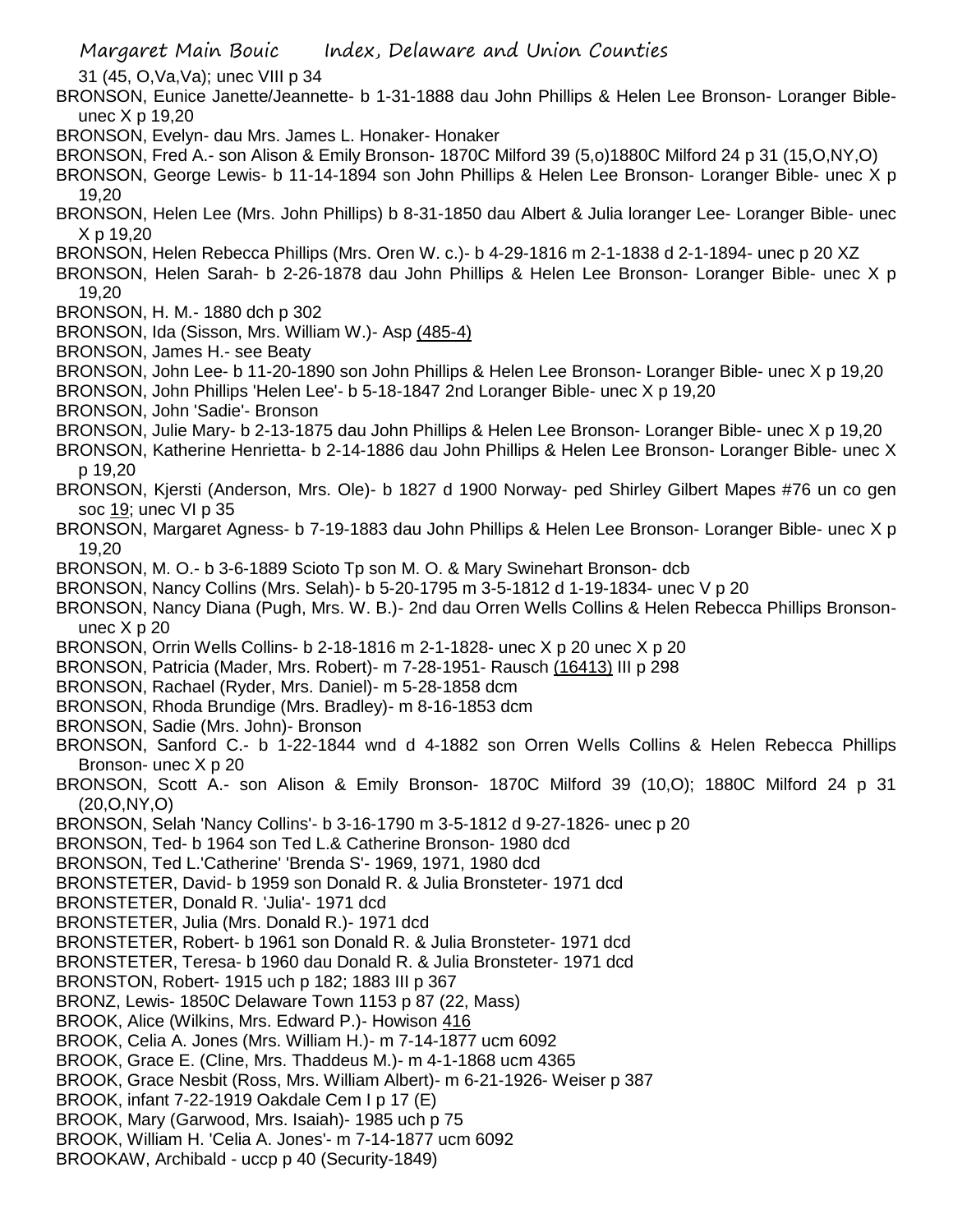- Margaret Main Bouic Index, Delaware and Union Counties BROOKBANK, Brian- b 1987 son J. L. Brookbank- 1991 ucd BROOKBANK, Christina Marie- b 9-9-1980 dau Frank & Hanson Brookbank- Brookbank BROOKBANK, Christopher- b 1985- son J. L. Brookbank- 1991 ucd BROOKBANK, Frank- 1983 ucd; Brookbank BROOKBANK, Jamie- b 1983 dch J. L. Brookbank- 1991 ucd BROOKBANK, J. L.- 1991 ucd BROOKBANK, Judy- 1979, 1981 ucd BROOKBANK, Karen Elizabeth (3-1980) dau Frank & Hanson Brookbank- Brookbank BROOKBANK, Matthew- b 1988 son J. L. Brookbank- 1991 ucd BROOKBANK, Rebecca Ann- dau Frank & Judy Brookbank- 1981 ucd BROOKE, Annie Louise Clingan (Mrs. Edward)- b 3- 1864 m 10-12-1887 d 9-1935 Weiser p 187 BROOKE, Basil 'Dorothy Raney'- d 1757 son John Brooke- dcq Eugene David 242; Howison p 4 BROOKE, Charles- b 1- 1892 son Edward & Annie Louise Clingan Brooke- Weiser p 187 BROOKE, Dana 'Margaret Ruth Meeker'- m 8-16-1961 son Paul Brooke- Brooke BROOKE, Dorothy Neale (Mrs. Robert)- Howison p 4 BROOKE, Dorothy raney (Mrs. Basil)- dcq Eugene David 243; Howison p 6 BROOKE, Edward 'Annie Louise Clingan'- b 4-4-1863 m 10-12-1887 son George & Mary Baldwin Irwin Brooke- Weiser p 187 BROOKE, Edward 'Mary Andrews'- b 1-15-1890 m 1941 son Edward & Annie Louise Clingan Brooke- Weiser p 187 BROOKE, Elizabeth Muhlenberg- dau George & Lucille Polk Carter Brooke- Weiser p 187 BROOKE, Elizabeth Twyne (Mrs. Richard)- Howison p 5 BROOKEY, George 'Lucille Polk Carter'- b 7-5-1867 d 8-1953- Weiser p 187 BROOKE, George 'Mary Baldwin Irwin'- b 1818 m 1862 d 1912- Weiser p 187 BROOKE, George 'Virginia Muhlenberg'- b 7-7-1888 m 6-3-1942- Weiser p 187, 215 BROOKE, Joane (Foote, Mrs. Robert)- Powers Pat p 86 BROOKE, John- b 1687 d 1735 son Roger & Mary Welsey Brooke- Howison p 6 BROOKE, John Alan 'Marion Josephoine Heckert'- b 10-11-1932 m 6-11-1957- Weiser p 398 BROOKE, Lucille Polk Carter (Mrs. George)- Weiser p 187 BROOKE, Margaret Ruth Meeker (Mrs. Dana)- m 8-16-1961 dau Albert R. Meeker- Brooke BROOKE, Mary Andrews (Mrs. Edward)- m 1941- Weiser p 187 BROOKE, Mary Baker (Mrs. Robert)- Howison p 5 BROOKE, Mary Baldwin Irwin (Mrs. George)- b 1838 m 1862 d 3- 1910 dau John Hiester & Margaret Baldwin Irwin- Weiser p 187 BROOKE, Mary Baldwin Irwin (Stokes, Mrs. Edward Lowber)- b 10-16-1897 m 1920 d 12-1957- Weiser p 187 BROOKE, Marion Josephine Heckert (Mrs. John Alan)- b 10-16-1935 m 6-11-1957- Weiser p 398 BROOKE, Mary Mainwaring (Mrs. Robert)- dau Roger Mainwaring- Howison p 5 BROOKE, Mary Welsey (Mrs. Roger)- Howison p 6 BROOKE, Michael- son Basil & Dorothy Raney Brooke- Howison p 6 BROOKE, Richard 'Elizabeth Twyne'- Howison p 3 BROOKE, Robert 'Mary Baker''Mary Mainwaring'- son Thomas & Susan Foster Brooke- Howison p 5 BROOKE, Roger 'Dorothy Neale''Mary Welsey'- b 9-20-1637- Howison p 4 BROOKE, Susan Foster (Mrs. Thomas)- Howison p 5 BROOKE, Thomas 'Susan Foster'- son Richard & Elizabeth Brooke- Howison p 5 BROOKE, Virginia Muhlenberg (Steininger, Mrs. G. Russell)(Mrs. George III)- b 12-17-1897 m 6-3-1942 dau Charles Henry & Anna Durham Muhlenberg- Weiser p 215 BROOKEN, Eliza A. (Andrews, Mrs. Byron F.)- m 12-24-1878 ucm 6397 BROOKEN, Frances E.- b 7-8-1883 Kingston Tp dau George & Eliza Riggle Brooken- dcb BROOKEN, George- 1880C Porter Tp p 451C BROOKEN, J. P.- 1877 uca p 93 BROOKENS, Althea (Innis, Mrs. Albert C.)- b 3-16-1885 m 11-26-1903 dau Sewell & Elizabeth Johnson Brookens- dcm Vol 10 p 2 BROOKENS, Bernice C.- dau C. A. & Nellie Brookens- Pabst 2 p 35 BROOKENS, Betty Louise (Mrs. Charles)- d 7-21-1985 (62) bur Sunbury Mem. Park; Pabst 2 p 36; 1961 1969, 1971, 1980 dcd; Brookens
- BROOKENS, Carrie N. (Mrs. Elmer O.)- b 1879 d 1934 Maskill Cem lptw p 100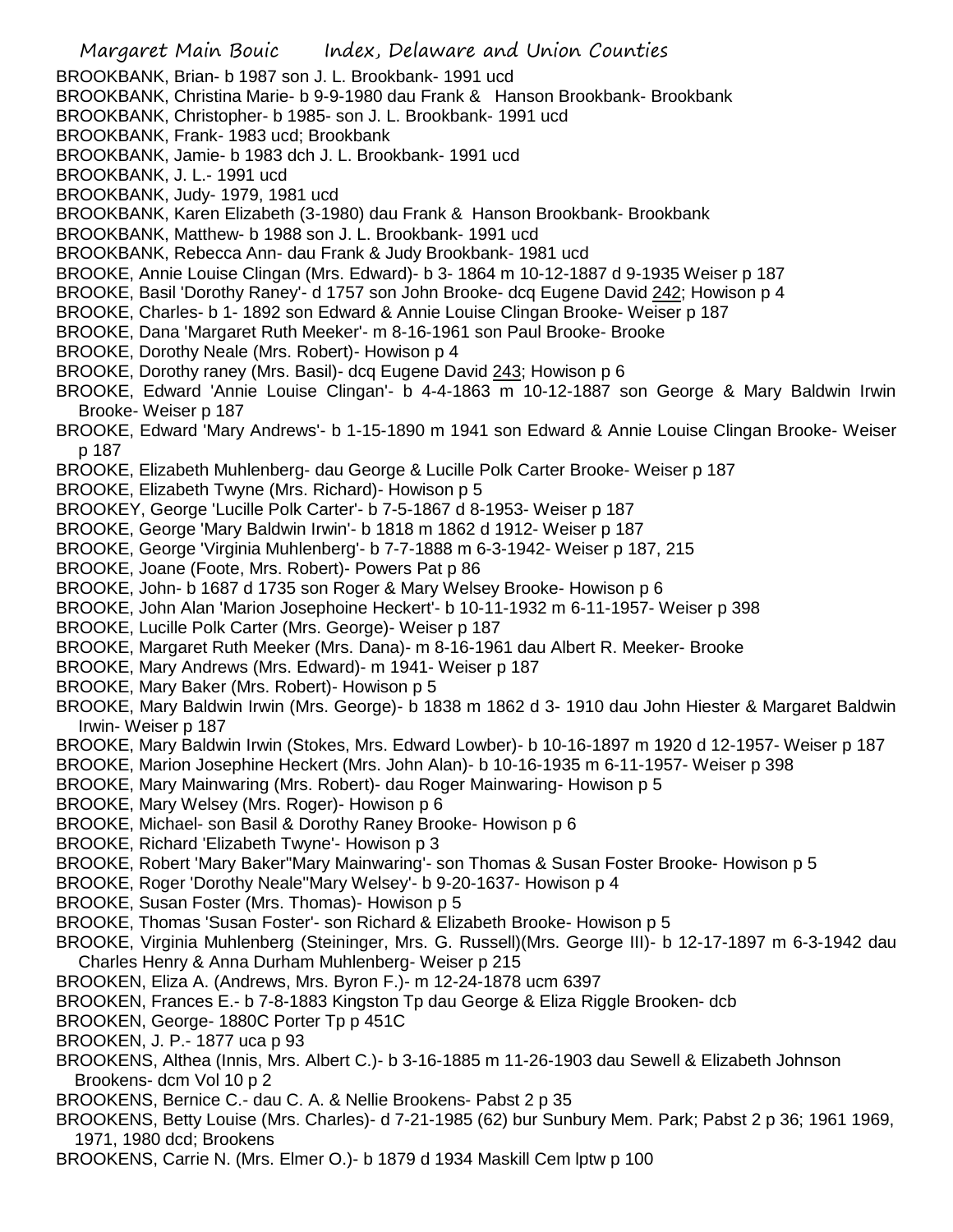BROOKENS, Charles Algernon 'Nellie Gertrude Lott'- b 8-4-1873 m 1-22-1899 d 9-24-1928 son Sewell Briggs & Mary Elizabeth Johnson Brookens- dcc Marjorie Brookens Humes 4

BROOKENS, Charles L. 'Betty Louise'-1961, 1969, 1971, 1980 dcd; Brookens

BROOKENS, Charles Lloyd- b 10-4-1922 d 11-16-1971- son Lloyd & Loma Ilo Tuller Brookens- Weiser p 250; Brookens

BROOKENS, Douglas L. 'J. Lynn Davis'- m 8-15-1992 son James & Evelyn May Feasel Brookens- Brookens BROOKENS, Eleanor (Sheets, Mrs. )- b 10-5-1925 dau Lloyd & Loma Ilo Tuller Brookens- Weiser p 250

BROOKENS, Elmer O. 'Carrie N.'- b 1878 d 1935 Maskill Cem lptw p 100

BROOKENS, Ernest Lloyd 'Loma Ilo Tuller'- b 10-11-1899 dcb Kingston Tp m 2-11-1922 d 8-7-1948 son Charles Algernon & Nellie Gertrude Lott Brookens- dcc Marjorie Brookens Humes 2

BROOKENS, Estella- b 1-3-1882 Kingston Tp Anel & Mary E. Johnson Brookens- dcb

BROOKENS, Evelyn May Feasel (Mrs. James A.)- m 4-27-1963 dau Hazel Feasel- Brookens

BROOKENS, Frances I.- b 8-9-1902 Kingston Tp dau Charles & Nellie Lott Brookens- dcb

BROOKENS, ---b 3-8-1881 Porter Tp dau George & Eliza Riggle Brookens- dcb

BROOKENS, Henry 'Levinah C. Briggs'- b 6-7-1812 m 1-13-1833 d 1-31-1875 son Thomas & Jane Jarvis Brookens- dcc Marjorie Brookens Humes 16

BROOKENS, J.- 1877 uca p 92

BROOKENS, James A.- son Ernest Lloyd & Loma Ilo Tuller Brookens- Brookens

BROOKENS, Jane Jarvis (Mrs. Thomas)- b 3-27-1782 d 2-12-1873 dau Joseph & Margaret Jimison Jarvisdcc Marjorie Brookens Humes 33

BROOKENS, John P.- 1877 uca p 19,20; son Jonathan P. & Marilla Brookens- 1850C Radnor Tp 28 p 176 (15,O)

BROOKENS, Jonathan P.- 1840C Radnor Tp - delge IV p 5

BROOKENS, Levinah C. Briggs (Mrs. Henry)- b 1-2-1814 m 1-14-1833 d 2-12-1888 dcc Marjorie Brookens Humes 17

BROOKENS, Loma Ilo Tuller (Mrs. Ernest Lloyd)- b 8-3-1904 m 9-23-1950 d 2-14-1991 Sunbury Mem Pk. dau Erwin & Cora Verlinida Reynolds Tuller- dcc Marjorie Brookens Humes 3

BROOKENS, Lucy- dau Jonathan P. & Marilla Brookens- 1850C Radnor Tp 28 p 176 (10,O)

BROOKENS, Margaret McClay (Mrs. John P.)- 1883 uch V p 575, 577, 585, 601

BROOKENS, Marilla (Mrs. Jonathan P.)- 1850C Radnor Tp 28 p 176 (49, Vt); 1883 uch V p 513

BROOKENS, Marjorie Nell Humes (Humes, Mrs. Richard Dwight)- b 3-22-1930 m 9-23-1950 dau Ernest Lloyd & Loma Ilo Tuller Brookens- dcc Marjorie Brookens Humes 1; dcc Richard Humes 1

BROOKENS, Mary Christine- b 2-10-1905 Kingston Tp dau Charley & Nellie Scott Brookens- dcb

BROOKENS, Mary Elizabeth Johnson (Mrs. Sewell Briggs)- b 7-13-1840 m 10-5-1871 d 9-23-1911 dau Adam & Sarah Hazlett Johnson- dcc Marjorie Brookens Humes 9

BROOKENS, Mary Jane- d 8- 1833 dau Dr. John P. & Margaret McClay Brookens- 1883 uch V p 585, 586

BROOKENS, Nellie Gertrude Lott (Mrs. Charles Algernon)- b 3-20-1876 m 1-22-1899 d 10-18-1929 dau Dewitt Clinton & Mary Lucinda McVey Lott- dcc Marjorie Brookens Humes 5

BROOKENS, Pam (Kevern, Mrs. )- dau James & Evelyn Feasel Brookens- Brookens

BROOKENS, Rita (Condit, Mrs. )- b 1954 dau Charles L. & Betty L. Brookens- 1969, 1971 dcd

BROOKENS, Sewell Briggs 'Mary Elizabeth Johnson'- b 12-21-1839 m 10-5-1871 d 9-15-1918 son Henry & Levinah C. Briggs Brookens- dcc Marjorie Brookens Humes 8

BROOKENS, Thomas 'Jane Jarvis'- b 8-13-1781 d 5-14-1865 dcc Marjorie Brookens Humes 32

BROOKENS, Victoria L (Buell, Mrs. Terry Alan)- m 6-3-1967 dau Charles L. & Betty L. Brookens- 1961 dcd (15)

BROOKENS, William C.- son John P. & Margaret McClay Brookens- 1883 uch V p 585, 586

BROOKENS, William- b 7-25-1876 Porter Tp son George Brookens- dcb

BROOKENS, William H.- son Jonathan P. & Marilla Brookens- 1850C Radnor Tp 28 p 176 (21, NY)

BROOKER, Anita (MacCammon, Mrs. Gordon)- sister Robert F. Brooker- Brooker

BROOKER, Arthur 'Florence B. McKitrick'- Brooker

BROOKER, Bonnie (Best, Mrs. Brad)- b 1952 dau Robert F. & Evelyn I. Brooker- 1967 ucd; Brooker BROOKER, Chris (Mrs. Jerry)- Brooker

BROOKER, Elizabeth (Ehret, Mrs. Joseph)- Maugans Anc p 180; 1985 uch p 46

BROOKER, Elizabeth (Mrs. Michael)- 1870C Union Tp 114-113 p 16 (30,Ger)

BROOKER, Elvia- dau Michael & Elizabeth Brooker- 1870C Union Tp 114-113 p 16 (10,O)

BROOKER, Emma (Brown, Mrs. John L.)- unec IV p 62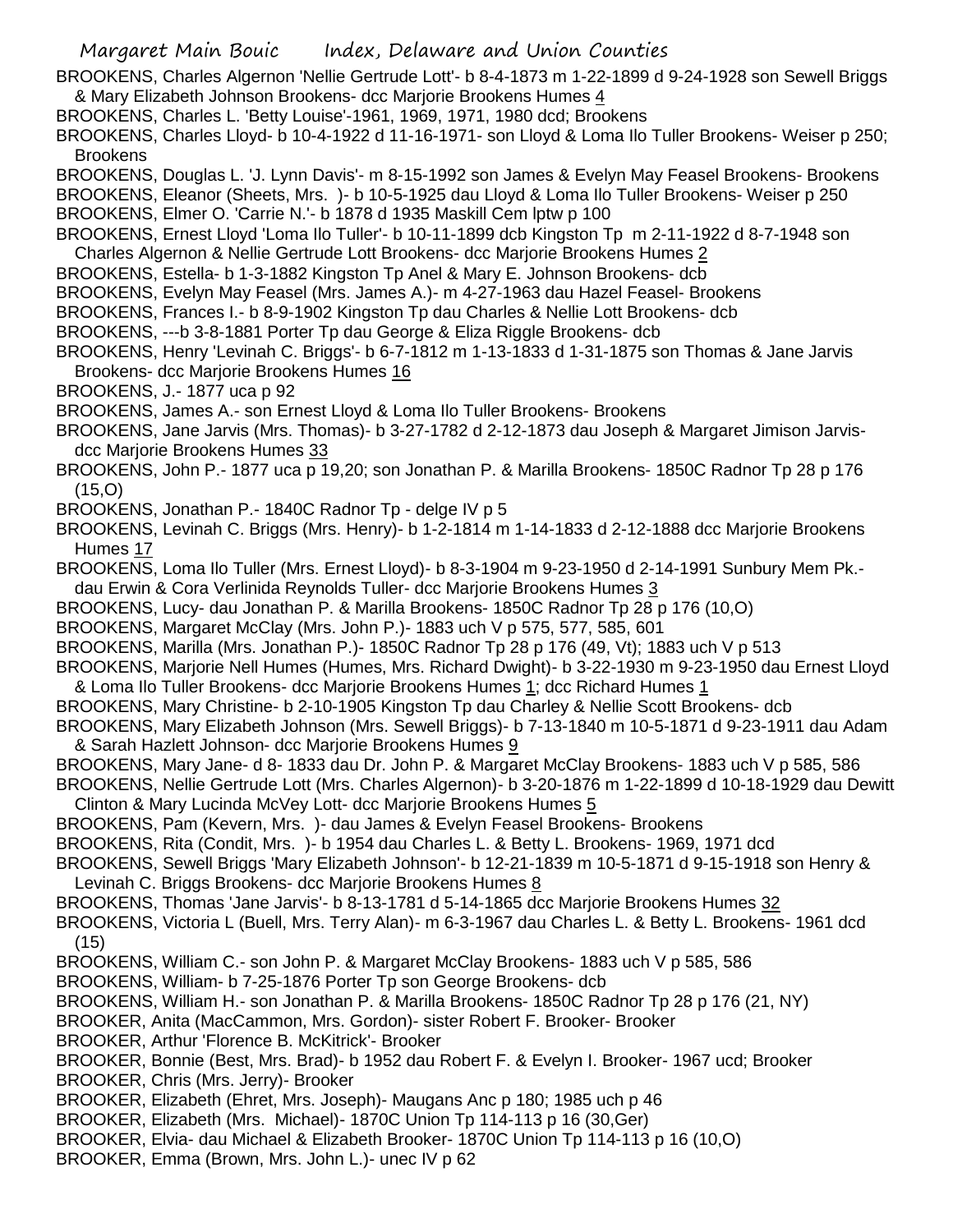Margaret Main Bouic Index, Delaware and Union Counties BROOKER, Emma- dau Michael & ELizabeth Brooker- 1870C Union Tp 114-113- p 16 (6,O) BROOKER, Emma- dau Michael & ELizabeth Brooker- 1870C Union Tp 114-113 p 16 (2,O) BROOKER, Ettie (Mrs. William)- b 11-1879 1900C Richwood 396-426 p 15B (20,O,O,O) m 4y 2 ch BROOKER, Evelyn I. Cook (Mrs. Robert F.)- m 2-3-1944- 1949, 1967, 1971, 1975, 1979, 1981, 1983, 1991 ucd BROOKER, Florence B. McKitrick( Lowe, Mrs.Truman Ross) (Mrs. J. Arthur)- b 7-30-1904 m(1) 12-22-1920 d 5-25-1989 (84) Raymond Cem- dau James Watson & Emma Bovey McKitrick- opc 601; Bovey 3,4; Brooker; McKitrick p 270 BROOKER, Goldie- b 6-1890 1900C Richwood 396-426 p 15B (9,O,NJ,O) BROOKER, Gotlieb- son Michael & Elizabeth Brooker- 1870C Union Tp 114-113 p 16 (12,NY) BROOKER, Henry F.- b 1861 Un Co d 3-6-1930 (69) Oakdale Cem 4229 (H-65) II p 98 (H-RE-4) BROOKER, James Arthur ' ' 'Florence B. McKitrick'- b 1889 d 4-3-1972(83) Oakdale Cem II p 98 (H-RE-4)- 1949, 1959, 1967, 1971 ucd; Maugans Anc p 53; McKitrick p 270 BROOKER, Jerry Lee 'Chris'- son Robert F. & Evelyn I.Brooker- Brooker; 1949 ucd BROOKER, John- unec III p 8 BROOKER, Linda Diane- b 1949 dau Robert F.& Evelyn I. Brooker- 1949 ucd; Brooker BROOKER, Lodi- ch Michael & Elizabeth Brooker- 1870C Union Tp 114-113 p 16 (4,O) BROOKER, Loire- dau Michael & ELizabeth Brooker- 1870C Union Tp 114-113 p 16 (8,O) BROOKER, Lucretia (Brown, Mrs. William)- b 6-11-1870 m 9-8-1883 d 8-21-1889 dau Mikel & Elizabeth Brooker- unec V p 6,7; 1870C Union Tp 114-113 p 16 (babe) BROOKER, Mable- b 11-1897 dau William & Ettie Brooker- 1900C Richwood 396-425 p 15B (2,O,NJ,O) BROOKER, Martha- b 1872 Un Co d 6-1-1932 (60y) Oakdale Cem 4441 (H65) II p 98 (H-RE-4) BROOKER, Mary M. (Fetty, Mrs. William A.)- b 1869- unec IX p 15 BROOKER, Michael 'Elizabeth'- 1870C Union Tp 114-113 p 16 (39,Ger) BROOKER, Molly- b 12-1899 dau William & Ettie Brooker- 1900C Richwood 396-426 p 15B (5/12,O,NJ,O) BROOKER, Robert F. 'Evelyn I.Cook'- b 4-3-1923 m 2-3-1944 5-2-1991 (68) Oakdale Cem - son James A. & Mary Consley Bennett 1949, 1967, 1971,1973. 1975, 1979, 1981, 1983, 1991 ucd; Brooker BROOKER, William 'Ettie'- b 4-1860 1900C Richwood 396-426 p 15B (40,NJ,Eng,Eng) BROOKFIELD, Thomas- 1850C Delaware Town 1260 p 92 (21,O) BROOKHART, Adrian- son Samuel & Millie Botkins Brookhart- Brookhart BROOKHART, Daniel 'Elizabeth'- 1883 uch V p 321 BROOKHART, Daniel W. 'Loreen Schneeg'- b 5-17-1895 m 1945 d 7-18-1974 son Samuel & Millie Botkins Brookhart- Brookhart 1959, 1967, 1971, 1973 ucd BROOKHART, Elsie (Carmean, Mrs. )- dau Samuel & Millie Botkins Brookhart- Brookhart BROOKHART, Loreen Schneeg (Mrs. Daniel W.)-b 10-9-1909 m 1945 d 8-4-1988 (78) bur E. Liberty - dau William & Anna Luerstman Schneeg- Brookhart; 1959, 1967, 1971, 1973, 1975, 1979, 1981, 1983 ucd BROOKHART, Mary Agnes Nicenwonger (Mrs. )- d 8-13-1982 (92) bur Ashley Union Cem- Brookhart BROOKHART, Raymond- d 1974 son Mary Agnes Brookhart- Brookhart BROOKHART, Rebecca Ann (Ackley, Mrs. Merle)- m 3-10-1967 dau Daniel W. & Loreen Schneeg Brookhart-Ackley; Brookhart; 1959 ucd (12) BROOKHART, Sarah (Katon, Mrs. James)(McDowell, Mrs. John)- b 12-31-1826 m(2) 6-30-1881 dau Daniel & Elizabeth Brookahrt- 1883 uch V p 321 BROOKINGS, Bradley- son Peter L. & Gaylene Clark Brookings- Brookings BROOKINGS, L. Gaylene Clark (Mrs. Peter)- d 9-11-1985 (42) bur Maine- dau Richard L. & Clara Williams Clark- Brookings BROOKINGS, Peter L. 'Gaylene Clark'- Brookings BROOKINS,----unec III p 38 BROOKINS, Garline- b 2-20-1880 Kingston Tp dau S. & Mary E. Johnson Brookins- dcb BROOKINS, George- 1880C Kingston Tp p 431C BROOKINS,---b 11-20-1874 Kingston Tp dau George W. & ELiza J. Riggles Brookins- dcb BROOKINS, ---b 4-2-1878 Kingston Tp son George W. & ELiza J. Riggles Brookins- dcb BROOKINS, Dr. John- 1883 uch III p 345, VIII p 42, XI p 41; unec V p 23, 38; 2840C Claibourne Tp 77 (30-40) BROOKINS, John P.- 1840C Claibourne Tp 77 (30-40); unec X I p 21, 57 BROOKINS, John 'Sarah J.'- 1880C Claibourne Tp 265-281 p 25 (44,O,Vt,Vt) p 0203 BROOKINS, Jonathan P.- 1835 men 56 #33 p 1-4 Thompson Tp; 1840C Radnor Tp delge IV p 5 BROOKINS, Lovina- 1880C Kingston Tp p 431C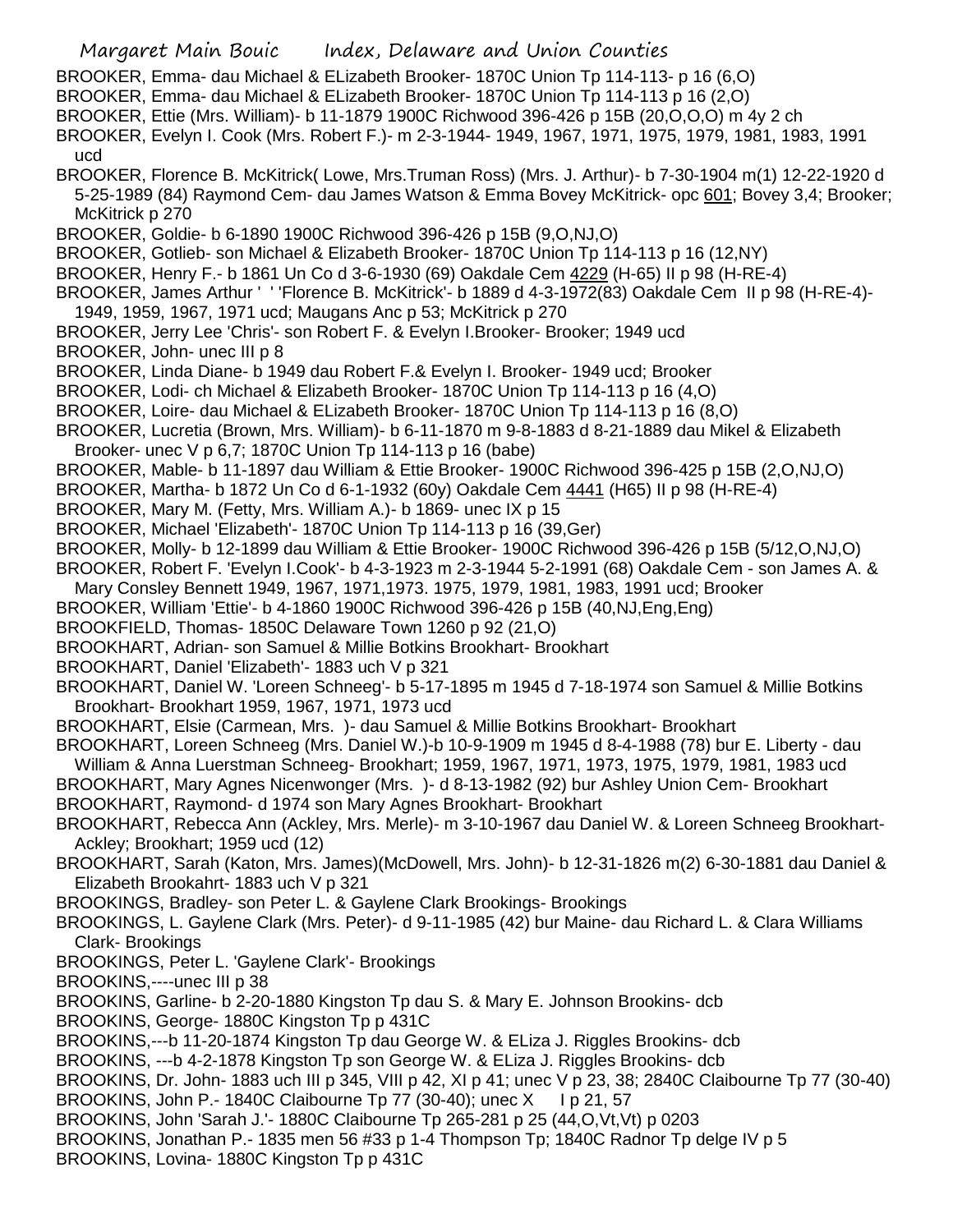Margaret Main Bouic Index, Delaware and Union Counties BROOKINS, M.- 1880C Jackson Tp p 0235 (78, Vt,Vt,Vt) BROOKINS, Maryattha- b 3-7-1875 Porter Tp dau Sid & Elizabeth Johnson Brookins- dcb BROOKINS, Miriam (Williams, Mrs. Samuel E.)- b 8-4-1827 m 12-18-1846 d 7-30-1916 dcc Ardith Waters Leibold 27 BROOKINS, Robert- 1880C Scioto Tp 43-45 p 279C (22,Va,Va,Va) BROOKINS, S.- b 9-1-5-1879 Kingston Tp son George W. & ELiza Riggle Brookins- dcb BROOKINS, Sarah J. (Mrs. John)- 1880C Richwood 265-281 p 25 (42,O,O,O) BROOKINS, Sarah (Woods, Mrs. John)- 1883 uch V p 577, 587, 592, 656 BROOKINS, Sewell- 1880C Kingston Tp p 431C BROOKINS, Silas J.- 2880C Berkshire Tp p 414C BROOKMAN, Robin (Alexander, Mrs. Scott)- 1985 uch p 5 BROOKOVER, Bruce Allen- son Raymond D. James & Maybelle Brookover- Brookover BROOKOVER, Eddie- brother Raymond D. James Brookover- Brookover BROOKOVER, George- b 1965 son Kenneth & Gladys Brookover- 1969 dcd BROOKOVER, Gladys (Mrs. Kenneth)- 1969 dcd BROOKOVER, Juanita (Mrs. Wayne S.)- 1971, 1980 dcd BROOKOVER, Kathy Jo-b 1957 dau Wayne S. & Juanita Brookover- Brookover; 1971 dcd BROOKOVER, Kenneth'Gladys'- brother Raymond D. James Brookover- Brookover; 1969 dcd BROOKOVER, Kenneth- b 1963 son Kenneth & Gladys Brookover- 1969 dcd BROOKOVER, Kolrena Kay-b 1960 dau Wayne S. & Juanita Brookover- Brookover; 1971,1980 dcd; engaged to Timothy Lee Roberts BROOKOVER, Marsha- b 1968 dau Kenneth & Gladys Brookover- 1969 dcd BROOKOVER, Maybelle (Mrs. Raymond D. James)- Brookover BROOKOVER, Mike- son Tina Brookover- 1980 dcd BROOKOVER, Raymond D. James 'Maybelle'- d 6- 1973 (41) bur Zanesville- Brookover BROOKOVER, Raymond Eugene- son Raymond D. James & Maybelle Brookover- Brookover BROOKOVER, Rebecca- b 1960 dau Kenneth & Gladys Brookover- 1969 dcd BROOKOVER, Tam(m)i- b 1964 dau Wayne S. & Juanita Brookover- 1971, 1980 dcd BROOKOVER, Tina- b 1958 dau Wayne S. & Juanita Brookover- 1971, 1980 dcd BROOKOVER, Wayne- b 1968 son Wayne S. & Juanita Brookover- 1971, 1980 dcd BROOKOVER, Wayne S. 'Juanita'- brother Raymond D. James Brookover- Brookover; 1971, 1980 dcd BROOKS, ---unec III p 36; unec V p 2, VI p 2- family of Shirley Mapes #76 un co gen soc; Esther Marsh #55 unec XII p 2; Melvin Miller #415 unec VIII p 42; Sunbury p 30 BROOKS, Dr.- unec VI p 7 dentist, Richwood BROOKS, A.- mt 8-31-1859 BROOKS, A. B.- 1877 uca p 25, 98 BROOKS, Abigail B. -(Griffin, Mrs. Daniel) - m 2-17-1859 ucm 284 m consent unec IV p 10- dau Charles M. & Susanna F.Bennett Brooks- 1850C Liberty Tp Un Co 1053-1070 p 156 (11,O) BROOKS, Abigail (Janes, Mrs. Samuel)- Maugans Anc p 145 BROOKS, A. C.- 1980 dcd BROOKS, Ada A. (Tobey, Mrs. William)- b 2-12-1810 m 5-10-1827 dau Nathaniel & Margaret Brooks- 1883 uch V p 556 BROOKS, Addie G.- b 3-17-1918 d 12-4-1918 dau John & Maude Brooks- Byhalia Cem lptw p 113 BROOKS, Allen- b 1967 son Clarence R. & Billie Brooks- 1969, 1971 dcd BROOKS, Almond- son John M. & Elisabeth Brooks- 1850C Paris Tp 713-729 p 108 (15,O) BROOKS, Alvira- dau Daniel & Mary Elizabeth Haxton Brooks- 1985 uch p 18 BROOKS, Amanda J.- dau Joseph & Priscilla Ennis Brooks- 1860C York Tp 1340-1350 p 181 (5,O) BROOKS, Amy L. Rengo (Mrs. Charles A.)- m 10-13-1984 dau Raymond & Nancy Rengo- Brooks BROOKS, Andrew J. 'Elizabeth Perry'- m 12-28-1865 dcm BROOKS, Angelina (Maine, Mrs. Hiram C.)- b 10-5-1834 m 10-29-1867- Asp\(720)\ BROOKS, Anna E. (Mrs. Eddie)- b 1879 d 11-24-1974 York Cem O-2 p 96 BROOKS, Anna E. Wendell (Adams, Mrs. Charles)( Mrs. Eddie J.)- b 2-10-1879 d 11-24-1974 bur York Center- dau William & Sarah De Long Wendell; 1949 ucd; Brooks BROOKS, Anna M. (Darrow, Mrs. Ansen)- m 9-24-1837 ucm 445; unec III p 30 BROOKS, Anna Marie- b 10-8-1969 dau Philip & Poling Brooks- Brooks BROOKS, Archibald J/G. 'Rhoda Coons'- m 2-8-1844 ucm - d 3-15-1881 (68-4-10) York Cem p 28; 1883 uch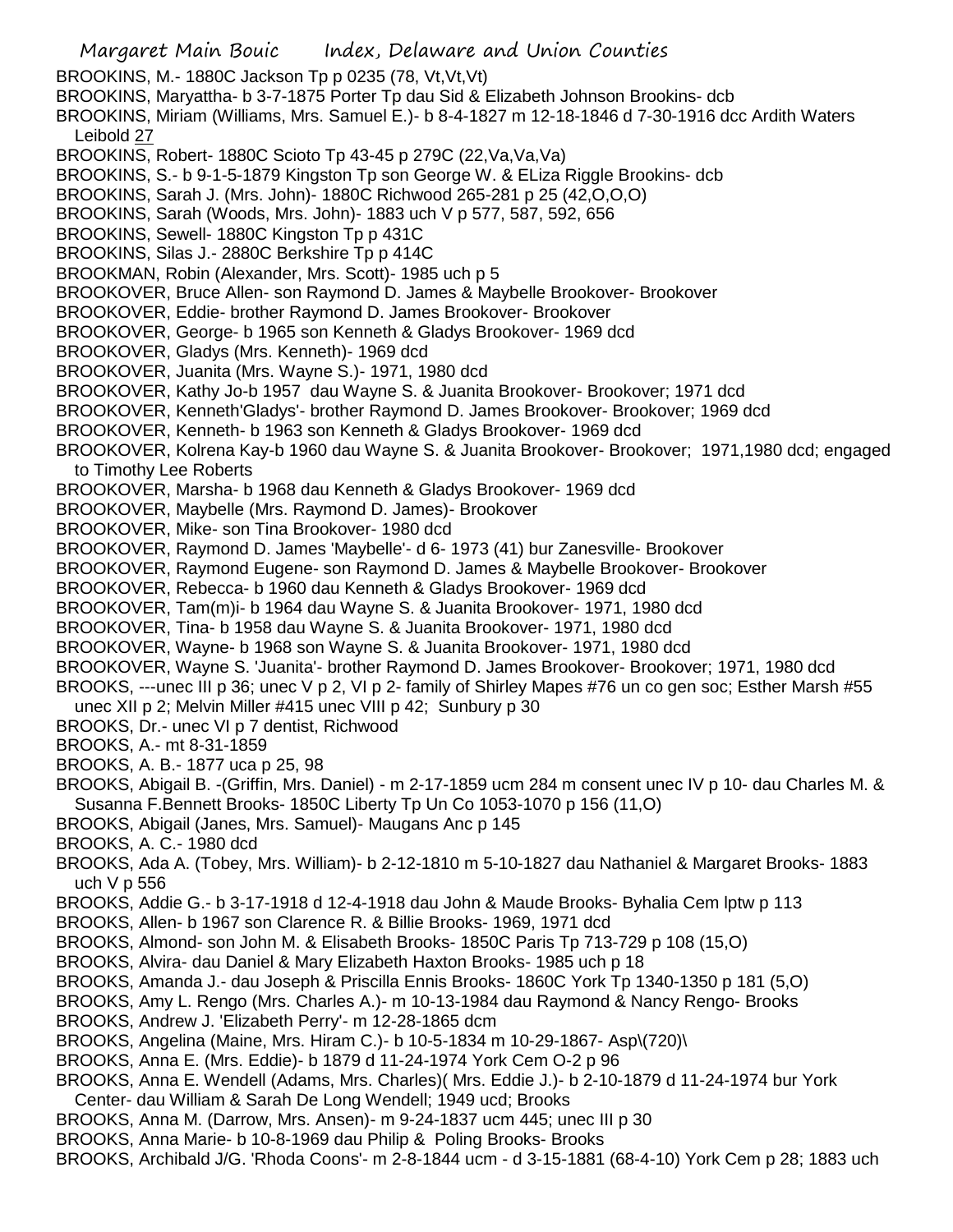- Margaret Main Bouic Index, Delaware and Union Counties III p 337; 1850C York Tp 399-406 p 62 (36, NY) mt 4-7-1859; 1860C York Tp 1370-1380 p 85 (47, NY); 1870C York Tp 1 p 1 (57,NY); 1880C York Tp 1 (67, NY) p 0018; unec VII p 25, 45, XII p 56, XIII p 19 BROOKS, Aretas- Powers p 142 BROOKS, Arizona Hines (Mrs. Henry Ward)- b 10-13-1896 m 9-1-1914 d 10-1-5-1988 York Cem L154 p 43 dau John W. & Martha J. Johnson Hines- Brooks; 1949, 1971, 1973, 1975, 1979 ucd BROOKS, Arritha- 1870CC York Tp 159-156 p 21 (17,O) BROOKS, Arthur- son Eddie & Josie Stalder Brooks- Brooks Brooks- Brooks BROOKS, Rev. Asa 'Hannah'- Powers p 142 BROOKS, Ashley C. 'Olive A. Johnson'- b 10-2-1899 m 6-6-1936 d 4-28-1965 Johnson Bible unec V p 4 BROOKS, Autumn- b 1982 ch Donald W. & Robin L. Brooks- 1983, 1991 ucd BROOKS, Barbara Haushaulter (Mrs. Steven Robert)- Bouic (126252); Graham (1453252), (1816252), Hamilton (153252), Lakin (128626252 BROOKS, Beatrice (Mrs. )- d 12-18-1974 (62) bur Cleveland- Brooks BROOKS, Becky Bailey (Mrs. Steve)- m 9-22-1990 dau Clarence & Florence Bailey- Brooks BROOKS, Benjamin 'Hanna Avery' m 3-26-1744- dcc Pamela Wickham Docherty\134\ BROOKS, Capt. Benjamin- McKitrick p 236 BROOKS, Bernadina L. (Mrs. Earl E.)- 1980 dcd BROOKS, Bernice Disbennett (Mrs. )- dau Noah & Sylvia J. Goff Disbennet- mt 1-20-1916 BROOKS, Bertha L.- d 7-19-1994 (93)- Brooks BROOKS, Beverly Ann- b 7-9-1949 dau Pearl & Charlotte Onatta Firman Brooks- Phillips 13572(10)2 p 269 BROOKS, B. F.- Jerome Tp IOOF Cem D J p 120 BROOKS, Billie (Mrs. Clarence R.)- 1969, 1971 dcd BROOKS, Bonnie (Ferryman, Mrs. Daniel)- b 9-7-1952 m 10-2-1971 St. Paul p 151 BROOKS, Bonnie (Mrs. Pete)- 1983 ucd see Lavonna BROOKS, Caley- ch Don & Robyn Brooks- 1991 ucd BROOKS, Camden- ch Don & Robyn Brooks- 1991 ucd BROOKS, Carol Ann- dau Sherwood & Lavonne J. Howland Brooks- Brooks BROOKS, Carolyn Sue Magrew (Mrs. David R.)- m 9-3-1960 dau Robert Magrew- Brooks; 1961 dcd BROOKS, Carolyn (Kager, Mrs. )- dau William & Garnet Alder Brooks- Brooks BROOKS, Carson L. 'Lydia M.'- 1961 dcd BROOKS, Casper- son Eddie & Josie Stalder Brooks- Brooks BROOKS, Catherine (Jones, Mrs. Thomas)- ped Belvia Holloway 25 #104 unec VII p 20 BROOKS, Catherine M. Carson (Mrs. Thomas W.)- m 6-21-1974 dau Norman R. Carson- Brooks BROOKS, Catherine (Mrs. William)- 1870C Taylor Tp 115-109 p 14 (80, Penn) BROOKS, C. C. - Sunbury p 156, 158 BROOKS, Dr. C. E.- Brooks; Marysville p 49, 58 BROOKS, Cecilia- Sunbury p 89, 119 BROOKS, Celia A.- dau-in-law Darius Brooks- 1880C Jackson Tp 1 p 2 (17,O,O,O) BROOKS, Celinda (Wilson, Mrs. Emery)- unec IV p 26 BROOKS, Chaney C.b 9-1878- son Henry J. & Harriet Shisler Brooks- 1880C Leesburg Tp 61 p 6 (1,O,O,O); 1900C Claibourne Tp 292-308 p 12B (21,O,O,O) BROOKS, Charles A. 'Amy L. Rengo'- b 1959 m 1-13-1984 son William M. & Jean Brooks'- Brooks; 1961, 1969, 1971 dcd BROOKS, Charles H.- b 7-10-1895 Liberty Tp son Frank & Lizzie Rhoads Brooks- dcb BROOKS, Charles Lorenzo- son Daniel & Mary Elizabeth Haxton- unec II p 17 (query); 1985 uch p 18 BROOKS, Charles 'Minerva Cline'- m 10-5-1865 ucm 3810 BROOKS, Charles M. 'Susanna F.Bennett'- 1883 uch V p 392, 403 1850C Liberty Tp Un Co 1053-1070 p 156 (34,O); 1860C Liberty Tp un Co 933-943 p 128 (44,O); unec XI p 62 BROOKS, Charley- b Sept. 1869 son George A. & Josephine Brooks- 1870C Liberty Tp Un Co 289 p 35 (8/12,O) BROOKS, Charlotte Onatta Firman (Mrs. Pearl)- b 4-11-1928 m 7-6-1946 dau William Lewis & Hattie Mae
- Terry Firman- Phillips 13572(10) p 265, 269 BROOKS, Charlotte R.- dau James W. & Roxia A. Brooks-York Cem R7 L112 p 28; 1850C Liberty Tp Un Co 876-893 p 131 (2,O)
- BROOKS, Cheri b 1956 (Compton, Mrs. )- dau Melvin D. & Juanita Brooks- Brooks; 1973 ucd
- BROOKS, Christina Dull (Mrs. Joseph Perkins)- b 1-3-1831 Pa d 8-29-1894 (63-2-26) Claibourne Cen p 13;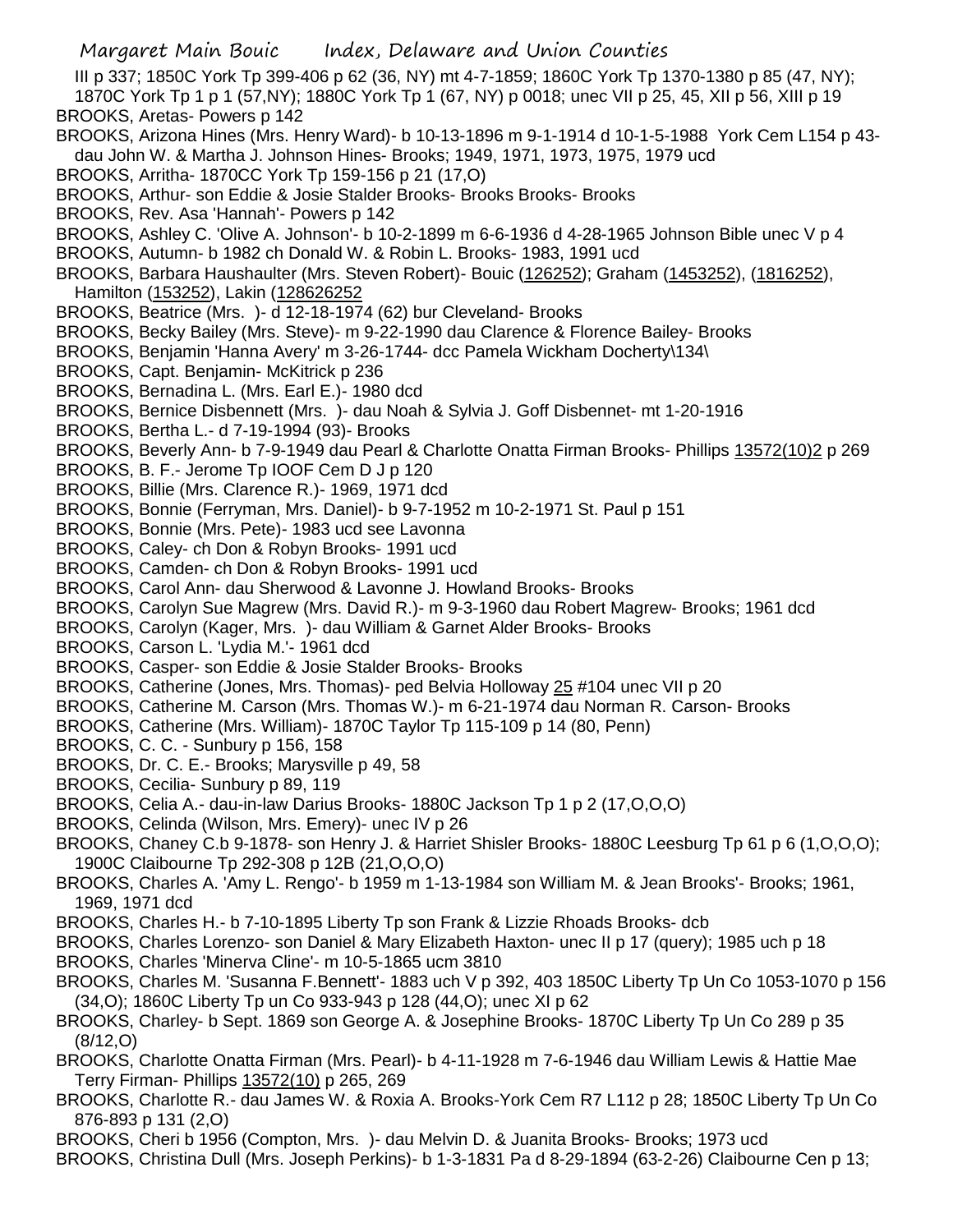- Margaret Main Bouic Index, Delaware and Union Counties ped Lorilee Thomas #196 21- unec VII p 13, X p 21; 1880C Claibourne Tp 152-160 p 15 (49, Penn,Penn,Penn) BROOKS, Cindy- dau Bill Brooks- Brooks BROOKS, Clara Ozso (Cantner, Mrs. Charles Loyd)- b 11-18-1898 d 1938 dau Henry King & Ruhama Baily Brooks- 1985 uch p 106 BROOKS, Clarence 'Connie'- Brooks BROOKS, Clarence R. 'Billie'- 1969, 1971 dcd BROOKS, Clark- b 1958 son Gerald T. & Elizabeth Brooks- Brooks; Brooks; 1961,1969, 1971 dcd BROOKS, Dr. Claude 'Mabel Metz'- b 1-10-1907 m 1932 d 8-28-8-28-1969 son Harry & Lilly Belle Davis Brooks- bur Milford Un Al p 76- Brooks BROOKS, C. M.- 1877 uca p 58 BROOKS, Connie (Mrs. Clarence)(SHerman, Mrs. )- Brooks BROOKS, Constance S. (Mrs. Theodore W.)- 1961, 1969 dcd BROOKS, Cordelia- Powers p 142 BROOKS, Cyrus- 1976 dch p 283; unvmec p 39 BROOKS, Cyrus C.- 1880C Berkshire Tp p 425A BROOKS, Daniel 'Hannah King'- b c 1821- 1985 uch p 106; unec XII p 64 BROOKS, Daniel 'Mary Elizabeth Haxton'- b c 1834/7 m 1864 d 1892 unec II p 17 (query)- son Jonathan & Mary Gates Brooks- 1985 uch p 18; ped Shirley Gilbert Mapes 30 #76 unec VI p 35 BROOKS, Danny- d 1969- 1985 uch p 23 BROOKS, Danny R.-b 1956 son Clarence R. & Billie Brooks- Brooks; 1961, 1969 dcd BROOKS, Darius 'Sarah'- 1860C Jackson Tp 1093-1108 p 145 (36,O) BROOKS, Darren Edward 'Kate Arlene Calaski'- m 6-6-1992- Brooks BROOKS, Darrel Paul- b 7-17-1984 son S. D. Brooks- Brooks BROOKS, David- York Cem p 28 BROOKS, David- 1880C Berkshire Tp p 425A BROOKS, David- 1870C Jerome Tp 17 p 2 (11,O) BROOKS, David- son Daniel & Hannah King Brooks- 1985 uch p 106 BROOKS, David- d 1-29-1860 (13y6m) son D. W. & S. J.- Price Cem djlm p 28 BROOKS, David R. 'Carolyn Sue Magrew'- m 9-3-1960 (div)- son William A.& Gladys I. Brooks- Brooks; 1961 dcd BROOKS, David R.- son Robert G. & Frances Brooks- 1850C York Tp 429-436 p 66 (9/12,O) BROOKS, David 'Shirley A.'- Brooks BROOKS, Davis- 1883 uch IV p 473 BROOKS, Dennis R. 'Jacqueline Green'- m 4-19-1968 son Melvin D. & Juanita Brooks- Brooks; 1980 dcd BROOKS, Diane (Powell, Mrs. David)- b 1-26-1950 m 6-25-1977- Bell 1253251; Bouic 126251; Graham1453251,1816251; Hamilton 153251; Lakin 128626251 BROOKS, Dolores (Dunford, Mrs. Clarence)- Cowgill p 61 BROOKS, Donald H. 'Ruby L.'- 1969, 1971, 1980 dcd BROOKS, Donald- son Malcolm & Violet Brooks- Brooks BROOKS, Donald Oyer- son William & Gladys I. Brooks- Brooks BROOKS, Donald W.b 1958 'Robin L.- son Donald H.& Ruby L. Brooks- Brooks; 1969, 1971, 1991 dcd BROOKS, Donna Marie- b 3-10-1957 d 11-7-1957 ch Pearl & Charlotte Onatta Firman Brooks- Phillips 13572(10)4 p 269 BROOKS, Donna S.- 1980 dcd BROOKS, Doris- dau Dr. C. E. Brooks- Brooks BROOKS, Doris Evelyn McKittrick (Mrs. Thomas William)- b 8-30-1909 m 6-29-1929 dau Francis George Wellington & Laura May Coffin McKittrick- McKitrick p 360 BROOKS, Duane 'Paulette Kay Ladd'- m 3-16-1970 son Melvin & Juanita Brooks- Brooks BROOKS, D. W.- 1883 uch IV p 520; 2880V Jackson Tp 221A p 2 (56,O,O,O) BROOKS, Dwight- b 1868 d 1947 Oakdale Cem II p 92 (H-R23-1) BROOKS, Earl E. 'Bernadine L.- 1980 dcd BROOKS, Easther Iola- b 3-7-1947 dau Pearl & Charlotte Onatta Firman Brooks- Phillis 13572(10)1 p 269
- BROOKS, Eddie J. 'Josie Stalder''Anna'- b 1863 d 4-16-1949 York Cem O-2- York Cem p 42, 96- 1949 ucd; Brooks
- BROOKS, Edith (Hoffman, Mrs. Victor) b 10-22-1908 m 2-16-1929 d 11-28-1989 (81) Oakdale Cem dau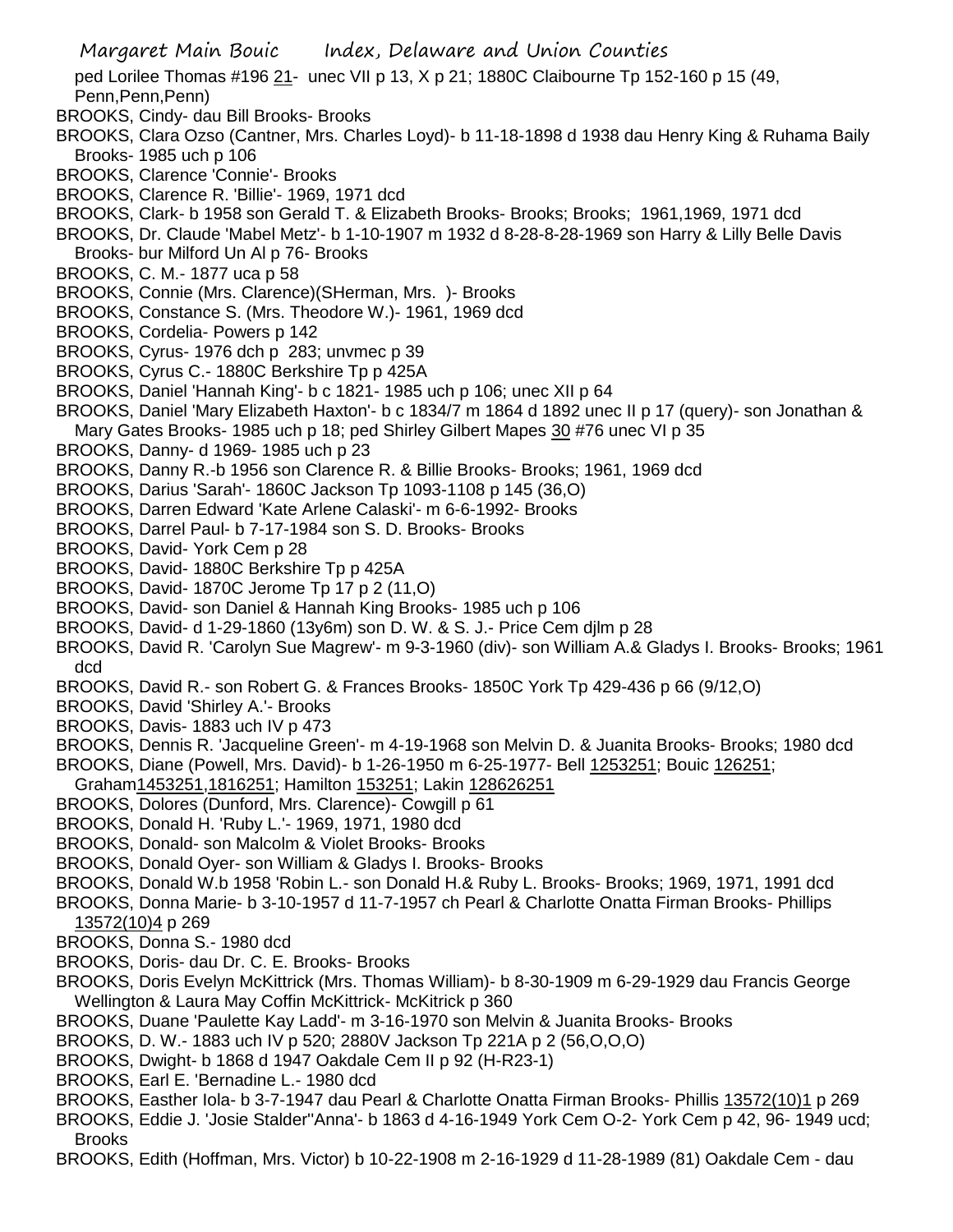Pearl & Bessie Larry Brooks- Brooks; Hoffman

- BROOKS, Edith (Martin, Mrs. )- dau Harry & lilly Belle Davis Brooks- Brooks
- BROOKS, Edna (Locke, Mrs. )- sister Melvin D. Brooks- Brooks
- BROOKS, Edward W.- delge IV p 65
- BROOKS, Eli- son Daniel & Hannah King Brooks- 1985 uch p 106
- BROOKS, Elizabeth A. (Mrs. Gerald T.)- 1961, 1969, 1971, 1980 dcd
- BROOKS, Elizabeth- 1870C Jerome Tp 17 p 2 (8,O)
- BROOKS, Elisabeth (Mrs. John M.)- 1850C Paris Tp 713-729 p 108 (41,O)
- BROOKS, Elizabeth Perry (Mrs. Andrew J.)- m 12-28-1865 dcm
- BROOKS, Elizabeth (Mrs. William)- Powers p 87
- BROOKS, Ella F.- dau Joseph & Christina Diehl Brooks- 1883 uch V p 614
- BROOKS, Ellen H. (Sanderson, Mrs. George H.)- dau Hiram Brooks- 1915 uch p 1008; unec VII p 44
- BROOKS, Ellen Temple (Mrs. Robert)- m 9-25-1824- unec V p 15
- BROOKS, Ellis J.'Ida V. McAllister'- lic 3-14-1882 ucm 7146
- BROOKS, Ellis T(F).- son Joseph Perkins & Christina Dull(Diehl) Brooks- 1870C Claibourne Tp 218-216 p 28 (13,O); 1880C Claibourne Tp 152-160 p 15 (22,O,O,Penn)
- BROOKS, Elvira- dau Daniel & Mary Elizabeth Haxton Brooks- unec II p 17 (query)
- BROOKS, Elvis- brother Melvin D. Brooks- Brooks
- BROOKS, Emma- 1870C Jerome Tp 17 p 2 (15,O)
- BROOKS, Emma- 1870C Jerome Tp 21 p 3 (13,O)
- BROOKS, Emma Aber (Mrs. Clark)- Brooks
- BROOKS, E. N. Sr. 'Lilly'- 1971, 1973, 1975, 1981 ucd
- BROOKS, Mrs. E. R.- 1967 ucd
- BROOKS, Eric- b 1975 son Larry M. & Pamela J. Brooks- Brooks; 1980 dcd
- BROOKS, Esther (Fathbruckner, Mrs. )- dau William M. & Eva Belle Schultz Brooks- Brooks
- BROOKS, Esther Linscott (Mrs. Wilson)- 1915 uch p 576
- BROOKS, Euis Freeman 'Lizzie R. Clark'- b 1857 d 1936 son Joseph Perkins & Christina Dull brooks- ped Lorilee Thomas  $\#196$   $10$  - unec X p 21
- BROOKS, Eunice (Mrs. Richard)- Brooks
- BROOKS, Eunice (Welch, Mrs. Joseph)- b 1-1745 m 1760 d 11-9-1827 dau Benjamin & Hanna Avery Brooksdcc Pamela Wickham Docherty 67
- BROOKS, Eva Belle Schultz (-Mrs. William)- d 7-2-1971 (72) Thompson Chapel Cem- Brooks
- BROOKS, Fannie Rea (Mrs. )- dau David & Ruth Skidmore Rea- 1915 uch p 962
- BROOKS, Fidelia Plummer (Mrs. Almeda A.)- m 10-8-1835
- BROOKS, Florence J.Green (Mrs. Paul H.)- b 2-14-1891 d 2-17-1978 York Cem E-68 p 93 dau Alva & Rosa Jones Green- 1959, 1967, 1971, 1973, 1975
- BROOKS, Frana- D J Cem p 119
- BROOKS, Frances E.- dau Joseph & Priscilla Ennis Brooks- 1860C York Tp 1340-1300 p 181 (1,O)
- BROOKS, Frances (Mrs. Robert G.)- 1850C York Tp 429-436 p 66 (23,O)
- BROOKS, Frances Tomlin (Mrs. Jess)- Brooks
- BROOKS, Francis- b 1961 dau Gerald T. & Elizabeth A. Brooks- Brooks; 1969, 1971 dcd
- BROOKS, Fred 'Mary Curry Jeannot'- Mitchell (11242311)
- BROOKS, Fred Jr.- son Fred & Mary Curry Jeannot Brooks- Mitchell 112423111
- BROOKS, Garnet Alder (Mrs. William)- m 1930 dau Lewis Cast & Nancy Patterson Alder- Alder
- BROOKS, Garnet (Burns, Mrs. )- dau Harry & lilly Belle Davis Brooks- Brooks
- BROOKS, George- 1880C Taylor Tp p 0127
- BROOKS, George A.- son Charles M. & Susanna F. Brooks- 1850C Liberty Tp Un Co 1053-1070 p 157 (4,O); 1860C Liberty Tp 933-943 p 128 (14,O); 1870C Liberty Tp 289 p 35 (24,O); unec XI p 62
- BROOKS, George- son John M. & Elisabeth Brooks- 1850C Paris Tp 713-729 p 108 (3,O)
- BROOKS, George 'Helen Louise Howison'- Howison (1616)
- BROOKS, George Leonard 'Lillie Evaline Yarrington'- b 1858 m 6-10-1880 ucm 6731 d 1924 Broadway Cem lptw p 73 son Hiram & Mary A. Green Brooks- 1985 uch p 95; unec III p 13, V p 18, VII p 44, XIII p 27; ped Esther Marsh #55 6, unec V p 18; 1870C Jackson Tp 155-147 p 21 (12,O); 1880C Taylor Tp 52-53 p 5  $(22, 0, 0, 0)$
- BROOKS, George W.- son Darius Brooks- 1880C Jackson Tp V p 2 (18,O,O,O)
- BROOKS, George W. 'Mary Donegan'- m 5-4-1881 ucm 4977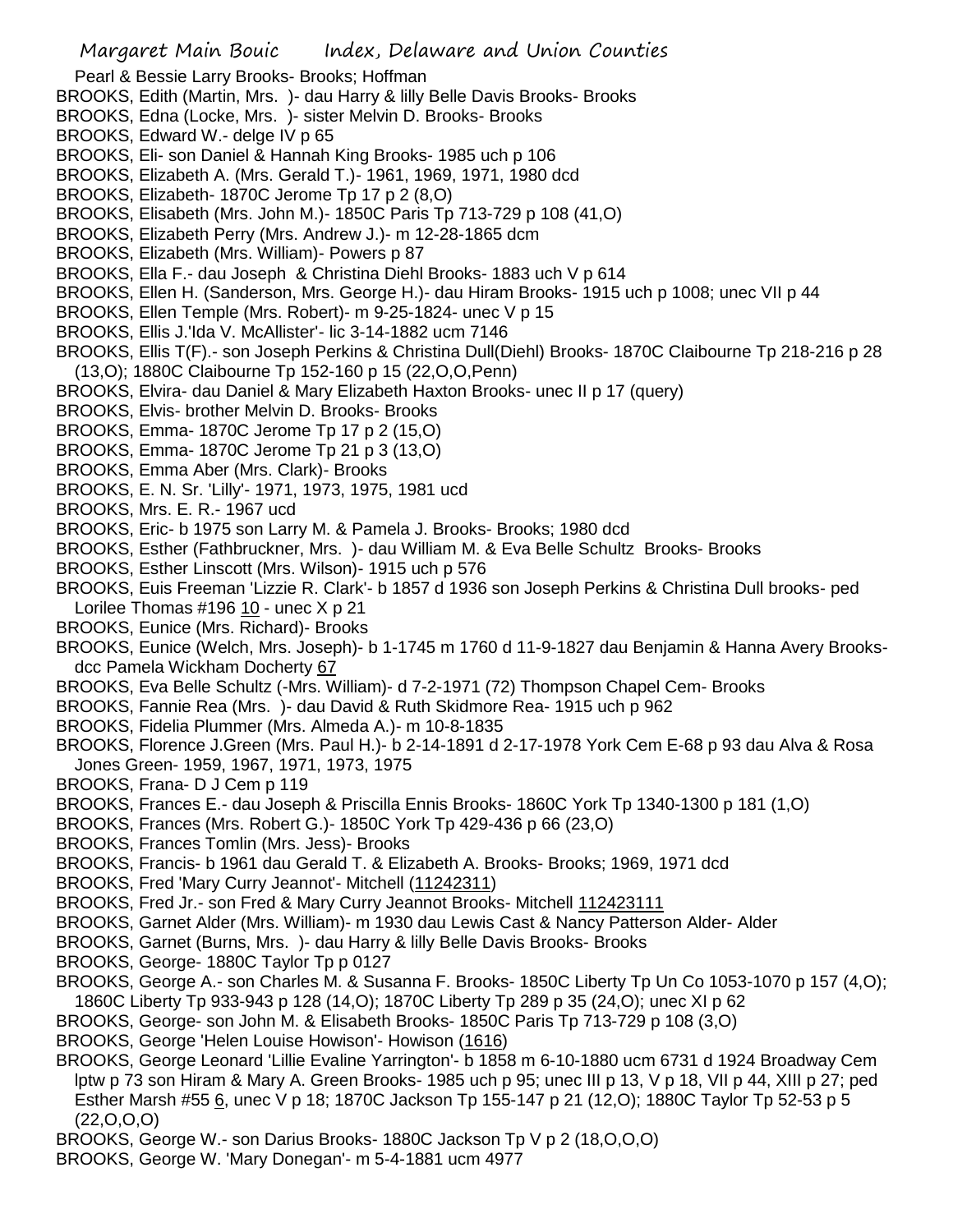- BROOKS, Gerald- Brooks; 1980 dcd
- BROOKS, Gerald 'Helen'- son Malcolm & Violet Brooks- Brooks
- BROOKS, Gerald T. 'Elizabeth A.'- b 5-31-1930 d 12-2-5-1991 (61) bur Marlborough Cem- son Clark & Emma Aber Brooks; Brooks; 1961, 1969, 1971, 1980 dcd
- BROOKS, Gladys- b 10-11-1899 Licking Co d 9-3-1987 (87) bur Granville O.- Brooks
- BROOKS, Gladys I. (Mrs. William L.)- d 7-19-1973 (60) Oak Grove Cem Brooks; 1961, 1969, 1971 dcd
- BROOKS, Gladys Marie (Farrington, Mrs. William Harold)- b 10-2-1902 m 2-24-1923 d 1-17-1989 (86) Byhalia Cem- dau John & Maude Wright Brooks
- BROOKS, Grace Caroline (Dillon, Mrs. Okey David)- b 11-4-1882 d 10-14-1967 dau George Leonard & Lillie Evaline Yarrington Brooks- ped Esther Marsh #55 3; unec V p 18; 1985 uch p 95; Brooks; Dillon
- BROOKS, Grace McKitrick (Mrs. John W.)- b 12-26-1881 m 9-11-1910 dau Allen S. & Caroline Cordelia Applegarth McKitrick p - McKitrick p 318
- BROOKS, Gracia U.- dau Charles & Susannah Bennet Brooks- 1860C Liberty Tp Un Co 933-943 p 128 (10,O)
- BROOKS, Gracia F.- 1860C Liberty Tp 927-937 (9,O) lived with Daniel Griffin
- BROOKS, Gregory- son Phillip & Poling Brooks- Brooks
- BROOKS, Grise James (Mrs. Harvey)- m 11-29-1844 Madison Co unec X p 8
- BROOKS, Rev. H.- 1883 uch V p 34
- BROOKS, Hanna Avery (Mrs. Benjamin)- b 10-1-1727 m 3-26-1744 d 6-5-1748- dau Jonathan Avery- dcc Pamela Wickham Docherty 135
- BROOKS, Hannah Flennikin (Mrs. Rev. Asa)- b 1-25-1794 d 8-26-1884 (90y7m)- Powers p 142, 158
- BROOKS, Hannah King (Mrs. Daniel)- b c 1810- 1985 uch p 106
- BROOKS, Hannah May (Stanley, Mrs. Arthur)- b 1887 dau Henry King & Ruhama Baily Brooks- 1985 uch p 106
- BROOKS, Harme- 1880C York Tp p 0029
- BROOKS, Harold- (1929) delge IX p 16
- BROOKS, Harold- son William M. & Eva Belle Schultz Brooks- Brooks
- BROOKS, Harriet "Pat" (Hunt, Mrs. Howser)- m 1932 dau Dr. J. P. Brooks-1985 uch p 79
- BROOKS, Harriett- dau John P. & Mildred Cheney Brooks- 1915 uch p 633
- BROOKS, Harriet(te) Shisler (Mrs. Henry J.) b 1854 m 10-11-1877 ucm 6135 d 1915 Claibourne Cem p 50-
- dau John & Lucy Ann Darling Shisler- 1915 uch p 633; 1900C Claibourne Tp 292-308 p 12B (46,O,O,O)
- BROOKS, Harry- son Claude & Mabel Metz Brooks- Brooks
- BROOKS, Harry E.- b 2-13-1915 d 6-3-1916 son John & Maude Brooks- Byhalia Cem lptw p 113
- BROOKS, Harvey 'Grise James' m 11-29-1844 Madison Co unec X p 8
- BROOKS, Heather- b 1966 ch Gerald T. & Elizabeth A. Brooks- 1969, 1971, 1980 dcd
- BROOKS, Helen (Mrs. Gerald)- Brooks
- BROOKS, Helen Louise Howison (Mrs. George)(Smith, Mrs. Lester)- b 5-30-1924 dau Lucien Lee & Eula Hart Howison- Howison 1616
- BROOKS, Henry Ward Jr.- son Henry Ward & Arizona Hines Brooks- Brooks
- BROOKS, Henry J. 'Harriet Shisler'- b 1854 m 10-11-1877 ucm 6135 d 1935 Claibourne Cem p 50- son Joseph P. & Christina Diehl(Dull) Brooks- 1915 uch p 134, 154, 632, picture 633, 634,1095; 1883 uch V p 614; 1877 uca p 93; 1870C Claibourne Tp 218-216 p 28 (16,O); 1880C Leesburg Tp 61 p 6 (26,O,O,O) p 177A; 1900C Claibourne Tp 292-308 p 12B (46,O,O,O) m 22y
- BROOKS, Henry King 'Ruhama Bailey'- b 1855/3-27-1859 m 6-30-1878 ucm 6283 d 1827 Unionville Cem D J p 40 son Daniel Brooks- 1985 uch p 106
- BROOKS, inf of H. & M S- York Cem p 28
- BROOKS, Henry Ward 'Mary'- b 1837 d 1923 WW I Co D. 13 Reg OVI York Cem L154
- BROOKS, Henry Ward 'Arizona Hines'- d 4-6-1968 bur York Center- Brooks
- BROOKS, Hiram B. 'Imo N. Simpson'- b 5-23-1886 d (78) Oakdale Cem son Lorenzo & Una Disbennett Brooks- Brooks; 1949, 1959 ucd
- BROOKS, Hiram (Harme)'Sarah Ann Cline''Mary A. Green'- b c 1810 NY-m (1) 5-1838 (2) 5-12-1843; 1985 uch p 95; ped Esther Marsh #55 12, unec V p 18, VI p 44, VII p 44, XII p 14; 1870C Jackson Tp 155-147 p 21 (50, NY);1880C York Tp 239 p 23(66, NY,NY,NY); 1915 uch p 1008
- BROOKS, Ida V. McAllister (Mrs. Ellis J.)- lic 3-14-1882 ucm 7146
- BROOKS, Imo N. Simpson (Mrs. Hiram B.)- d 1949- 1949 ucd; Brooks
- BROOKS, J.- delge V p 71
- BROOKS, Jack- son Claude & Mabel Metz Brooks- Brooks; 1971, 1973 ucd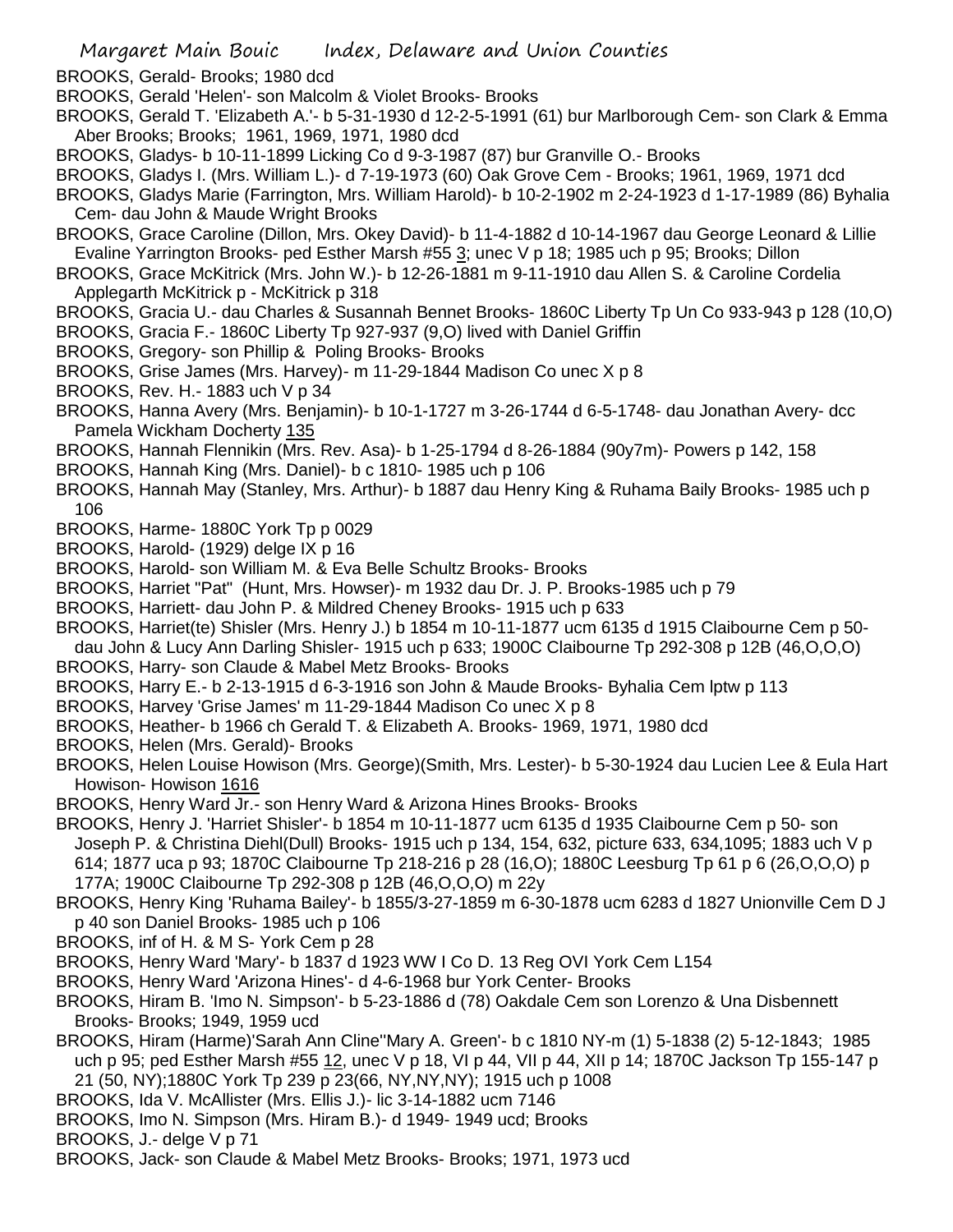- BROOKS, Jacqueline Green (Mrs. Dennis R.)- m 4-19-1968- Brooks
- BROOKS, James- son Bill Brooks- Brooks
- BROOKS, James- son John M. & Elisabeth Brooks- 1850C Paris Tp 713-729 p 108 (6,O)
- BROOKS, James- son Nathaniel Brooks- 1883 uch V p 523; 1887 uca p 20
- BROOKS, James Arthur 'Lillian Huffman'- b 1-27-1896 m 5-1-1918 d 2-15-1974 York Cem 94 (E-68)- son Eddie & Josie Stalder Brooks- Brooks
- BROOKS, James H.'Julia Ann Adams'- m 8-3-1862 ; unec IV p 9 son Charles M. & Susanna F. Brooks- 1850C Liberty Tp Un C 1053-1070 p 156 (10,O); 1860C Liberty Tp 933-943 p 128 (20,O)
- BROOKS, James Ross- b 10-11-1977 son Phil Brooks- Brooks
- BROOKS, James Timothy- b 12-3-1957 son Robert & Ruth Hamilton Brooks- Bell 1253253; Bouic 126253; Graham 1453253, 1816253; Hamilto153253 Lakin 1288626253
- BROOKS, James W. 'Roxia A.Munger'- m 3-1-1846 ucm 1112; 1850C Liberty Tp Un Co 876-893 p 131 (35, NY);1883 uch V p 402, 538; unec V p 60
- BROOKS, Jamie- lived with Vicki Decker- granddau Lavonne Howland Brooks; 1983 ucd
- BROOKS, Jane Butler (Mrs. David)- 1908 dch p 326
- BROOKS, Jane- dau Hiram Brooks- unec VII p 44
- BROOKS, Janet (Dickess, Mrs. )- dau Harry & Lilly Belle Davis Brooks- Brooks
- BROOKS, Jean (Mrs. William M.)- Brooks; 1961, 1969, 1971, 1980 dcd
- BROOKS, Jennie (Allen, Mrs. )- sister Melvin D. Brooks- Brooks
- BROOKS, Jess 'Frances Tomlin'- Brooks
- BROOKS, Jessica Louise- b 9-3-1984 dau John & Valann Marie Stone Brooks- St. Paul p 13
- BROOKS, Jill Elizabeth b 12-26-1962 dau Robert & Ruth Hamilton Brooks- Bell 1253254; Bouic 126254;
- Graham 1453254, 1816254; Hamilton 153254 Lakin 128626254
- BROOKS, J. M.- 1883 uch IV p 484, V p 52, 58; 1877 uca p 97
- BROOKS, Joan (Heitzman, Mrs. ) dau Malcolm & Violet Brooks- Brooks
- BROOKS, Joan- d 1949 dau William M. & Eva Belle Schultz Brooks- Brooks
- BROOKS, Joe- b 1949 son Mrs. E. R. Brooks- 1967 ucd
- BROOKS, John- delge IV p 29, V p 71
- BROOKS, John- 1880C Delaware Town p 532C
- BROOKS, John- 1880C Delaware Town p 540C
- BROOKS, John- son Harry & Lilly Belle Davis Brooks- Brooks
- BROOKS, John H.'Maude M.Wright'- b 1880 d 1955 Byhalia Cem lptw p 112, 113; 1949 ucd
- BROOKS, John M.- son Charles M. & Susanna F. Bennet Brooks- 1850C Liberty Tp Un Co 1053-1070 p 157 (7,O); 1860C Liberty Tp Un Co 933-943 p 128 (17,O)
- BROOKS, John M. 'Elisabeth'- 1850C Paris Tp 713-729 p 108 (48,O); unec XI p 29
- BROOKS, John P. 'Mildred Cheney'- b 7-1870 son Henry J. & Harriet Shisler Brooks- 1915 uch p 633; 1900C Claibourne Tp 292-308 p 12B (19,O,O,O)
- BROOKS, John 'Valann Marie Stone'- b 12-20-1956 m 1979 St. Paul p 13
- BROOKS, John W. 'Grace McKitrick'- b 4-25-1883 m 9-11-1910 d 2-8-1957- McKitrick p 318
- BROOKS, John W. 'Lesley A. Kleinschmidt'- b 1956 m 8-27-1983 son William M. & Jean Brooks- Brooks; 1961, 1969, 1971, 1980 dcd
- BROOKS, Jon- b 1956 son Gerald & Elizabeth Brooks- Brooks; 1961, 1969, 1971 dcd
- BROOKS, Jonathan 'Mary(Polly) Gates'- m 4-26-1822; 1883 uch III p 283 V p 68, 72, 428; 1985 uch p 18;
- 1830C Leesburg Tp 519 p 299(20-30); 1840C Leesburg 174 (30-40); unec II p 13,III p 31, IV p 24
- BROOKS, Joseph- Logan Co- unec XII p 59; 1842
- BROOKS, Joseph- son Daniel & Hannah King Brooks- 1985 uch p 106
- BROOKS, Joseph- son Darius & Sarah Brooks- 1860C Jackson Tp 1093-1108 p 145 (12,O)
- BROOKS, Joseph- b 1957 son Donald H. & Ruby Brooks- 1969, 1971 dcd
- BROOKS, Joseph F. 'Phebe A. Bailey'- m 11-24-1878 ucm 6370
- BROOKS, Joseph 'Priscilla Ennis'- m 9-2-1851 ucm 1704 son Nathaniel Brooks- 1883 uch V p 523; 1850C York Tp 429-436 p 66 (22, Pa); 1860C York Tp 1340-1350 p 181 (32, NY)
- BROOKS, Joseph Perkins 'Christina Diehl (Dull)- b 5-29-1830/1832 m 1853 d 1916 Claibourne Cem p 13- son Joseph Perkins & Phoebe Perkins Brooks- 1915 uch p 497, 533, 632; 1877 uca p 87; ped Lorilee Thomas #196 20; 1870C Claibourne Tp 218-216 p 28 (40,O)(Sarah); 1880C Claibourne Tp 152-160 p 15 (49,O,Me,O) p 0198; unec VII p 13, V p 21
- BROOKS, Joseph Perkins 'Phoebe Perkins'- d 1907- 1915 uch p 633; 1883 uch IV p 486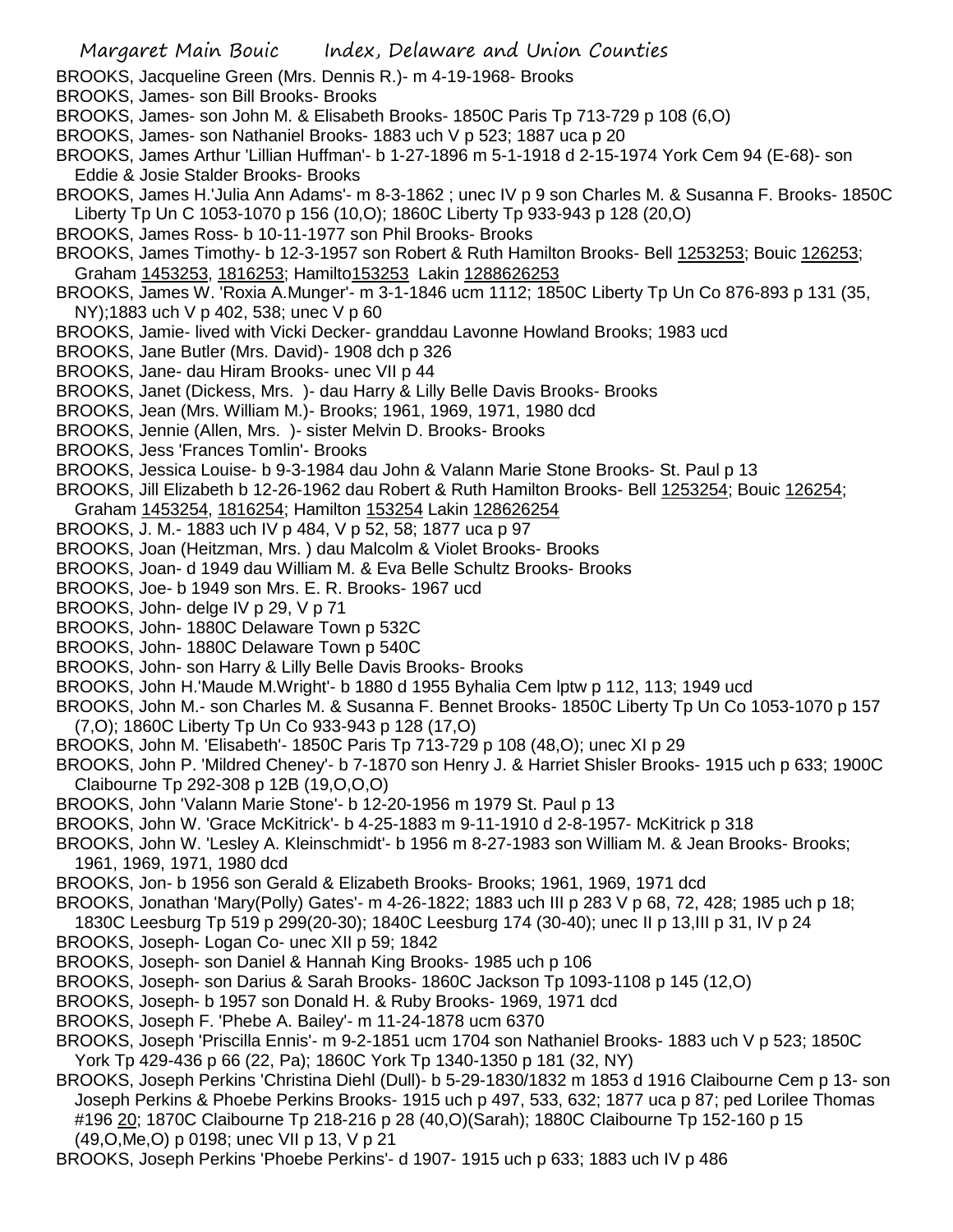- BROOKS, Joseph S. 'Phoebe Swisher'-1915 uch p 864; 1883 uch V p 542
- BROOKS, Josephine (Mrs. George A.)- 1870C Liberty Tp 289 p 35 (26,O)
- BROOKS, Josephine (Wedding, Mrs.Joseph E.)(Smith, Mrs. Thomas)- b 8-12-1920 m 1940 d 11-21-1988 (68) York Cem- dau Henry Ward & Arizona Hines Brooks- Brooks
- BROOKS, Josie Stalder (Mrs. Eddie)- b 1865 d 4-5-1926 York Cem L154 p 42; Brooks
- BROOKS, Joyce A. (Mrs. Milton L.)- 1967, 1981, 1983 ucd
- BROOKS, Dr.J.P.- 1883 uch IV p 536; 1985 uch p 79
- BROOKS, Juanita (Mrs. Melvin D.)- 1973,1975,1979, 1981 ucd;1980 dcd; Brooks
- BROOKS, Judith (Mrs. William L.)- 1971 dcd
- BROOKS, Julia- 1961 dcd
- BROOKS, Julia Ann Adams (Mrs. James H.)- m 8-3-1862 ucm 3336; unec IV p 9
- BROOKS, Julia- b 1964 dau Milton L. & Joyce A. Brooks- Brooks; 1967, 1981 ucd
- BROOKS, June (Gale, Mrs. )- dau William M. & Eva Belle Schultz Brooks- Brooks
- BROOKS, J. W.- 1840C York Tp 270 (50-60)
- BROOKS, J. W. Jr.- 1880C Jackson Tp 221 p A7 (4,O,O,O)
- BROOKS, Kara- b 1965 ch Donna S. Brooks- 1980 dcd
- BROOKS, Kate Arlene Calaski (Mrs. Darren Edward)- m 6-6-1992 dau Jeannette Wilson Brooks- Brooks; Wilson
- BROOKS, Kathleen (Lambert, Mrs. )- dau Harry & Lilly Belle Davis Brooks- Brooks
- BROOKS, Kathleen(Kathy)(Kiral, Mrs. Deniz M.)- b 1962 m 8-24-1991 dau William M. & Jean Brooks- Brooks; 1969, 1971, 1980 dcd
- BROOKS, Kathryn Radel (Mrs. Leonard)- d 8-26-1972 (58) bur Mt. Vernon- Brooks
- BROOKS, Keith E. 'Nancy L. Wymer'- Brooks
- BROOKS, Keziah Hamlin (Mrs. )- dau Nathaniel Hamlin- dcw Bk 2 p 18
- BROOKS, Kim- dau Bill Brooks- Brooks
- BROOKS, Kimberly- b 1969 dau Donna S. Brooks- 1980 dcd
- BROOKS, Lacie Desiree- b 12-19-1980 dau Stuart D. Brooks-Brooks
- BROOKS, Lana (Long, Mrs. )- dau Melvin D. & Juanita Brooks- Brooks
- BROOKS, Lanora- dau Hiram Brooks- unec VI p 44
- BROOKS, Larry M. 'Pamela J.'- 1980 dcd
- BROOKS, Latitia (Davis, Mrs. Samuel S.)- m 10-12-1871 ucm 4990 d 2-16-1877 (26y) York Cem R7 L112 p 28-dau Archibald G. & Rhoda Coons Brooks- 1915 uch p 1056; 1870C York Tp 1 p 1 (19,O)
- BROOKS, Lavonna J. "Bonnie" Howland (Mrs. Sherwood)- b 7-28-1921 m 10-8-1938 d 5-2-1993 dau George & Ethel Smith Howland- Brooks; 1991 ucd
- BROOKS, Lee Leonard- son Leonard & Kathryn Brooks- Brooks
- BROOKS, Lemon- unec XII p 68 (1843)
- BROOKS, Lenora- dau Hiram(Harme) & Mary A. Brooks- 1870C Jackson Tp 155-147 p 21 (7,O); 1880C York Tp 239 p 23 (17,O,NY,O)
- BROOKS, Leonard 'Kathryn Radel'- Brooks
- BROOKS, Lesley A. Kleinschmidt (Mrs. John W.)- m 8-27-1983 dau James Kleinschmidt- Brooks
- BROOKS, Lillian (Brown, Mrs. )- dau J. I. K. Brooks- Brooks
- BROOKS, Lillian Huffman (Mrs. James Arthur)- b 10-14-1897 m 5-1-1918 d 2-10-1985 York Cem E 68 p 94 dau Eldon & Myrtle Penhorwood Huffman- Brooks
- BROOKS, Lillian Marie- b 1924 b 8-16-1925 York Cem L154 p 42
- BROOKS, Lillian Wood (Mrs. Dr. Chauncey E.)- b 5-13-1873 Un Co d 1-24-1953 Oakdale Cem II p 102 (H-RG-21)- 1915 uch p 633
- BROOKS, Lillie- unec III p 2
- BROOKS, Lillie Evaline Yarrington (Mrs. George Leonard)- b 1861 d 1893 dau John William & Caroline Southward Yarrington- Broadway Cem lptw p 73; 1985 uch p 95; ped Esther Marsh #55 7, unec V p 18, XIII p 27
- BROOKS, Lilly Belle Davis (Mrs. Harry)- Brooks
- BROOKS, Lilly (Mrs. E. N. Sr.)- 1971, 1973, 1975, 1981 ucd
- BROOKS, Linda- dau Bill Brooks- Brooks
- BROOKS, Lizzie R. Clark (Mrs. Euis Freeman)- b 1870 d 1903 dau John & Emmaline Firgler Clark- ped Lorilee Thomas #196 11- unec X p 21
- BROOKS, Lois- dau William A.& Gladys Brooks- Brooks; 1971 dcd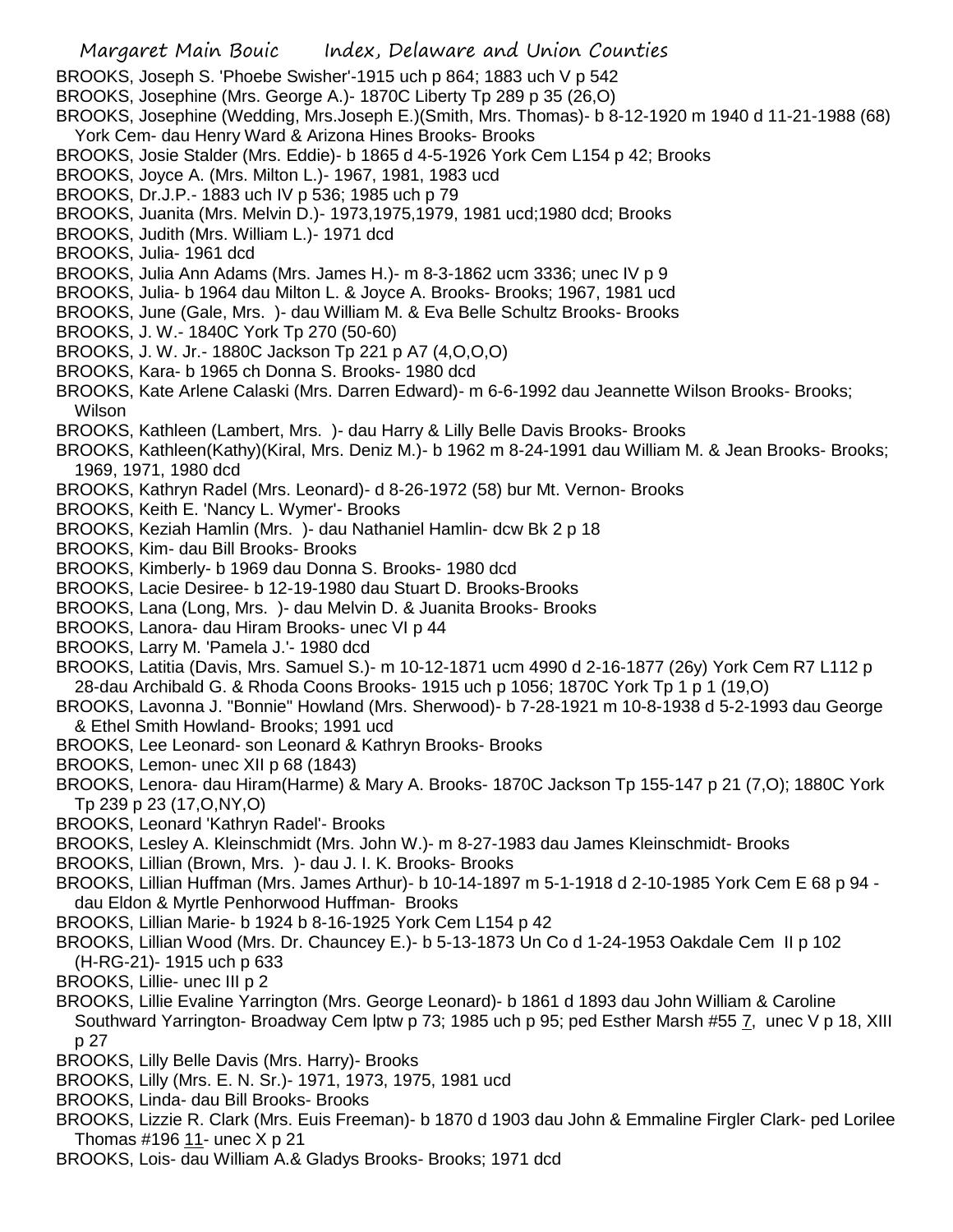BROOKS, Lois Evelyn (Carruthers, Mrs. Robert Arthur)- m 8-23-1932 dau Thomas William & Doris Evelyn McKittrick Brooks- McKitrick p 360

- BROOKS, Lola (Mrs. )(Overton, Mrs. )- Brooks
- BROOKS, Lorenso Dow- son Harme/Hiram & Mary Brooks- 1870C Jackson Tp 155-147 p 21 (14,O); 1880C York Tp 239 p 23 (25,O,NY,O); unec VII p 44
- BROOKS, Lorenzo 'Una Disbennett'- Brooks
- BROOKS, Lorri Jean- b 12-4-1959 dau Thomas Alan & Mary Jeanne Fairbrother Brooks- McKitrick p 360
- BROOKS, Louisa B. (Mrs. Nathaniel)- b 1845 d 1933 York Cem R7 L112 p 28
- BROOKS, Louise Bowers (Mrs. Nathaniel)- b 1-2-1845 1915 uch p 1057
- BROOKS, Louise (Coons, Mrs. Charles)- m 10-17-1936 dau Henry Ward & Arizona Hines Brooks- Brooks
- BROOKS, Lucille (Robinson, Mrs. )- sister Melvin D. Brooks- Brooks
- BROOKS, Luke S.- bur 4-5-1926 Toledo- York Cem L154 p 42
- BROOKS, Lurliene (Smith, Mrs. Frank E.)- dau Claude & Mabel Metz Brooks- Brooks
- BROOKS, Lyda (Edwards, Mrs. )- dau Harry & Lilly Belle Davis Brooks- Brooks
- BROOKS, Lydia Ann (Curran, Mrs. Henry Haldon)- b 1870 d 1931 Kansas- dau Daniel & Mary Elizabeth
- Haxton Brooks- unec II p 17 (query); ped Shirley Gilbert Mapes 15 #76 unec VI p 35; 1985 uch p 18 BROOKS, Lydia M. (Mrs. Carson L.)- 1961 dcd
- BROOKS, Mabel O. Metz (Mrs. Dr. Claude)- b 1914 m 1932 Milford Cem Un Al p 76; 1969 dcd, 1971, 1973, l981, 1983 ucd
- BROOKS, Mabel (Schmidt, Mrs. Leo John)- m 6-23-1973 St. Paul p 8
- BROOKS, Malcolm 'Violet'- Brooks
- BROOKS, Margaret- 1883 uch V p 532; b 9-4-1834 d 4-10-\1822\ York Cem R7 L112 p 28
- BROOKS, Margaret- 1850C York Tp 429-436 p 66 (65, NY)
- BROOKS, Margaret (Carter, Mrs. )- dau William M. & Eva Belle Schultz Brooks- Brooks
- BROOKS, Margaret (Mrs. Nathaniel)- 1883 uch V p 556
- BROOKS, Margaret R.- dau Joseph & Priscilla Ennis Brooks- 1860C York Tp 1340-1350 p 181 (7,O)
- BROOKS, Marilyn- 1971 dcd
- BROOKS, Martha Ann (Weddle, Mrs. Samuel B.)- m 6-30-1874 ucm 5509
- BROOKS, Martha- dau Hiram & Mary Ann Green Brooks- 1870C Jackson Tp 155-147 p 21 (18,O); 1880C York Tp 239 p 23 (29, O,NY,O); unec VII p 44
- BROOKS, Martha Long (Wilson, Mrs. Wendell)- Pounds 5,6
- BROOKS, Martha Louise (Coons, Mrs. )- dau Henry Ward & Arizona Hines Brooks- Brooks
- BROOKS, Martha (Turner, Mrs. Edmond)- 1915 uch p 1001
- BROOKS, Mary Ann Green (Mrs. Hiram)- d 1896 Un Co- ped Esther Marsh #55 13; 1870C Jackson Tp 155-147 p 21 (41,O); unec VII p 44, XII p 14
- BROOKS, Mary Curry Jeannot (Mrs. Fred)- dau Fred C. & Clara Lucille Curry Brooks- Mitchell 11242311
- BROOKS, Mary- dau Darius Brooks- 1880C Jackson Tp 1 p 2 (14,O,O,O)
- BROOKS, Mary Donegan (Mrs. George W.)- m 5-4-1881 ucm 6977
- BROOKS, Mary (Eaton, Mrs. Joshua)- dumch p 181
- BROOKS, Mary Elizabeth (Curry, Mrs. Aaron S.)- m 8-17-1842 Madison Co unec IX p 56
- BROOKS, Mary Elizabeth Haxton (Mrs. Daniel)- b 1844 d 1880 -1985 uch p 18; unec II p 17; ped Shirley Gilbert Mapes 31 \$76 unec VI p 35
- BROOKS, Mary Elizabeth (Porter, Mrs. )- dau Harry & Lilly Belle Davis Brooks- Brooks; 1985 uch p 18
- BROOKS, Mary (Polly) Gates (Mrs. Jonathan)- m 4-26-1822 ucm 26;1883 uch V p 428; 1985 uch p 18; unec II p 13, III p 31, IV p 24
- BROOKS, Mary Green (Mrs. Hiram/Harme)- 1880C York Tp 239 p 23 (49,O,Pa,O); 1985 uch p 95
- BROOKS, Mary (Mrs. Henry)- b 1845 d 1932 York Cem L154 p 42
- BROOKS, Mary Jeanne Fairbrother (Mrs. Thomas Alan)- b 9-25-1929 m 5-6-1951- McKitrick p 360
- BROOKS, Mary Jeannot (Mrs. Ned)- Brooks
- BROOKS, Mary- dau John M. & Elisabeth Brooks- 1850C Paris Tp 713-729 p 108 (12,O)
- BROOKS, Mary- dau Jonathan & Mary Gates Brooks- b Iowa 1845 d 1879- 1985 uch p 18
- BROOKS, Mary- dau Joseph Perkins & Phoebe Perkins Brooks- 1915 uch p 633
- BROOKS, Mary J. (Wait, Mrs. Amos A.)- m 6-29-1842 ucm 806 m consent unec V p 60
- BROOKS, Mary L.- dau Joseph & Priscilla Ennis Brooks- 1860C York Tp 1340-1350 p 181 (3,O)
- BROOKS, Mary (Middleton, Mrs. )- dau William & Garnet Alder Brooks- Brooks
- BROOKS, Mary Rose- dau Daniel & Hannah King Brooks- 1985 uch p 106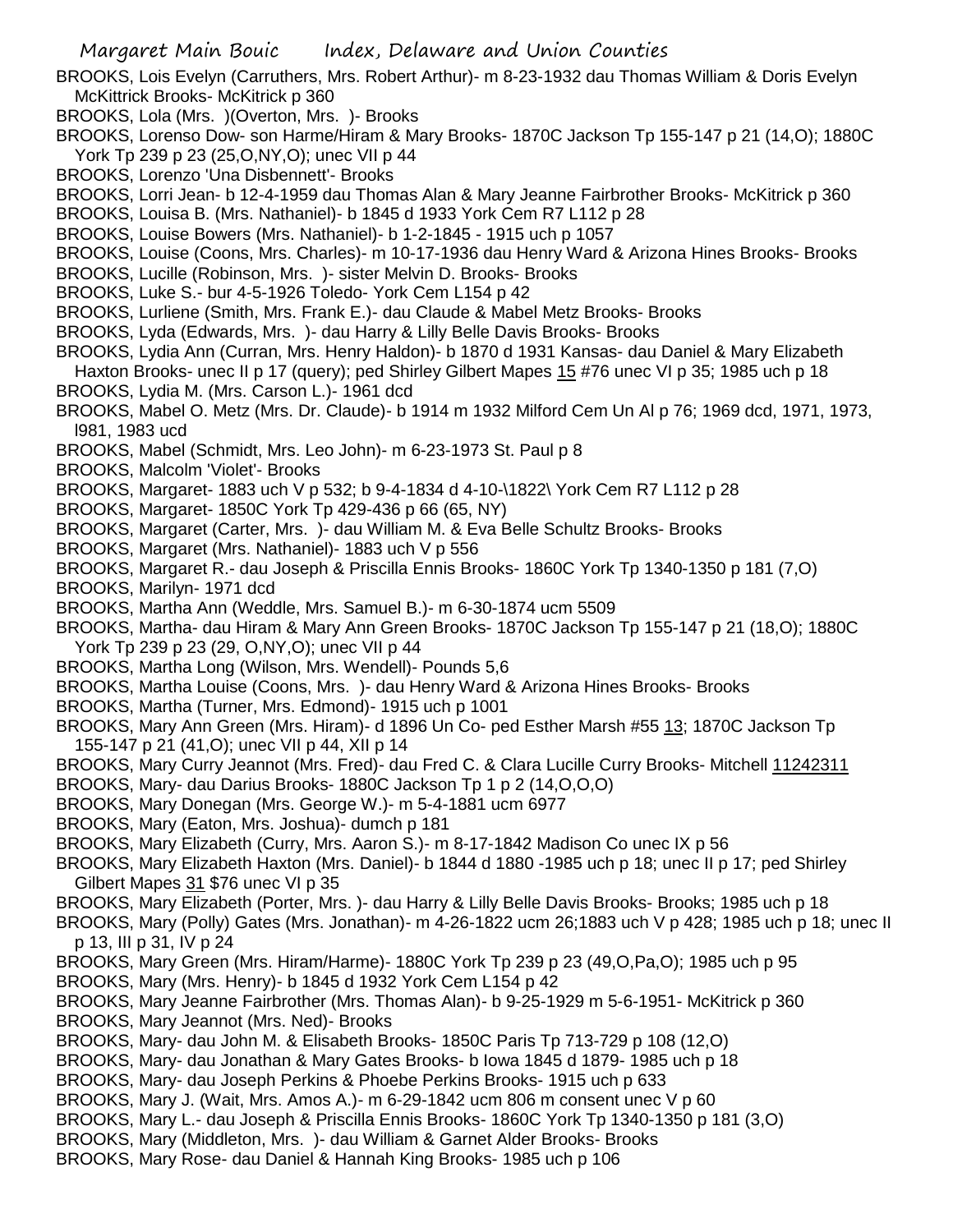BROOKS, Mary S. Penhorwood (Mrs. Nathaniel)- m 11-26-1868 ucm 4472 d 2-10-1877 (29-9-21) York Cem L160 R1 p 42; 1915 uch p 1057; 1870C York Tp 1 p 1 (23,O)

- BROOKS, Marya- b 1959- dau Gerald T.& Elizabeth Brooks- Brooks; 1961, 1969, 1971 dcd
- BROOKS, Maryanne- b 1959 dau Clarence R. & Billie Brooks- 1969, 1971 dcd
- BROOKS, Maude M. Wright (Mrs. John H.)- b 1882 d 1958 Byhalia Cem lptw p 112,113; 1949 ucd
- BROOKS, Melvin D. 'Juanita'- d 2-13-1977 (59) bur New Harmony- son Mrs. Lola Overton- 1969 dcd, 1971, 1973, 1975 ucd- Brooks
- BROOKS, Melynda- b 1963 dau Gerald T. & Elizabeth A. Brooks- Brooks; 1969, 1971, 1980 dcd
- BROOKS, Michael D.- b 1963 son Gerald T. & Elizabeth A. Brooks- Brooks; 1969, 1971, 1980 dcd
- BROOKS, Mildred Cheney (Mrs. John)- b 1884 d 1948 Price Cem djlm p 49; 1915 uch p 633
- BROOKS, Mildred (Knapp, Mrs. )- sister Melvin D. Brooks- Brooks
- BROOKS, Milo Franklin- son Daniel & Mary Elizabeth Haxton Brooks- 1985 uch p 18; unec II p 17 (query)
- BROOKS, Milton L."Moose"'Joyce A.'- d 1990 son Sherwood & Lavonna J. Brooks- Brooks; 1967, 1983 ucd BROOKS, Minerva Cline (Mrs. Charles)- m 10-5-1865 ucm 3810
- BROOKS, Minez- b 9-1879 granddau Darius Brooks- 1880C Jackson Tp 1 p 2 (9/12,O,O,O)
- BROOKS, Miriam (Raker, Mrs. Frederick S.)- Weiser p 409
- BROOKS, Moses- 1835 men 8 #149 p 7 Berkshire Tp
- BROOKS, Nancy- dau Darius & Sarah Brooks- 1860C Jackson Tp 1093-1108 p 145 (10,O)
- BROOKS, Nancy (Dillahaunt, Mrs. )- dau William & Garnet Alder Brooks- Brooks
- BROOKS, Nancy J.(Fox, Mrs. Charles W.)- m 9-11-1876 ucm 5930- dau Hiram & Mary A. Brooks- 1870C Jackson Tp 155-147 p 21 (10,O)
- BROOKS, Nancy Nau (Mrs. )- dau Bennett & Mildred Wright Nau- 1985 uch p 150
- BROOKS, Nathaniel- b 7-5-1779 d 3-25-1836 York Cem R7 L112 p 28; 1883 uch IV p 512; 1883 uch III p 338; uccp-j1-p 275; uccp p 13; delge V p 55; dg 11-3-1893
- BROOKS, Nathaniel 'Mary S. Penhorwood' 'Louisa Bowers'-b 1845 m 11-26-1868 ucm 4472 d 1927 OVI York Cem R7 L112 p 28-son Archibald G. & Rhoda S. Coons Brooks- 1883 uch V p 523; 1915 uch p 478, 1056, 1057 picture; 1850C York Tp 399-406 p 62 (5,O); 1860C York Tp 1370-1380 p 185 (14,O); 1870C York Tp 1 p 1 (24,O); 1877 uca p 25, 97, 98; unec III p 46
- BROOKS, Nathaniel 'Margaret'- 1883 uch V p 556
- BROOKS, Ned 'Mary Jeannot'- d 4-1969 (68) Brooks
- BROOKS, Nellie J.- b 3-27-1899 Franklin Co dau C. C. & Cathrine Boylan Brooks- dcb
- BROOKS, Nicklos John- b 4-20-1980 son John & Valann Marie Stone Brooks- St. Paul p 13
- BROOKS, Olive A. Johnson (Mrs. Ashley C.)- m 6-6-1936 d 7-13-1975 unec V p 4
- BROOKS, Oliver- son Eddie & Josie Stalder Brooks- Brooks
- BROOKS, Opal Ruby (Parmenter, Mrs. Homer Earl)- b 1895 d 1980 dau Euis Freeman & Lizzie R. Clark Brooks- ped Lorilee Thomas #196 5- unec X p 21
- BROOKS, Orissa M. (Sanderson, Mrs. George M.)- m 3-9-1871 ucm 4890
- BROOKS, Pamela J. (Mrs. Larry M.)- 1980 dcd
- BROOKS, Paul H. 'Florence J. Green'- b 3-12-1889 d 5-26-1969 York Center E67 p 93- son Eddie & Josie Stalder Brooks; 1949, 1959 ucd
- BROOKS, Paul- son Harry & Lilly Belle Brooks- Brooks
- BROOKS, Paul- son James Arthur & Lillian Huffman Brooks- Brooks
- BROOKS, Paulette Kay Ladd (Mrs. Duane)- m 3-16-1970- Brooks
- BROOKS, Pearl 'Charlotte Onatta Firman'- m 7-6-1946 Phillips (13572(10) p 269
- BROOKS, Peggy (Watson, Mrs. Glenn H.)- dau Daivd Brooks- Brooks; Watson
- BROOKS, Pete 'Bonnie'- 1983 ucd
- BROOKS, Ph(o)ebe A. Bailey (Mrs. Joseph F.)- m 11-24-1878 ucm 6370 dau John P. & Sarah Holycross Bailey- 1915 uch p 819
- BROOKS, Philip- btp p 8
- BROOKS, Phillip- ' Poling'- son James Arthur & Lillian Huffman Brooks- Brooks
- BROOKS, Phoebe A. (Gunder, Mrs. John M.)- b 11-26-1840 m 2-10-1859 dau Joseph S. & Phoebe Swisher Brooks- 1915 uch p 864; 1883 uch V p 542
- BROOKS, Phoebe Perkins (Mrs. Joseph Perkins)- 1915 uch p 633
- BROOKS, Phoebe Swisher (Mrs. Joseph S.)- 1915 uch p 864; 1883 uch V p 542
- BROOKS, Phoebe- dau Joseph Perkins & Phoebe Perkins Brooks- 1915 uch p 633
- BROOKS, Phyllis (Fabian, Msr. Stephen)- dau Malcolm & Violet Brooks- Brooks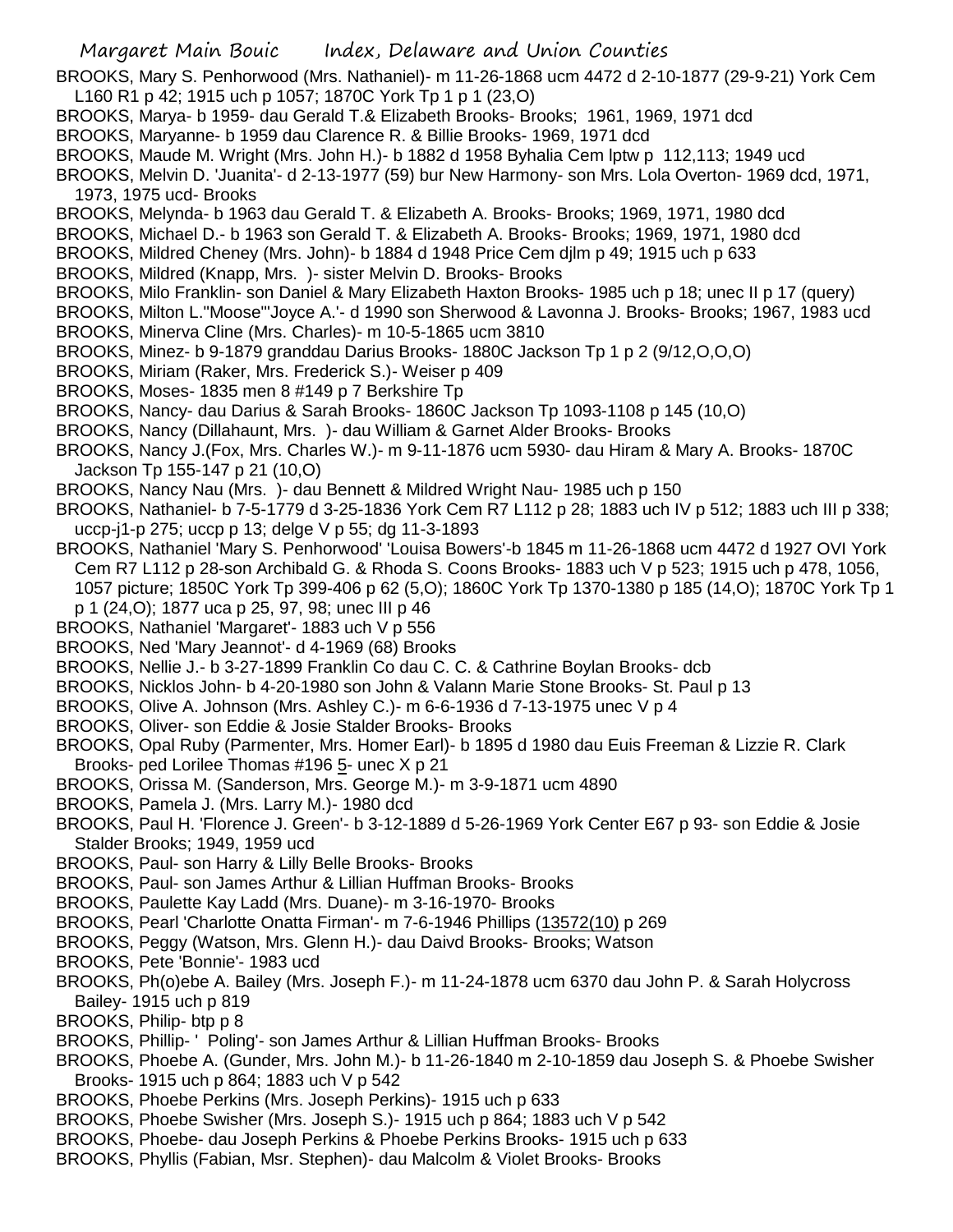- BROOKS, Polly Hanahman (Mrs. Charles)- m 9-1-1821 ucm 18; 1883 uch III p 283; unec II p 13
- BROOKS, Priscilla Ennis (Mrs. Joseph) m 9-2-1851 ucm 1704- unec XIV p 52; 1860C York Tp 1340-1350 p 181 (28, NY)
- BROOKS, Rev.- 1908 dch p 264
- BROOKS, Ray W.- b 12-20-1908 d 8-9-1959 Byhalia Cem lptw p 112
- BROOKS, Reba Mae- dau Sherwood & Lavonna J. Howland Brooks- Brooks
- BROOKS, Rebecca- dau Jonathan & Mary Gates Brooks- 1985 uch p 18
- BROOKS, Rhoda W. Coons (Mrs. Archibald. G.)-m 2-8-1844 ucm 948 d 2-15-1901 York Cem R7 L112 p 28; 1883 uch V p 522;1915 uch p 1056; 1850C York Tp 399-406 p 62 (30,O); 1870C York Tp 1 p 1 (50,O); 1880C York Tp 1 (60, O,Md,Pa); unec VI p 15
- BROOKS, Rev. R. I.- 1915 uch p 225
- BROOKS, Richard 'Eunice'- son Malcolm & Violet Brooks- Brooks
- BROOKS, Richard- son William M. & Eva Belle Schultz Brooks- Brooks
- BROOKS, Robert- 1880C Liberty Tp p 318S
- BROOKS, Robert 'Ellen Temple'- m 9-25-1824 Madison Co unec V p 15
- BROOKS, Robert Emmerson- b 11-26-1951 son Pearl & Charlotte Onatta Firman Brooks- Phillis 13572(10)3 p 269
- BROOKS, Robert 'Ruth Hamilton'- m 9-12-1948- Bell (125325); Bouic (12625; Graham (145325), (181625); Hamilton (15325); Lakin (12862625)
- BROOKS, Robert- son Nathaniel Brooks- 1883 uch V p 523
- BROOKS, Robert G. 'Frances'- 1850C York Tp 429-436 p 66 (24, NY)
- BROOKS, Robert L. query- Roberts, Anner- delge IX p 44. XIII p 35
- BROOKS, Robyn Lynne Clemons (Mrs. Donald W.)- dau Leonard E. Clemons- Brooks; 1983, 1991 ucd
- BROOKS, Roxia A.(Roxy)(Roxanna) (Mrs. James W.)(Davis, Mrs. Amon)- m 3-1-1846 ucm 1112; 1883 uch V p 538; 1850C Liberty Tp Un Co 876-893 p 131 (25, Mass)
- BROOKS, Roy W. son John & Maude Brooks- 1949, 1959 ucd
- BROOKS, Ruby L. (Mrs. Donald H)- 1969, 1971, 1980 dcd
- BROOKS, Rufus- son Joseph Perkins & Phoebe Perkins Brooks- 1915 uch p 633
- BROOKS, Rufus C.- 1908 dch p 389
- BROOKS, Ruhama Bail(e)y (Mrs. Henry K.)- b 3-29-1858 m 6-30-1878 ucm 6283 d 1941 Unionville Cem D. J. p 40- dau John P. & Sarah Holycross Bailey- 1915 uch p 819; 1985 uch p 106
- BROOKS, Ruth (Esbell, Mrs. )- dau William M. & Eva Belle Schultz Brooks- Brooks
- BROOKS, Ruth Hamilton (Mrs. Robert)- b 1-31-1925 m 9-12-1948 dau James & Verna May Smith Hamilton-Bell 125325; Bouic 12625; Graham 145325, 181625; Hamilton 16325; Lakin 12862625
- BROOKS, Ryan Keith- d 12-28-1986 inf son Keith E. & Nancy L. Wymer Brooks- Galena Cem- Brooks
- BROOKS, Sameny (female)- dau John M. & Elisabeth Brooks- 1850C Paris Tp 713-729 p 108 (17,O)
- BROOKS, Sarah- 1850C Berlin Tp 1991 p 122 (73, NH)
- BROOKS, Sarah Ann Cline (Mrs. Hiram)- m 5-1838 unec VII p 44
- BROOKS, Sarah (Mrs. Darius)- 1860C Jackson Tp 1093-1108 p 145 (33,O)
- BROOKS, Sarah (Sevirn, Mrs. John)- m 4-25-1818 Madison Co- unec IV p 30
- BROOKS, Scott- b 1978 son Larry M. & Pamela J. Brooks- 1980 dcd
- BROOKS, Scott M.- 1980 dcd
- BROOKS, Selinda (Wilson, Mrs. Emery)- 1883 uch V p 418
- BROOKS, Sherri Lynn- dau Phillip & Poling Brooks- Brooks
- BROOKS, Sherwood "Pete" 'Lavonna"Bonnie" J. Howland'- b 1-8-1915 m 10-8-1938 d 5-30-1992 (77)- son Jess & Frances Tomlin Borrks Brooks; 1991 ucd
- BROOKS, Shirley A. (Mrs. David)- d 8-30-1987 bur Oak Grove- Brooks
- BROOKS, Shirley A. (Mitchell, Mrs. )- dau Henry Ward & Arizona Hines Brooks- Brooks; 1949 ucd
- BROOKS, Simeon- hmp p 97, 109
- BROOKS, S. J. (Mrs. D. W.)- djlm p 28
- BROOKS, Solomon- son Joseph Perkins & Phoebe Perkins Brooks- 1915 uch p 633
- BROOKS, Sophronia- dau John M. & Elixabeth Brooks- 1850C Paris Tp 713-729 p 108 (8,O)
- BROOKS, Stacey- b 1980 ch Larry M. & Pamela J. Brooks- 1980 dcd
- BROOKS, Steve 'Becky Bailey'- m 9-22-1990 son Clarence & Connie Brooks- Brooks
- BROOKS, Steven A. Jr.- b 9-1991 son Steven & Becky Bailey Brooks- Brooks
- BROOKS, Steven Robert 'Barbara Haushaulter'- b 4-14-1953 m 9-23-1978 son Robert & Ruth Hamilton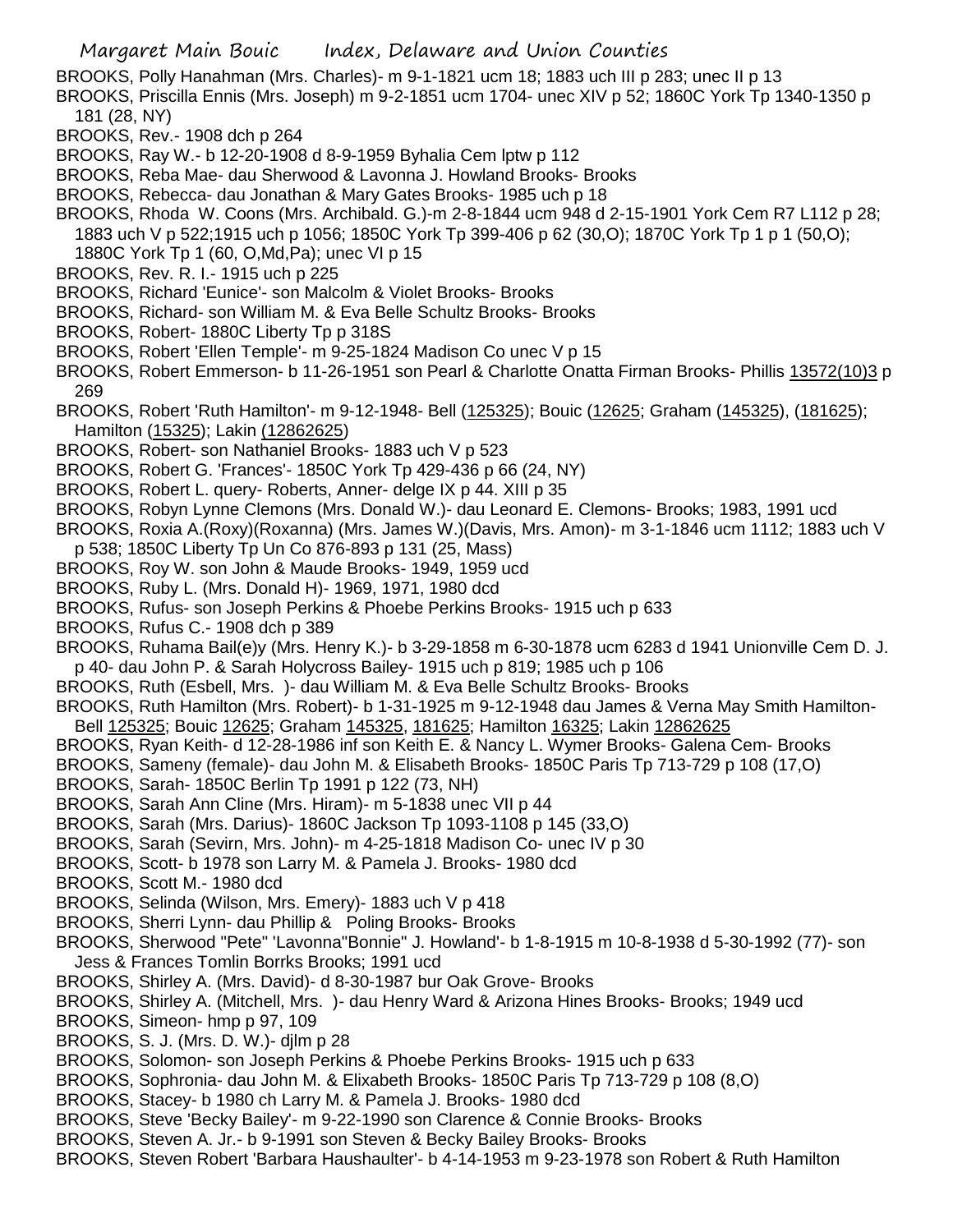- Brooks- Bell 1253252; Bouic 126252; Graham 1453252, 1816252; Hamilton 1535252; Lakin 128626252
- BROOKS, Sue Ann- b 1968 dau William L. & Judith Brooks- 1971 dcd
- BROOKS, Susan (Larkey, Mrs. Henry)- m 12-1-1836 dcm
- BROOKS, Susannah Farrow (Mrs. Charles)- m 10-26-1837 ucm 458; unec III p 30
- BROOKS, Susanna F.Bennett (Mrs. Charles M.)- dau Susannah Bennett- 1850C Liberty Tp Un C0 1053-1070
	- p 156 (27, Ct); 1860C Liberty Tp Un Co 933-943 p 128 (47, Conn); 1883 uch V p 391; unec XI p 62
- BROOKS, Tammy- b 1961 (Picklesimer, Mrs. Bobby)- m 2-2-1980- Brooks
- BROOKS, Temperance- dau Jonathan & Mary Gates Brooks- 1985 uch p 18
- BROOKS, Temperance L. (Bosh, Mrs. Eli J.)- m 1-27-1880 ucm 6649 dau Darius & Sarah Brooks- 1860C Jackson Tp 1093-1108 p 145 (1,O)
- BROOKS, Tessa Ann- b 4-10-1989 dau John & Valann Marie Stone Brooks- St. Paul p 13
- BROOKS, Theodore W. 'Constance S.'- 1961, 1969 dcd
- BROOKS, Thomas- Powers p 34
- BROOKS, Thomas Alan 'Mary Jeanne Fairbrother'- b 11-29-1929 son Thomas William & Doris Evelyn McKittrick Brooks- McKitrick p 360
- BROOKS, Thomas Alan Jr.- b 7-15-1952 son Thomas Alan & Mary Jeanne Fairborther Brooks- McKitrick p 360
- BROOKS, Thomas W.- 1961 dcd
- BROOKS, Thomas William 'Doris Evelyn McKittrick'- b 8-30-1906 m 6-29-1929 d 10-12-1961- McKitrick p 360
- BROOKS, Thompson- son Darius Brooks- 1880c Jackson Tp 1 p 2 (10,O,O,O)
- BROOKS, Thornton- d 9-3-1859 (5-10-8) son D. W. & S. J. Price Cem djlm p 28
- BROOKS, Tom- son William & Gladys I. Brooks- 1971 dcd; Brooks
- BROOKS, Trudy (Shoemaker, Mrs. Dwight)- b 1960 dau Milton L. & Joyce A. Brooks- Shoemaker; Brooks; 1967, 1981 ucd
- BROOKS, Valann Marie Stone (Mrs. John)- b 6-3-1956 m 1979 dau Valcie,Jr. & Nancy Ann Carr Stone- St. Paul p 13
- BROOKS, Victoria- 1961 dcd
- BROOKS, Violet (Mrs. Malcolm)- Brooks
- BROOKS, Henry Ward 'Arizona Hines'- b 1896 m 9-1-1914 d 4-6-1968 Fla. York Cem L154 p 42- 1949 ucd
- BROOKS, Warren- b 7-21-1919 d 1-21-1988 bur Calif.- son William M. & Eva Belle Schultz Brooks- Brooks
- BROOKS, Wayne b 1957 son Clarence R. & Billie Brooks- 1961, 1969 dcd
- BROOKS, W. B.- delge V p 71, IX p 18
- BROOKS, Wilder Grant- son Daniel & Mary Elizabeth Haxton- 1985 uch p 18; unec II p 17
- BROOKS, Wilder- son Jonathan & Mary Gates Brooks- 1985 uch p 18
- BROOKS, William- hmp picture p 108; 1915 uch p 272
- BROOKS, William- 1883 uch IV p 456, 541
- BROOKS, William 'Catherine'- 1870C Taylor Tp 115-109 p 114 (85, Penn)
- BROOKS, William C.- son Charles & Susannah Bennet Brooks- 1860C Liberty Tp 933-943 p 128 (19,O)
- BROOKS, William 'Elizabeth'- Powers p 87
- BROOKS, William 'Garnet Alder'- Alder
- BROOKS, William-d 12-31-1862- 1883 uch IV p 433, 434, 457 Maskill Cem; 1877 uca p 97
- BROOKS, William 'Gladys T.'- 1961, 1969 dcd
- BROOKS, William G.- son Charles M. & Susanna F. Brooks- 1850C Liberty Tp Un C0 1053-1070 p 157 (9,O)
- BROOKS, William H.- 1860C Jackson Tp 1093-1108 p 145 (4,O) son Darius & sarah Brooks
- BROOKS, William- brother Gerald T. Brooks- Brooks
- BROOKS, William L. 'Judith'- 1971 dcd
- BROOKS, William- son Harry & Lillie Belle Davis Brooks- Brooks
- BROOKS, William M. 'Jean'- d 3-2-1993 (69) Cheshire Cem- son Malcolm & Violet Brooks; Brooks; 1961, 1969, 1971, 1980 dcd
- BROOKS, William M. 'Eva Belle Schultz'- d 4-20-1985 (88) Thompson Chapel- Brooks
- BROOKS, Wilson 'Esther Linscott'- 1915 uch p 272
- BROOKS, Zipporah (McIntosh, Mrs. William)- m 1850 dau Jonathan & Mary Gates Brooks- 1985 uch p 18; unec II p 17
- BROOKS, Zone- 1967 ucd
- BROOM, George (1889-220 Paris Tp uninf p 5
- BROOM, Mary Butler (Mrs. Michael)- m 11-18-1845 dcm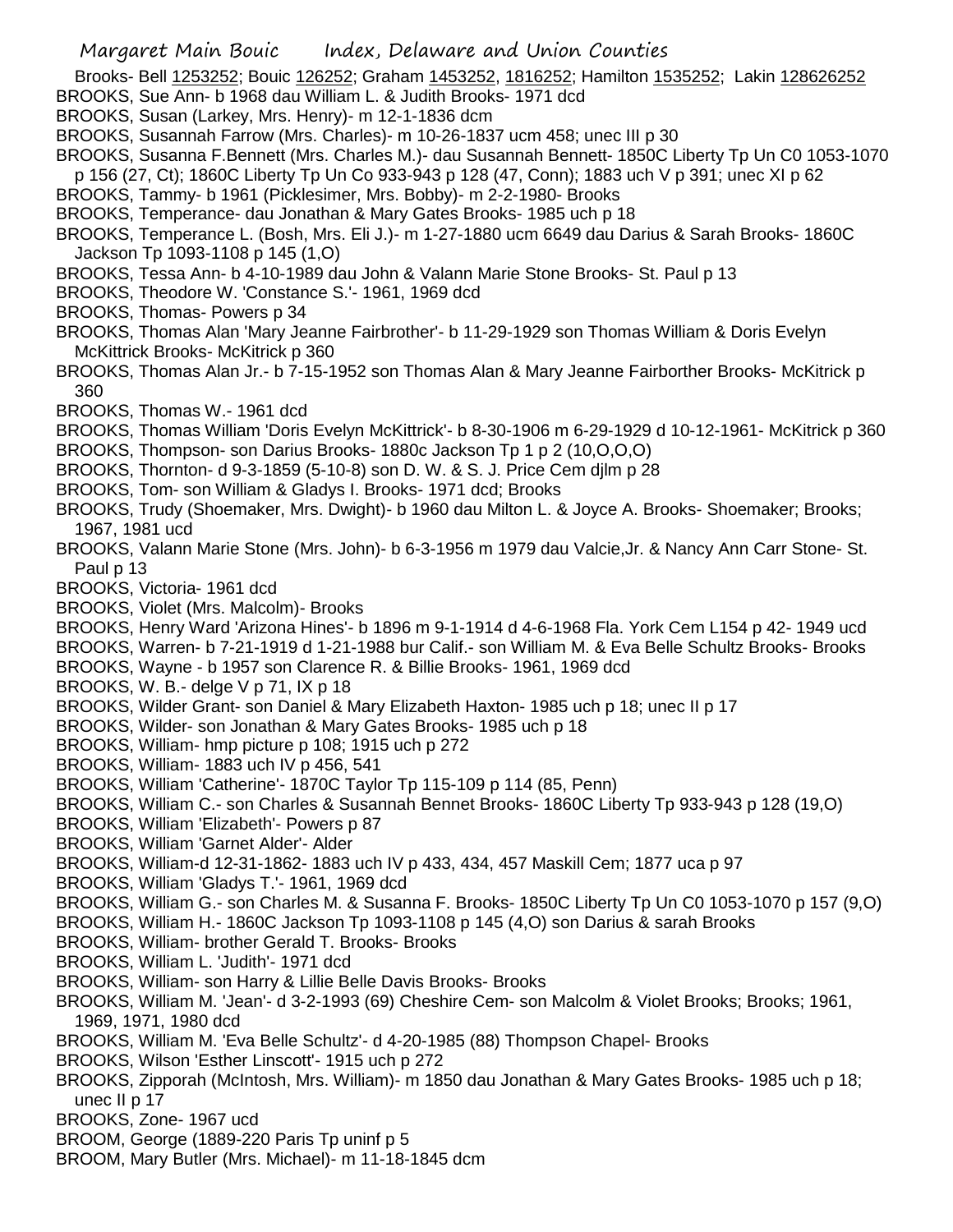BROOM, Michael 'Mary Butler'- m 11-18-1845 dcm

BROOMAN, Cynthia Anne Cummins (Mrs. )- delge VI p 42 dau Mary Anne Cummins

- BROOMBACH, Catherine- 1850C Oxford Tp 2731 p 154 (17,O)
- BROOMBACH, Fruitilda- 1850C Oxford Tp 1731 p 154 (45, Pa)
- BROOMBACH, John S.- 1850C Oxford Tp 1731 p 154 (21,O)
- BROOMBRIAR, Kitty Trusdale (Mrs. )- dau Ed & Jennie Todd Trusdale- Maugans Anc p 206
- BROOME, Charles Wilson- son Joseph & Margaret Luella McKitrick-McKitrick p 293
- BROOME, Clara- dau Joseph & Margaret Luella McKitrick- McKitrick p 293
- BROOME, Howard- son Joseph & Margaret Luella McKitrick- McKitrick p 293
- BROOME, Joseph 'Margaret Luella McKitrick'- m 7-18-1899- McKitrick p 293
- BROOME, Kenneth- son Joseph & Margaret Luella McKitrick- McKitrick p 293
- BROOME, Margaret Luella McKitrick (Mrs. Joseph)- b 4-1-1875 m 7-18-1899 dau Isaac & Margaret Morrison McKitrick-McKitrick p 293
- BROOME, Mary Elizabeth Kline (Mrs. Melvin)- b 6-5-1907 dau Isaac Dewitt & Annie Catherine Weiser Broome- Weiser p 815
- BROOME, Melvin 'Mary Elizabeth Kline'- Weiser p 815
- BROOME, Melvin Paul- son Melvin & Mary Elizabeth Kline Broome- Weiser p 815
- BROOME, Robson L.-d 9-11-1873 (80y4m12d) Oakdale Cem 85 removal 1882 (134-C) I p 89 (D-R6-160; 1850C Marysville 506-515 p 78 (60, NY);1860C Marysville 1500-1492 p 197 (60, Conn); 1870C Marysville 131 p 15 (70,O); 1883 uch III p 328; mt 3 p 12, 13; 1877 uca p 65, 71; unec VII p 5, X p 72; XI p 72; XII p 5, 64, 68; XIV p 35; see R. L. Brewster
- BROOMHEAD---unec XI p 20
- BROOTHOUSE, Jennie Lenora Brown (Mrs. Joseph Henry)- dau John Franklin & Mary Rosetta Brown- Weiser p 543
- BROOTHOUSE, Joseph Henry 'Jennie Lenora Brown'- Weiser p 543
- BROPHY, Alonso F.- son William & Mary Brophy- 1850C Marysville 556-567 p 84 (4,O)
- BROPHY, Daniel- 1883 uch IV p 436
- BROPHY, Edgar D.- son William & Mary Brophy- 1850C Marysville 556-567 p 84 (5,O)
- BROPHY, Ida M. (Davis, Mrs. Lafe H.)- m 11-11-1880 ucm 6838 dau William & Jane Curry Brophy- 1883 uch V p 132
- BROPHY, Jane Curry (Mrs. William)(Randall, Mrs. Taber)- b 8-1833 m(1) 9-15-1855 ucm 2329 (2) 11-13-1860 ucm 3100 d 1928 bur Marysville dau Stephenson & Sarah D. Curry-1883 uch V p 132; Maugans Anc p 115; mt 10-24-1855; unec VIII p 34; 1860C Jerome Tp 200-202 p 29 (25,O)
- BROPHY, J. M.- dau William & Jane Curry Brophy- 1860C Jerome Tp 200-202 p 29 (3,O)
- BROPHY, Mary H(K) (Mrs. William T)- d 10-2-1850 (27-22-5 or 27y4m) Oakdale Cem 1719 (51-R) I p 17 (E); 1850C Marysville 556-567 p 84 (25,O); mt 10-2-1850; unec VII p 30
- BROPHY, William T 'Mary' 'Jane Curry'- m 9-15-1855 ucm 2329; d 6-23-1859 mt 6-39-1859- mt 10-24-1855; Maugans Anc p 115; 1883 uch III p 329, 331, 411, V p 24, 51, 58, 63, 132; mt 10-2-1850; 1915 uch p 139, 144, 263, 526; unec IV p 34, 50, 59, VI p 23, VII p 5, 30, VIII p 34, 47, XIV p 53
- BROSCIOUS, Alice Zimmerman (Mrs. Charles Henry)- b 2-13-1874 m 3-23-1897 d 5-12-1956- Weiser p 383
- BROSCIOUS, Charles Henry 'Alice Zimmerman'- b 7-4-1869 m 3-23-1897 d 8-31-1951- son David & Louise Fegley Broscious- Weiser p 383
- BROSCIOUS, Charles McClenehen- b 6-20-1946 son Russell Karl & Jeanne Scott McClenehen Broscious-Weiser p 384
- BROSCIOUS, Charlotte S. Rudisell (Mrs. William Webster)- b 10-16-1871 d 2-19-1953- Weiser p 383
- BROSCIOUS, David Charles 'Elna Monroe'- b 1-19-1926 m 6-17-1947 son David Sebastian & Mabel Ellen Steffen Broscious- Weiser p 383
- BROSCIOUS, David 'Louise Fegley'- b 11-22-1836 m 8-9-1860 d 9-6-1900 son Samuel & Margaret E. Hepner Broscious- Weiser p 382
- BROSCIOUS, David Sebastian 'Mabel Ellen Steffen'- b 1-5-1900 m 1-26-1923 son Charles Henry & Alice Zimmerman Broscious- Weiser p 383
- BROSCIOUS, Elaine Patricia- b 4-10-1949 dau David Charles & Elna Monroe Broscious- Weiser p 383
- BROSCIOUS, Elizabeth (Eister, Mrs. Jacob H.)- b 5-7-1843 m 1860 d 9-28-1915- dau Samuel & Margaret Hepner Broscious- Weiser p 382, 385- Weiser p 382
- BROSCIOUS, Elna Monroe (Mrs. David Charles)- b 12-7-1925 m 6-17-1947- Weiser p 383
- BROSCIOUS, Elsie Mea Kreider (Mrs. Francis Abraham)- b 6-28-1905 m 6-30-1928- Weiser p 383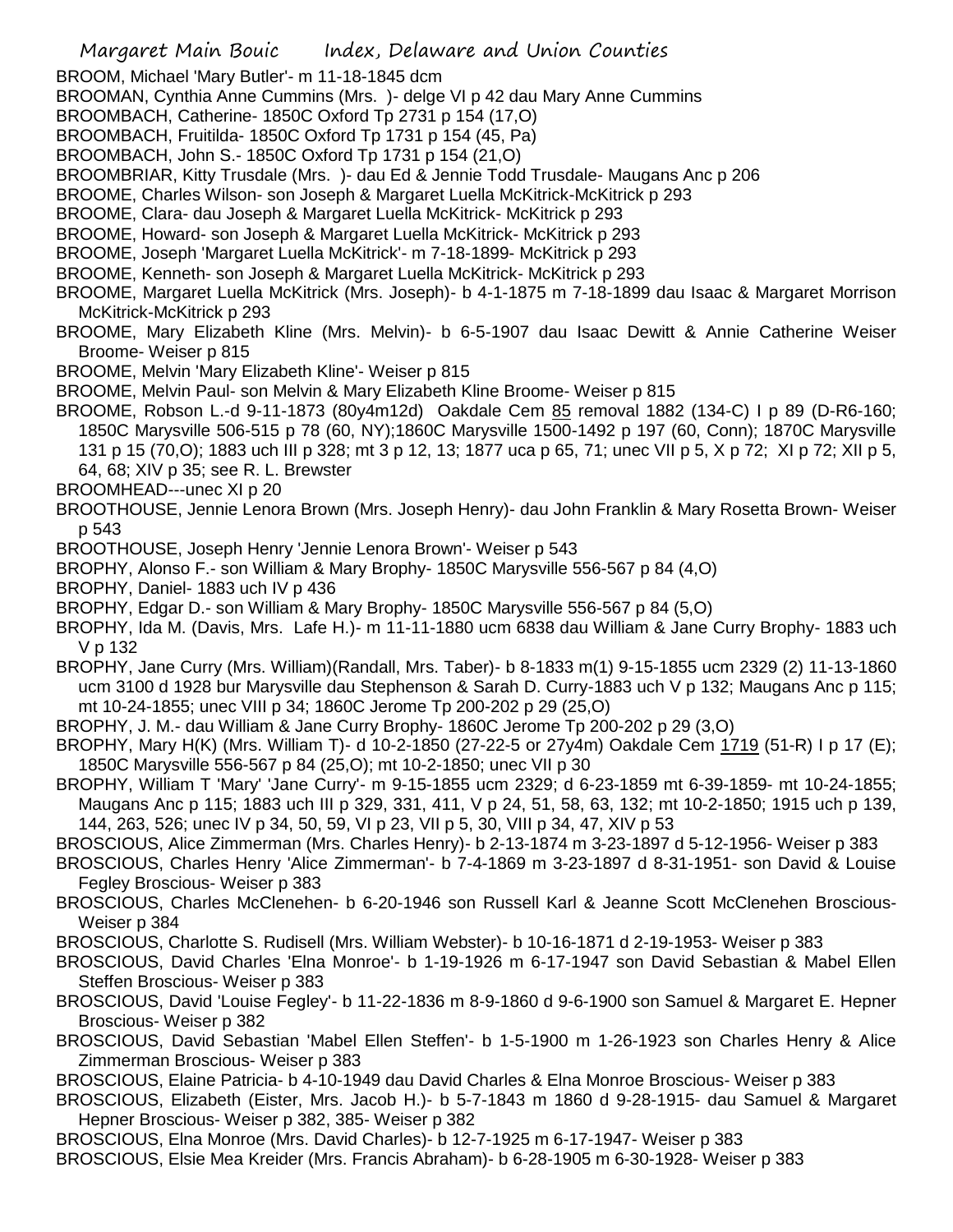BROSCIOUS, Esther Elizabeth Everett (Mrs. Henry H.)- b 4-25-1904 m 11-26-1927-Weiser p 384

BROSCIOUS, Francis Abraham 'Elsie Mea Krider'- b 2-12-1904 m 6-30-1928- son William Webster & Charlotte S. Rudisell Broscious- Weiser p 383

BROSCIOUS, Gail Elizabeth- b 12-13-1950 dau David Charles & Elna Monroe Broscious- Weiser p 383

BROSCIOUS, Gussie May- b 5-3-1880 d 5-24-1882 dau David & Louise Fegley Broscious- Weiser p 385

BROSCIOUS, Harriet Louise (Stein, Mrs. Thomas Reber)- b 6-26-1902 m 9-16-1922 dau Charles Henry & Alice Zimmerman Broscious- Weiser p 383

BROSCIOUS, Henry Edward- b 3-23-1876 d 2-10-1878 son David & Louise Fegley Broscious- Weiser p 385 BROSCIOUS, Henry H.- b 1839 d 1925 son Samuel & Margaret E. Hepner Broscious- Weiser p 382

BROSCIOUS, Henry H. 'Esther Elizabeth Everett'- b 6-18-1905 m 11-26-1927- son Charles Henry & Alice Zimmerman Broscious- Weiser p 384

BROPHY, James Charles- b 9-17-1944 son Raymond Francis & Katherine Elizabeth Carolus Broscious-Weiser p 384

BROPST, Harriet (Reber, Mrs. Felix)- Powers Pat p 269

BROSCIOUS, Jeanne Scott McClenehen (Mrs. Russell Karl)- b 5-16-1914 m 1-7-1938- Weiser p 384

BROSCIOUS, John Allen 'Charlotte Louise Haupt'- b 4-22-1933 m 8-20-1955 son David Sebastian & Mabel Ellen Steffen Broscious- Weiser p 383

BROSCIOUS, Katherine Elizabeth Carolus (Mrs. Raymond Francis)- b 10-28-1917 m 3-3-1939- Weiser p 384

BROSCIOUS, Katie Maline (Snyder, Mrs. D. H.)- b 1882 d 1920 dau Daivd & Louise Fegley Broscious- Weiser p 385

BROSCIOUS, Lee Raymond- b 1-1-1940 son Raymond Francis & Katherine Elizabeth Carolus Broscious-Weiser p 384

BROSCIOUS, Louise Fegley (Mrs. David)- b 11-28-1842 m 8-9-1860 d 2- 1923- Weiser p 383

BROSCIOUS, Mabel Ellen Steffen (Mrs. David Sebastian)- b 1-29-1898 m 1-26-1923- Weiser p 383

BROSCIOUS, Margaret E. Hepner (Mrs. Samuel)- b 2-9-1818 d 1-10-1859 dau George & Eva Weiser Hener-Weiser p 382

BROSCIOUS, Marion Pauline- b 3-19-1898 d 1-29-1902 dau Charles Henry & Alice Zimmerman Broscious-Weiser p 383

BROSCIOUS, Mary Etta (Shipe, Mrs. William)- b 7-27-1871 m 2-27-1890- dau David & Louise Fegley Broscious- Weiser p 384

BROSCIOUS, Michael David- b 12-13-1950 son David Charles & Elna Monroe Broscious- Weiser p 383

BROSCIOUS, Nancy Jeanne (Pfirman, Mrs. Wesley Stewart)- b 9-6-1930 m 9-27-1952 dau David Sebastian & Mabel Ellen Steffen Broscious- Weiser p 383

BROSCIOUS, Randall John- b 6-3-1959 son John Allen & Charlotte Louise Haupt Broscious- Weiser p 383

BROSCIOUS, Raymond Francis 'Katherine Elizabeth Carolus'- b 12-17-1909 m 3-3-1939 son Charles Henry & Alice Zimmerman Broscious- Weiser p 384

BROSCIOUS, Russell Karl 'Jeanne Scott McClenehen'- b 7-31-1907 m 1-7-1938- son Charles Henry & Alice Zimmerman Broscious- Weiser p 384

BROSCIOUS, Russell Karl- b 3-9-1941 son Russell Karl & Jeanne Scott McClenehen Broscious- Weiser p 384

BROSCIOUS, Samuel 'Margaret E. Hepner''Mary Ann Hartline'- b 11-24-1817 d 10-2-1903- Weiser p 382 BROSCIOUS, Sarah Lynn- b 7-19-1941 son Raymond Francis & Katherine Elizabeth Carolus Broscious-

Weiser p 384

BROSCIOUS, Steven Charles- b 5-19-1957 son John Allen & Charlotte Louise Haupt Broscious- Weiser p 383

BROSCIOUS, Susan Blymyer- b 7-1-1939 dau Russell Karl & Jeanne Scott Mcclenehen Broscious- Weiser p 384

BROSCIOUS, William Webster'Charlotte S. Rudisell'- b 9-18-1866 m 12-24-1895 d 7-7-1935- son David & Louise Fegley Broscious- Weiser p 383

BROSE, Albert F.'Anna Ruhl'- b 3-25-1886 d 11-16-1960 Trinity Cem DJ p 82 son August & Bertha Bahr Brose- Brose

BROSE, Albert R. 'Betty Van Schoyck'- b 4-22-1923 d 7-29-1988 bur Wesley Chapel- son Albert & Anna Ruhl Brose- Brose

BROSE, Anna Ruhl (Mrs. Albert)- b 6-28-1886 d 5-8-1961 Trinity Cem DJ p 82 dau Casper & Margaret Scheiderer Ruhl- Brose

BROSE, August 'Bertha Bahr'- Brose

BROSE, August- son August & Bertha Bahr Brose- Brose

BROSE, Bertha- dau August & Bertha Bahr Brose- Brose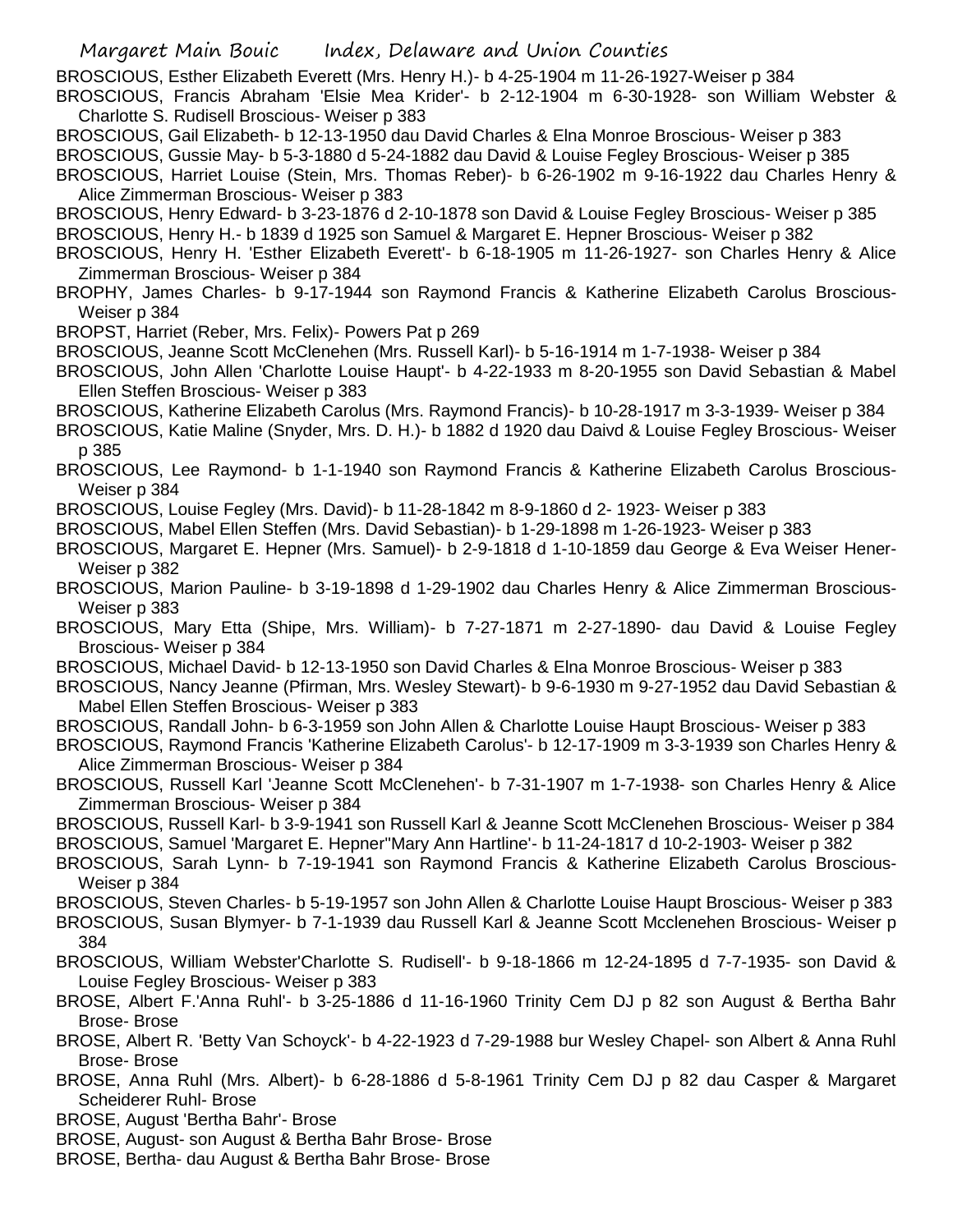Margaret Main Bouic Index, Delaware and Union Counties BROSE, Bertha Bahr (Mrs. August)- Brose BROSE, Betty Van Schoyck (Mrs. Albert R.)- Brose BROSE, David- son Albert R. & Betty Van Schoyck Brose- Brose BROSE, Elsie- dau Aubust & Bertha Bahr Brose- Brose BROSE, Herbert- son Albert & Anna Ruhl Brose- Brose BROSE, Louise (England, Mrs. )- dau August & Bertha Bahr Brose- Brose BROSE, Margaret M.(Rausch, Mrs. Norman L.)- b 11-21-1912 m 5-20-1934 d 8-27-1991 (78) bur St. John's -dau Albert & Anna Ruhl Brose- Brose; Rausch(1953)III p 310 BROSE, Sharon (Maniman, Mrs. )- dau Albert R. & Betty Van Schoyck Brose- Brose BROSEE, J. unclaimed letter- unec IV p 19 BROSIOUS, Ben Kirby- b 2-9-1956 son Franklin Henry & June Pauline Rietz Brosious- Weiser p 334 BROSIOUS, Frances Helena (Heim, Mrs. Ernest Calvin)- b 4-25-1923 m 2-1-1947 dau George E. & Grace Elizabeth Dockey Brosious- Weiser p 334 BROSIOUS, Franklin Henry 'June Pauline Reitz'- b 5-2-1926 m 5-10-1952 son George E. & Grace Elizabeth Dockey Brosious- Weiser p 334 BROSIOUS, George E. 'Grace Elizabeth Dockey'- b 9-25-1905- Weiser p 334 BROSIOUS, Grace Elizabeth Dockey (Mrs. George E.)- b 4-7-1902 m 1-7-1923- dau Benjamin F. & Carrie Maylinda Koppenhaver Dockey- Weiser p 334 BROSIOUS, June Pauline Reitz (Mrs. Franklin Henry)- b 8-31-1930 m 5-10-1952- Weiser p 334 BROSIUS, Sarah D. (Weiser, Mrs. Charles Peter Shindel)- b 9-7-1827- Weiser p 796 BROSNAHAN, Thomas- from Irel Natul. 10-13-1863 delge VIII P 58 BROSNIN, Dennis- from Ireland Natul. 4-9-1857 delge VIII p 58 BROSSER, Sina- b 4-29-1875 Berkshire Tp dau William & Martha Perfect Brosser- dcb BROTEMARKEL, Earl 'Ruth Cooer'- Weiser p 563 BROTEMARKEL, Ruth Cooer (Mrs. Earl)- dau John Howard & Gertrude Weitzel Cooer- Weiser p 563 BROTHER, DUNCAN & --delge IV p 65 BROTHERS, --- hadc p 119 (1900 Scioto Tp) BROTHERS, Delila- dau Jacob & Sally Brothers- 1850C Porter Tp 3074 p 166 (21,O) BROTHERS, Ellen- dau Jacob & Sally Brothers- 1850C Porter Tp 3074 p 166 (12,O) BROTHERS, George- son Jacob & Sally Brothers- 1850C Porter Tp 3074 p 166 (14,O) BROTHERS, Iva (Crowther, Mrs. Alma LeRoy)- McKitrick p 141 BROTHERS, Jacob 'Sally'- 1850C Porter Tp 3074 p 166 (63, Pa) BROTHERS, Jesse- 1883 uch IV p 536, V p 473 BROTHERS, Joshya- 1883 uch IV p 438; 1915 uch p 279 BROTHERS, Moses- son Jacob & Sally Brothers- 1850C Porter Tp 3074 p 166 (22,O) BROTHERS, Sally- dau Jacob & Sally Brothers- 1850C Porter Tp 3074 p 166 (10,O) BROTHERS, Sally (Mrs. Jacob)- 1850C Porter Tp 3074 p 166 (46,O) BROTHERS, Sam- d 1-7-1943 Paris Tp- uninf p 26 BROTHERS, Virginia (Keim, Mrs. Arthur)- b 10-14-1932 m 5-2-1955 #393 see ped of Arthur Keim BROTHERTON, ---(Stoddard, Mrs. Rollin)- Asp (937) BROTHERTON, Adeline- dau Charles & Sarah Brotherton- 1850C Scioto Tp 2348 (9,O) BROTHERTON, Charles 'Sarah'- 1850C Sc Tp 2348 (31, Pa) BROTHERTON, Elizabeth (Kooken, Mrs. Henry)- m 5-1821 dcga p 14 Franklin Chron. 5-7-1821 BROTHERTON, Lewis- son Charles & Sarah Brotherton- 1850C Sc Tp 2348 (12,O) BROTHERTON, Margaret (Breckinridge, Mrs. James)- m 7-6-1809 onwq I BROTHERTON, Marietta (Stoddard, Mrs. Rollin)- Asp (937) BROTHERTON, Robert- delge IV p 56 BROTHERTON, Sarah (Mrs. Charles)- 1850C Scioto Tp 2348 (33,O) BROTHERTON, Silas- son Charles & Sarah Brotherton- 1850C Scioto Tp (7,O) BROTHERTON, Stiles- son Charles & Sarah Brotherthon- 1850C Scioto Tp (8,O) BROTHERTON. William- Powers p 45 BROTKIN, Max- d 2- 962- Brotkin BROTKIN,----(Hackel, Mrs. M. B.)-dau Max Brotkin- Brotkin BROTT, Anderson M.- b 3-27-1871 Concord Tp son Archibald & Nancy Blamer Brott- dcb BROTT, Brigitta C (Hellegass, Mrs. William B.,Jr.)- dau Donald J. Brott- Brott BROTT (BRATT?), Kate (Long, Mrs. Henry W.)- m 10-29-1866 ucm 4076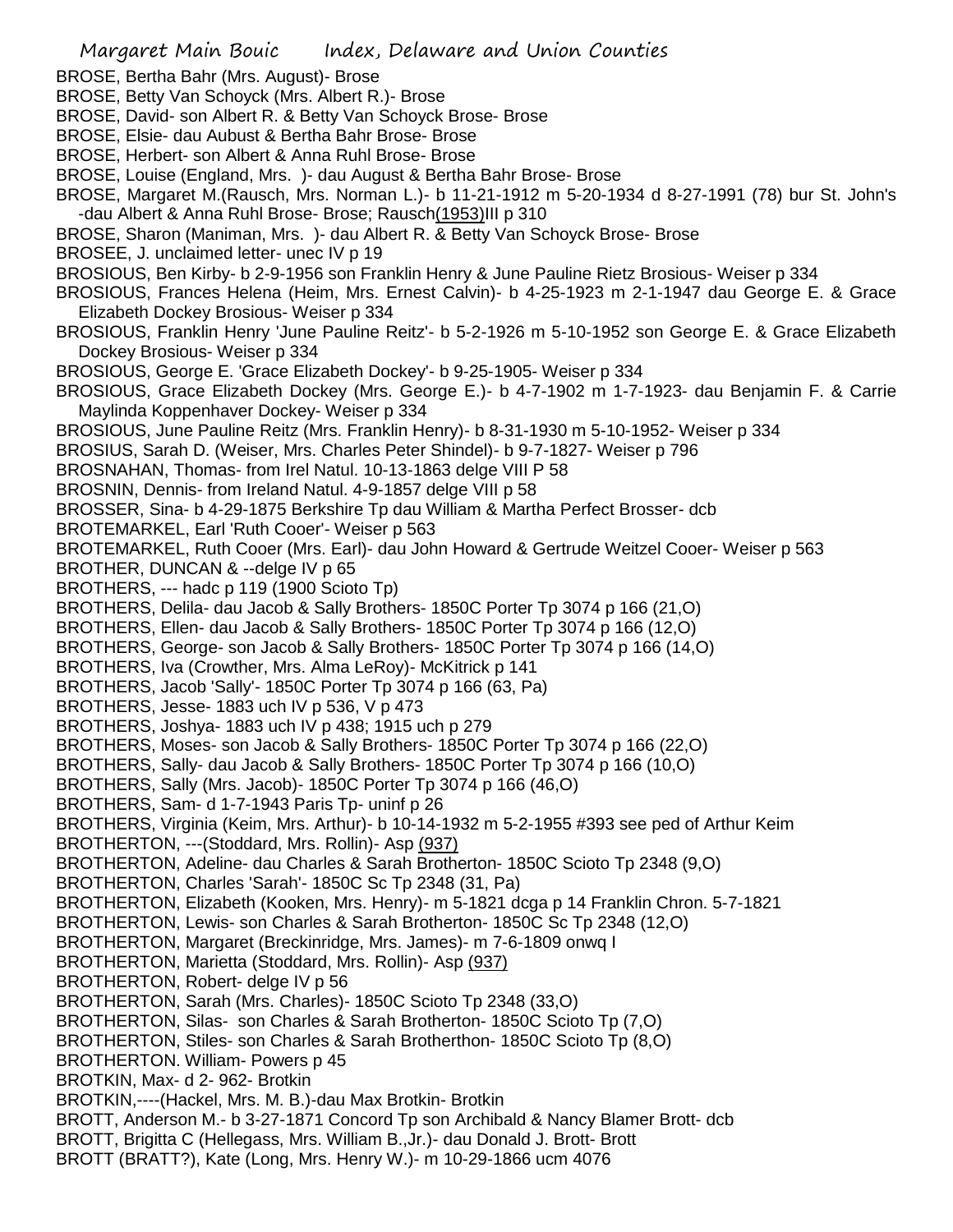- Margaret Main Bouic Index, Delaware and Union Counties BROTT, George- b 9-27-1870 Concord Tp son Aaron & Eliza Zimmerman Brott- dcb BROUGH, Albert- son Stephen & Catherine Brough- 1850C Delaware Tp 1422 p 99 (7,O) BROUGH, Arminta (Fuller, Mrs. Armintus)- m 1-1-1850 Madison Co unec XI p 45 BROUGH, Catherine (Mrs. Stephen)- 1850C Delaware Tp 1422 p 99 (27,O) BROUGH, C. H.- 1883 uch IV p 438 BROUGH, Electa- dau Stephen & Catherine Brough- 1850C Delaware Tp 1422 p 99 (3,O) BROUGH, George Kenneth 'Mildred Robinson'- McKitrick p 144 BROUGH, John- 1883 uch V p 74, 237, 287, 415, 486, 515, 558, 662; delge VII p 61, IX p 55 BROUGH, Gov. John- 1883 uch V p 247 BROUGH, Lovina- dau Stephen & Catherine Brough-m1850C Delaware Tp 1422 p 99 (1,O) BROUGH, Martha Louise (Martin, Mrs. Max Eugene)- b 11-4-1947 m 7-29-1966 dau George Kenneth & Mildred Robinson Brough- McKitrick p 144 BROUGH, Mildred Robinson (Mrs. George Kenneth)- McKitrick p 144 BROUGH, Stephen 'Catherine'- 1850C Delaware Tp 1422 p 99 (30,O) BROUGHAN, C.- 1849 Del Tp CCC; hadc p 23 BROUGHER, Angelina (Miller, Mrs. Henry)- m 12-25-1842 dcm BROUGHER, Conrad 'Rebecca'- b 7-10-1800 d 9-13-1855- dbg p 7 Powell p 94; 1880 dch p 400; delge X p 33; 1850C Delaware Tp p 95 (50, Pa) BROUGHER, James 'Sarah Strine'- m 4-6-1856 dcm BROUGHER, Rebecca (Mrs. Conrad)- 1850C Delaware Tp p 95 (53, Pa) BROUGHMAN, Jason- b 1971 son William M. & Rebecca L. Broughman- 1971 dcd BROUGHMAN, Rebecca L. (Mrs. William M.)- 1971 dcd BROUGHMAN, William M. 'Rebecca L.'- 1971 dcd BROUGHMILLER, Polly- 1850C Delaware Tp p 95 (14,O) BROUGHTON, Almira Cummings(Mrs. Samuel)- m 11-4(7)-1839 ucm 593 unec III p 38 BROUGHTON, Fannie (George, Mrs. John Sorliss)- dcq Mary Sackett Amhrein 19; 1880 dch p 710 BROUGHTON, Hannah Hinsdale (Mrs. John)(Janes, Mrs. William)- m(2) 11-20-1662 d 1681 dau Samuel & Mehitable Johnson Hinsdale- Maugans Anc p 141, 143 BROUGHTON, John 'Hannah Hinsdale'- Maugans Anc p 141, 143 BROUGHTON, Samuel 'Almira Cummings'- m 11-4(7)-1839 ucm 593; unec III p 38 BROUILLARD, Karie- b 1965 dau Thomas L. & Linda S. Brouillard- 1980 dcd BROUILLARD, Kimberly- b 1962 dau Thomas L. & Linda S. Brouillard- 1980 dcd BROUILLARD, Linda S. (Mrs. Thomas L.)- 1980 dcd BROUILLARD, Thomas L. 'Linda S.;- 1980 dcd BROUN, Donna Mary- dau Ross & Stella Rodernig Broun- Weiser p 278 BROUN, Edward 'Minnie Olive Knecht'- b 9-3-1873 m 2-12-1912- Weiser p 278 BROUN, Edwin 'Irene Shelton'- b 11-14-1915 son Edward & Minnie Olive Knecht Broun- Weiser p 278 BROUN, Irene Shelton (Mrs. Edwin)- Weiser p 278 BROUN, Janet Louise- dau Ross & Stella Rodernig Broun- Weiser p 278 BROUN, Jeffery Mark- son Ross & Stella Rodernig Broun- Weiser p 278 BROUN, Jessye Fern (Johnson, Mrs. Clarence)- b 4-28-1917 dau Edward & Minnie Olive Knecht Broun-Weiser p 278 BROUN, Karen Lee- dau Edwin & Irene Shelton Broun- Weiser p 278 BROUN, Martin Ross- son Ross & Stella Rodernig Broun- Weiser p 278 BROUN, Minnie Olive Knecht (Mrs. Edward)- b 2-26-1881 m 2-12-1912 d 1-22-1953 dau Frederick & Anna Sophia Fossinger Knecht- Weiser p 278 BROUN, Rene (Thomlinson, Mrs. John W.)- b 1-26-1926 son Edward & Minnie Olive Knecht Broun- Weiser p 278 BROUN, Ross 'Stella Rodernig'- b 7-4-1920 son Edward & Minnie Olive Knecht Broun- Weiser p 278 BROUNELL, Lucy- 1880C Delaware Town p 490C BROUSE, Carrie (Martin, Mrs. Harry Poe)- Poe p 18 BROUSSE, Gerard- 1983 ucd
- BROVEN, R. O.- 1880 dch p 345
- BROWAND, Leota (Boerger, Mrs. Milton John)- b 11-23-1929 m 1950- Rausch (14824),II p 272, (196140); St. Paul p 107
- BROWARSKY, Newman- d 1-16-1973 (79) bur Brush Ridge- Browarsky